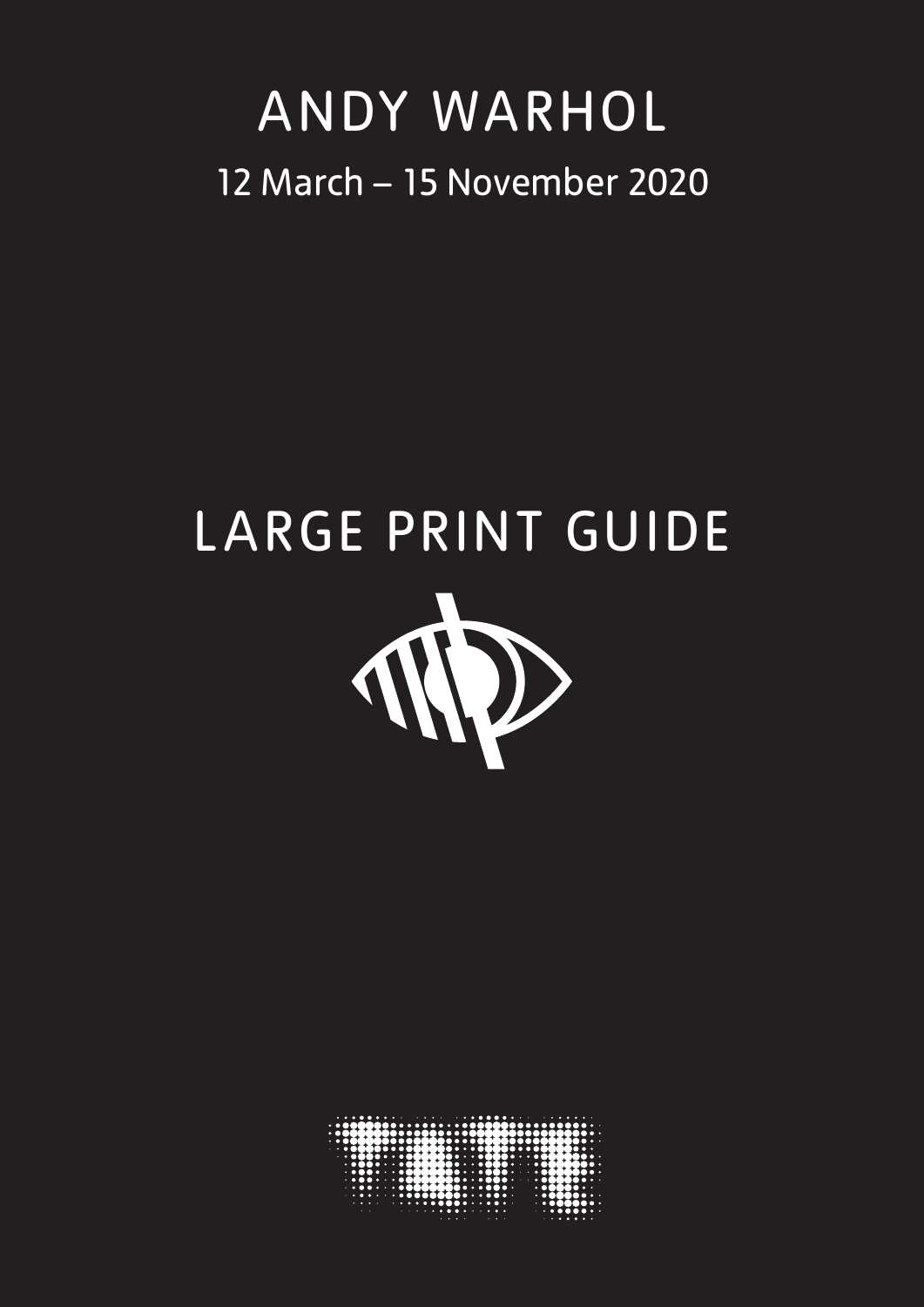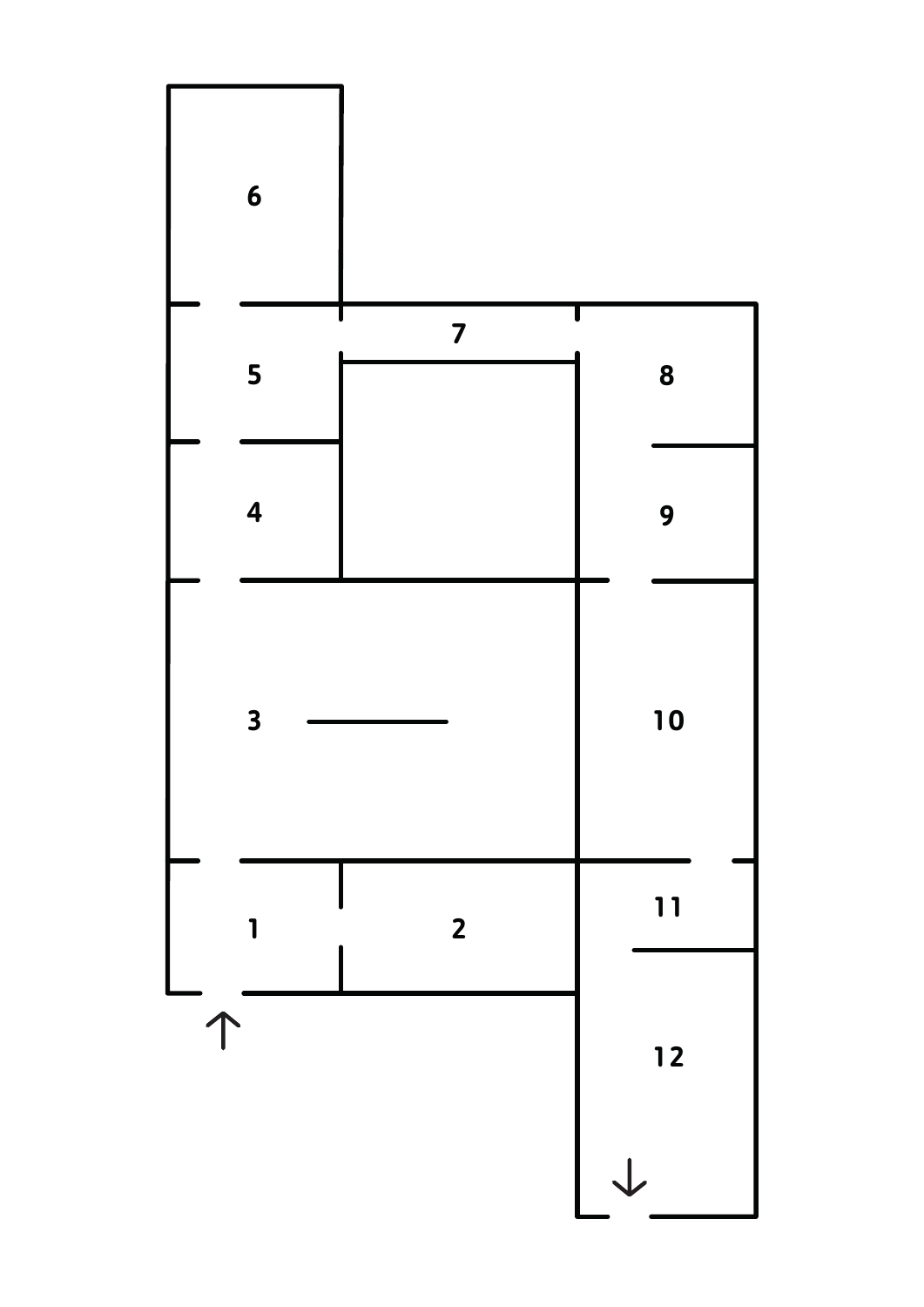#### **WARHOL AUDIO GUIDE**

Scan this QR code to play the FREE Warhol audio guide.

Place a smart phone camera over the QR code or click on the URL.

Hear commentary, stories and personal reflections from Tate curators and Warhol collaborators.

Please use headphones

https://pwa.aiwebservices.com/c/warholtatemodern

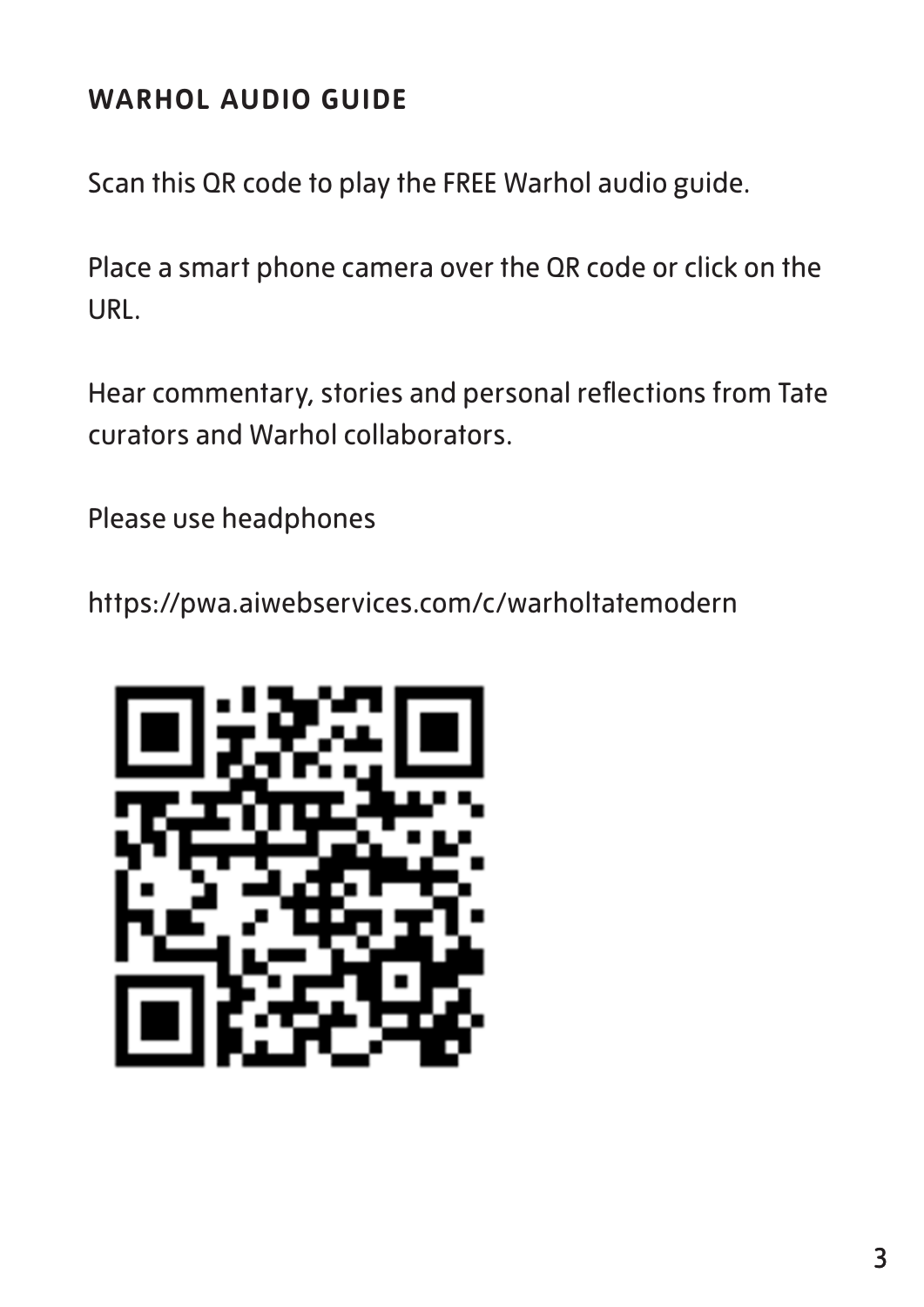# CONTENTS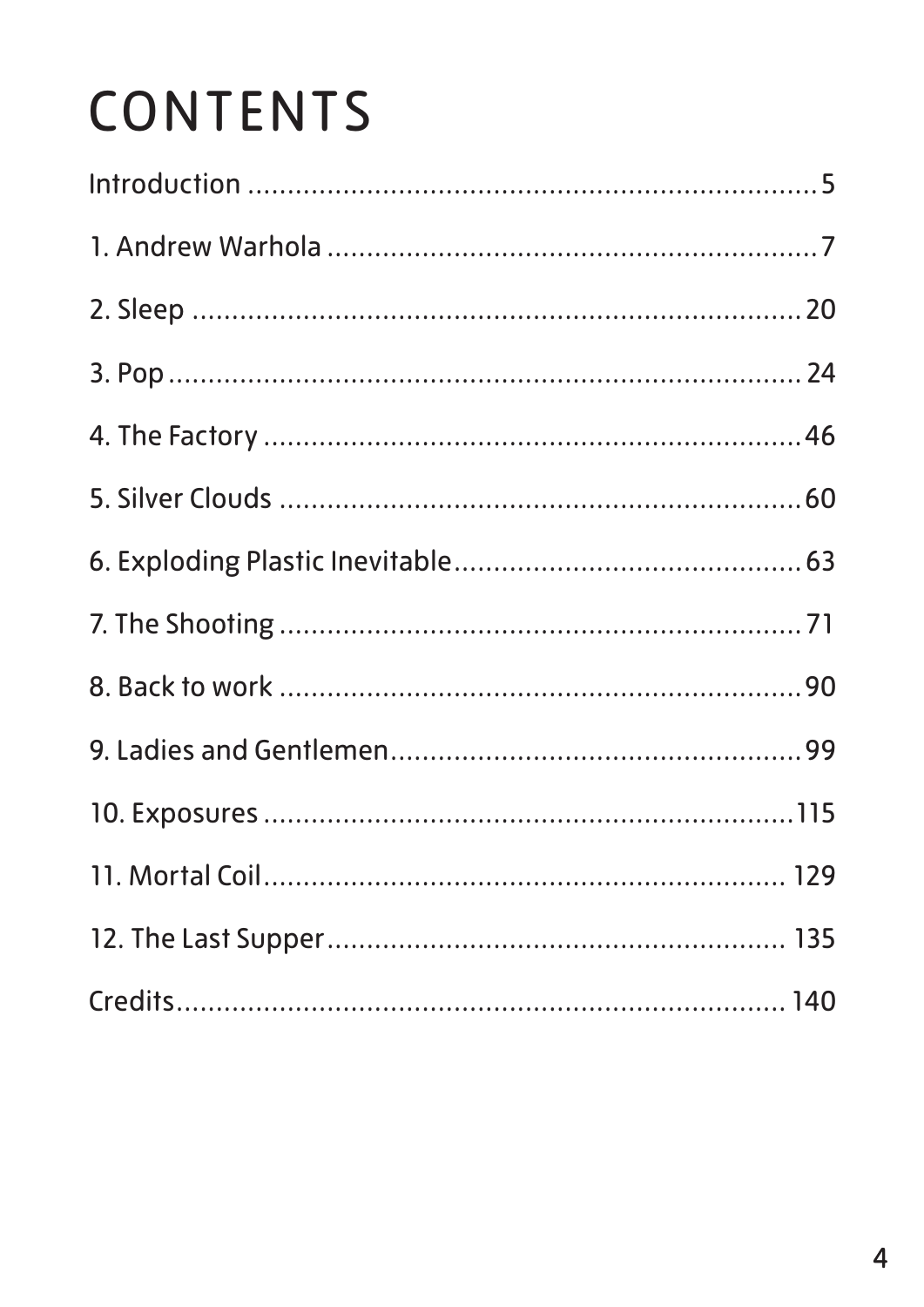# INTRODUCTION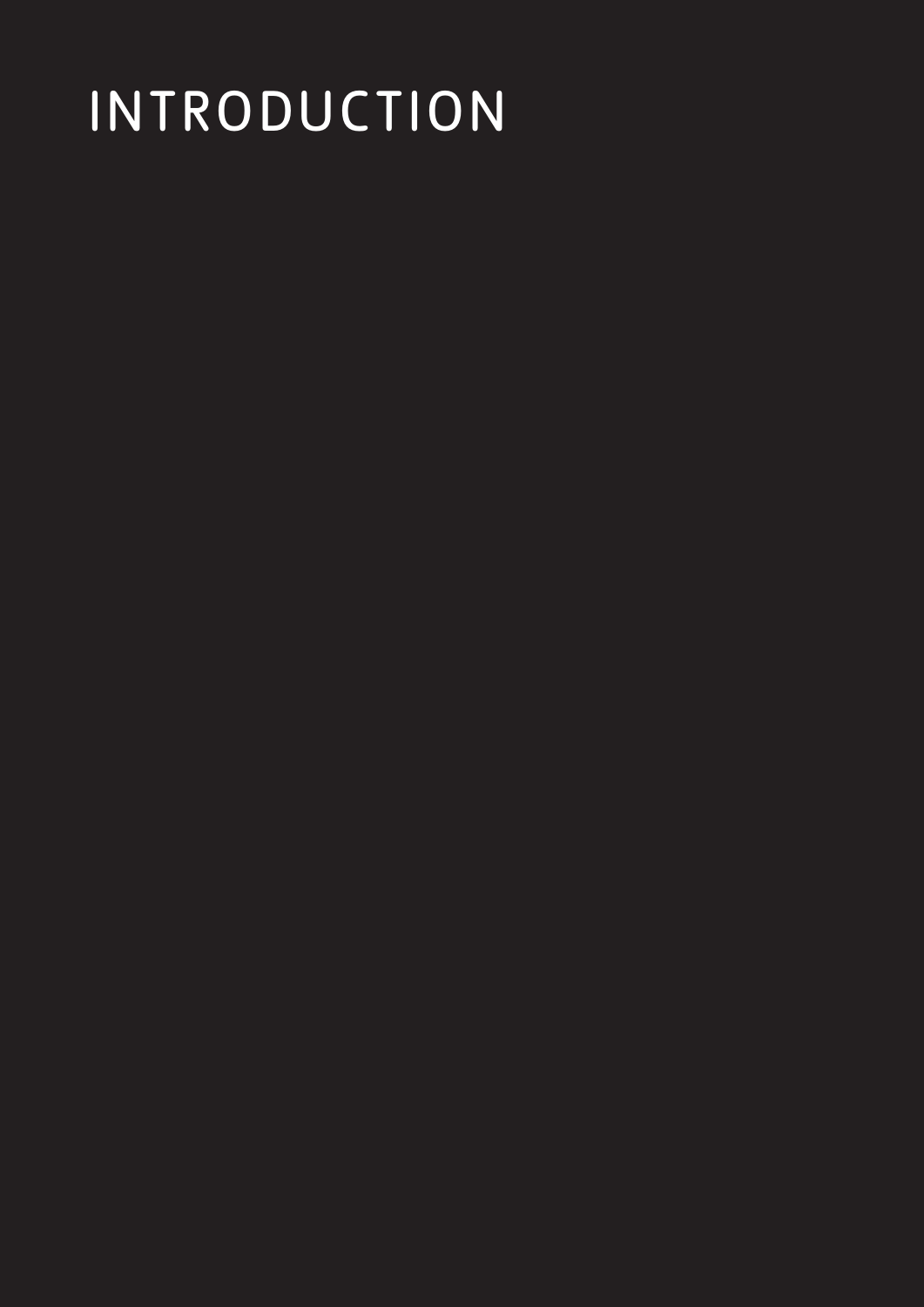#### **INTRODUCTION**

Andy Warhol reimagined what art could be at a time of immense social, political and technological change. While his work reflected the American dream of prosperity and success, it also challenged it. Warhol often kept the meaning behind his art ambiguous. His fame has overshadowed the impulses that drove this shy, gay man to be an artist. This exhibition examines Warhol's subject matter, his experiments with different media, and the way he cultivated his public identity. It draws attention to Warhol's personal story, and how this affected his view of the world and the art he created.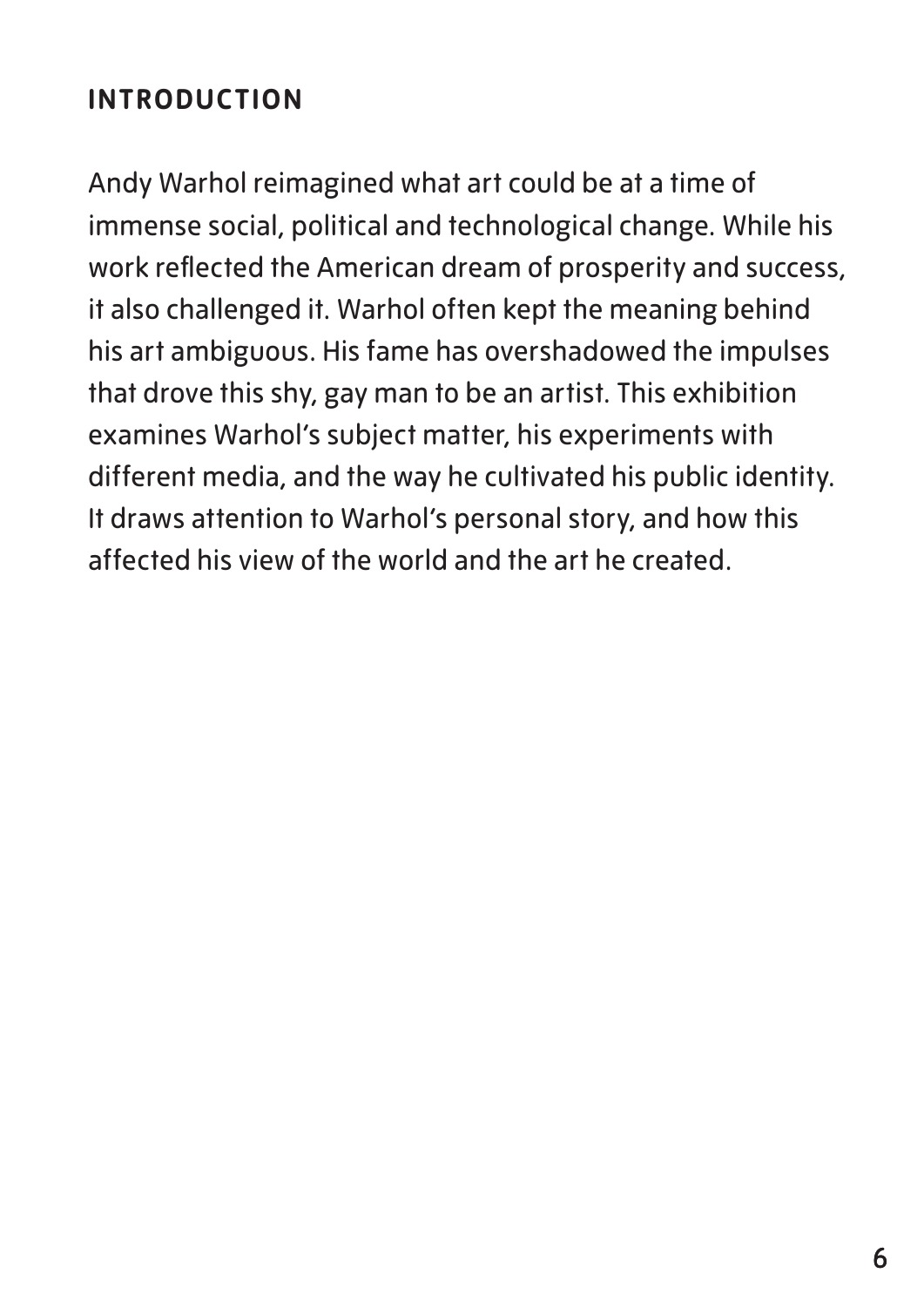# ANDREW WARHOLA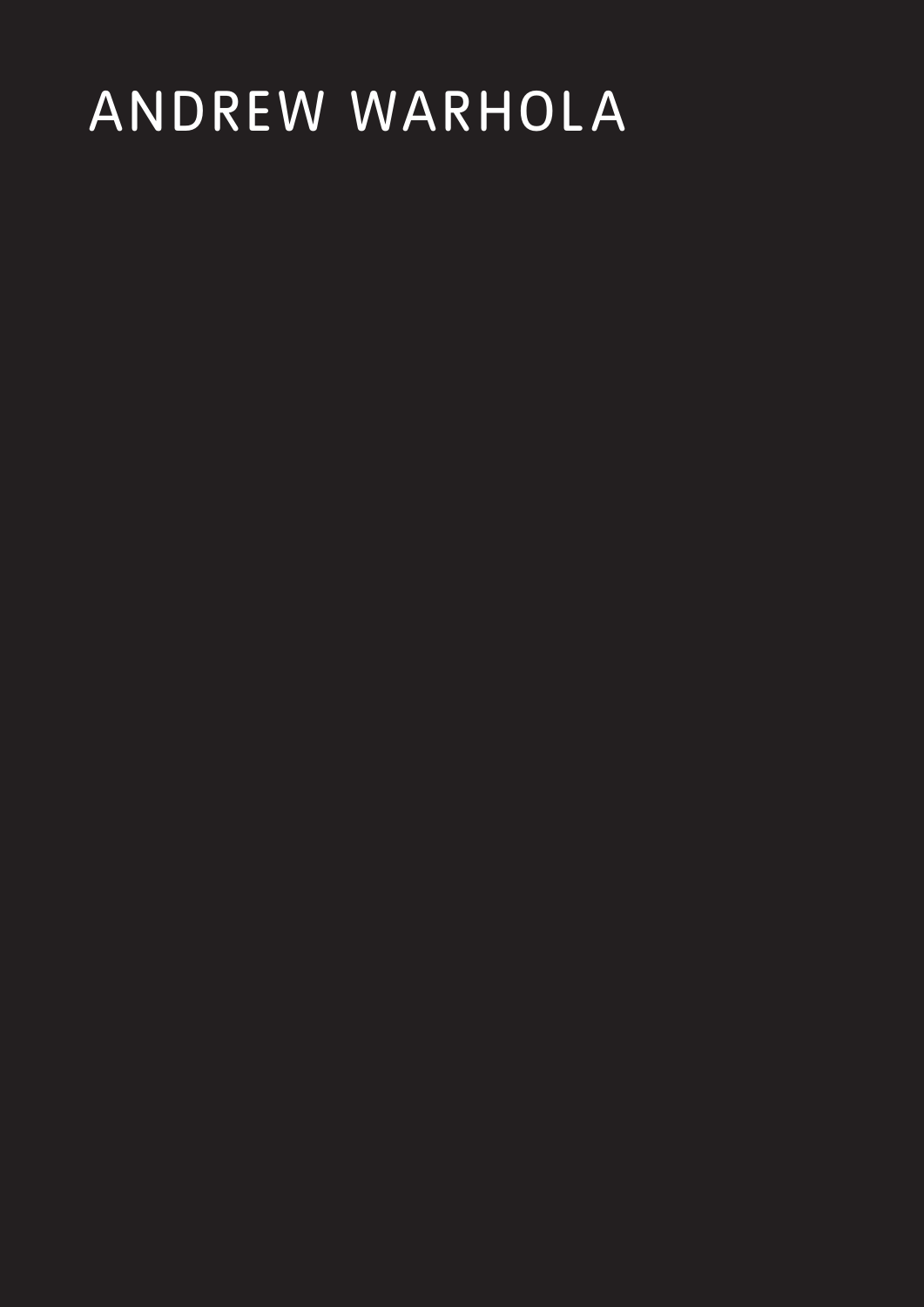#### **List or Manifest of Alien Passengers for the United States Immigration Officer at Port of Arrival 11 June 1921**

1921, printed 2020 2 sheets, print on paper

Warhol's mother Julia Warhola (Varhola) is listed on the first line of this document. Andrej Warhola (Varhola) is recorded as the person she is going to join. They married in 1909, and Andrej had been in America since 1914, avoiding conscription during the First World War.

Presented to Tate 2019 by American Family Immigration History Center Z75663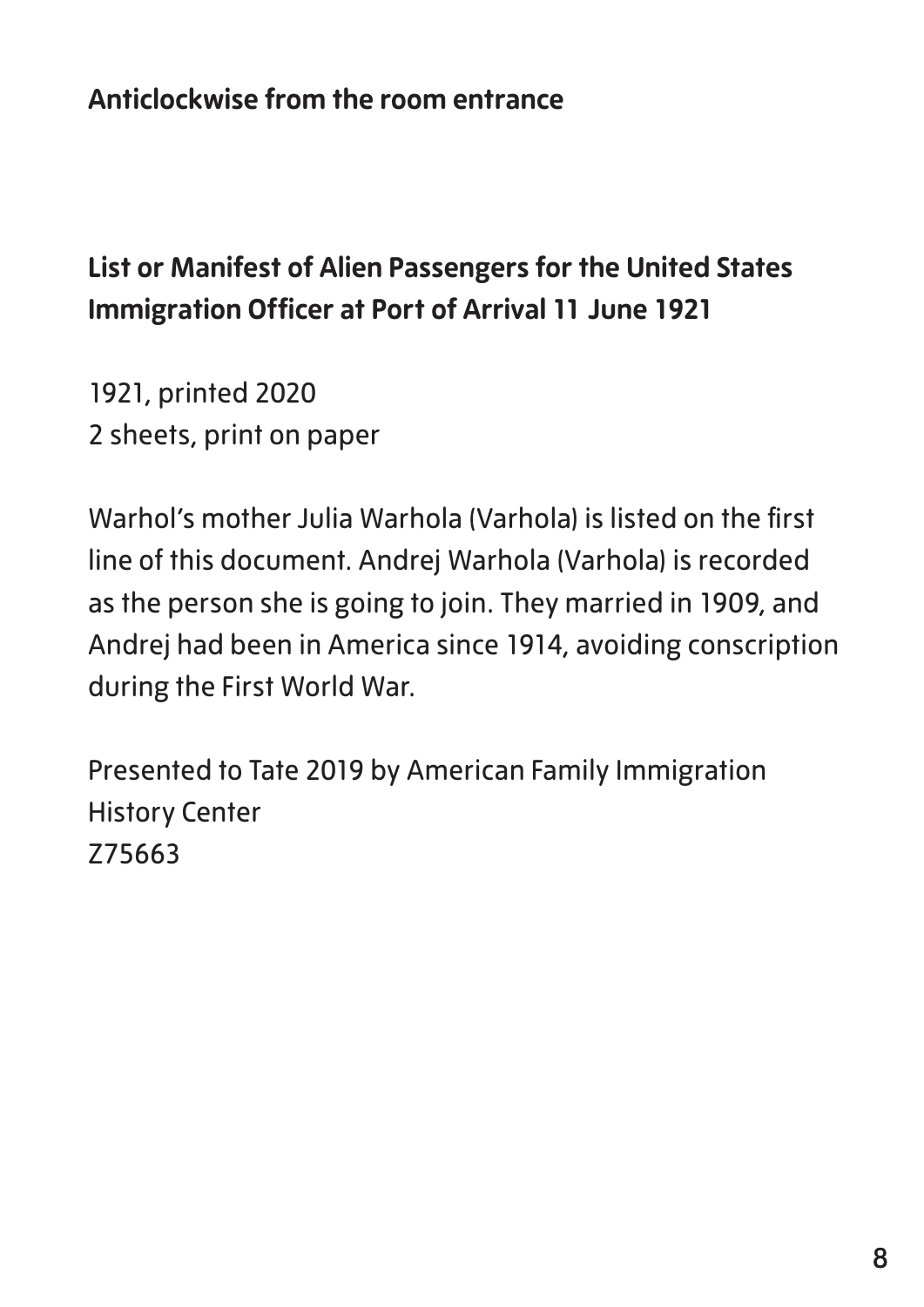#### **ANDREW WARHOLA**

Andy Warhol produced art at a time of immense social, political and technological change. This exhibition examines Warhol's subject matter, his experiments in media and the way he cultivated his public persona. It draws attention to Warhol's personal story and how his view of the world shaped his art.

Born in 1928 in the industrial town of Pittsburgh, Pennsylvania, Andrew Warhola was the third son of Andrej and Julia Warhola. His parents were Carpatho-Rusyn, and had emigrated from Miková, a mountain village in what is now Slovakia. Warhol was brought up Ruthenian Catholic, attending church throughout his life. Religious imagery and the glamour of Hollywood movies interested him from a young age. He would draw with his mother and took art lessons at his local museum. When Warhol's father died in 1942, he left his savings for his youngest child to go to college, where he studied pictorial design. In 1949, at the age of 21, Warhol moved to New York to work as a commercial illustrator. During this time, he permanently dropped the 'a' from his surname. His mother joined him in New York a few years later. She helped with his illustrations and lived with him until shortly before her death in 1972.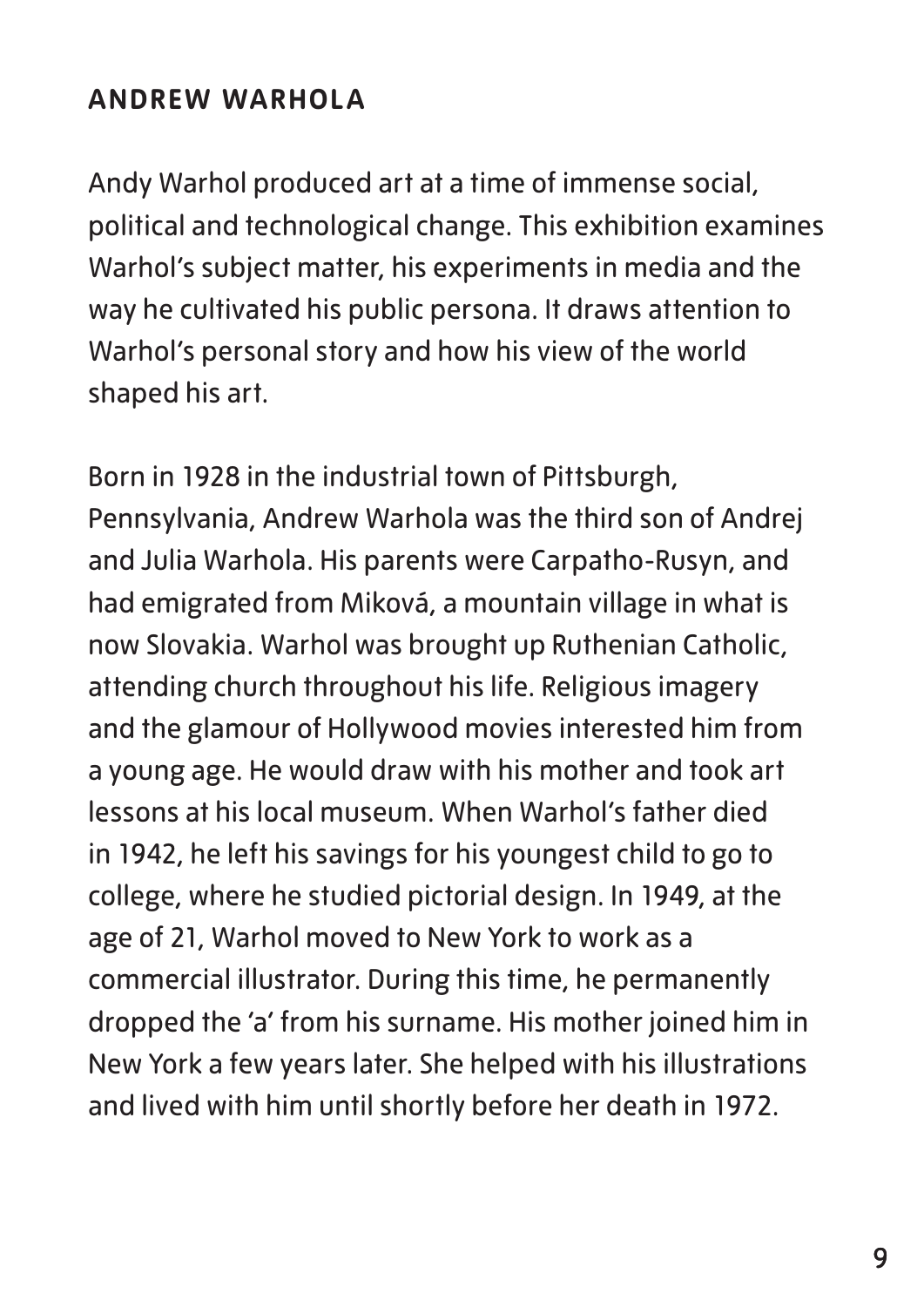As a gay man growing up at a time when sex between men was illegal in the United States, Warhol embraced New York's queer community of designers, poets, dancers and artists. Warhol's first exhibitions in the 1950s featured line drawings of young men. Abstract expressionist art dominated the US art world. Warhol was considered too camp, or what some referred to as 'swish', and overly connected to the commercial world of advertising illustration to be a serious contender. It would take another decade before he found success as an artist.

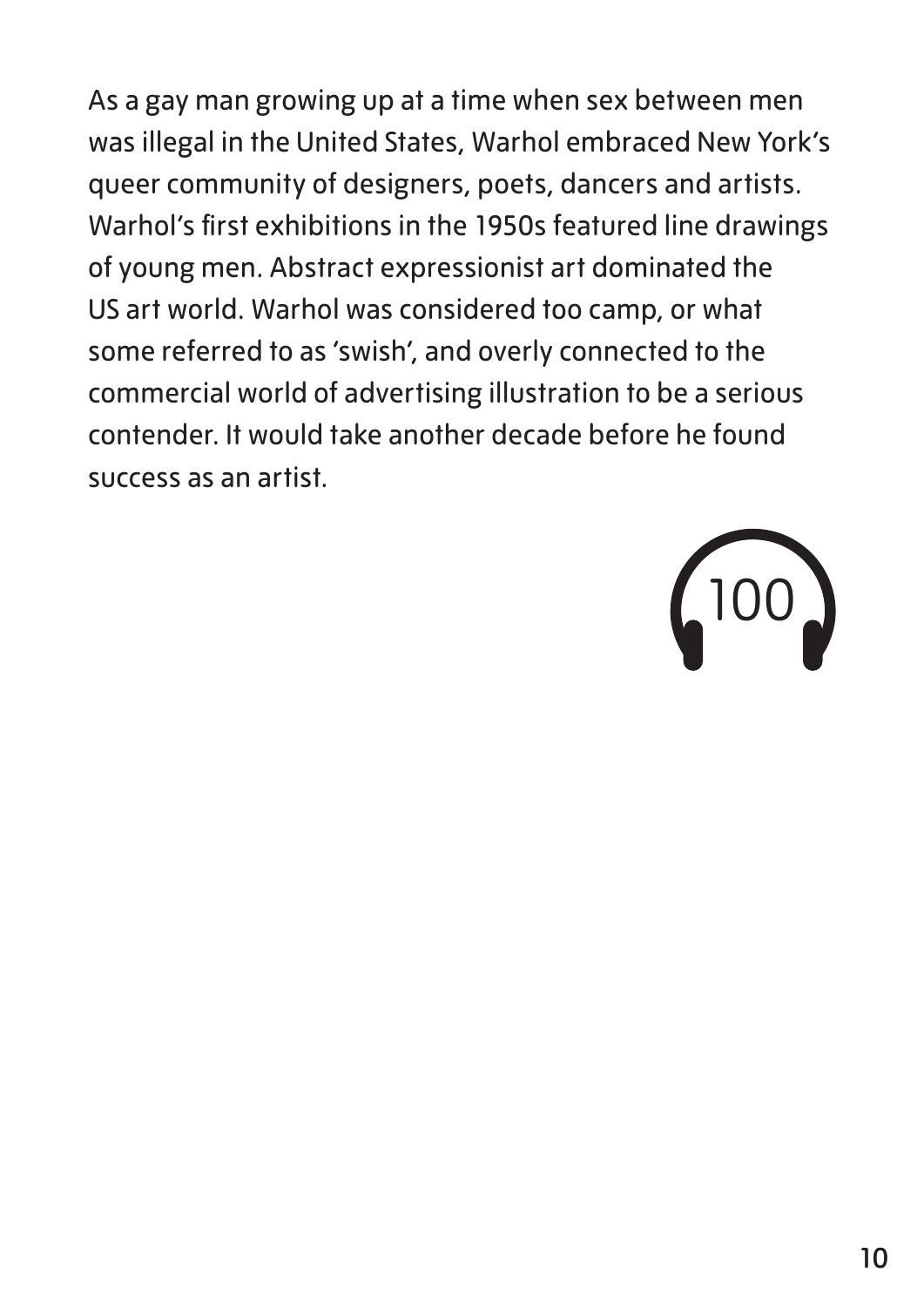**Clockwise from top left:**

#### **Andy Warhol as a young boy** c.1936

**Julia Zavacky Warhola (Ulya Varhola) in a photograph made for her passport** 1920

**Julia, John and Andy Warhola** 1932

**Andy and Julia Warhola, George Guke, Mary (Zavacky) Preksta**

Facsimiles of originals

The Andy Warhol Museum, Pittsburgh; Founding Collection, Contribution The Andy Warhol Foundation for the Visual Arts, Inc. X79085, X79092, X79086, X79087



<sup>1937</sup>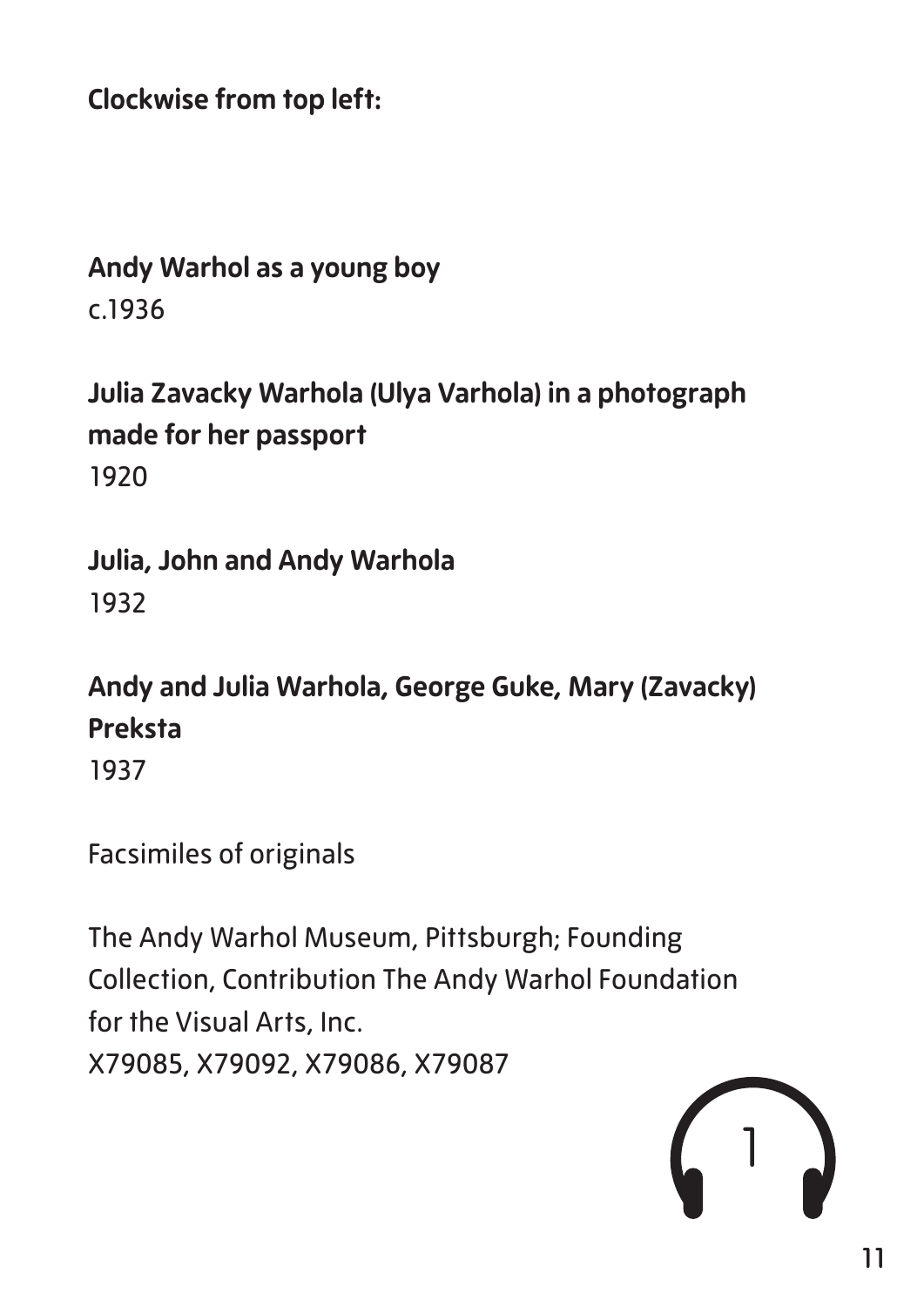#### **Wall**

#### **In a working class section of Pittsburgh**

1941

Photo: Jack Delano (1914–1997) Library of Congress Prints and Photographs Division Washington, D.C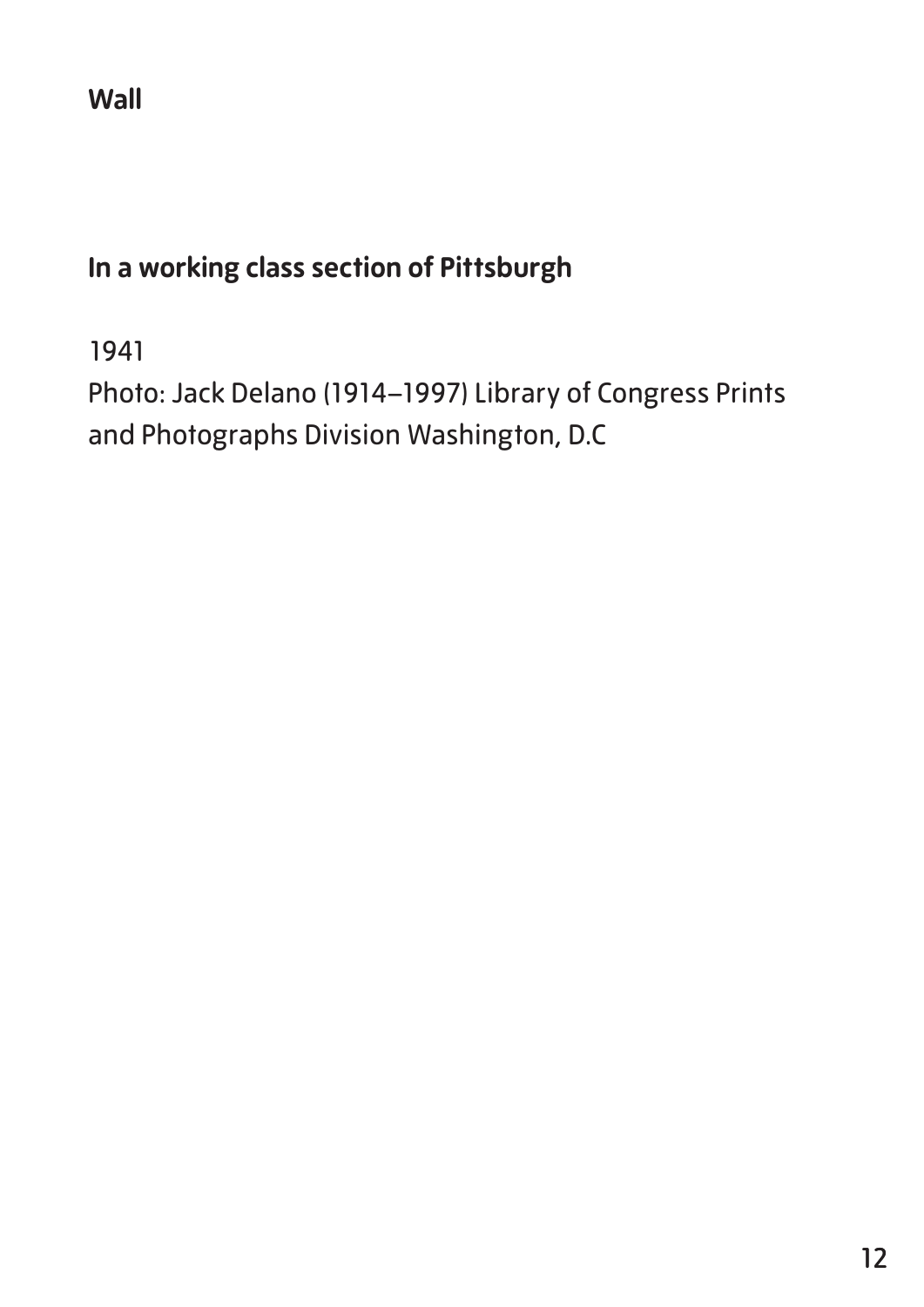**Vitrine (left – right)**

Andy Warhol 1928–1987 Julia Warhola 1891–1972

#### **A Gold Book**

1957

Offset lithograph and Dr Martins Aniline dye on paper and coated metallic paper, with buckram

**A Gold Book** is one of many artist books that Warhol selfpublished. It features the blot-line drawing technique that he became known for in his work as a commercial illustrator. This involved drawing an image in ink onto tracing paper and then carefully blotting it onto a sheet of paper, which produced a reverse image with slightly unsteady irregular lines. The text, like much of the writing accompanying Warhol's illustrations, was written by his mother Julia Warhola.

The Andy Warhol Museum, Pittsburgh; Founding Collection, Contribution The Andy Warhol Foundation for the Visual Arts, Inc. 1998.3.2427.1–3 X78150–2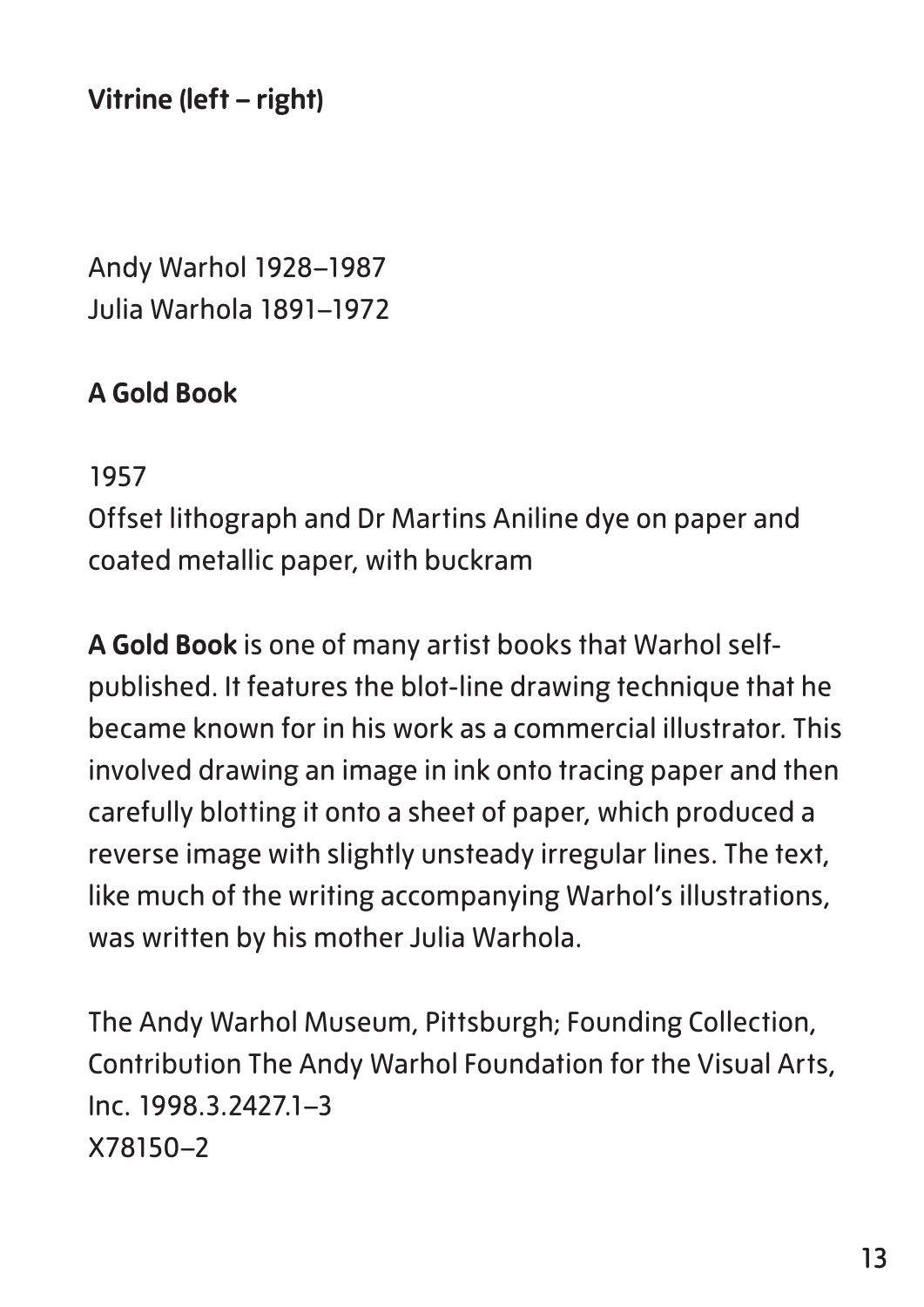#### **Wall**

#### **DRAWINGS**

Throughout the 1950s, Warhol exhibited his drawings in various New York venues, including the Serendipity Café. These drawings offer an insight into Warhol's personal interests. In 1956, he presented a solo exhibition at the Bodley Gallery titled **Studies for a Boy Book**. We don't know which pictures were included, but the works on display here give an idea of the type of drawings Warhol exhibited in this period. Many of the figures are unidentified men, but one is Charles Lisanby (1924– 2013). He was a successful production designer and one of Warhol's crushes. They travelled around the world together and remained friends until the mid-1960s.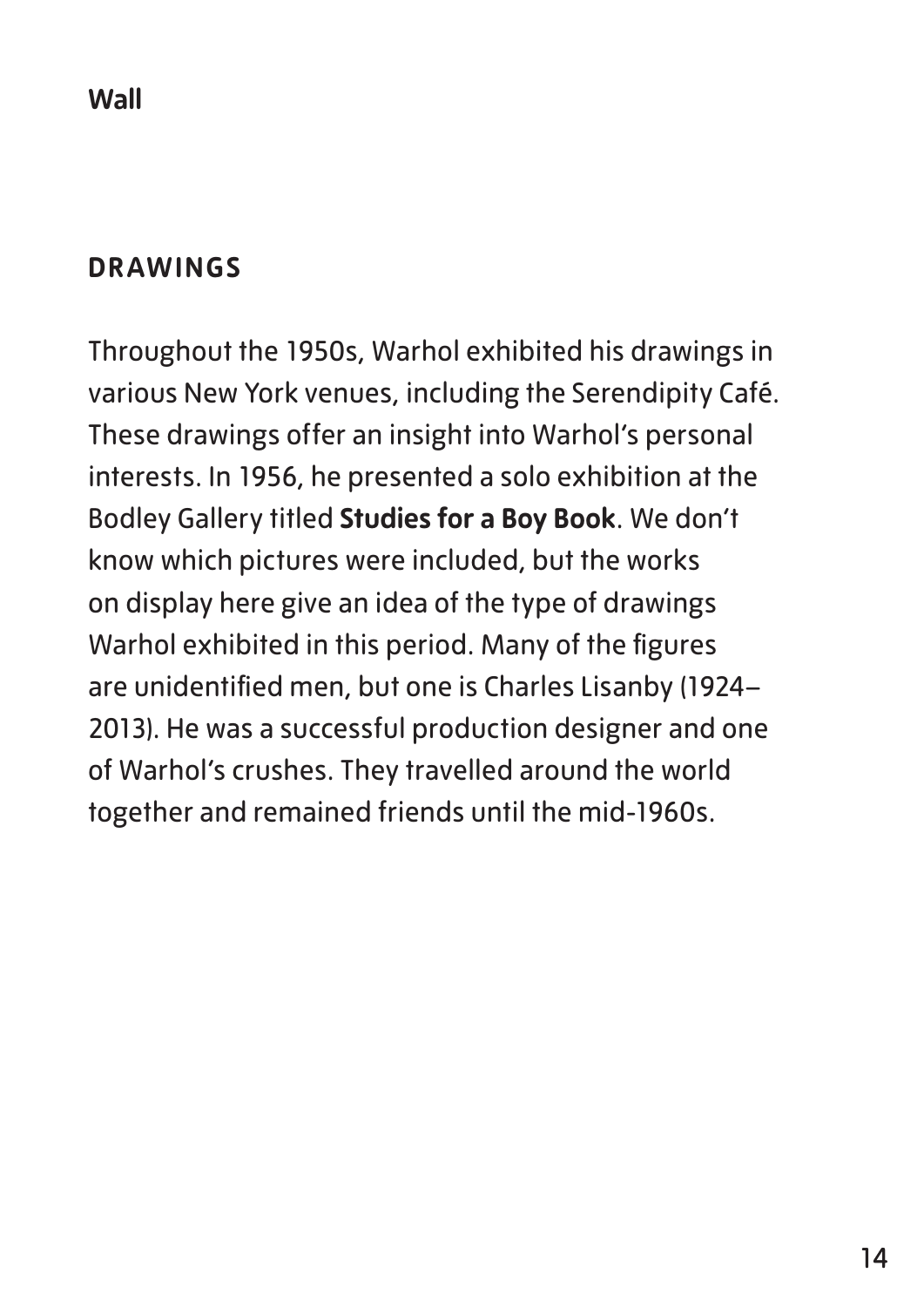**Bottom row, left to right:**

**Resting Boy** c.1955–7

**Charles Lisanby** c.1956

**Unidentified Male** c. 1956

**Unidentified Male** c.1954

**Unidentified Male** c.1956

**Unidentified Male** c.1956

Ink on paper

ARTIST ROOMS. Acquired jointly with the National Galleries of Scotland through The d'Offay Donation with assistance from the National Heritage Memorial Fund and the Art Fund 2008. AR00272 Cheim & Read, New York . X71268–9, X71275, X71270–1

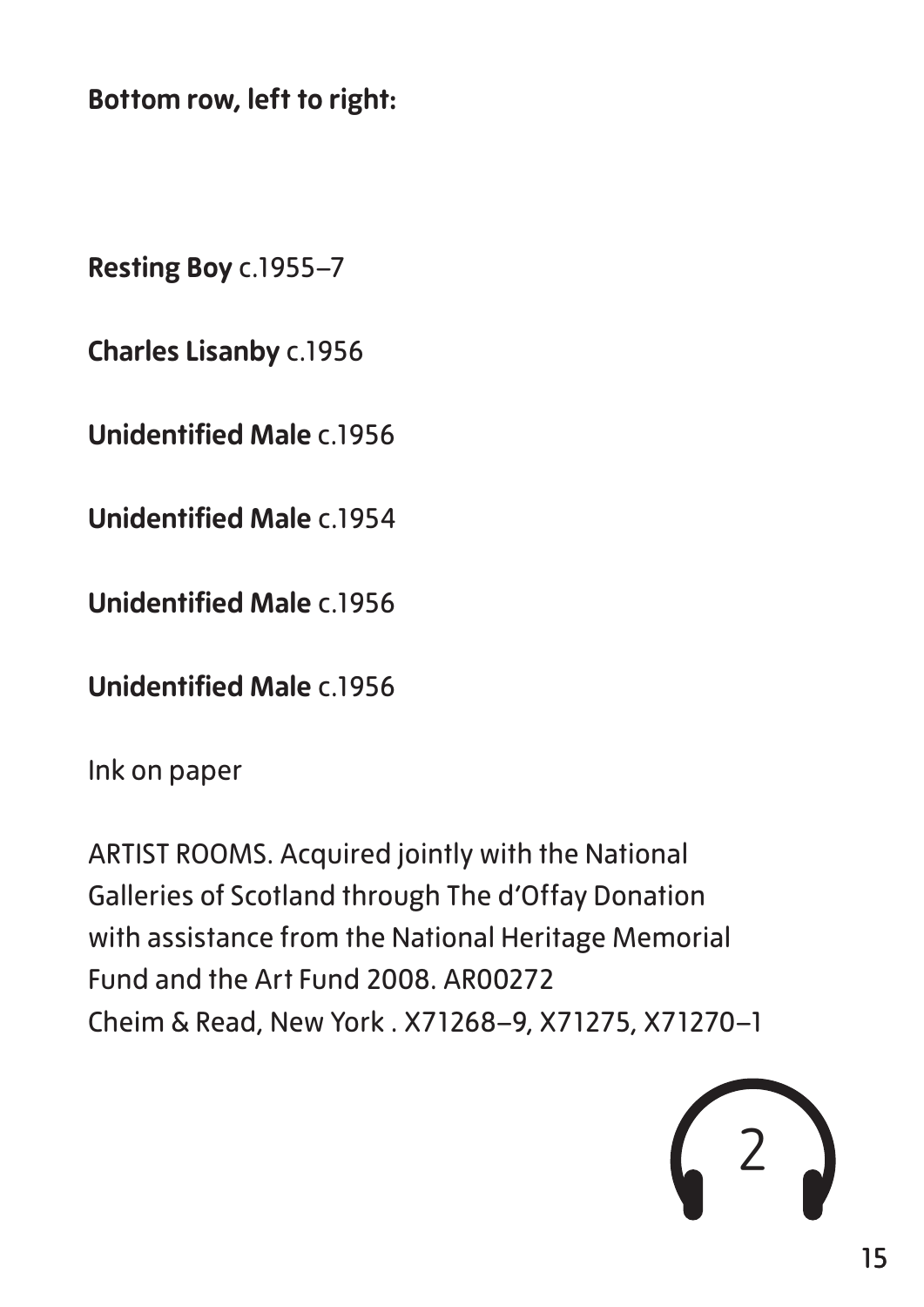**Middle row, left to right:**

**Leon Danielian** c.1956

**Male Torso** 1956

**Unidentified Female** c.1956

**Standing Male** c.1957

**Reclining Male** c.1956

**Male Nude** c.1956–7

**Unidentified Male** c.1957

Ink on paper

Cheim & Read, New York. X71266 ARTIST ROOMS. Acquired jointly with the National Galleries of Scotland through The d'Offay Donation with assistance from the National Heritage Memorial Fund and the Art Fund 2008. AR00269 Cheim & Read, New York. X71283, X71279, X71277 Galerie des Modernes, Paris. X78158 Cheim & Read, New York. X71273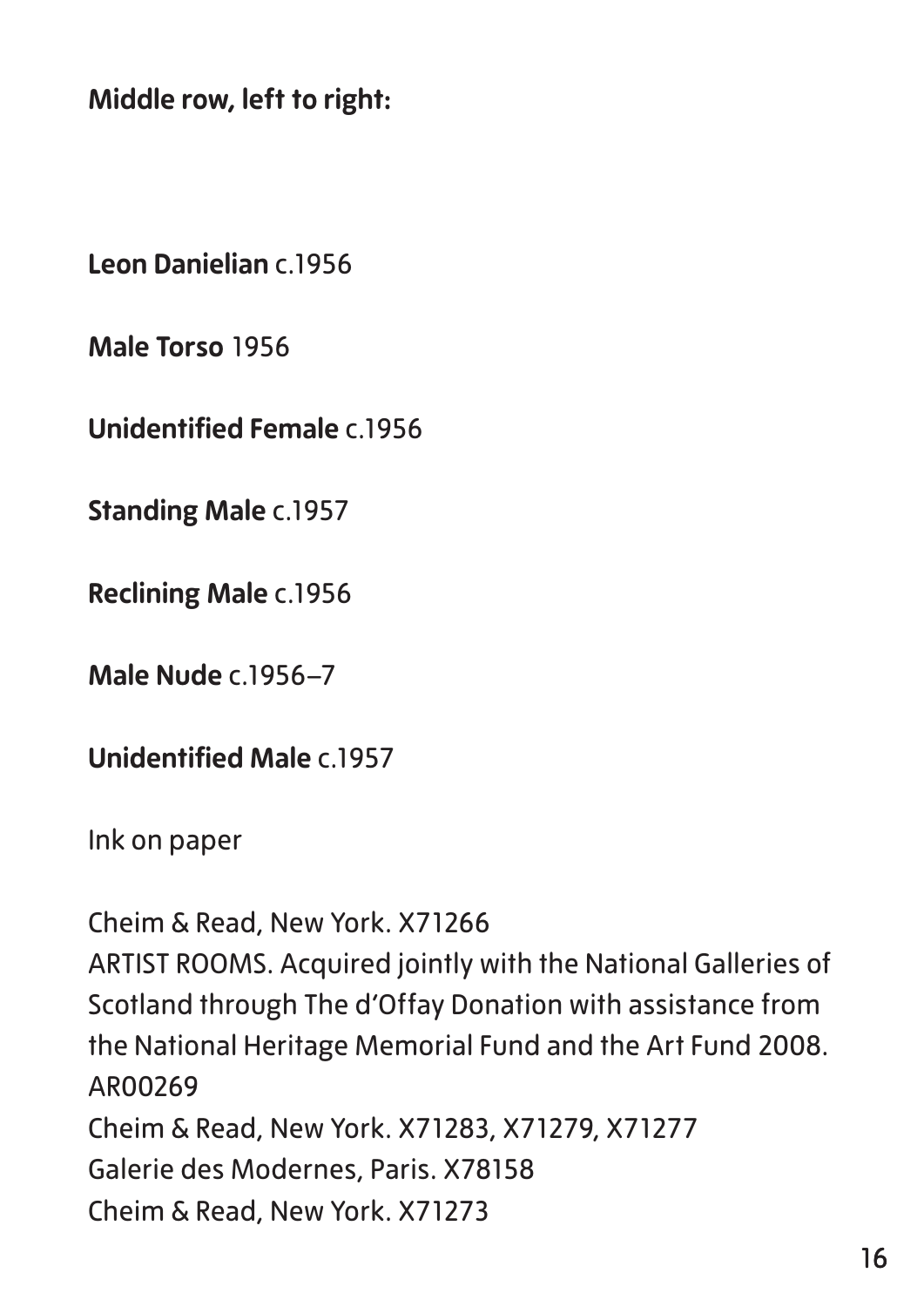**Top row, left to right:**

#### **Untitled [Head of a Male]** 1957

Ink and graphite on paper

**Boy Licking his Lips** 1956

**Boy with Flowers** 1955–7

**Unidentified Male** c.1957

**Kneeling Male Over Male Lower Torso** 1955–7

**Madame Helena Rubinstein** 1956–7

Ink on paper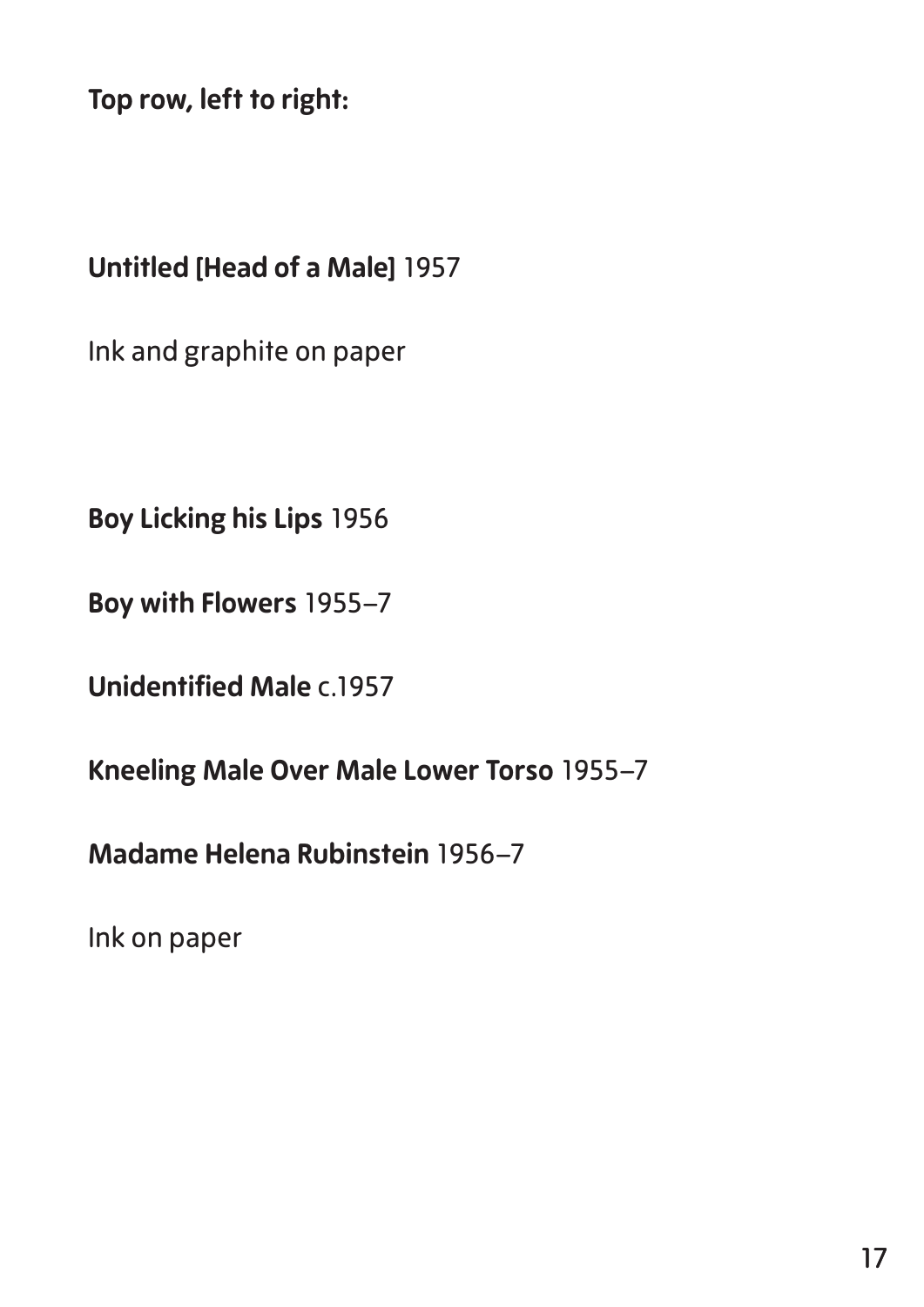#### **Untitled [Head of a Male]** 1957

Ink, graphite and gold on on paper

Collection of John Cheim. X17289 ARTIST ROOMS. Acquired jointly with the National Galleries of Scotland through The d'Offay Donation with assistance from the National Heritage Memorial Fund and the Art Fund 2008. AR00590, AR00271 Cheim & Read, New York. X71274 Galerie des Modernes, Paris. X78159 Cheim & Read, New York. X71280 Collection of John Cheim. X71288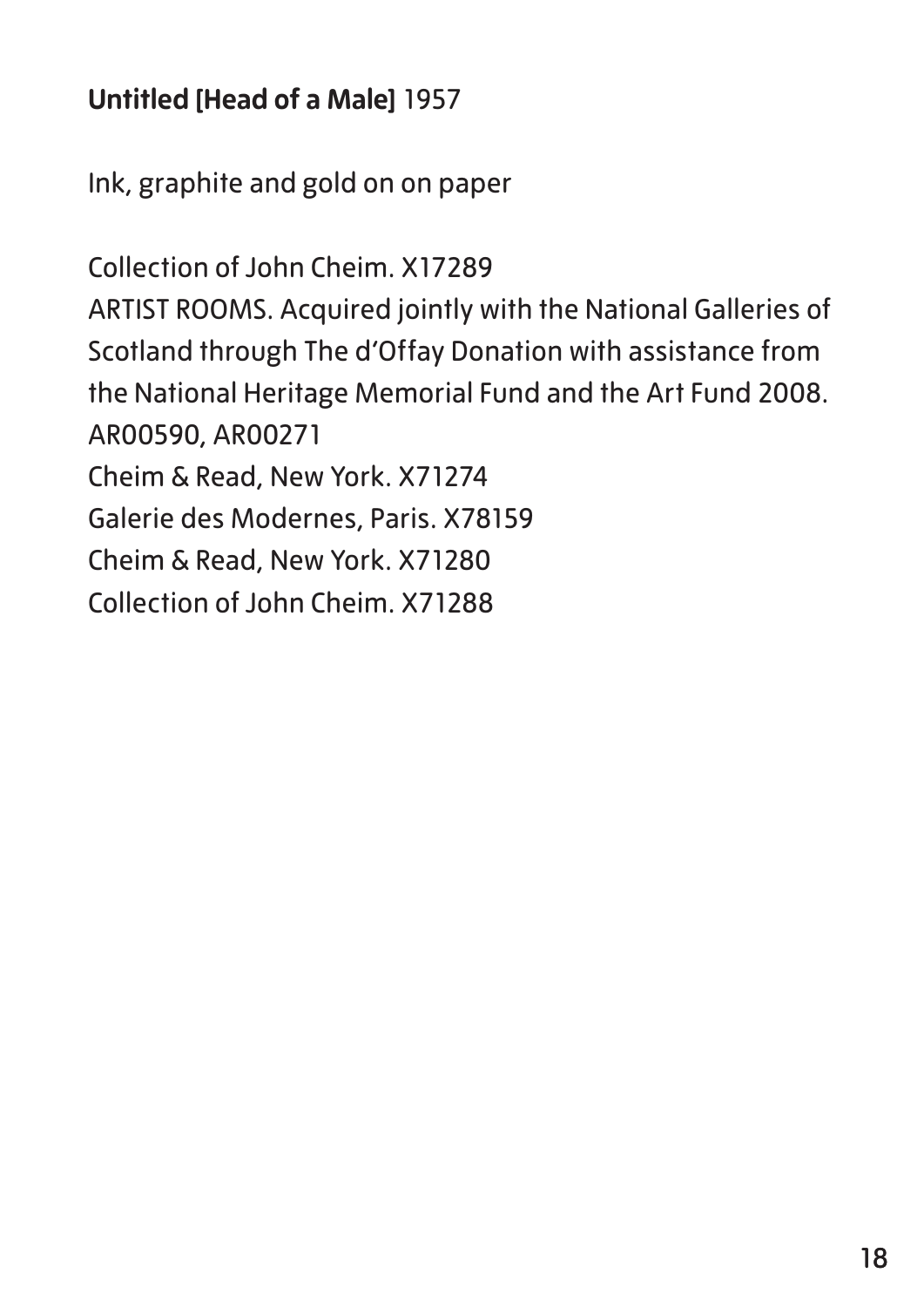#### **Self-Portrait**

1964 Acrylic paint and screenprint on canvas

Warhol used a single image from a photo booth strip to make this painting. It forms part of his first series of self-portraits, commissioned by art collector Florence Barron. He kept the dividing lines, so the image on the canvas appears like a filmstrip. His pose also reflects this, as it is more like the image of a film star than a traditional artist's portrait. The photo booth provided a safe space for queer culture, as the photograph was developed in private automatically without the aid of other people. Warhol uses it to play with his artistic persona.

Fondation Louis Vuitton, Paris X73817

3

**From the exhibition entrance, continue to the door on the right**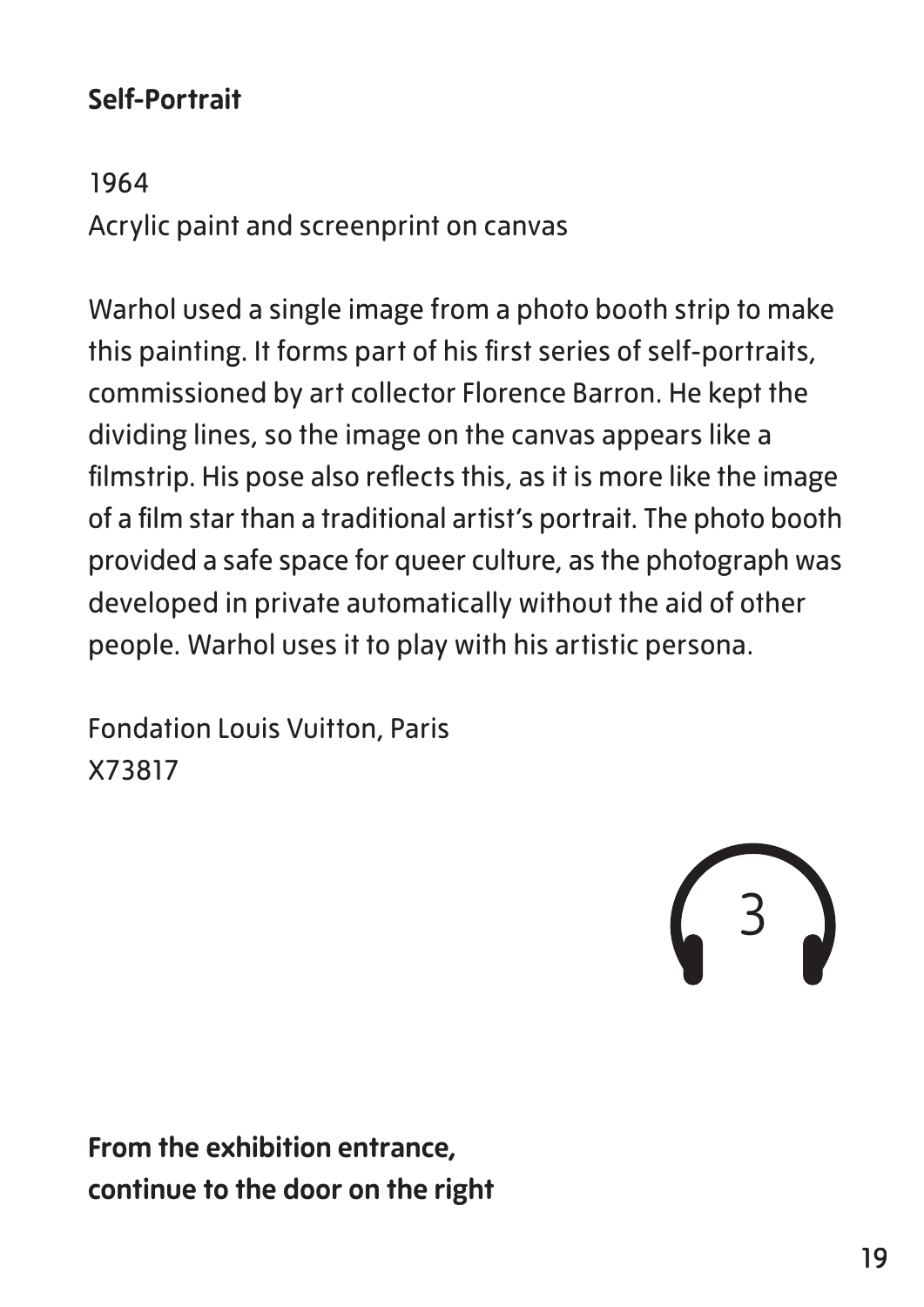# SLEEP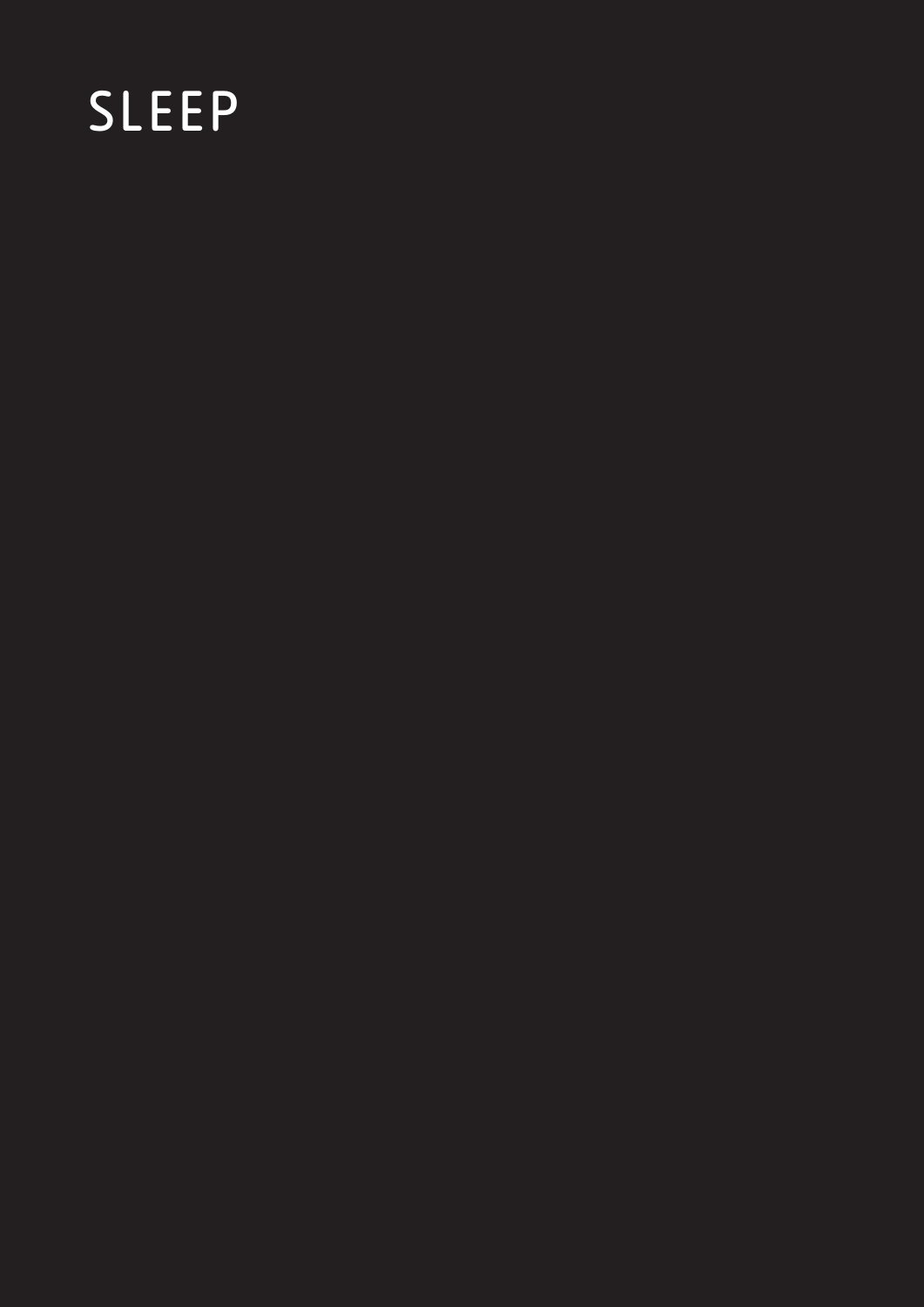#### **Clockwise from room entrance**

#### **SLEEP**

From the start of his career, Warhol used his intimate personal relationships with people to create new ways of looking at the world. His first serious art film was **Sleep**, made over several nights in summer and autumn 1963 with a 16mm camera. The film shows 22 close-ups of the poet John Giorno, who was briefly Warhol's lover, as he sleeps in the nude. Warhol was fascinated by the ability of his friends to stay up for days on end while using drugs and wondered whether sleep would soon become obsolete.

Warhol shot around 50 reels of film for **Sleep**, each one lasting only three minutes. He edited them with Sarah Dalton, who recalled, 'he asked me to edit it, taking out bits where John moved too much – he wanted the movie to be without movement. I protested that I hadn't a clue how to edit, but he fished out an old moviola editing machine, showed me how it operated and so to work I went.' The final version repeats many scenes and lasts over five hours. It is projected in slow motion, giving a dream-like feel.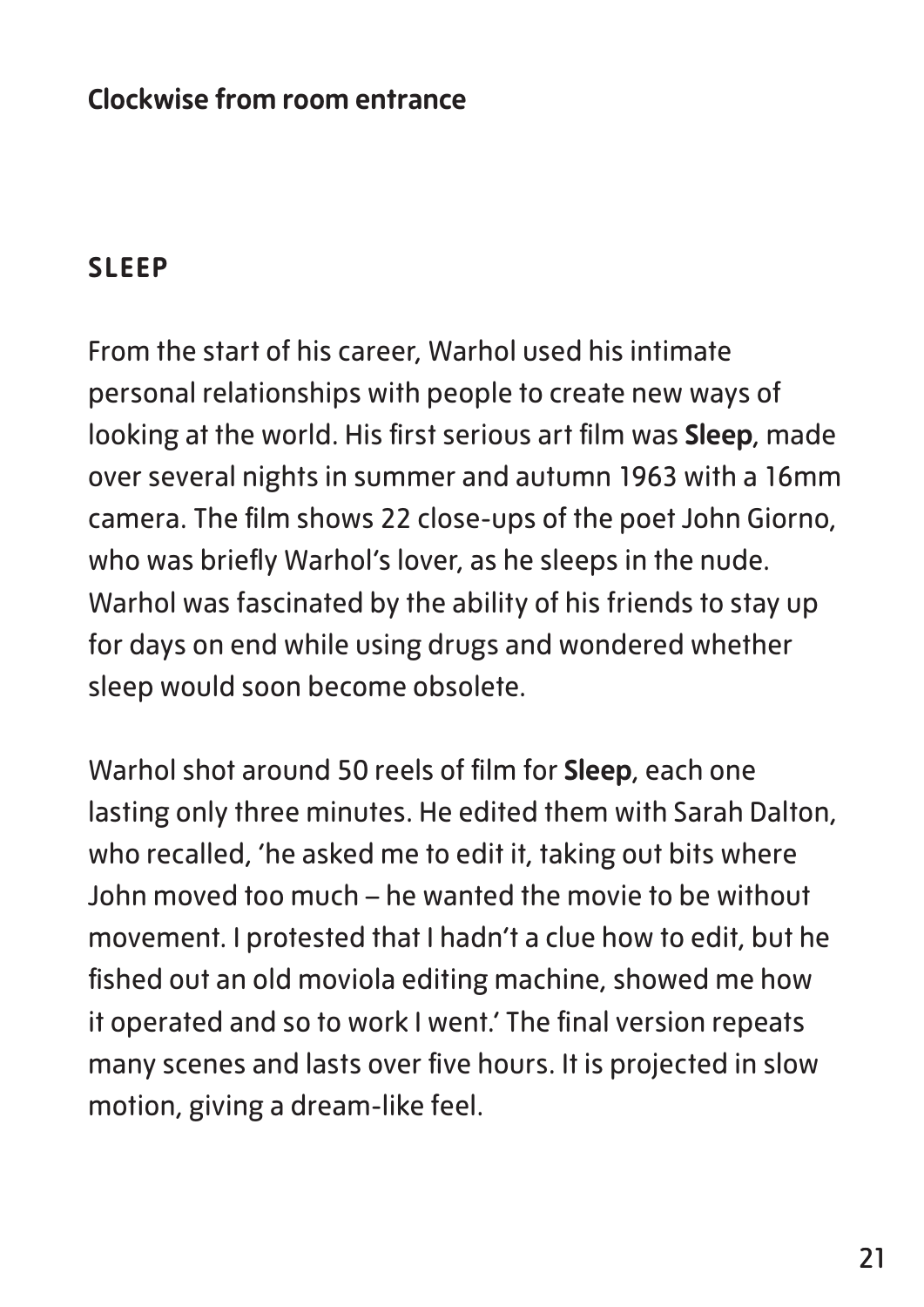By documenting a single action with no dramatic narrative, Warhol turned film into something that could be treated like a painting hanging on the wall. John Giorno said that Warhol got round the homophobia of the art world 'by making the movie **Sleep** into an abstract painting: the body of a man as a field of light and shadow.'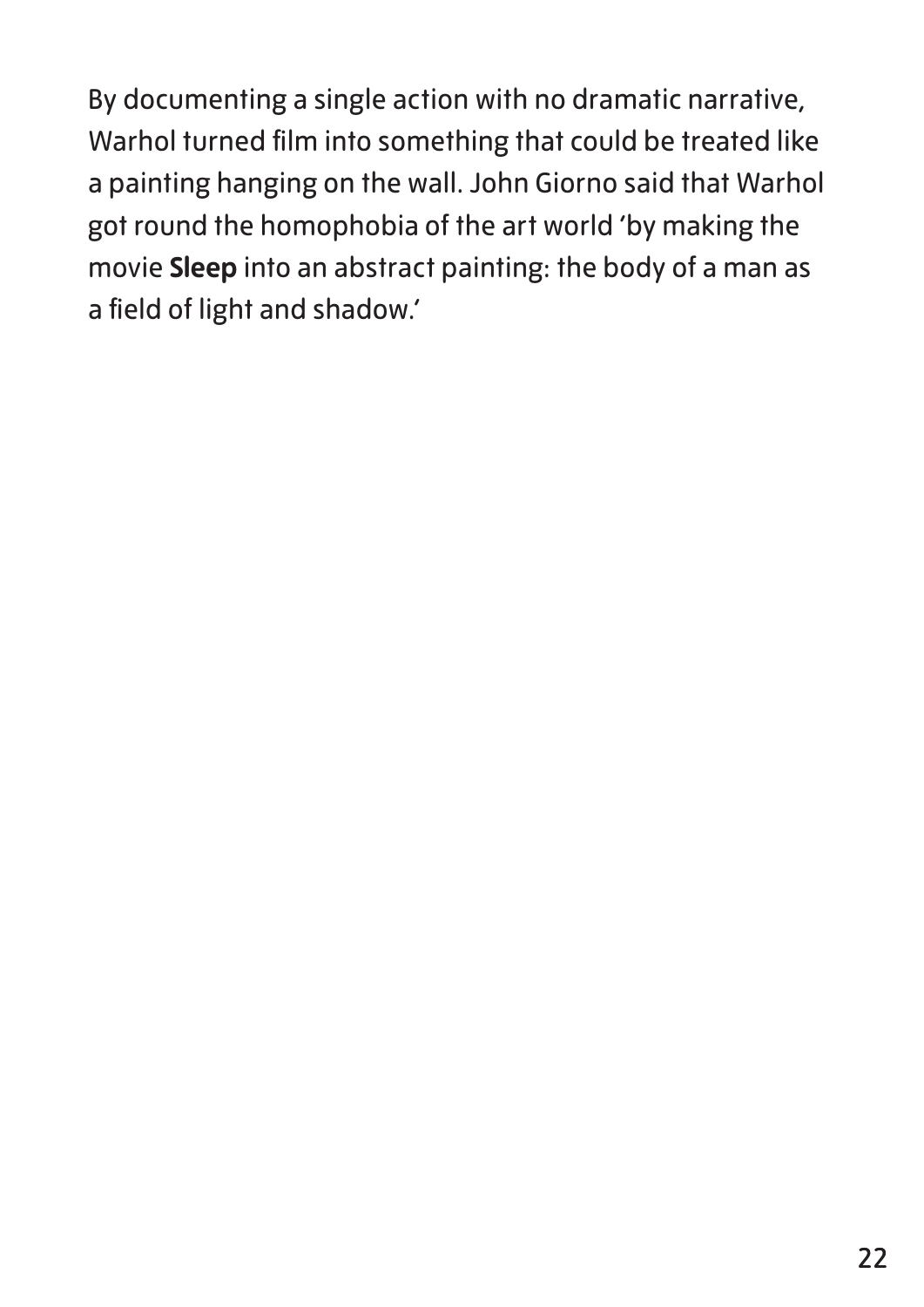**Anticlockwise from Wall Text**

#### **Sleep**

1963

Film, 16mm, transferred to digital file, black and white Duration: 5 hours 21 minutes at 16 frames per second

The Andy Warhol Museum, Pittsburgh; Founding Collection, Contribution The Andy Warhol Foundation for the Visual Arts, Inc. X50145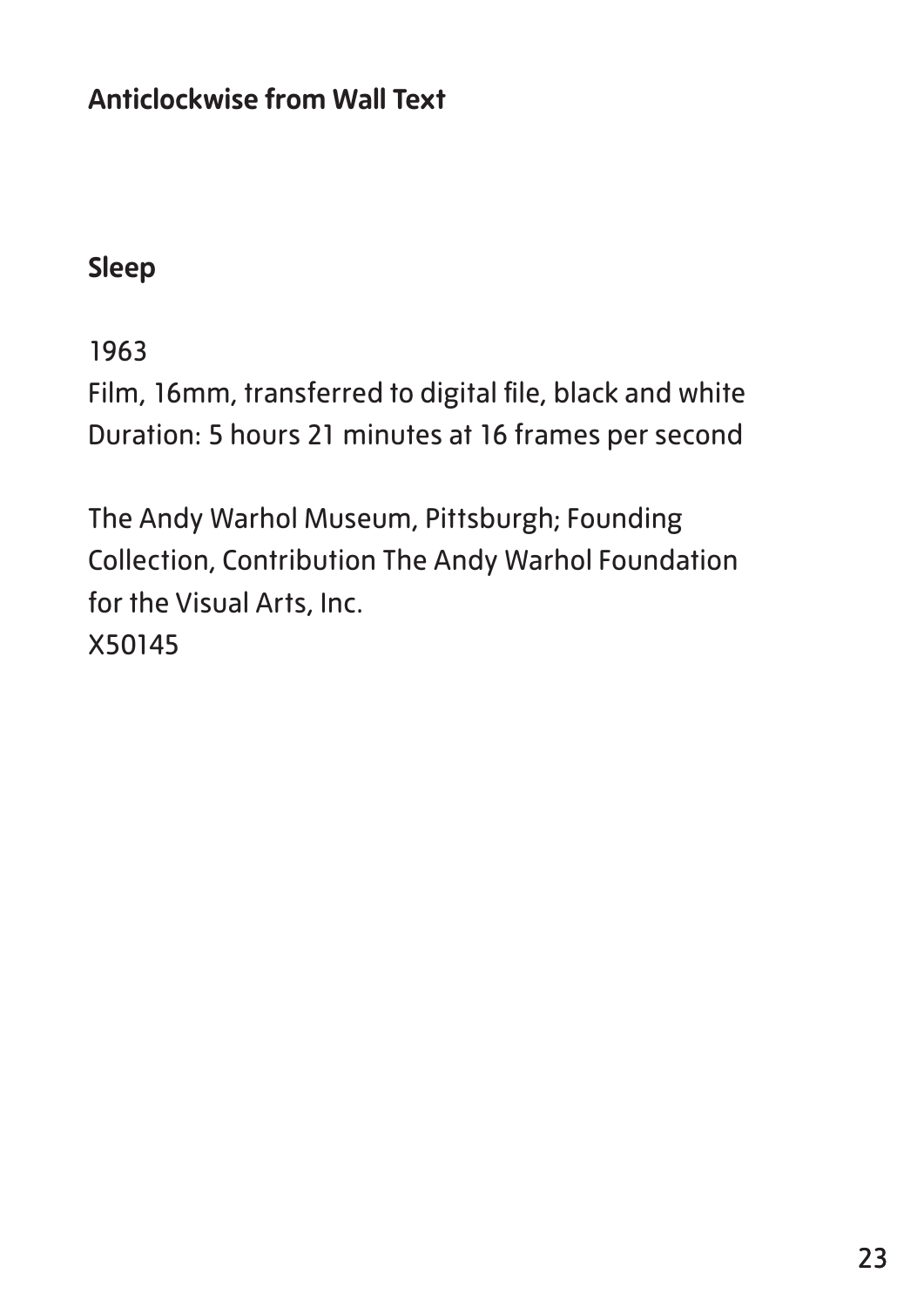### POP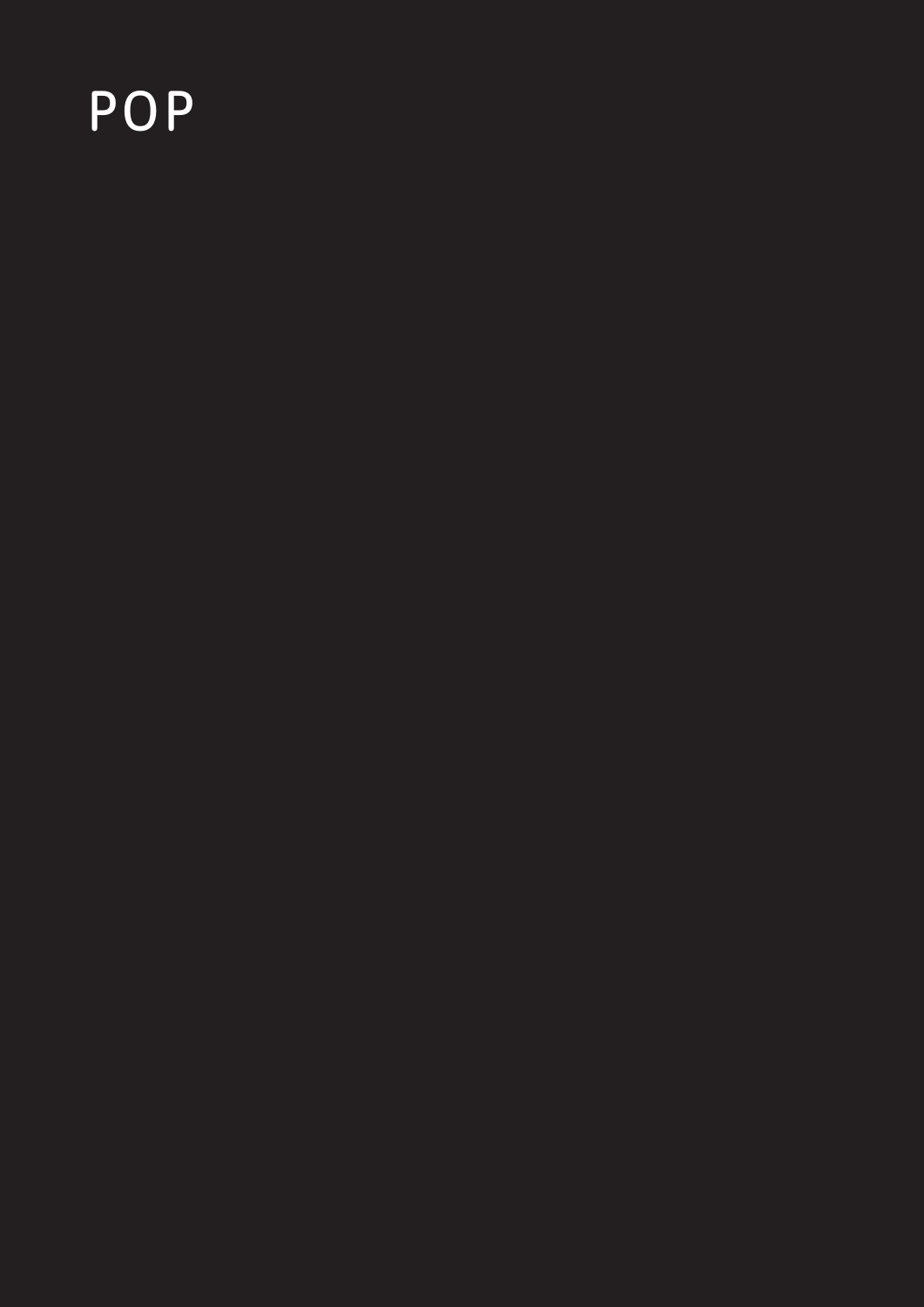#### **Anticlockwise from the wall text**

#### **POP**

Although he was a successful illustrator, Warhol still wanted to be taken seriously as an artist. Inspired by the new wave of art he saw in New York galleries, in 1960 he started making hand-painted pictures combining advertising imagery with expressive painting. This soon gave way to a clean graphic style now known as Pop Art. Warhol grew up eating watered-down ketchup with salt for soup. His images of consumer items such as Campbell's soup cans are rooted in his experience of an emerging aspirational culture, selling a dream of economic and social progress.

Warhol was eager to speed up the process of replicating his images, so in 1962 he adopted the commercial production technique of screenprinting. He began to use photographs from newspapers and magazines, often depicting traumatic scenes. Screenprinting meant he could reproduce photographs onto canvas multiple times. While the printing process removed the artist's hand, Warhol often allowed his screen to be over or under-inked. This created effects that disrupted the images. The face of film star Marilyn Monroe became almost mask-like, while the emotional impact of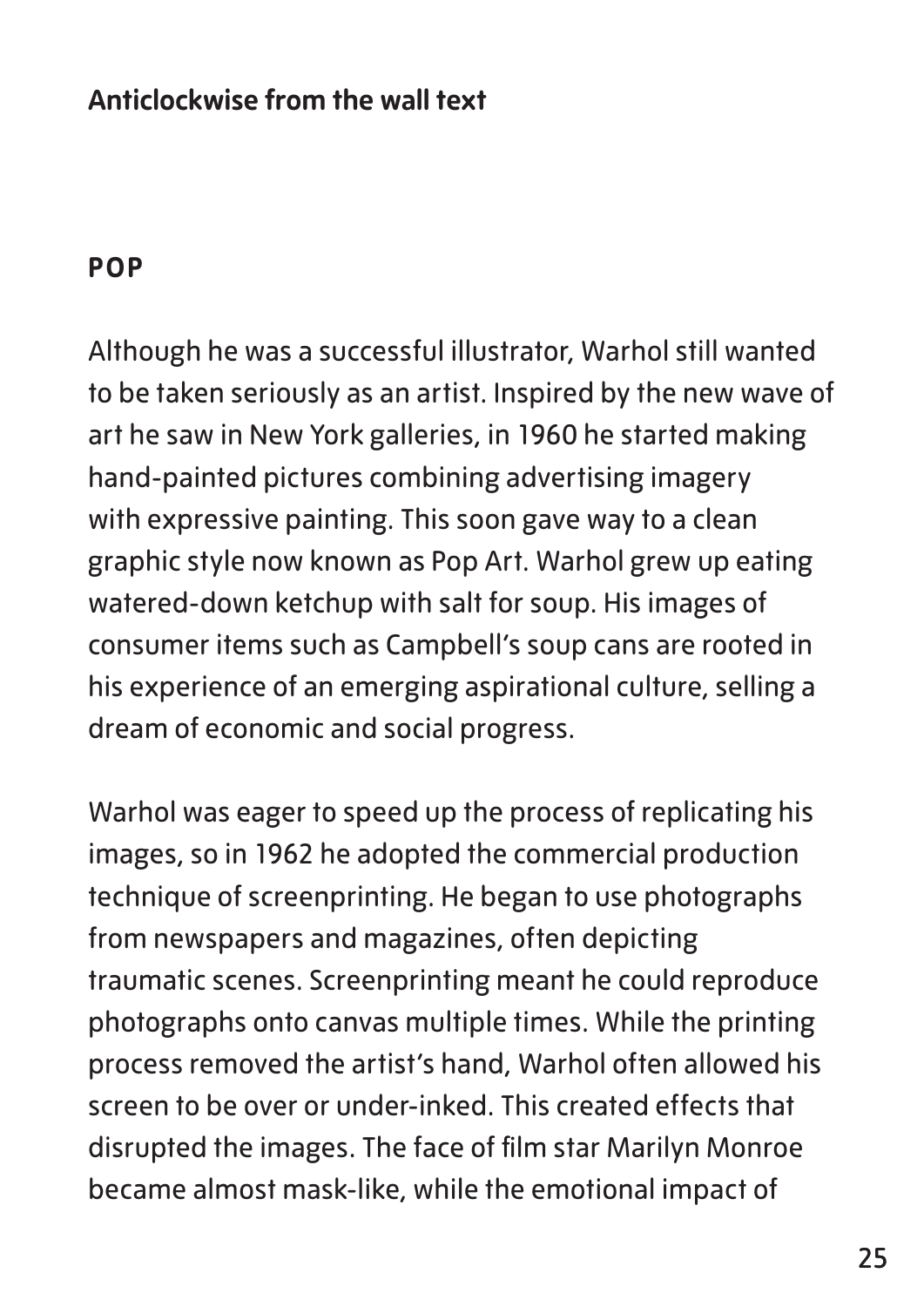the news images in his **Death and Disaster series** was both emphasised and undermined. Some images, such as **Pink Race Riot (Red Race Riot)**, which depicts peaceful civil rights campaigners being attacked by police, connected his work to broader social struggles and forced viewers to look at the world around them.

Warhol said creating pop art was 'being like a machine', as the process was often machine-like or mechanised. He then said, 'everybody should be a machine', as machines don't discriminate. If we were all machines then 'everybody should like everybody', whatever their gender. Warhol's open and fluid approach to his subject matter, to people, and the relationships between them, spoke to a decade of social change.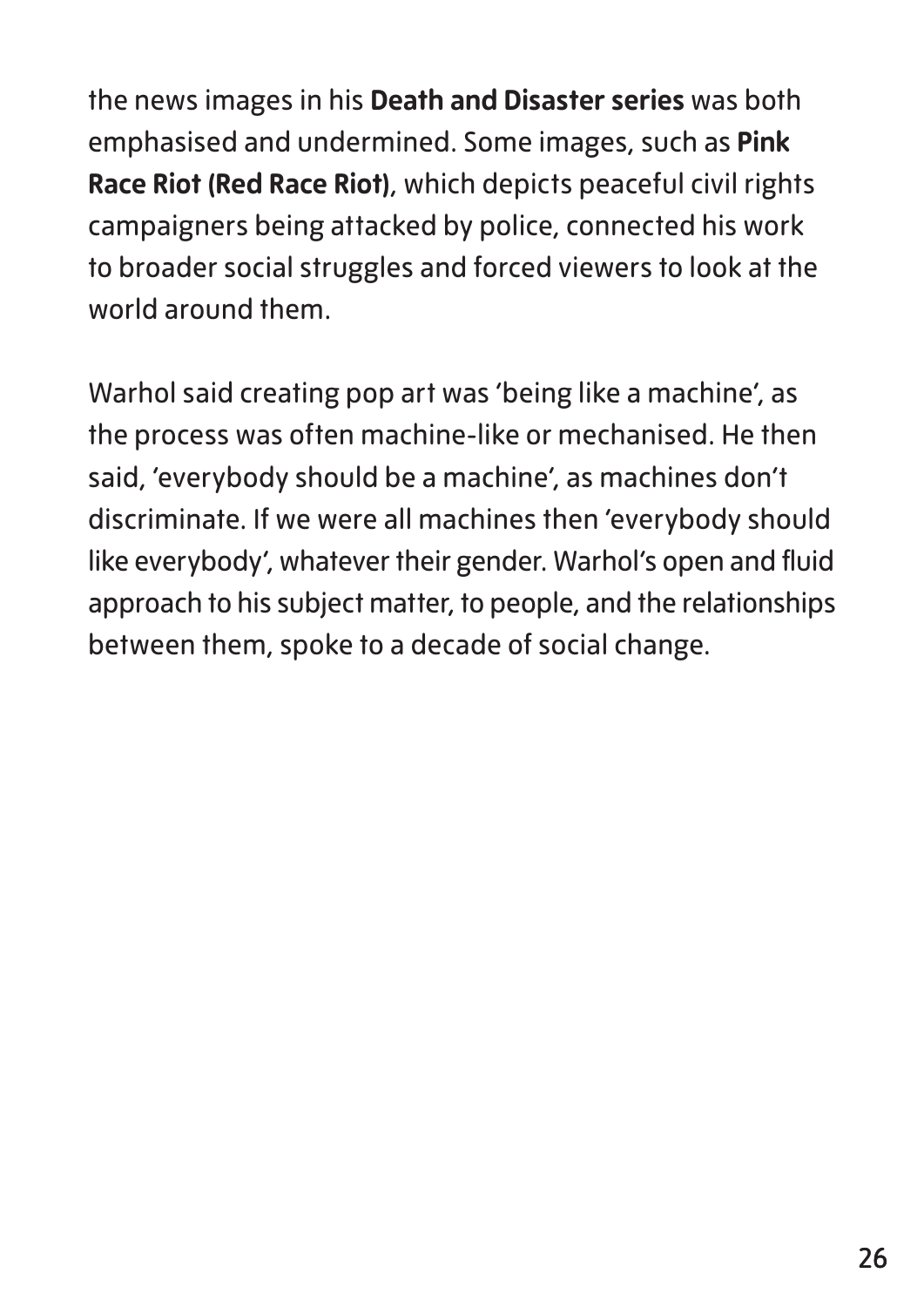#### **Before and After [3]**

1961 Casein paint on canvas

This work is based on an advertisement for plastic surgery. Warhol had surgery in 1957 to remove the ball on the end of his nose. He was apparently very disappointed with the result. Throughout his life Warhol was self-conscious about his physical appearance and enjoyed experimenting with fashion, to transform his appearance. In the early 1950s he started wearing a light brown toupee to cover his receding and thinning hair. This later progressed to blond and then silvergrey. Toward the end of the 1950s he used contact lenses, in addition to glasses, to deal with his short-sightedness.

The Doris and Donald Fisher Collection at the San Francisco Museum of Modern Art X75797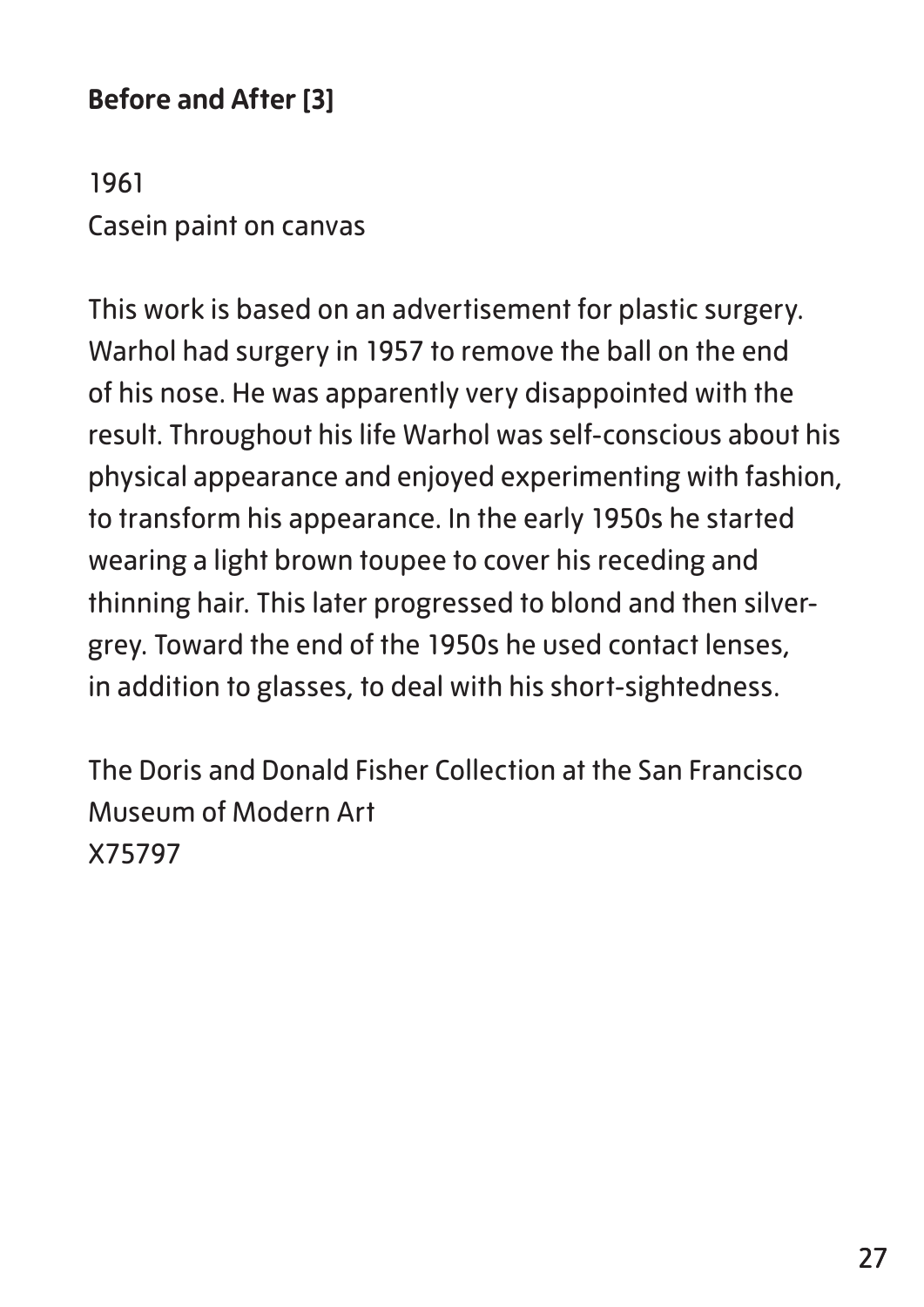#### **\$199 Television**

1961 Acrylic paint and oil stick on canvas

This is an early example of Warhol's attempt to combine abstract painting and commercial imagery. He was probably influenced by the work of Jasper Johns and Robert Rauschenberg. Both artists used familiar objects in paintings that featured abstract expressionist brush marks. Warhol also knew them from their work as shop window designers, which they conducted under the pseudonym Matson Jones.

Whitney Museum of American Art, New York Gift of The American Contemporary Art Foundation, Inc., Leonard A. Lauder, President X51580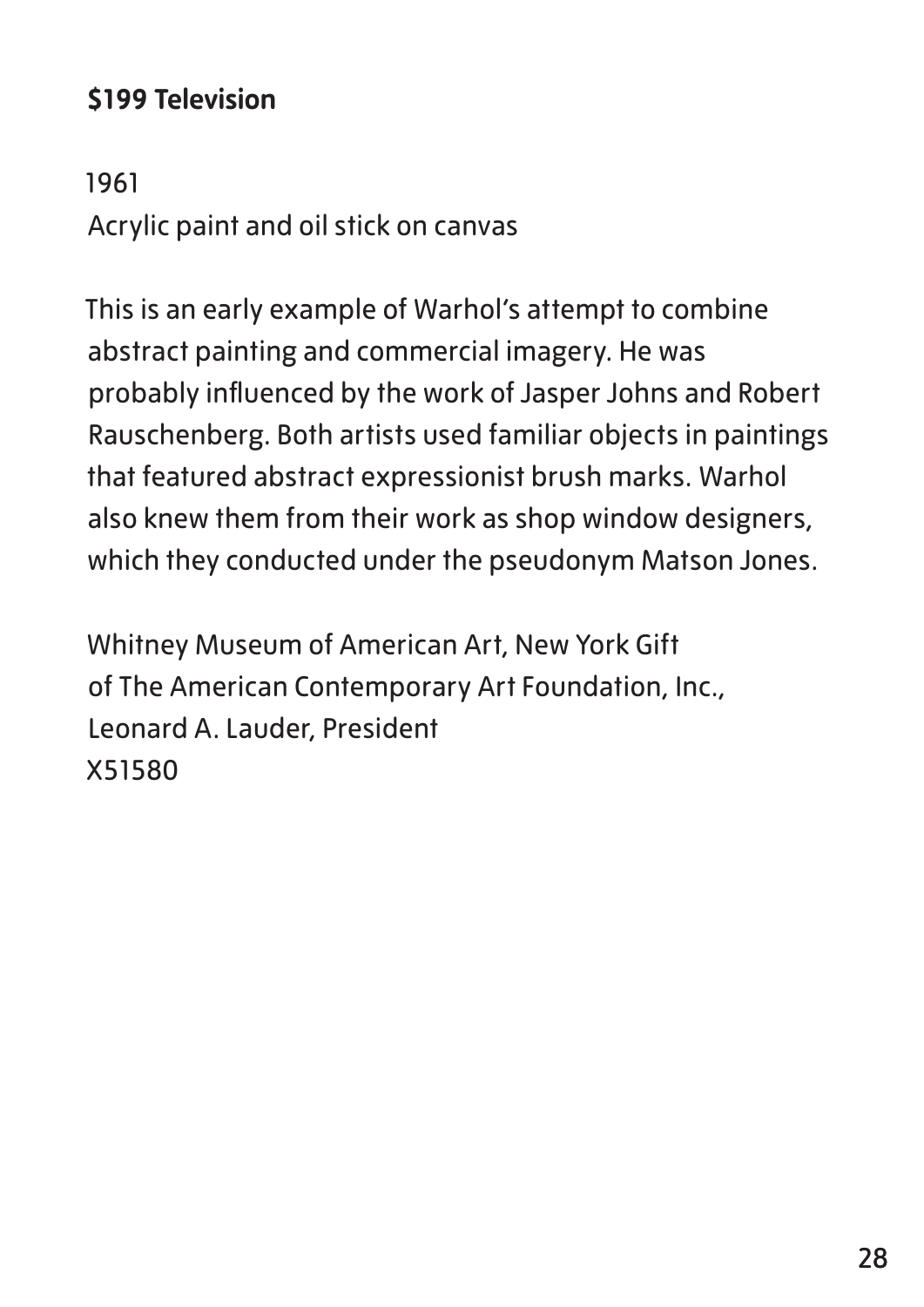#### **Green Coca-Cola Bottles**

#### 1962

Acrylic paint, screenprint and graphite on canvas

Coca-Cola is one of the most recognisable brands in the United States. Warhol said, 'What's great about this country is that America started the tradition where the richest consumers buy essentially the same things as the poorest. You can be watching TV and see Coca-Cola, and you can know that the President drinks Coke, Liz Taylor drinks Coke, and just think, you can drink Coke, too. A Coke is a Coke and no amount of money can get you a better Coke.'

Whitney Museum of American Art, New York; Purchase, with funds from the Friends of the Whitney Museum of American Art X73012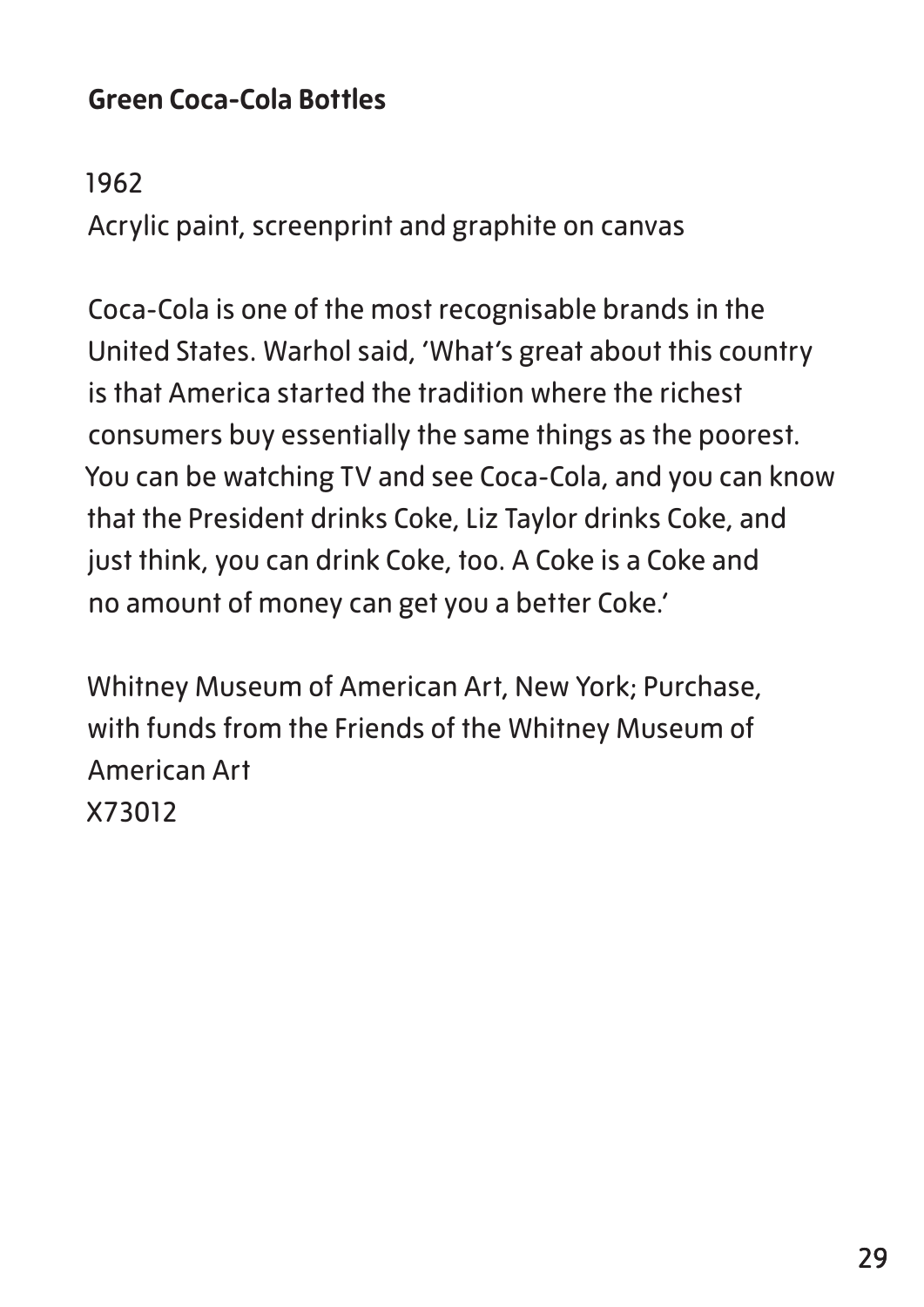#### **100 Campbell's Soup Cans**

#### 1962

Casein paint, acrylic paint and graphite on canvas

Warhol's first major exhibition was at the Ferus Gallery in Los Angeles. It was here that he first showed his Campbell's Soup Can paintings. While each of these works were hand painted, for this painting Warhol used a stencil to speed up the process. Featuring a repeat image of the same type of soup, Warhol's use of repetition played on the idea of value in art and the consumerism of the post Second World War era.

MMK Museum für Moderne Kunst Frankfurt am Main, former collection of Karl Ströher, Darmstadt X58066

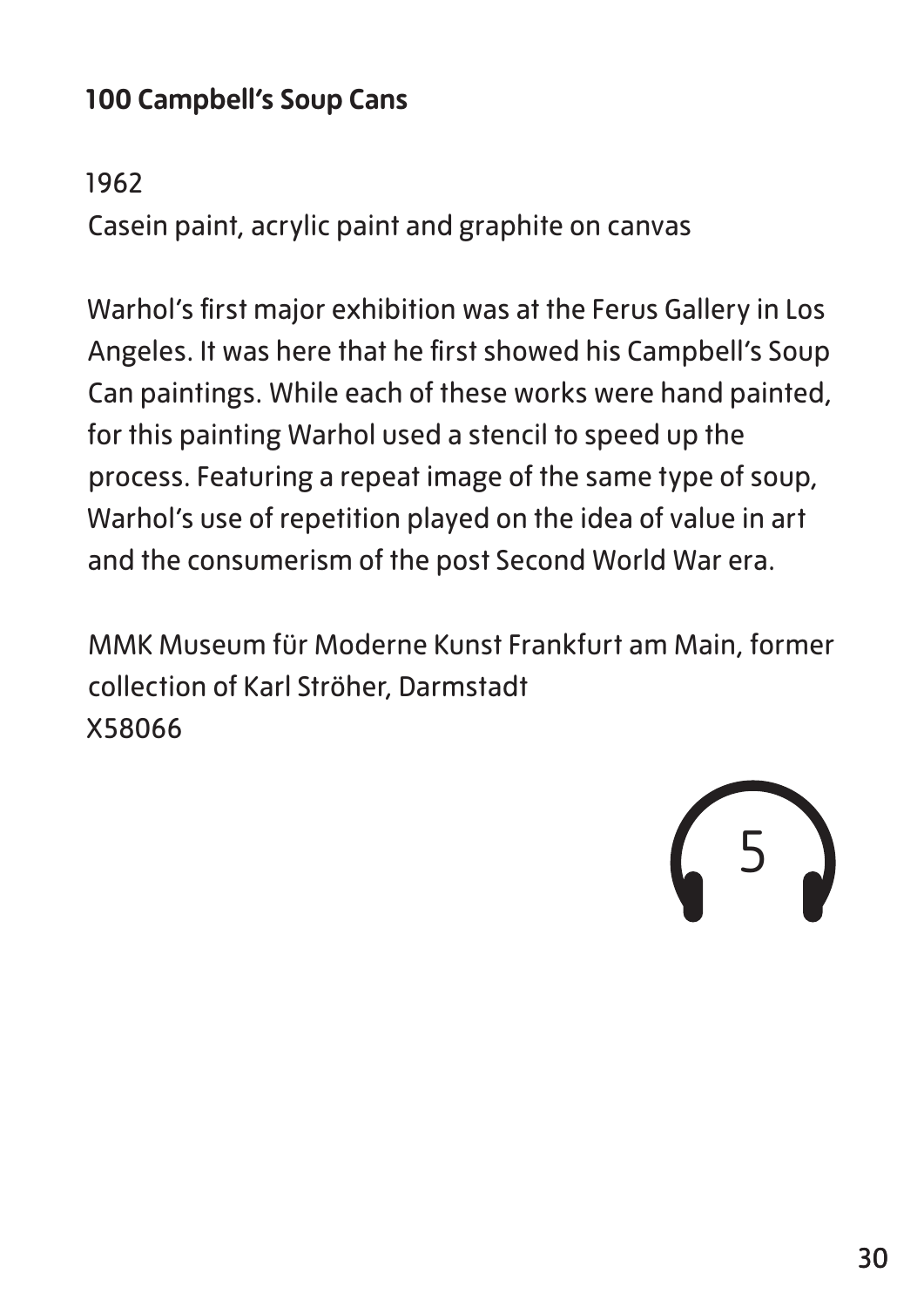#### **White Brillo Boxes**

1964 Screenprint on wood

These **Brillo Boxes** were first exhibited at the Stable Gallery in New York in 1964. Around 100 were stacked on top of another, as they would be in a warehouse. This made it almost impossible to enter the room. The designer of the original Brillo box, which packaged Brillo scouring pads, was James Harvey (1929–65), who made abstract expressionist paintings when he wasn't earning a living as a commercial artist. A cabinet maker made the plywood boxes. Warhol and his assistant Gerard Malanga then screenprinted and hand painted them. The challenge of carefully painting each side of the box led them to form a production line of activity. This contributed to the naming of Warhol's studio as the 'Factory'.

Museum Ludwig, Cologne / Loan Peter and Irene Ludwig Foundation 1986 X71486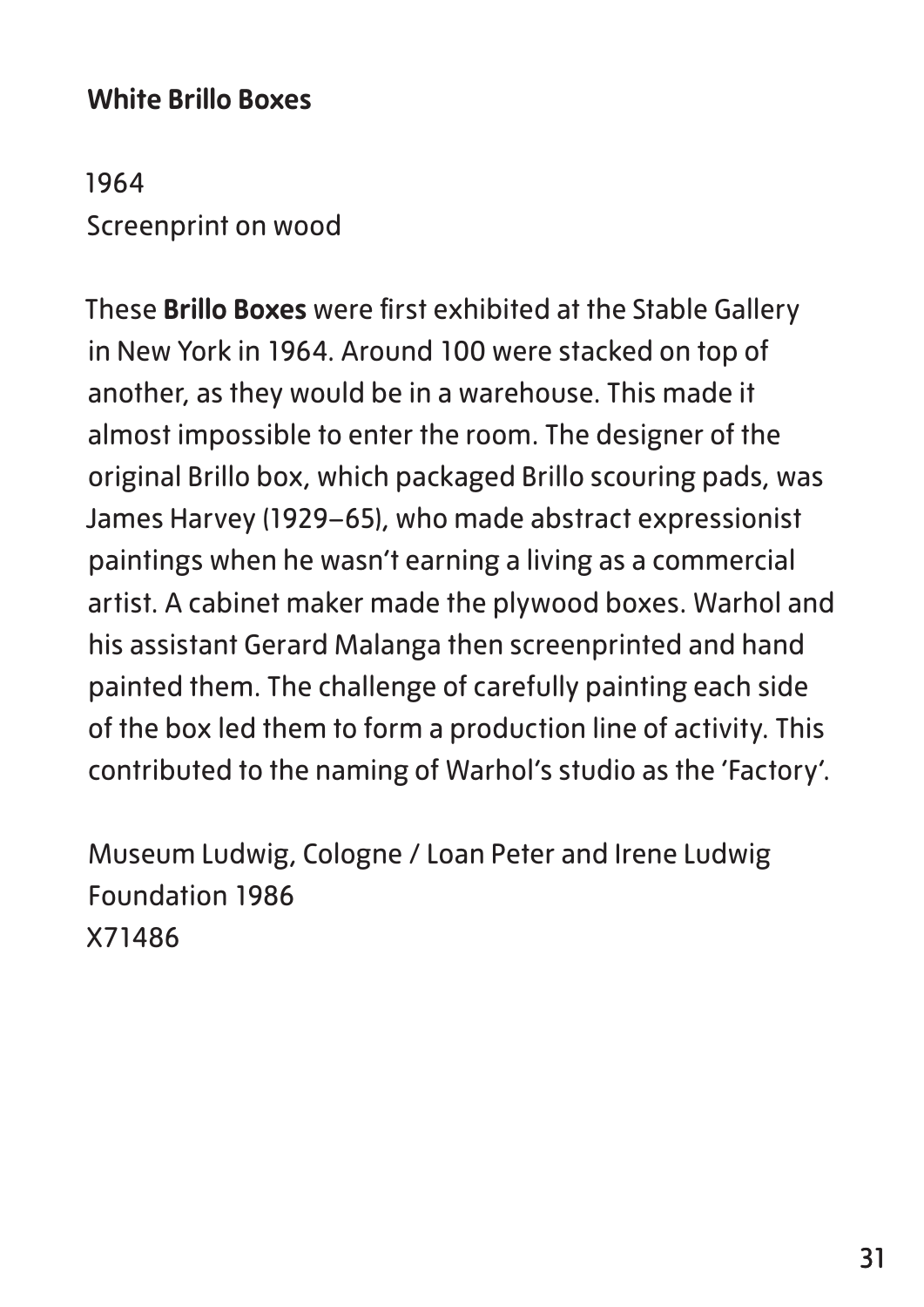**Wall in middle of the room**

#### **Marilyn Monroe's Lips**

1962

Acrylic paint, screenprint and graphite on 2 canvases

Despite Warhol creating multiple paintings based on Marilyn Monroe's face, this is the only painting that focuses entirely on her lips. This is the first time it has been exhibited in the UK.

Hirshhorn Museum and Sculpture Garden, Smithsonian Institution, Washington, DC, Gift of Joseph H. Hirshhorn, 1972 X72626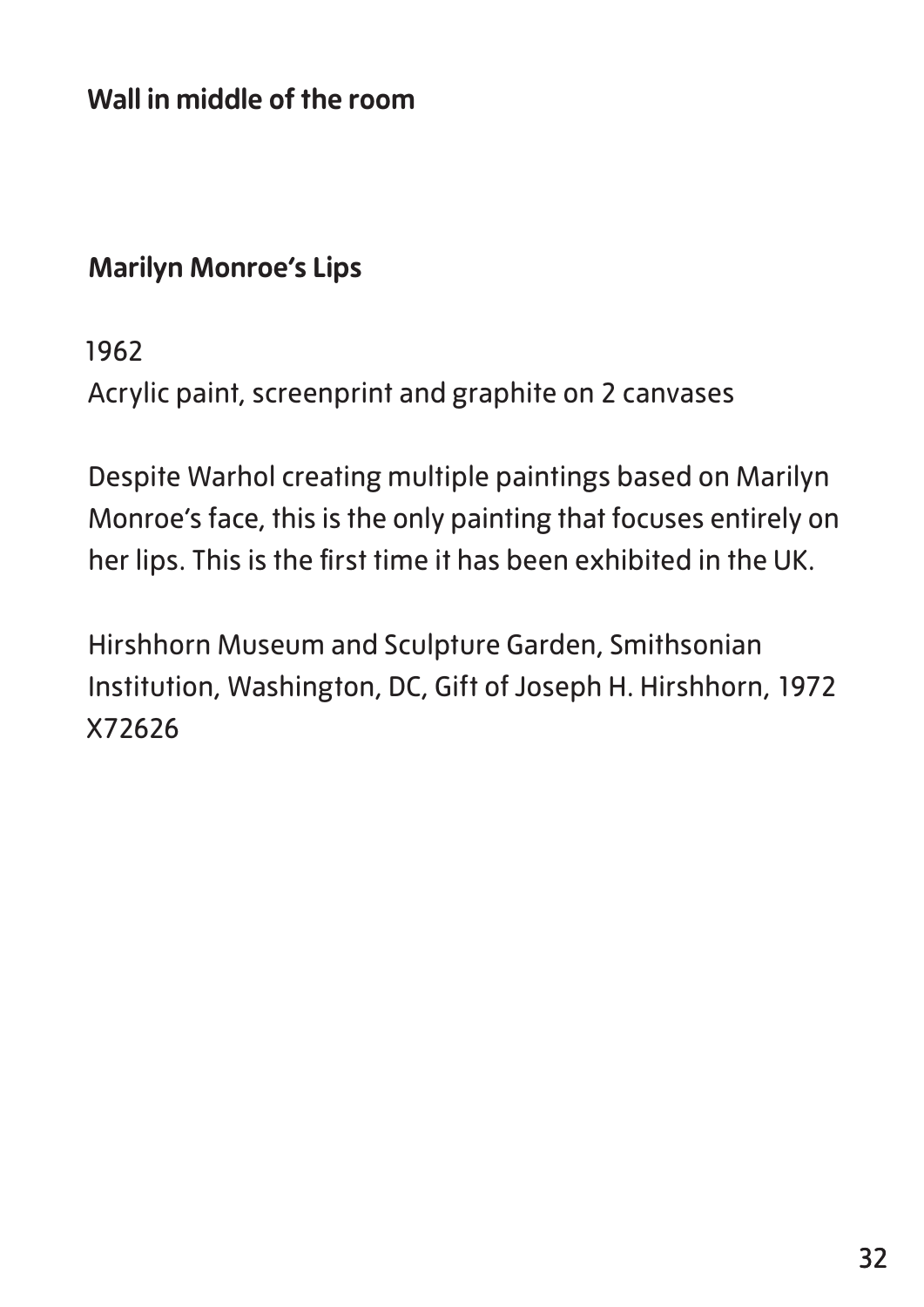#### **TECHNIQUES AND TITLES**

When Warhol started using the commercial technique of screenprinting in 1962 he would send his chosen image to a professional silkscreen maker to be made into a stencil. He gave instructions for the crop, size and final contrast he needed. The screenprint would then be printed, most commonly in black ink on unstretched linen canvas. Warhol said, 'It was all so simple – quick and chancy. I was thrilled with it.' In prints with a range of colours, Warhol usually prepainted large areas of the canvas, then screenprinted on top, sometimes adding additional layers of paint. With a few exceptions, Warhol did not title his works. They often have descriptive titles given by other people. Warhol often worked in series, which involved making multiple paintings and sculptures based around the same subject or theme.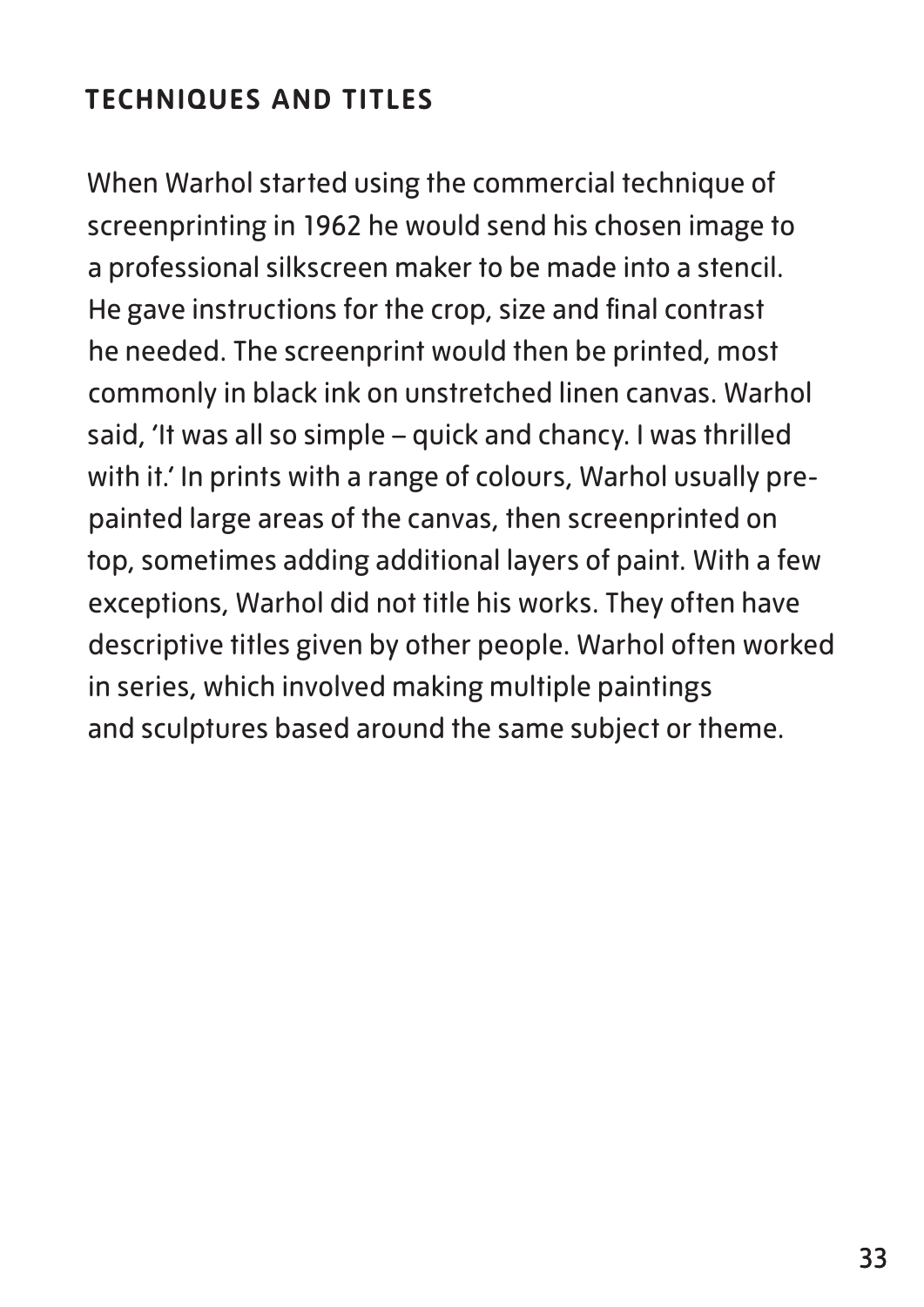**Return to outer wall, continue anticlockwise**

#### **129 Die in Jet! (Plane Crash)**

1962 Acrylic paint and graphite on canvas

Curator Henry Geldzahler gave Warhol the idea for this work. It was the beginning of the so-called **Death and Disaster** series. The article reported a crash at Orly Airport that killed members of the Atlanta Art Association returning from a trip to Paris. The death count later went up to 130. Warhol did not use a screenprint for this work but deployed a variety of painting, blotting and stencilling techniques to recreate the combination of photography, text and graphics on the newspaper.

Museum Ludwig, Cologne / Donation Ludwig Collection 1976 X50081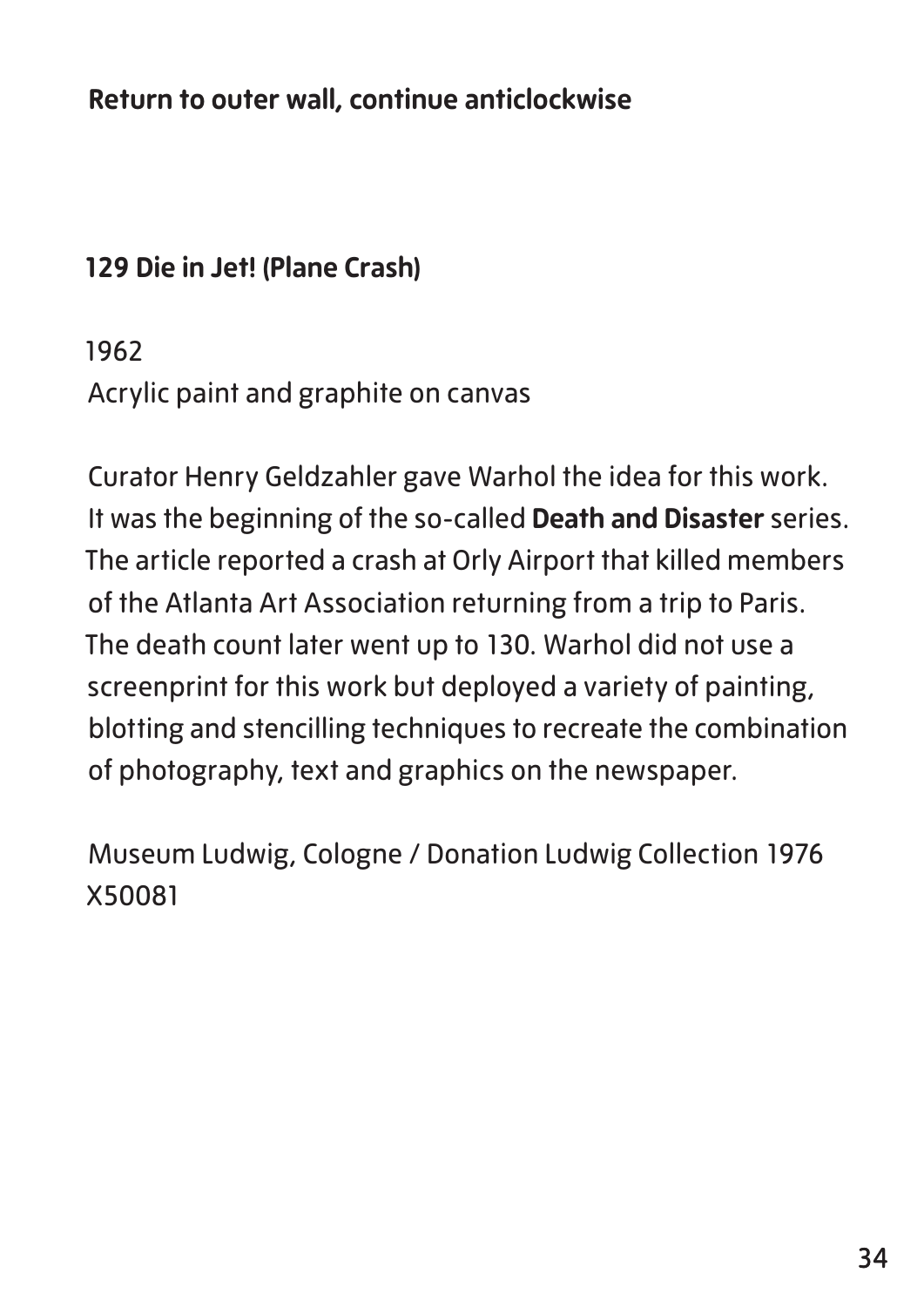#### **Elvis I and II**

1963–4

Screenprint and acrylic paint [blue] Screenprint and spray paint [silver] on canvas

Collection Art Gallery of Ontario, Toronto. Gift from the Women's Committee Fund, 1966 65/35 X01878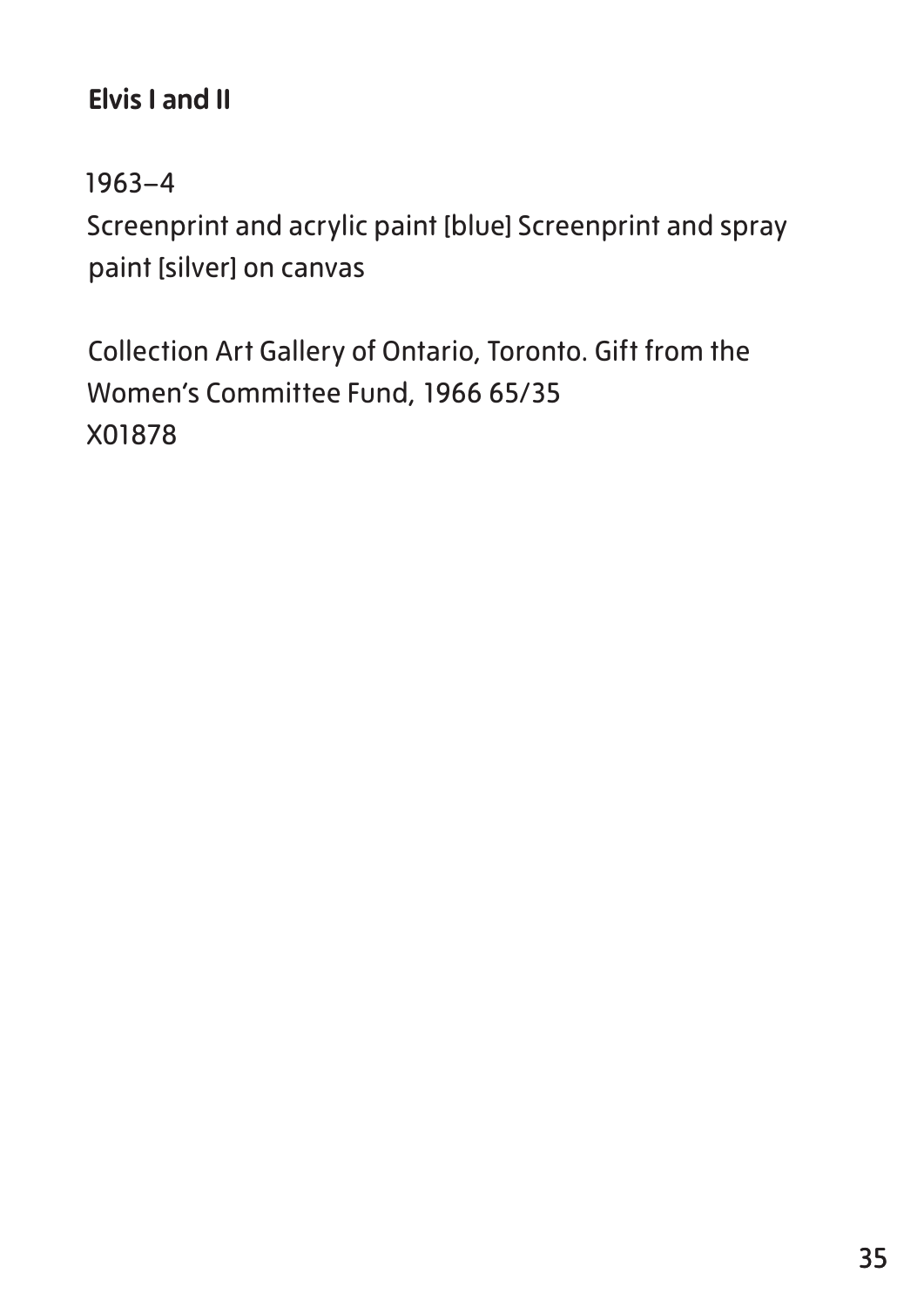#### **A Woman's Suicide**

#### 1962

Screenprint and graphite on canvas

Warhol often used difficult imagery as source material, exposing the voyeurism inherent in media coverage of traumatic events. The basis of this work came from an International News Photo that was captioned: 'Death Leap. New York ... Only split seconds from her death, Olga Cassanova, 14, plummets to earth after leaping from the 11th floor ledge of the Carlton Hotel, 70th St. and Columbus Ave. Tonight hundreds of horrified spectators gathered in the chill darkness, some shouting pleas as she paced the ledge for half an hour, witness the tragedy.'

Kunstsammlung Nordheim-Westfalen, Dusseldorf X75161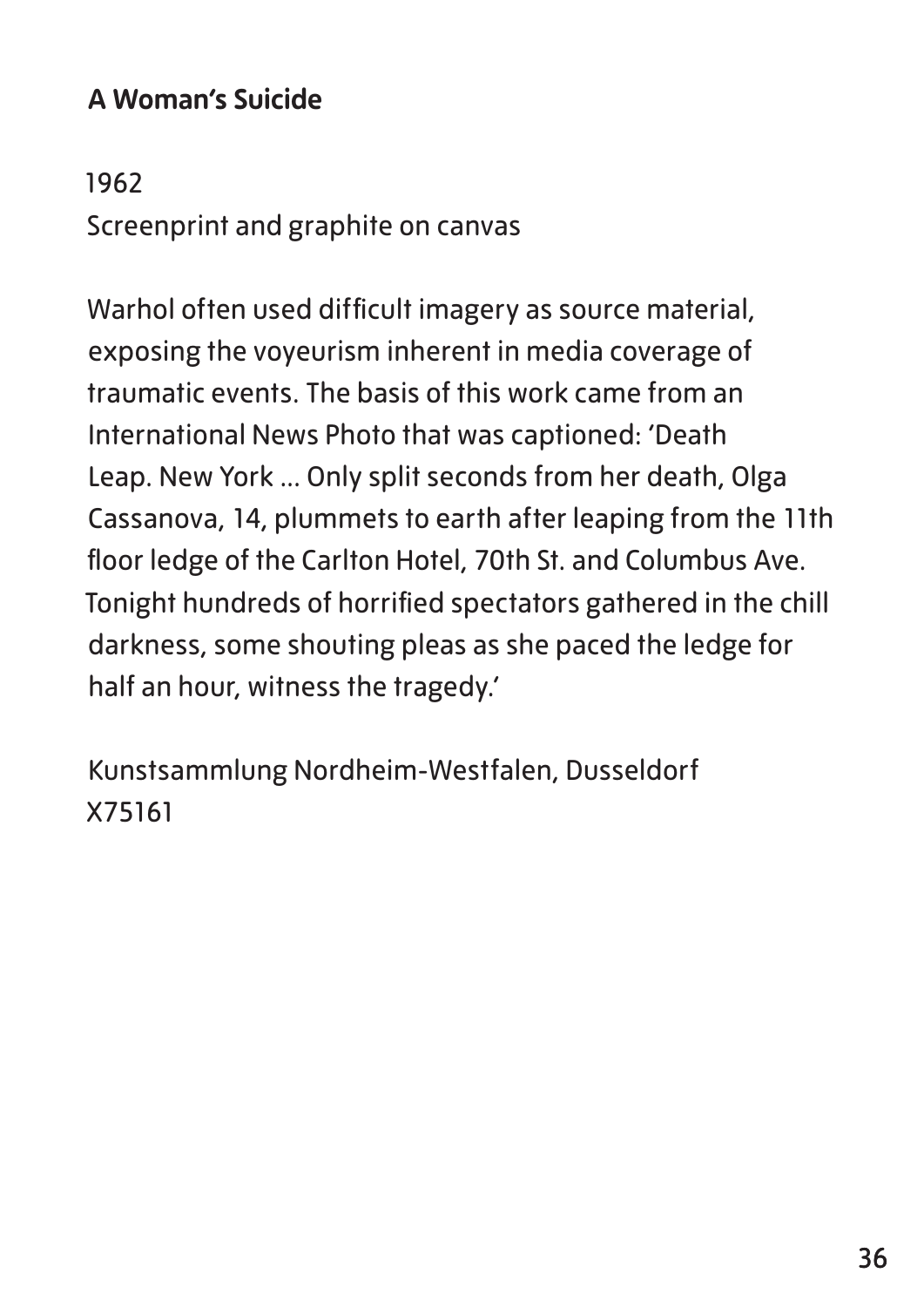### **Pink Race Riot (Red Race Riot)**

1963 Acrylic paint and screenprint on canvas

In this painting Warhol used three photographs of a police dog attacking an African American man. The images were taken by Charles Moore and first published in **Life** magazine on 17 May 1963. They documented the non-violent direct action by civil rights demonstrators seeking to remove racial segregation in Birmingham Alabama. While the term 'race riot' was commonly used at the time, it is more accurate to refer it to as a race protest. The painting presents the oppression of African American citizens and police brutality, but it brings up questions about Warhol's decision as a white artist to depict Black suffering. Was the image of violence being used to shock or to promote social commentary, attempting to bring news imagery into the rarefied space of the gallery? Some have suggested that Warhol's desire to call his 1964 exhibition in Paris 'Death in America', in which this work was exhibited, was a comment on a United States that appeared to be falling apart.

Museum Ludwig, Cologne / Donation Ludwig Collection 1976 X50083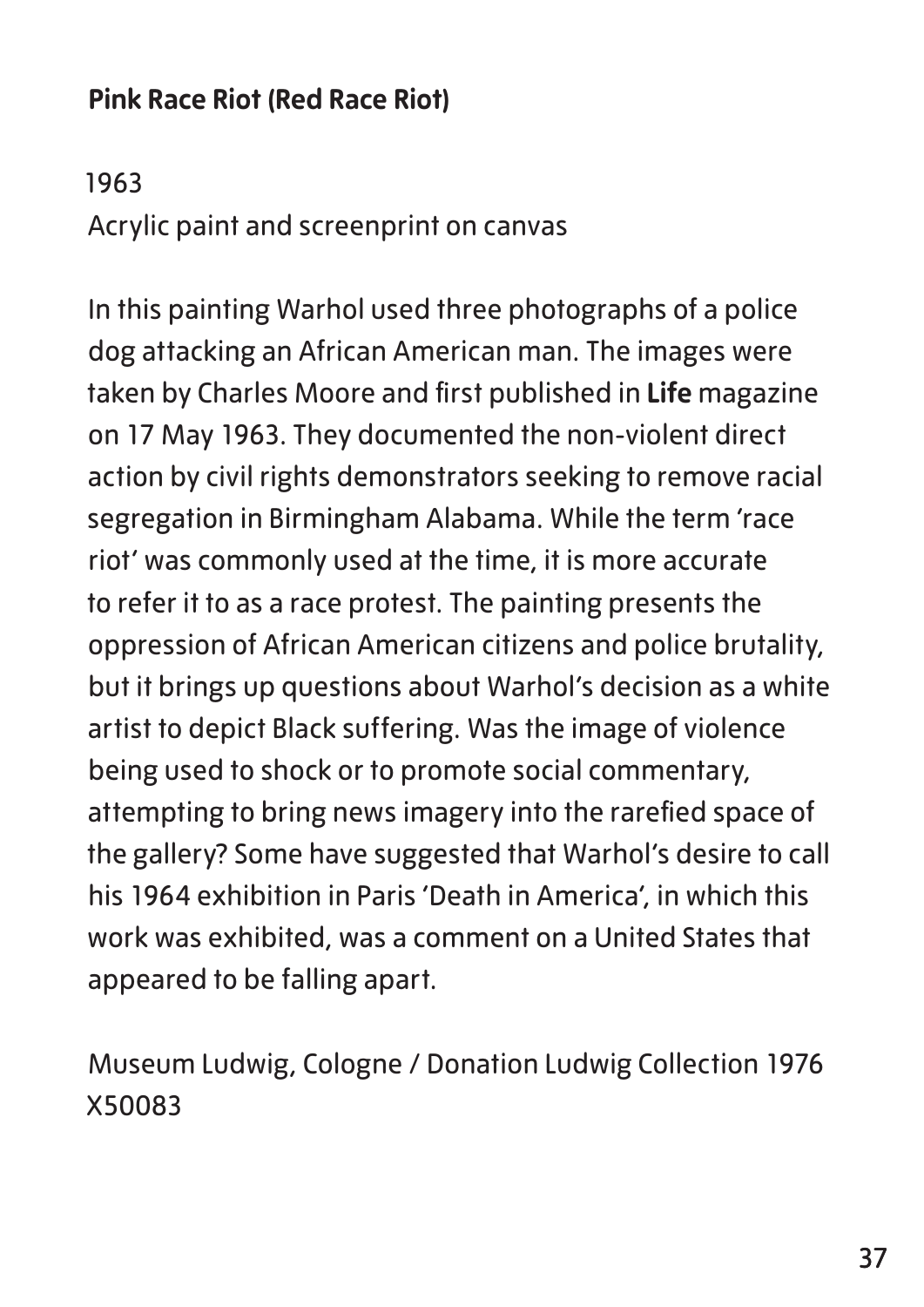## **Black and White Disaster #4 (5 Deaths 17 Times in Black and White)**

1963

Acrylic paint, screenprint and graphite on 2 canvases

The source image for this work comes from a news agency photograph that had the caption: 'Two Die in Collision. Los Angeles, Calif.: Three Survivors of a car-truck collision, pinned beneath their overturned automobile, wait to be freed by rescue squads here, June 17th. Two other passengers in the car, both sailors from the USS Maddox at San Diego, were killed.' The blank canvas that accompanies the image was a strategy that Warhol used in some work. Flippantly, he suggested this would raise the value of the paintings, perhaps in reference to the dominance of abstract art. However, the large expanse of black could also suggest the emptiness that is sometimes associated with death.

Kunstmuseum Basel X50236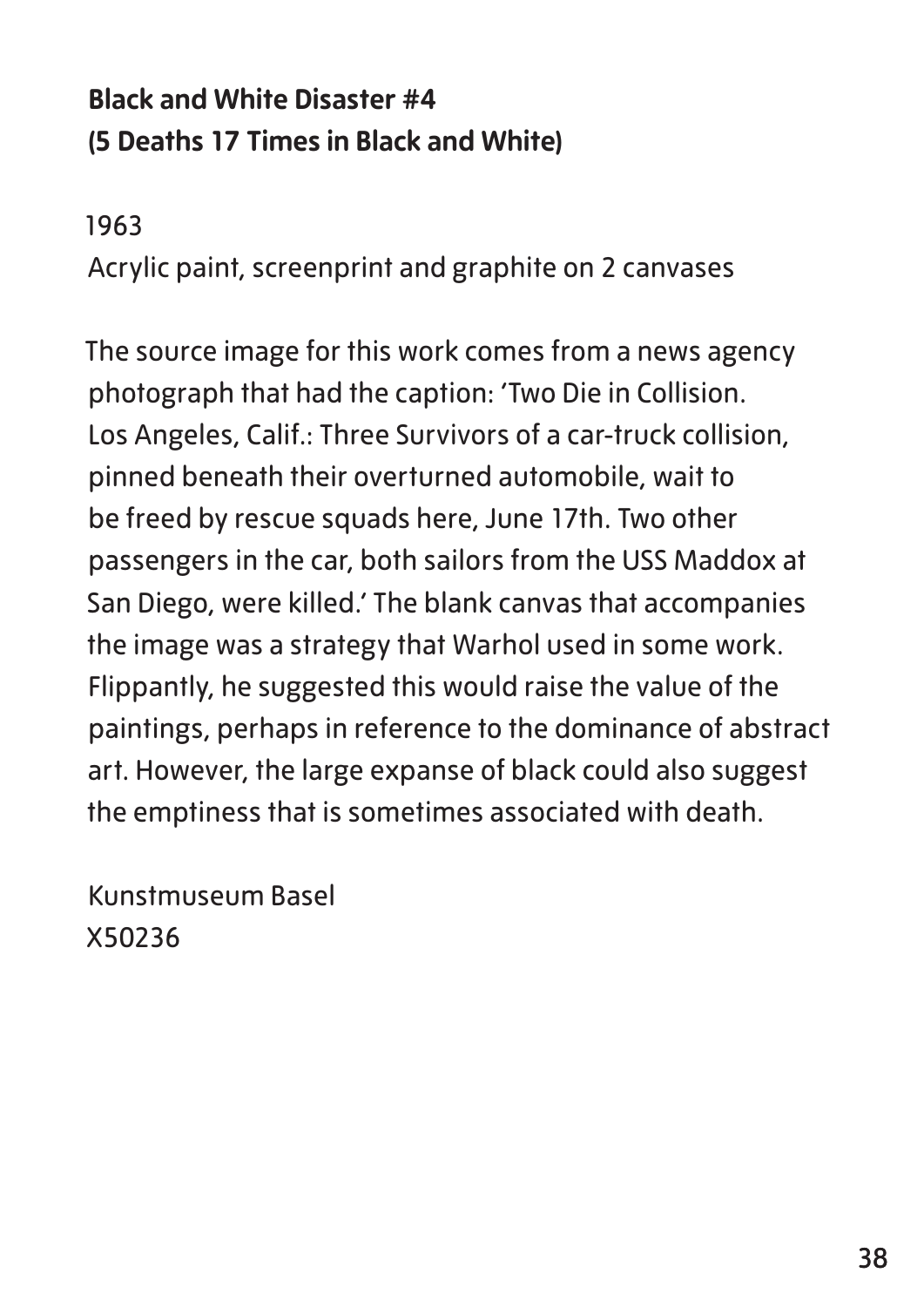#### **Double Marlon**

1966 Screenprint on unprimed canvas

This work depicts the actor Marlon Brando in the 1953 film **The Wild One**, which was popular in the underground gay scene of the time. Warhol had partied with Brando in the mid-1950s. Warhol printed the image onto an unprimed canvas. By leaving the canvas raw, Warhol emphasises the importance of photography to his work, his interest in abstract art and what might constitute a painting.

Yageo Foundation Collection Taiwan X72903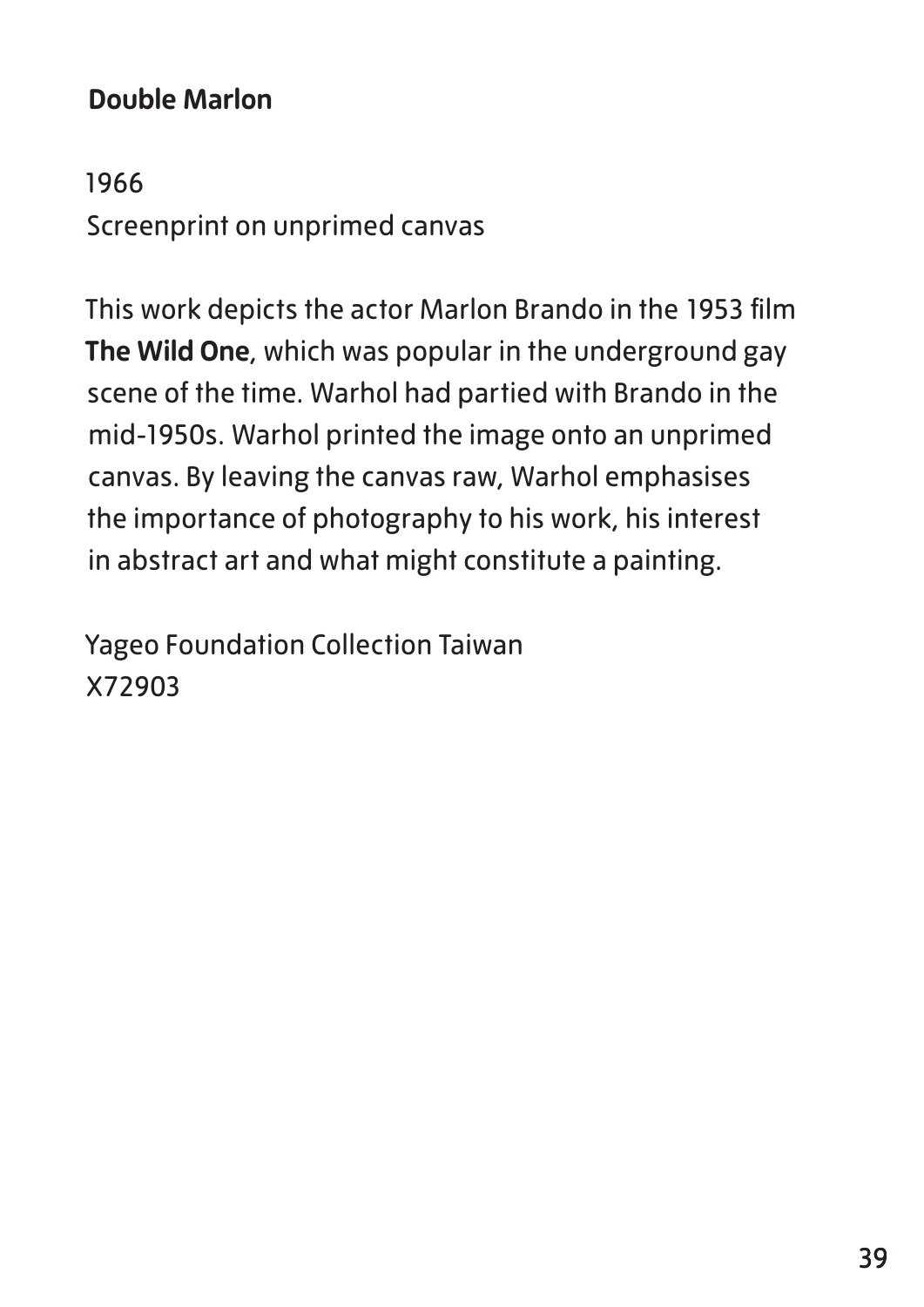These two pairs of paintings come from Warhol's series **Thirteen Most Wanted Men**. Warhol originally made the series as a single mural of mug shots, screenprinted on boards. They were displayed outside the New York State Pavilion at the 1964 World Fair, hosted in New York. Warhol got the idea from pamphlet published by the New York Police Department in 1962, called the 'Thirteen Most Wanted'. Soon after the mural was installed, the organisers asked that it be removed, possibly because they thought it was promoting criminality.

The title was also a deliberate pun on desire, at a time when many gay bars were being shut down, in an attempt to 'cleanup' the city.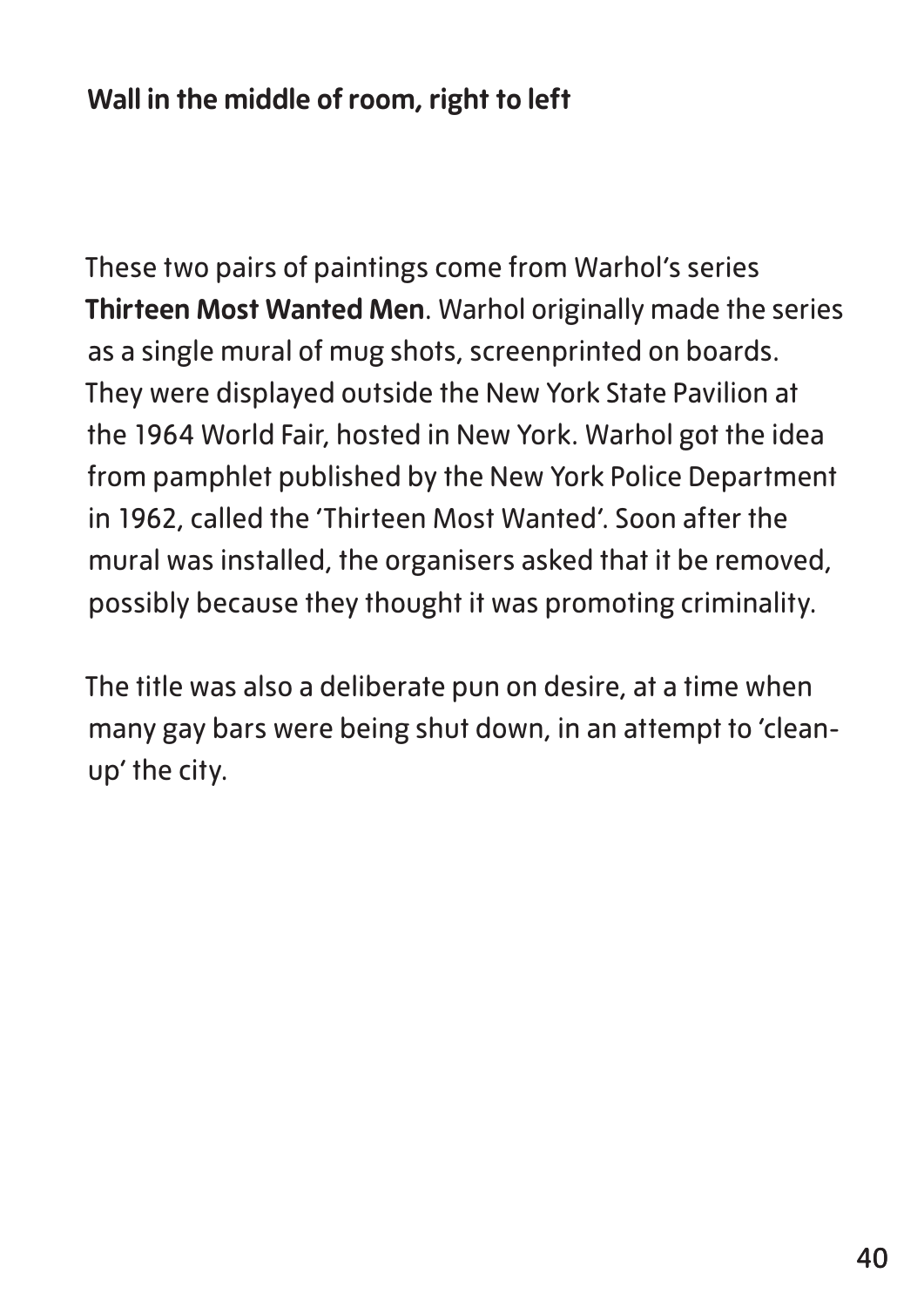**Most Wanted Men No.1, John M.**

**Most Wanted Men No.10, Louis Joseph M.**

1964 Screenprints on 2 canvases

Collection of the Herbert F. Johnson Museum of Art, Cornell University. Acquired with funds provided by the National Endowment for the Arts, and through the generosity of individual donors. X75996 Stadtisches Museum Abteiberg, Mönchengladbach X01864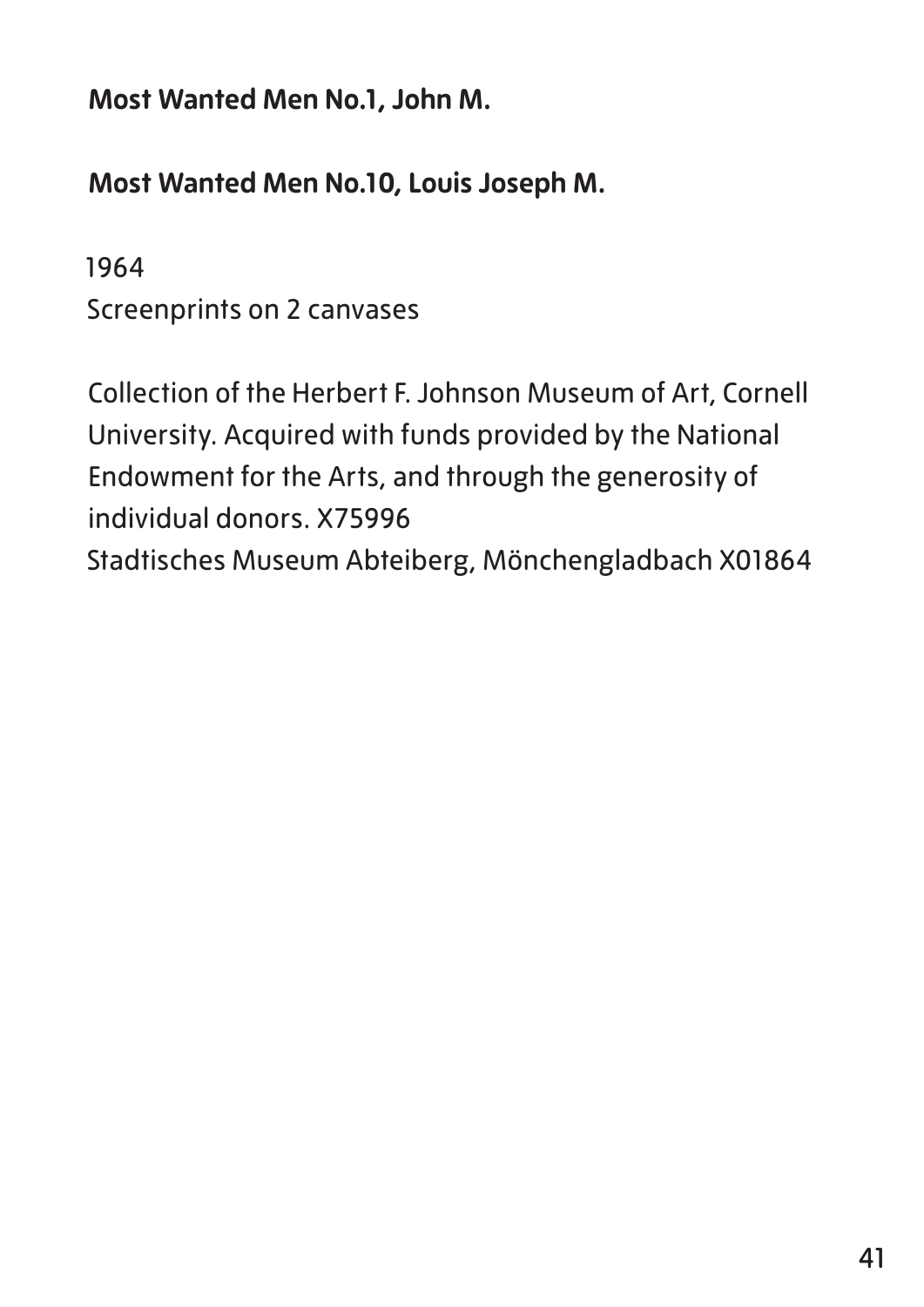#### **Flowers**

1964

Fluorescent paint and screenprint on canvas

Warhol followed the gravity of the **Death and Disaster** series with the brightly coloured **Flowers** series. This example features fluorescent paint. Unlike **Death and Disaster**, the **Flowers** sold very well. While they were painted at a time of 'flower power', a hippy movement rooted in opposition to the Vietnam war, they were also a transformation of nature into something synthetic and pop-y. They use a close up of hibiscus flowers from a 1964 issue of **Modern Photography** magazine about colour processing. Warhol was later sued by Patricia Caulfield, the original photographer, for copyright infringement.

Private collection X75867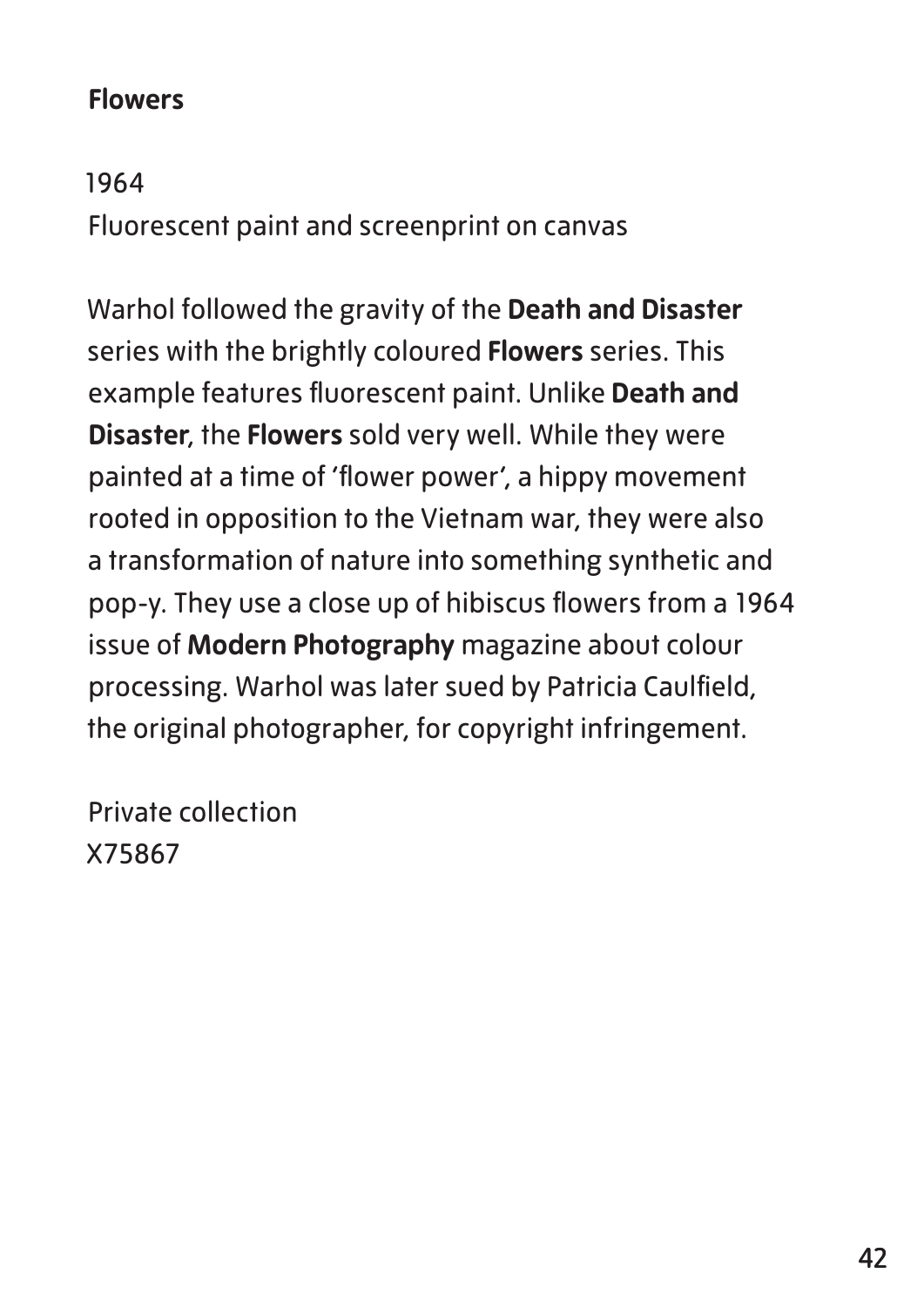**Back to the exit of the room, continue anticlockwise**

#### **Jackie Frieze**

#### 1964

Acrylic paint, screenprint and metallic paint on canvas

On 22 November 1963 US President John F Kennedy was assassinated in Dallas. His wife Jackie Kennedy was sitting alongside him. Warhol responded to the event by painting news photographs of the First Lady before and after her husband was killed. Two show her smiling during her arrival in Dallas, two in profile during the swearing in of Lyndon B Johnson as President, two veiled and two unveiled at the funeral of her husband. Warhol allowed the canvases to be arranged in any order, breaking any sense of narrative or timeline. The Kennedy assassination sent shockwaves around the world. At the time, the Kennedy administration was seen as the beginning of a new age for the United States.

Source photograph: Henri Dauman 1963

Museum of Contemporary Art, Chicago. Gift of Beatriz Cummings Mayer 2007.32 X78294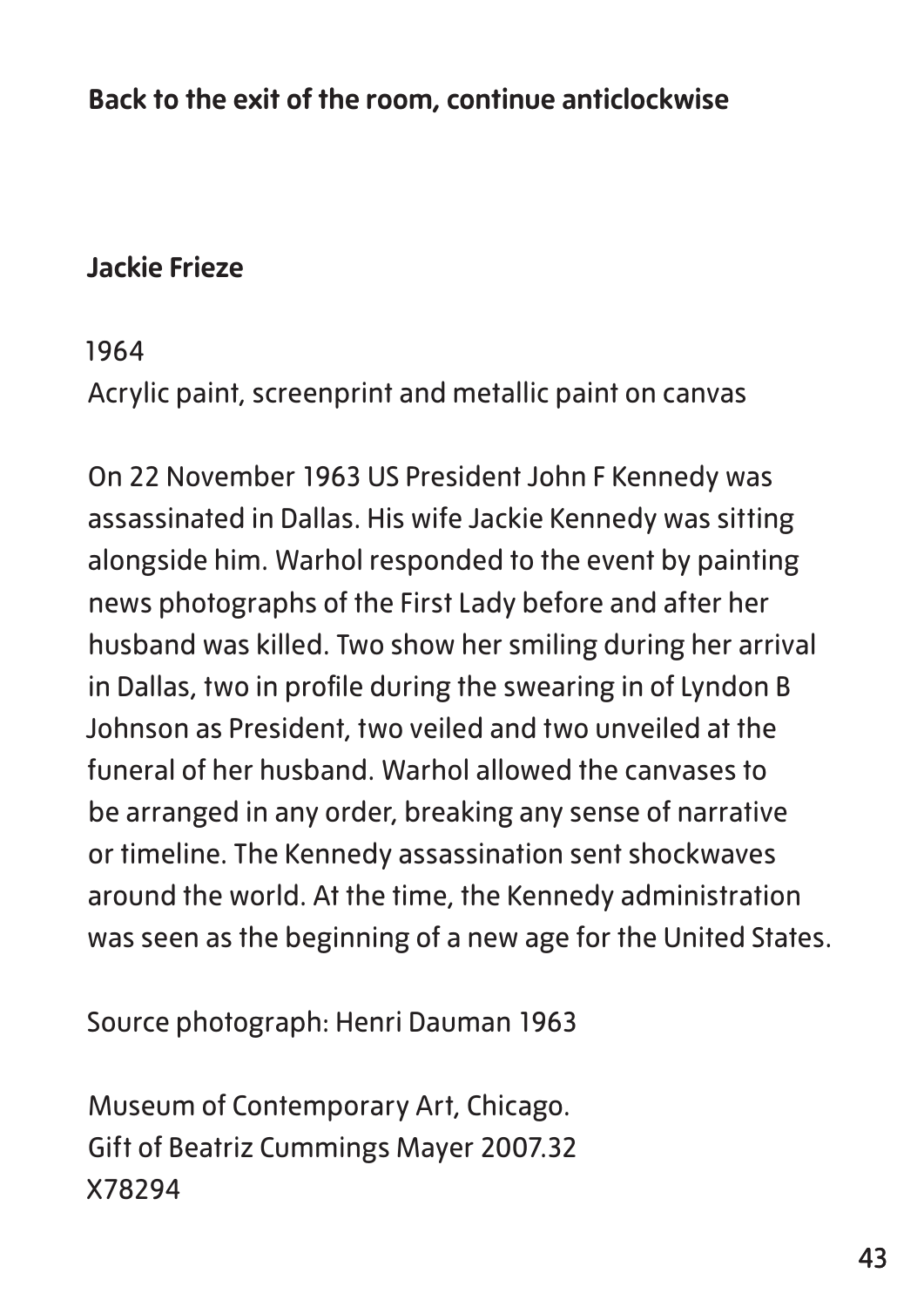## **Marilyn Diptych**

#### 1962

Acrylic paint, screenprint ink on two canvases

Warhol made his first paintings of Marilyn Monroe soon after the actor died of a drug overdose on 5 August 1962. Warhol used a publicity photo for her 1953 film **Niagara** as the source image. The use of two contrasting canvases for **Marilyn Diptych** illustrates the contrast between the public life of the star, who at the time was one of the most famous women alive, and her private self. This was not necessarily Warhol's intention. He created this work when the art collectors Burton and Emily Tremaine visited Warhol's home. They suggested that two canvases he had already made be presented as a diptych, to which Warhol responded, 'gee whiz yes'.

Tate. Purchased 1980 T03093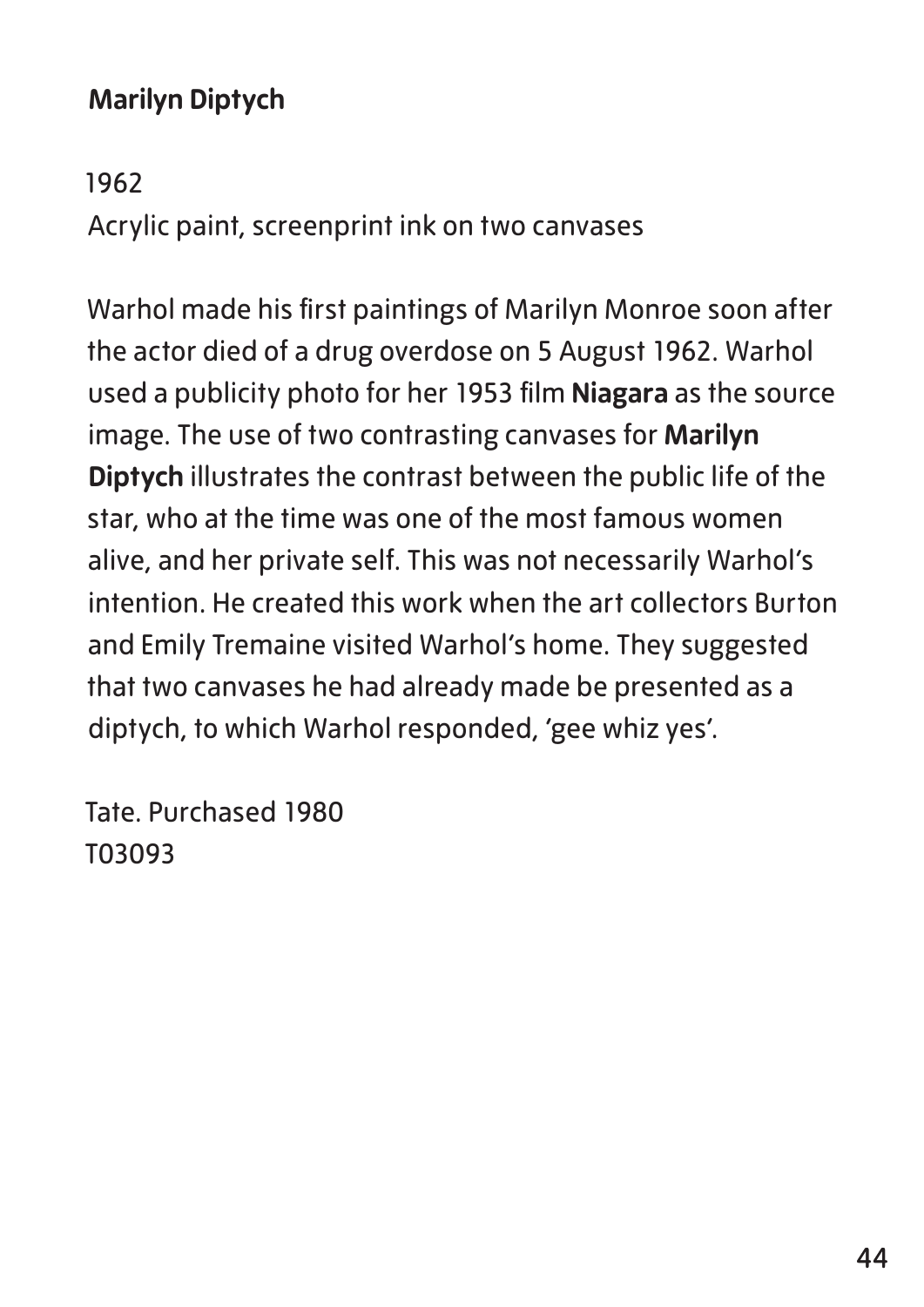#### **Round Marilyn**

1962

Acrylic paint, screenprint and metallic paint on canvas

In placing the image of film star Marilyn Monroe against a gold background, Warhol appears to reference the tradition of icon painting, associated with the Byzantine Christian faith. He would have been aware of this type of iconography from exhibitions on the subject and his own religious upbringing. In Catholic worship, depictions of saints were seen as a way to commune with God.

Warhol gave **Round Marilyn** to art collector Emily Tremaine. It was a gift to thank her for lending Marilyn Diptych to an exhibition of Warhol's pop paintings at the Stable Gallery in New York in 1962.

Udo and Anette Brandhorst Collection X76525

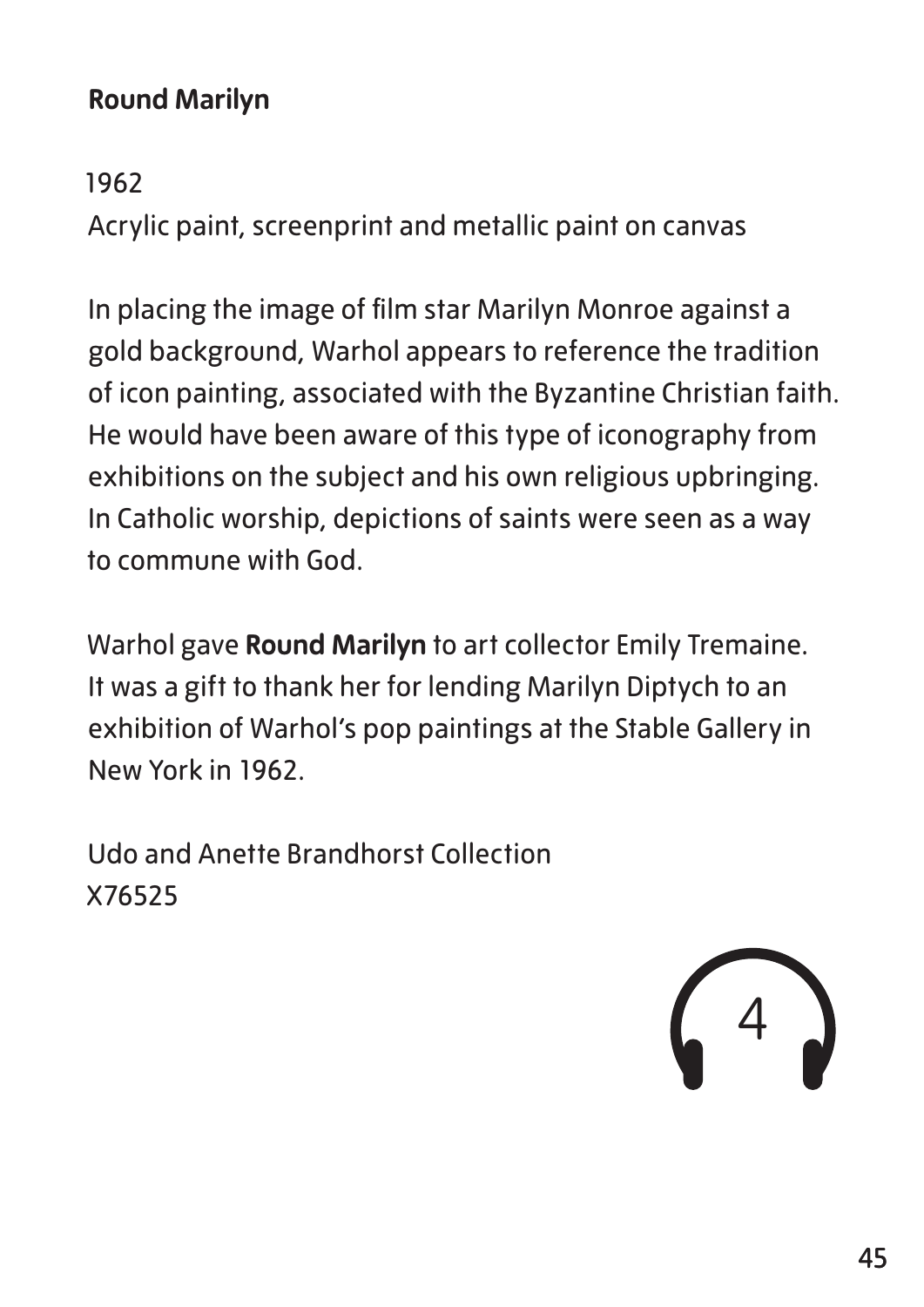## THE FACTORY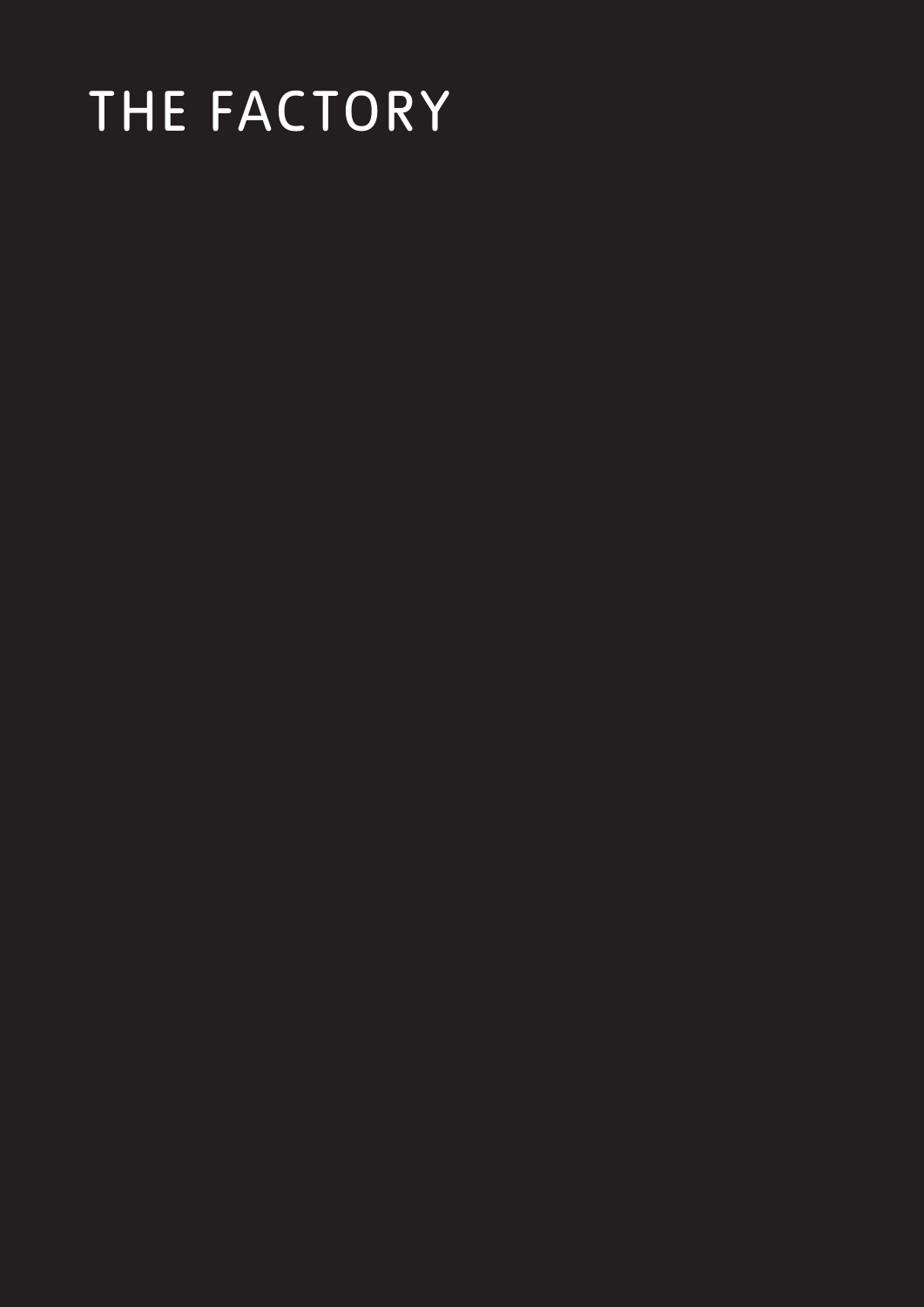#### **THE FACTORY**

An important part of Warhol's fame was built through 'the Factory', which was an experimental art studio and a social space. Warhol set up the first Factory in 1963. After seeing his collaborator and former lover Billy Name's silver apartment, he asked him to cover the Factory with silver paint and foil. It was the setting for the mass production of his paintings and sculptures, and the site of Warhol's new interest in underground film making.

Warhol documented the people who passed through the Factory in his **Screen Tests** from 1964–6. Intended as film portraits, they emerged out of Warhol's **Most Wanted Men** series of paintings (on display in room 3). The title refers to the Hollywood convention of filming new faces to test their 'screen presence'. Warhol's subjects were simply left to be themselves. They sat in front of the camera with nothing to do but endure its gaze for the duration of the film reel.

Warhol and his collaborators made more than 500 films between 1963 and 1972. They ignored traditional methods of film making and were often unscripted. The films usually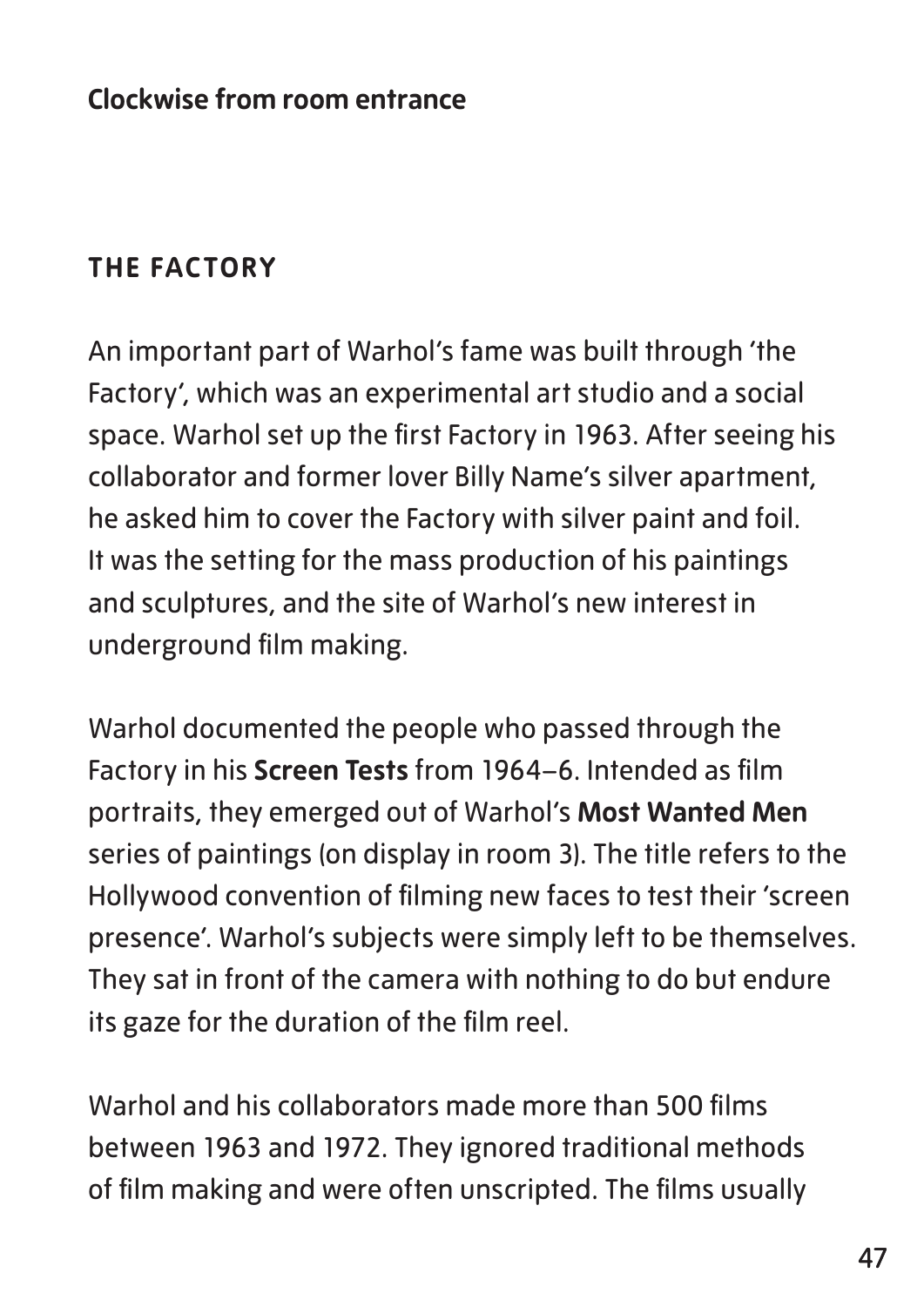featured his 'superstars', a group of personalities who spent their time at the Factory. By the mid-1960s, the Factory scene had become a form of living artwork, as famous and as controversial as Warhol's paintings. Reflecting on this period, Warhol recalled how his 1965 exhibition in Philadelphia was so crowded the art had to be removed from the walls. He said it had become 'an art opening with no art! We weren't just at the art exhibit. We were the art exhibit.'

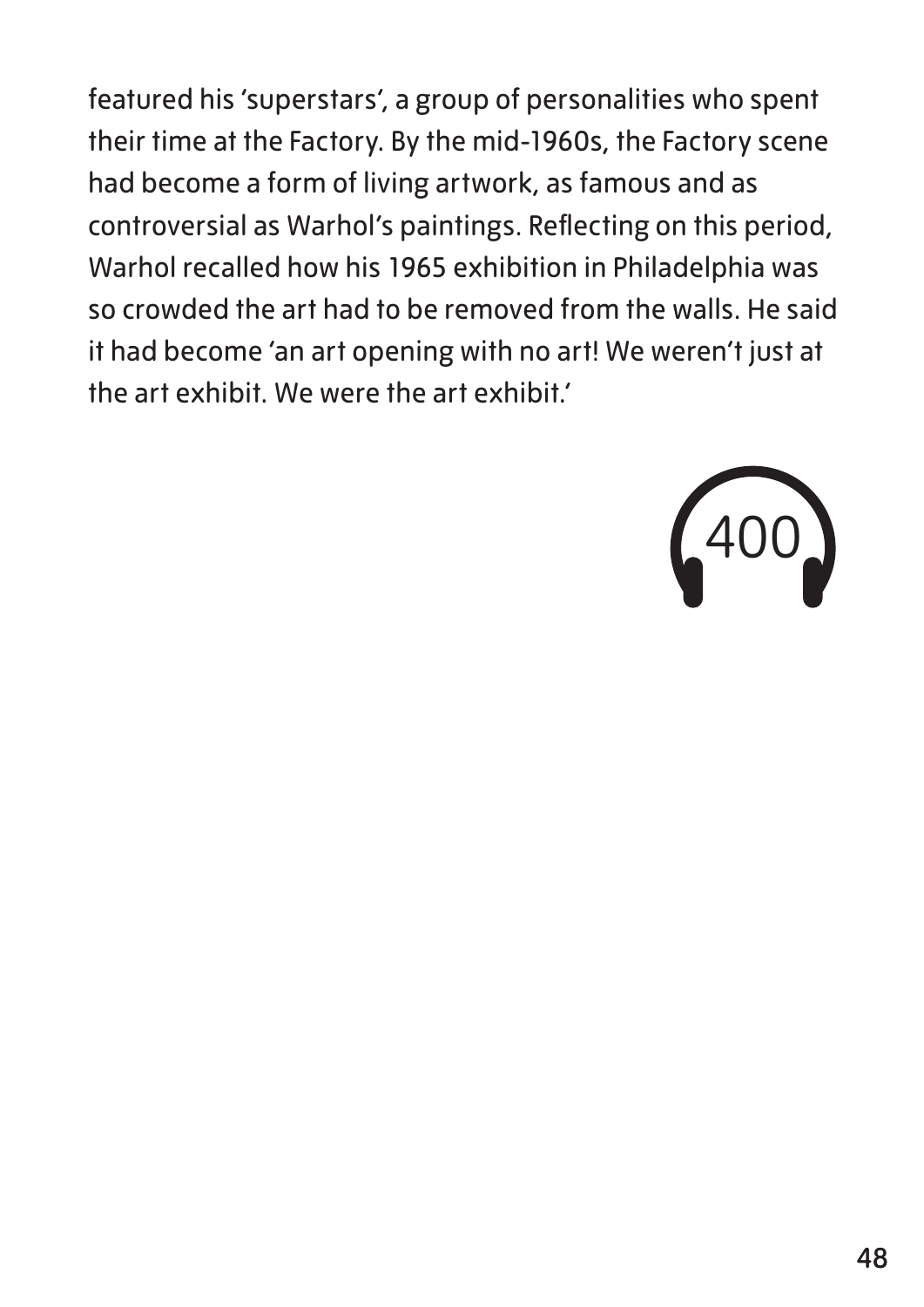**Wall captions**

**Andy Warhol** 1965–7, printed 2017

**Benedetta Barzini, Julie Garfield, Andy Warhol, Lou Reed, Sterling Morrison** 1965–7, printed c.2007

**Andy Warhol and Lou Reed** 1965–7, printed 2017

**Edie Sedgwick** 1965–7, printed 2017

**Edie Sedgwick, Andy Warhol, unidentified guests** 1965–7, printed 2017

**Paul Jasmine and Gino Piserchio** 1965–7, printed c.2008

**Paul Morrissey and Edie Sedgwick** 1965–7, printed c.2008

**Edie Sedgwick and Ingrid Superstar** 1965–7, printed 2017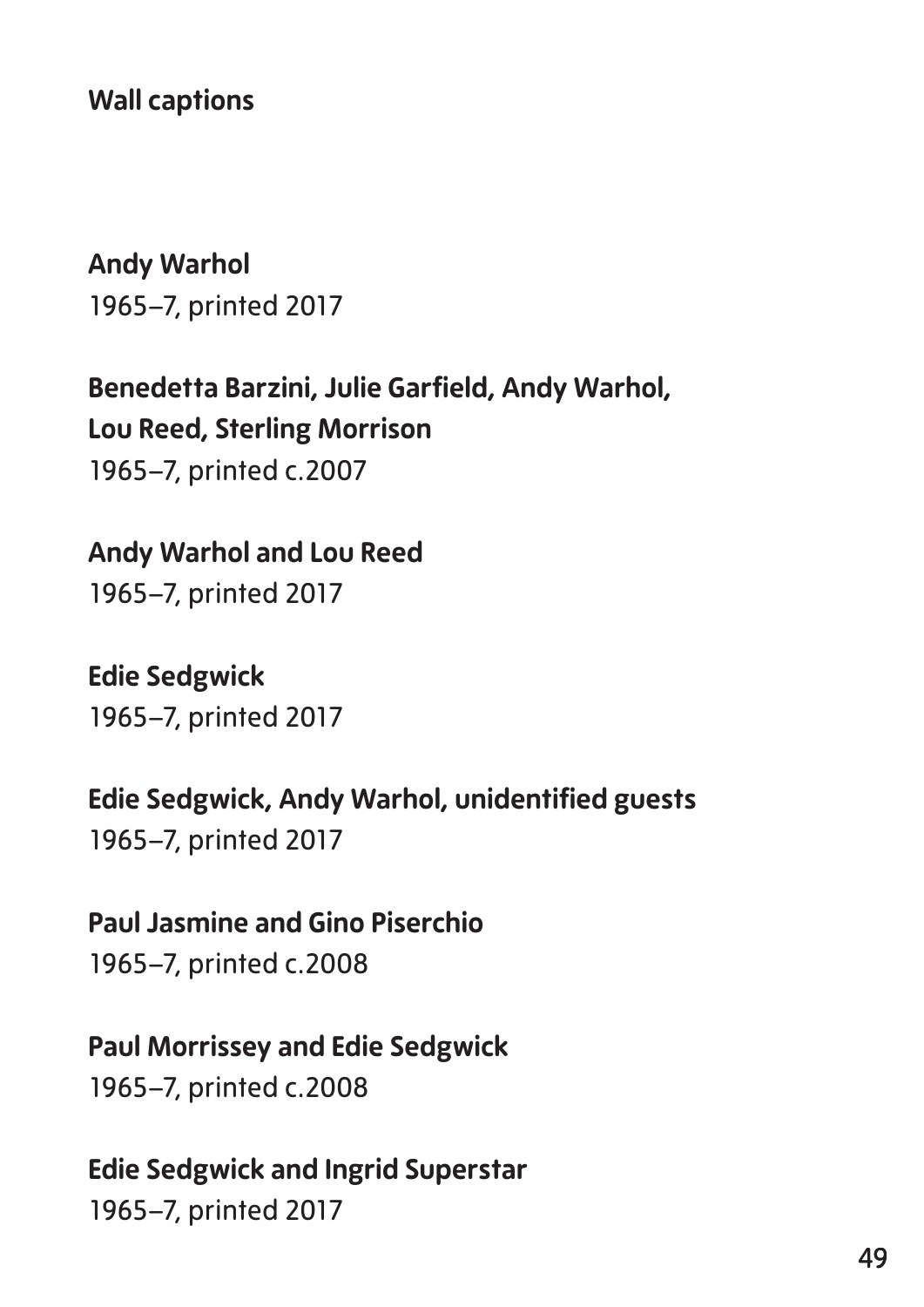Stephen Shore born 1947

8 photographs, fibre-based gelatin silver print on paper

Stephen Shore was 17 when he took these intimate photographs of the Factory scene. They include Edie Sedgwick who was one of Warhol's most famous superstars, and Ingrid Superstar who was promoted as Sedgwick's 'replacement' when she left. Many of these images were reproduced in the catalogue for Warhol's exhibition at Moderna Museet in Stockholm in 1968, which gave more space to photographs of the Factory scene than to images of Warhol's paintings and films.

Nicola Emi Collection X76047–X76053, X76055

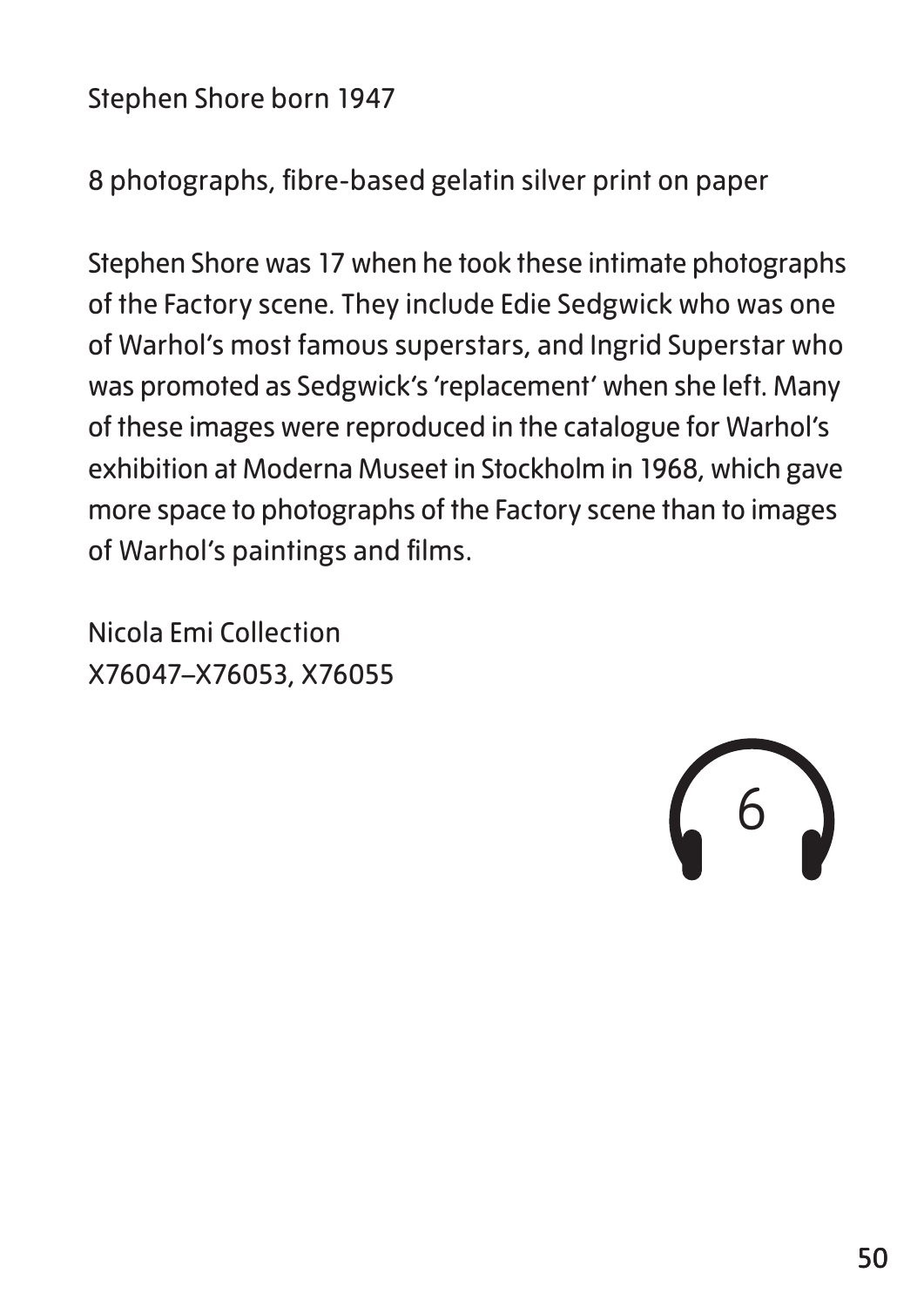### **JACK SMITH 1964**

When Warhol was asked in 1965 who he admired in the US independent film scene, known as American Cinema, he replied: 'Jaaaaacck Smiiitttth'. Smith (1932–1989) was an influential artist, performer, and filmmaker. The term 'superstar' was originally coined by Smith to describe Mario Montez, the star of Smith's film **Flaming Creatures** 1962, who went on to appear in a number of Warhol's films. In later years Smith and Warhol's relationship soured. Smith continued to make work until his death in 1989 from an AIDS-related illness.

#### **SUSAN SONTAG 1964**

Susan Sontag (1933–2004) was an influential writer and critic who had just published her essay 'Notes on Camp' in **Partisan Review** when this **Screen Test** was filmed. In a BBC film that documented the making of Sontag's **Screen Test**, Warhol directs her to not do anything, 'just do what you're doing.' Warhol went on to make a film titled **Camp** the following year.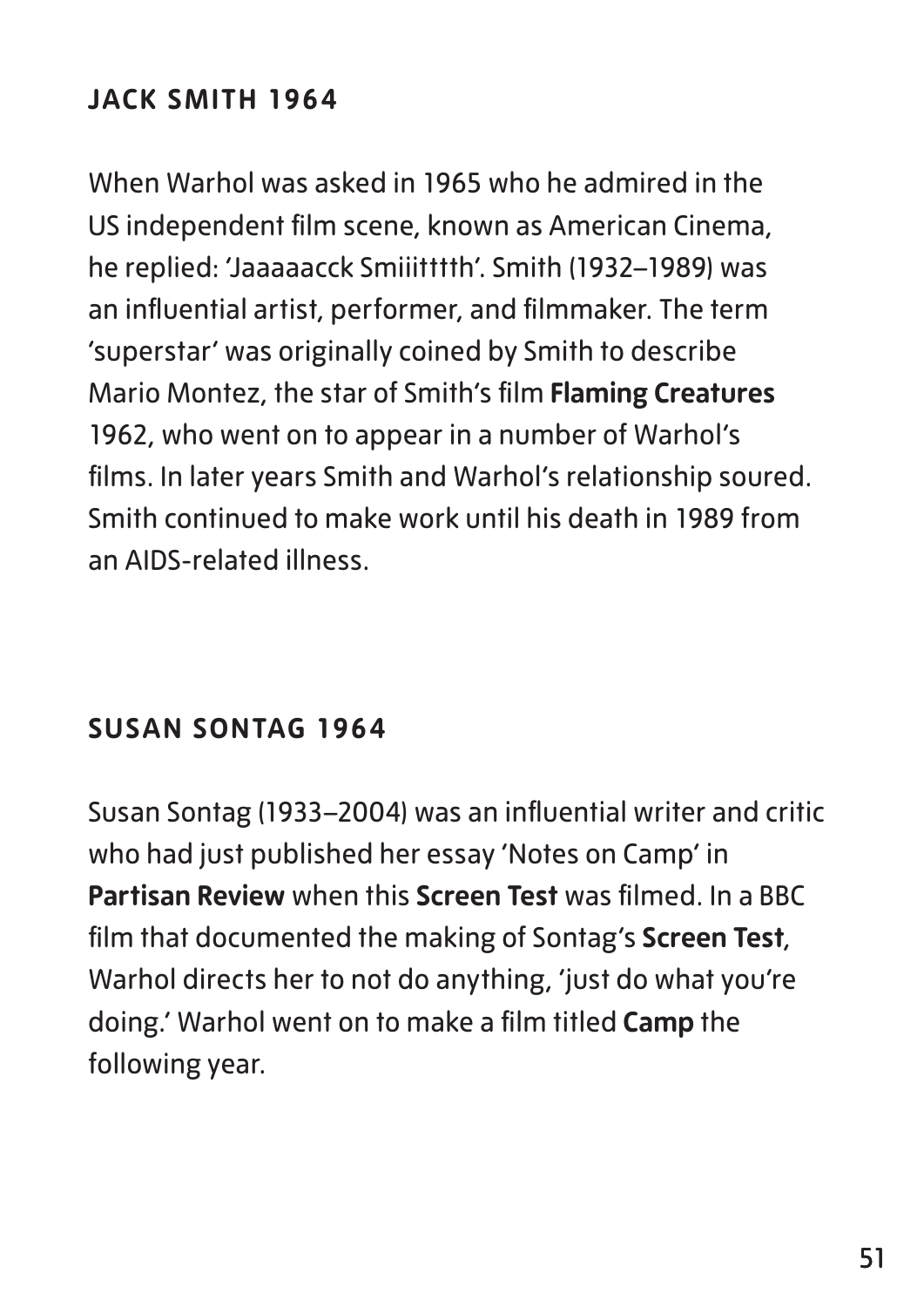#### **ANN BUCHANAN 1964**

Warhol once stated that Buchanan's **Screen Test** was his favourite due to the way she didn't blink so that her eyes eventually filled with tears. Ann Buchanan was connected to the Beat poetry scene in San Francisco and New York where she knew writers such as Allen Ginsberg.

#### **LUCINDA CHILDS 1964**

Lucinda Childs (born 1940) is a pioneering choreographer and dancer who was an active part of the Judson Dance Theatre, a community of artists and dancers including Yvonne Rainer, Trisha Brown and Robert Rauschenberg. Warhol attended these performances and Billy Name, who created the silver-lined interior of the Factory, did the lighting for a number of Judson shows.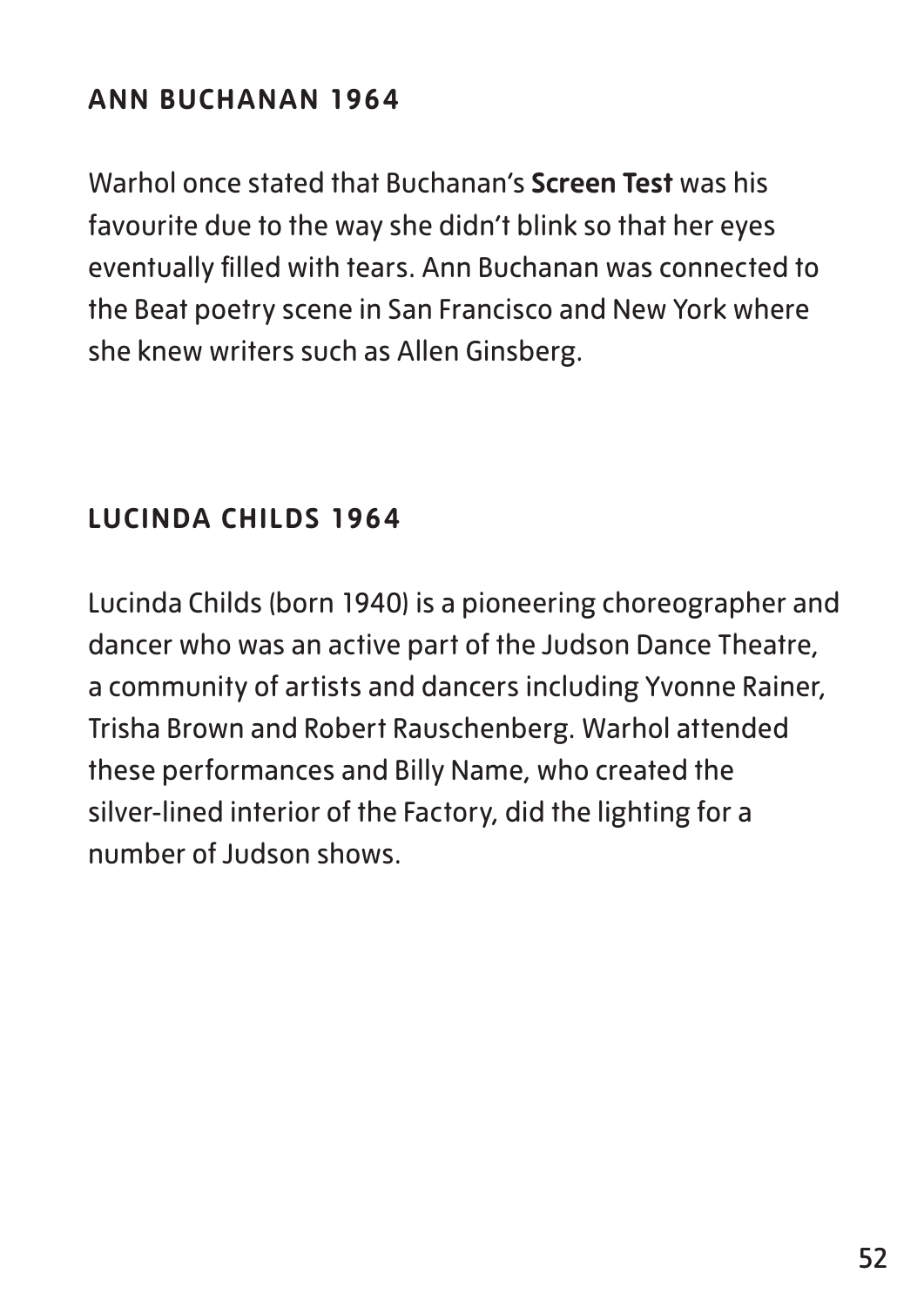## **KYŌKO KISHIDA 1964**

Kyōko Kishida (1930–2006) was a Japanese actor of stage and screen. Her **Screen Test** was probably filmed when she was in New York for the premiere of her starring role in the avant-garde film **Woman in the Dunes** 1964, directed by Hiroshi Teshigahara.

#### **RUFUS COLLINS 1964**

Warhol first met Rufus Collins (1935–1996) in the 1950s. He trained at the Actors Studio in New York and in the 1960s was a member of the experimental theatre company, The Living Theatre. He appeared in Warhol's early films **Kiss**, **Batman Dracula, Soap Opera** and **Couch**. This film forms part of Warhol's 'The Thirteen Most Beautiful Boys', compilation of **Screen Test**s. Collins went on to appear in **The Rocky Horror Picture Show** (1975) and **The Hunger** (1983), before dying from AIDS-related illness in Holland in 1996.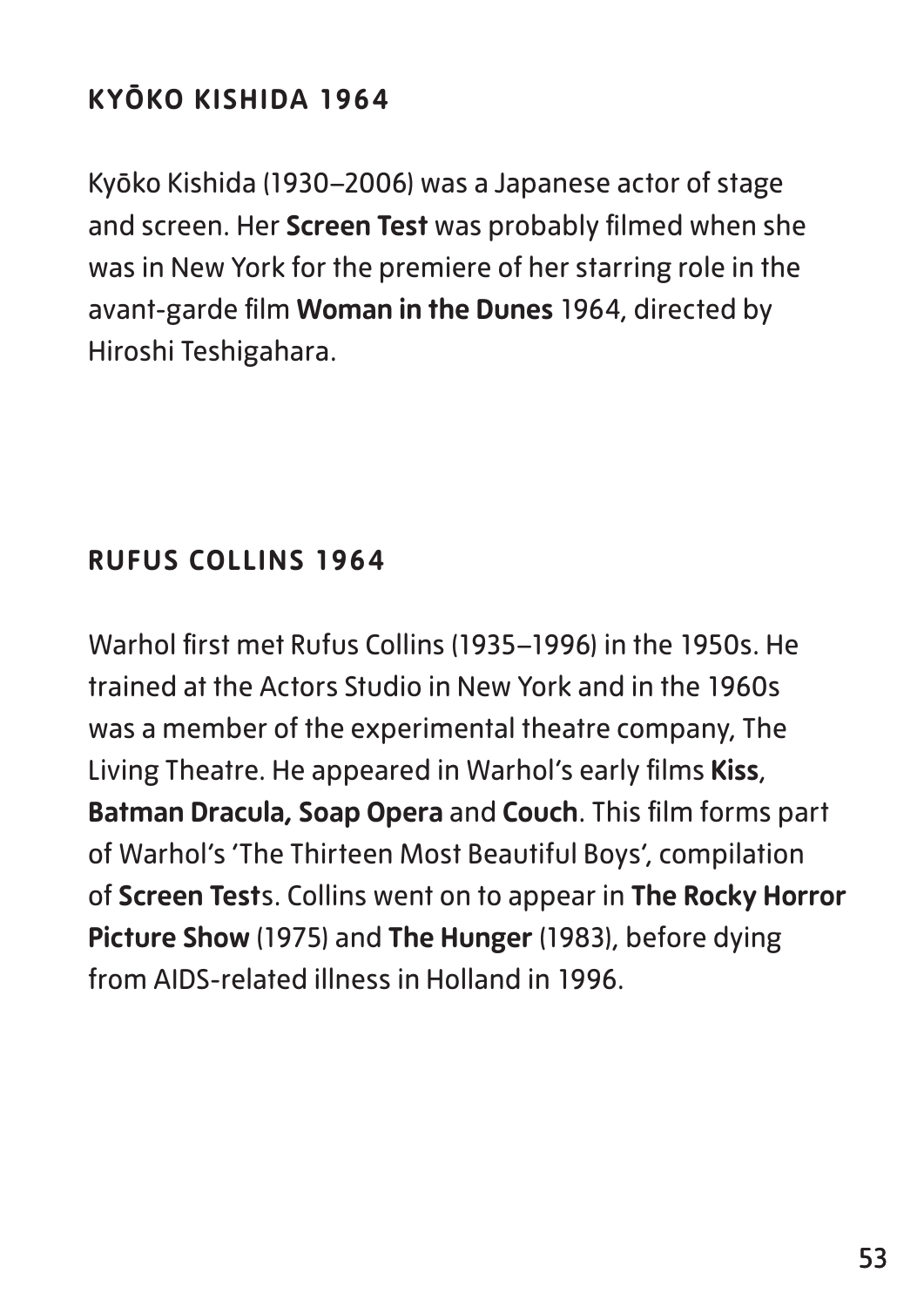## **IVY NICHOLSON 1964**

Ivy Nicholson (born 1933) is a model and actor who starred in early Warhol films including one of the first to feature sound: **John and Ivy** 1965, which shows her with her husband and two sons in their East Village apartment.

#### **DENNIS HOPPER 1964**

When Warhol shot the actor Dennis Hopper (1936–2010), he had already appeared in TV and feature films. Hopper was an early fan of Warhol's work and hosted a party for Warhol when he exhibited his **Elvis** paintings in Los Angeles in 1963. Hopper was told by Warhol that his **Screen Test** would form part of Warhol's '**The Thirteen Most Beautiful Boys'** series. To take part, Hopper said he called on an 'emotional memory', something he had learned from his years of training in Method Acting.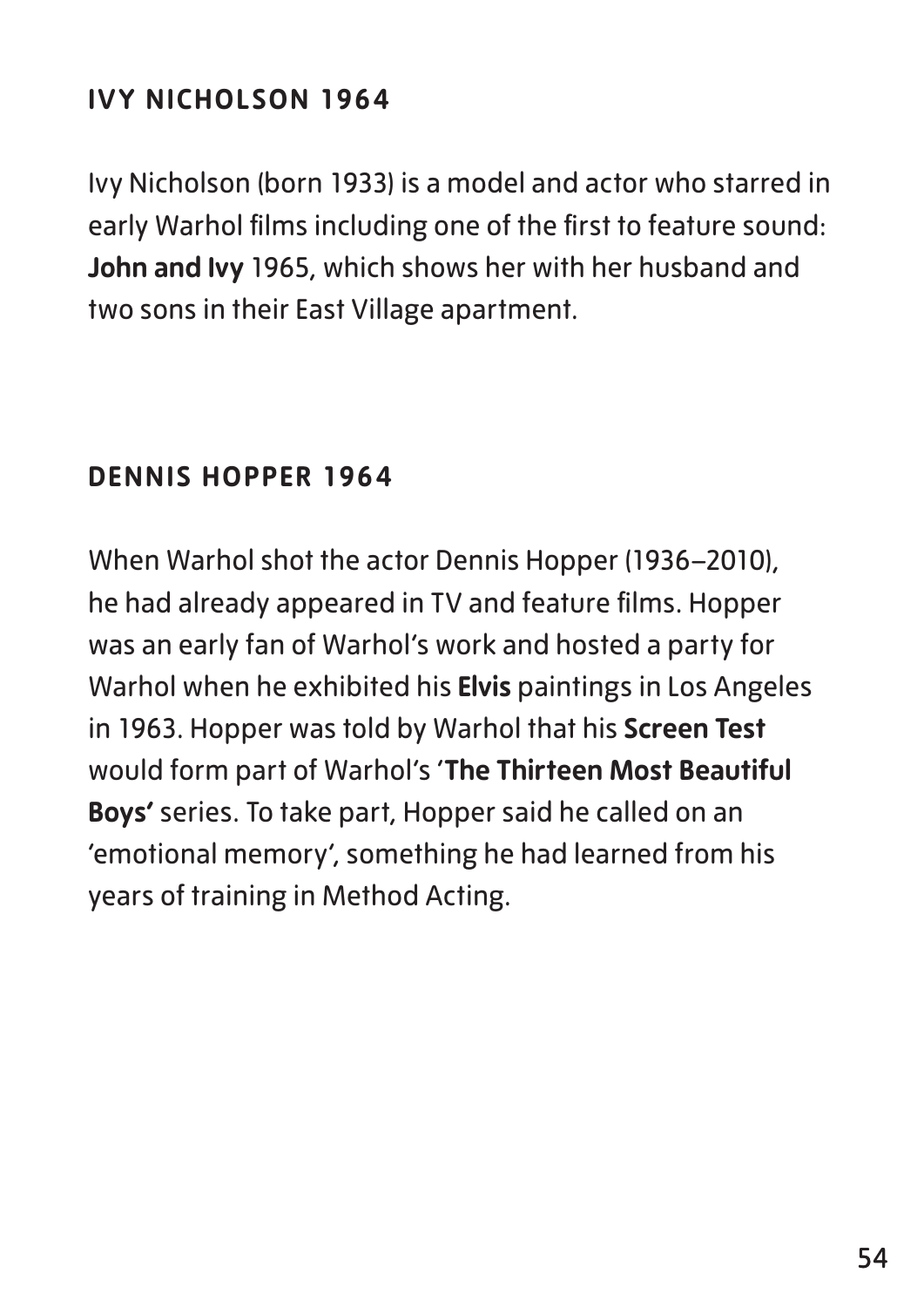#### **PETER HUJAR 1964**

At the time of his **Screen Test**, Peter Hujar (1934 –1987) worked as a studio assistant to the commercial photographer Harold Krieger. Friends with the artist Paul Thek and writer Susan Sontag, he would go on to take a well-known photograph of the superstar Candy Darling on her deathbed in 1974. He had a relationship with the artist, writer and activist David Wojnarowicz. Hujar died from AIDS-related illness in 1987.

#### **MARIO MONTEZ 1965**

Using a drag name based on Hollywood 'B' movie actor Maria Montez, René Rivera (1935–2013) found fame as the star of Jack Smith films, most notably **Flaming Creatures** 1962–3. Montez went on to appear in Warhol's films including **More Milk Yvette** 1965 and **The Chelsea Girls** 1966, becoming one of the first drag actors to receive mainstream recognition. Montez briefly appears in the documentary **The Queen** about the 1967 Miss All-America Camp Beauty Pageant.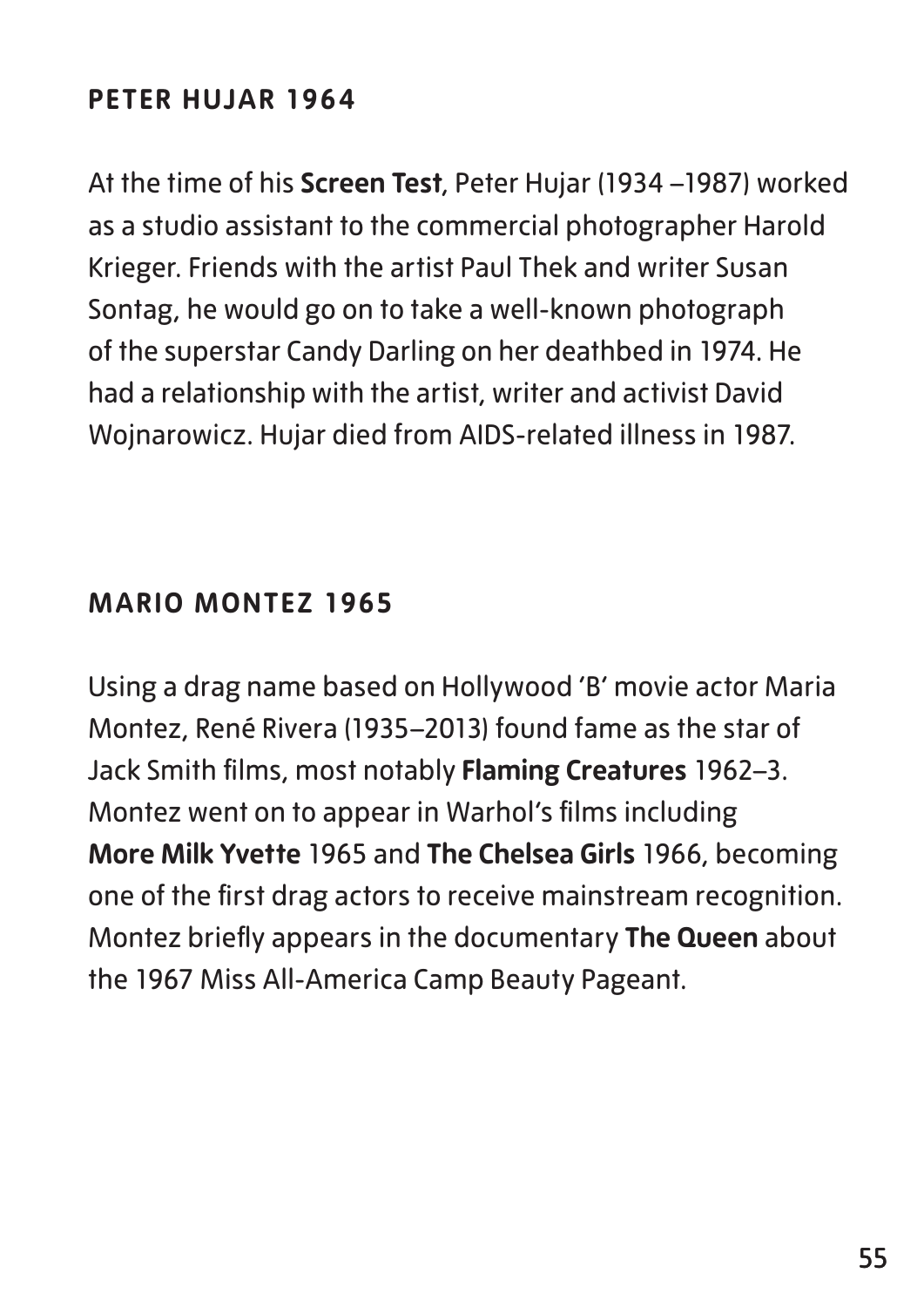## **JANE HOLZER 1965**

Jane Holzer (born 1940) is an art collector and film producer. In the early 1960s she was known on the New York social scene for moving between the realms of art, fashion and society. She is considered to be Warhol's first female superstar, appearing in the films **Kiss, Couch, Batman Dracula, Soap Opera** and **Camp**. With the arrival of Edie Sedgwick in 1965, she stepped away from the Factory scene but remained friends with Warhol until his death.

#### **EDIE SEDGWICK 1965**

Possibly the most famous of Warhol's superstars, Edie Sedgwick (1943–1971) came from a prominent New England family. She appeared in most of Warhol's films from 1965 and gained mainstream success for her unique sense of style and personality. She starred in films scripted for Warhol by Ronald Tavel, and others that documented her daily life. She later became estranged from Warhol. Her last major film role was in the semi-autobiographical **Ciao! Manhattan**. She died at the age of 28 from an accidental overdose of barbiturates.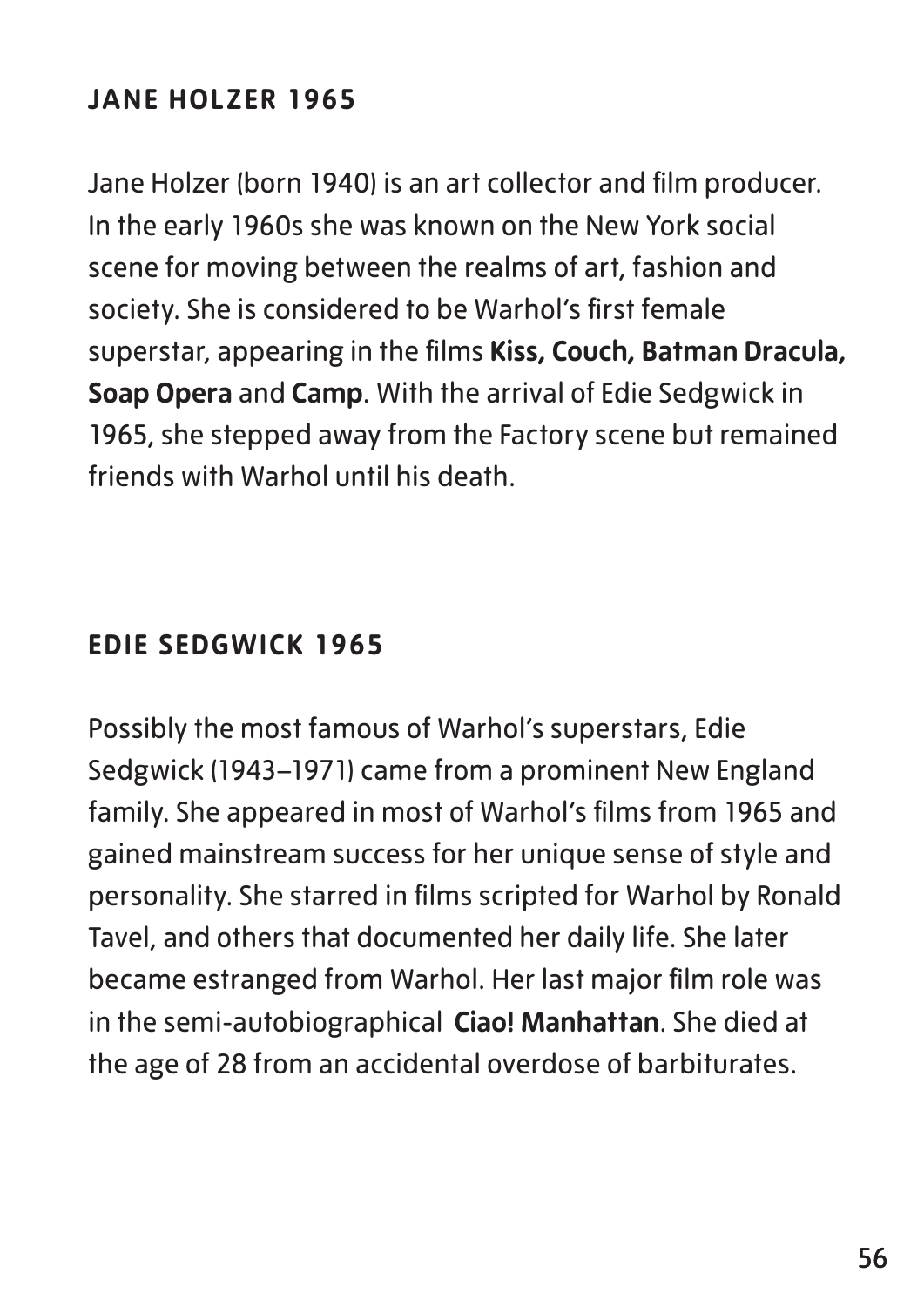### **MARCEL DUCHAMP 1966**

Warhol was a fan of the artist Marcel Duchamp (1887–1968). Warhol's pop works were compared to Duchamp's concept of the 'ready-made', an everyday object that was selected by an artist and exhibited as art. In contrast to many **Screen Test**s, this was shot away from the Factory at an exhibition opening.

#### **BOB DYLAN 1966**

The singer songwriter Bob Dylan (born 1941) was a peripheral but significant part of the Warhol scene. He was friends with Warhol associates, with Sedgwick's leaving the Factory partly attributed to Dylan's manager Bob Neuwirth. Dylan was either given, or simply took, a silver **Elvis** painting on the day his **Screen Test** was filmed. Dylan later exchanged it with his manager for a sofa.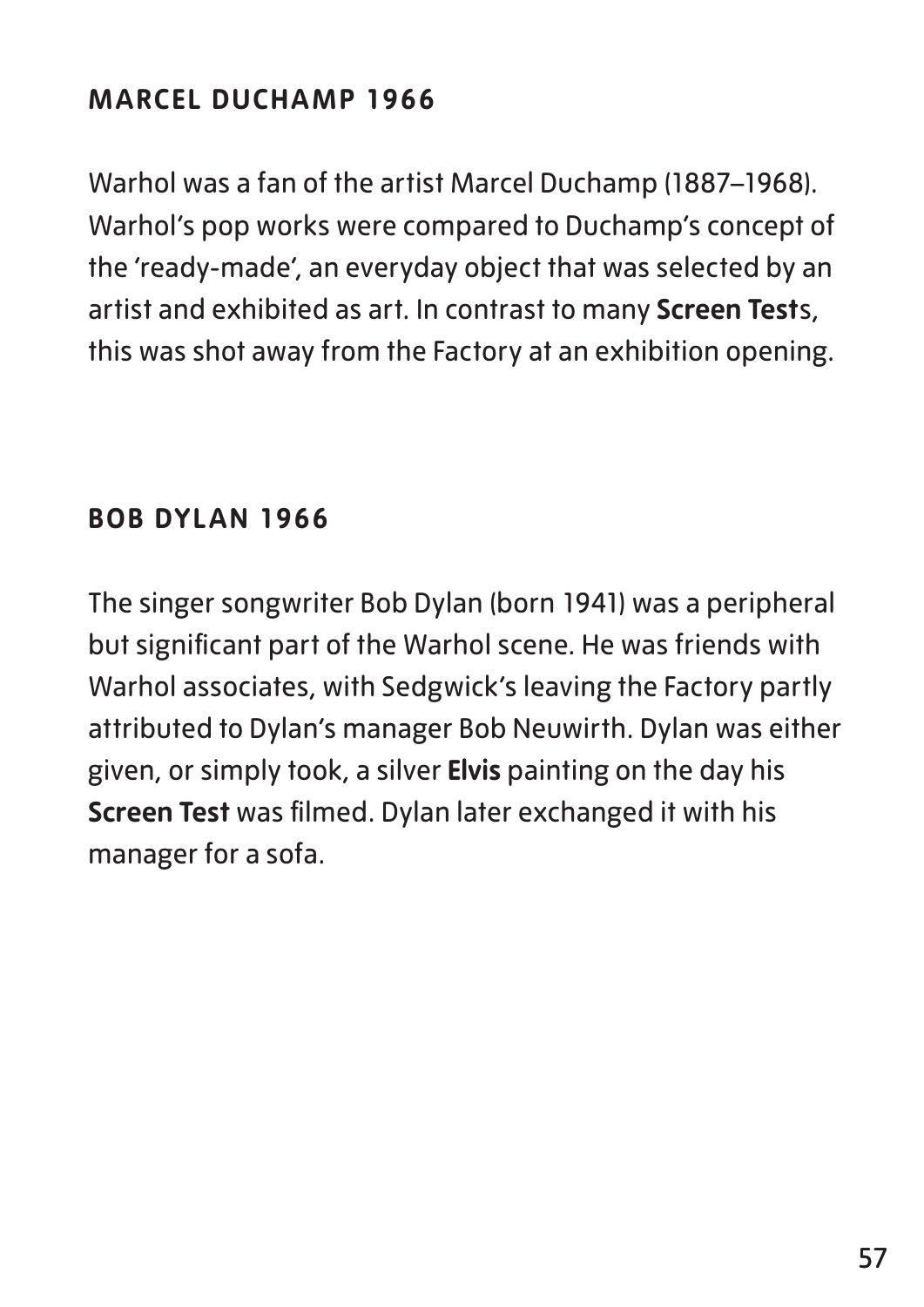## **ALLEN GINSBERG 1966**

The Beat poet and philosopher Ginsberg (1926–1997) was an integral part of the counterculture of the 1960s, having achieved great success and notoriety with his poem **Howl** 1954–5. He appeared in Warhol's film **Couch** 1964 with his lover Peter Orlovsky. Gingberg's **Screen Test** was shot on 4 December 1966, and is considered to be one of the last made.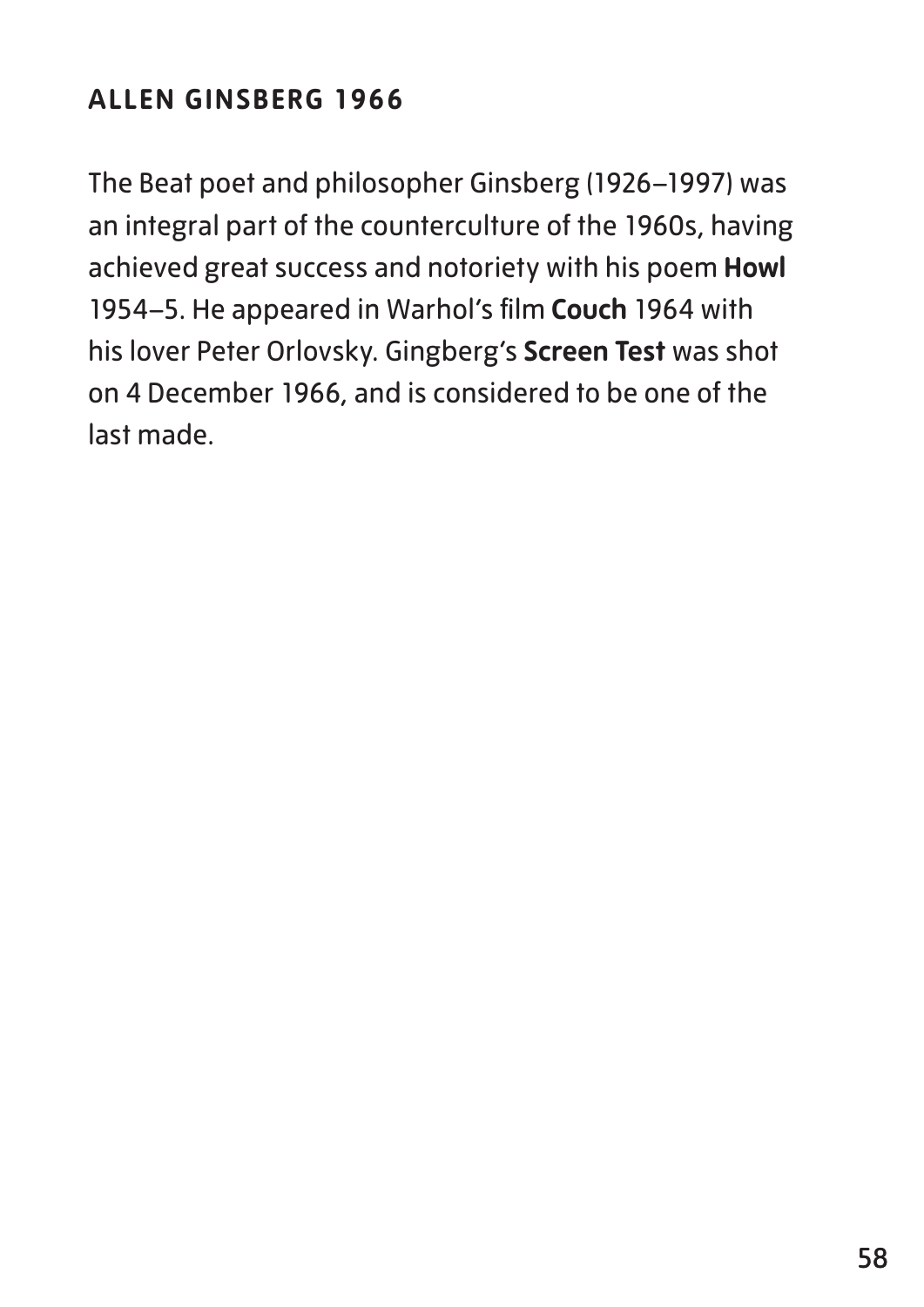**Silver Liz (aka Liz Taylor)**

1963 Aluminium paint and screenprint on canvas

Private collection X72372

#### **Screen Tests [selection]**

1964–6 Film, 16mm transferred to digital file, black and white. Duration: approximately 1 hour

The Andy Warhol Museum, Pittsburgh; Founding Collection, Contribution The Andy Warhol Foundation for the Visual Arts, Inc. X72902

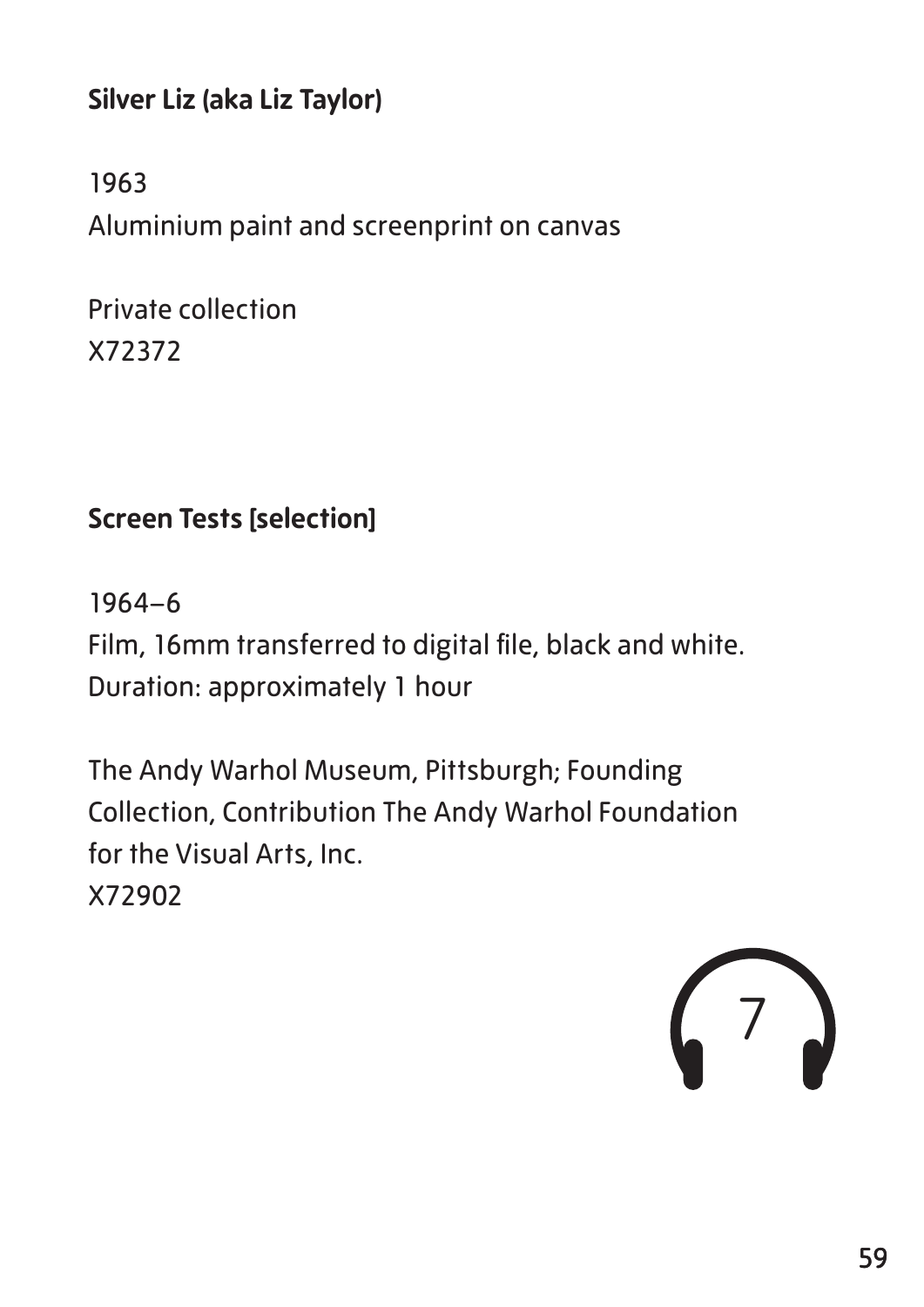## SILVER CLOUDS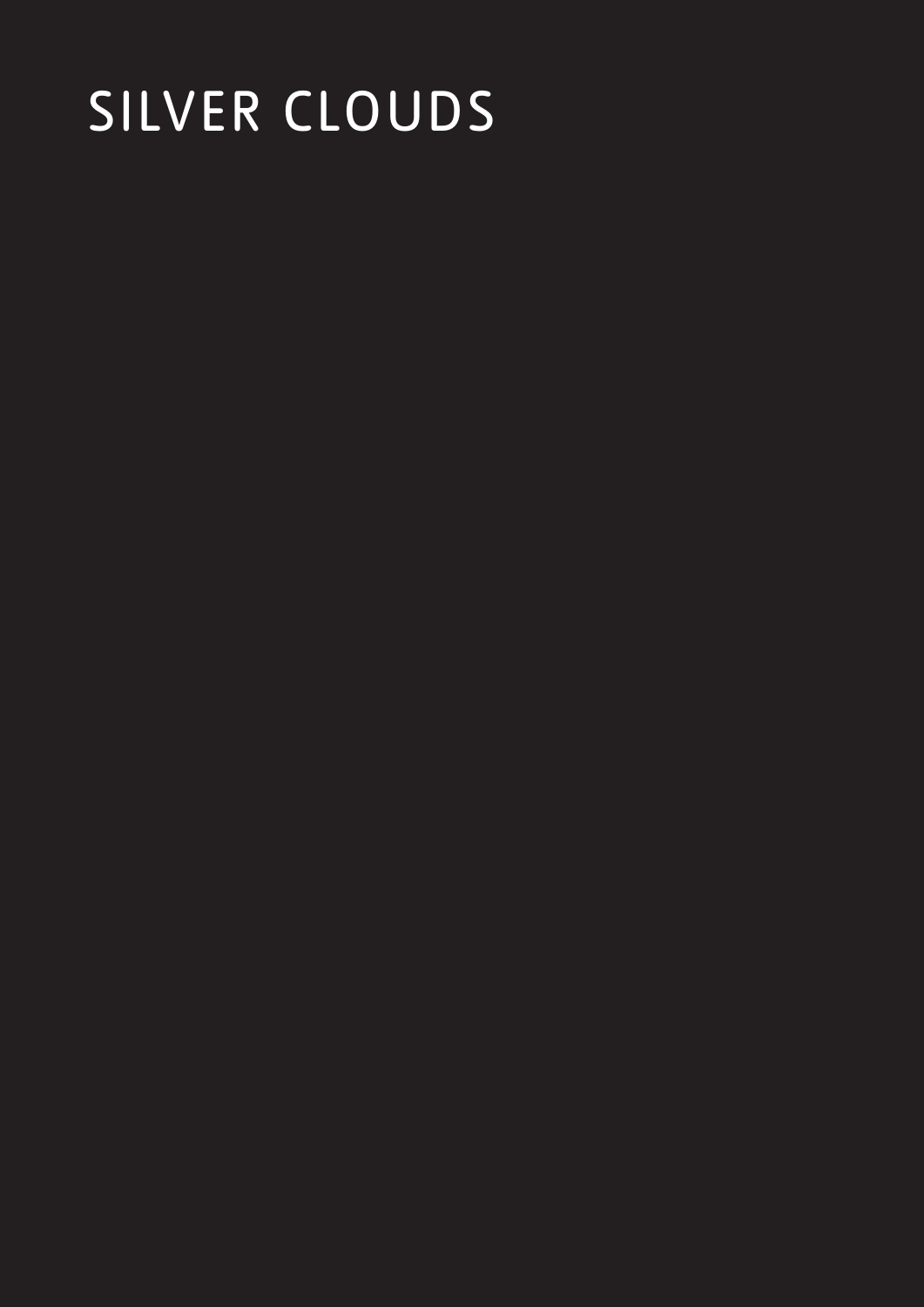**Clockwise from the room entrance**

#### **Silver Clouds [Warhol Museum Series] 1994**

1966, reprint 1994 Helium-filled metalised plastic film (Scotchpak)

Contributor: Billy Kluver, Swedish, 1927–2004

The Andy Warhol Museum, Pittsburgh IA1994.13 X50401

#### **SILVER COLUDS**

In 1965, at the height of his fame as an artist, Warhol announced his retirement from painting in favour of film making. He staged his farewell with an installation in a New York gallery the following year. One room consisted of nothing but wallpaper featuring a fluorescent pink cow. In the other, metallic silver balloons filled with helium floated through the gallery space and could be interacted with by the viewer. Titled **Silver Clouds**, they continued Warhol's association with silver: in the silver Factory, his silver paintings, and his silver-grey wig.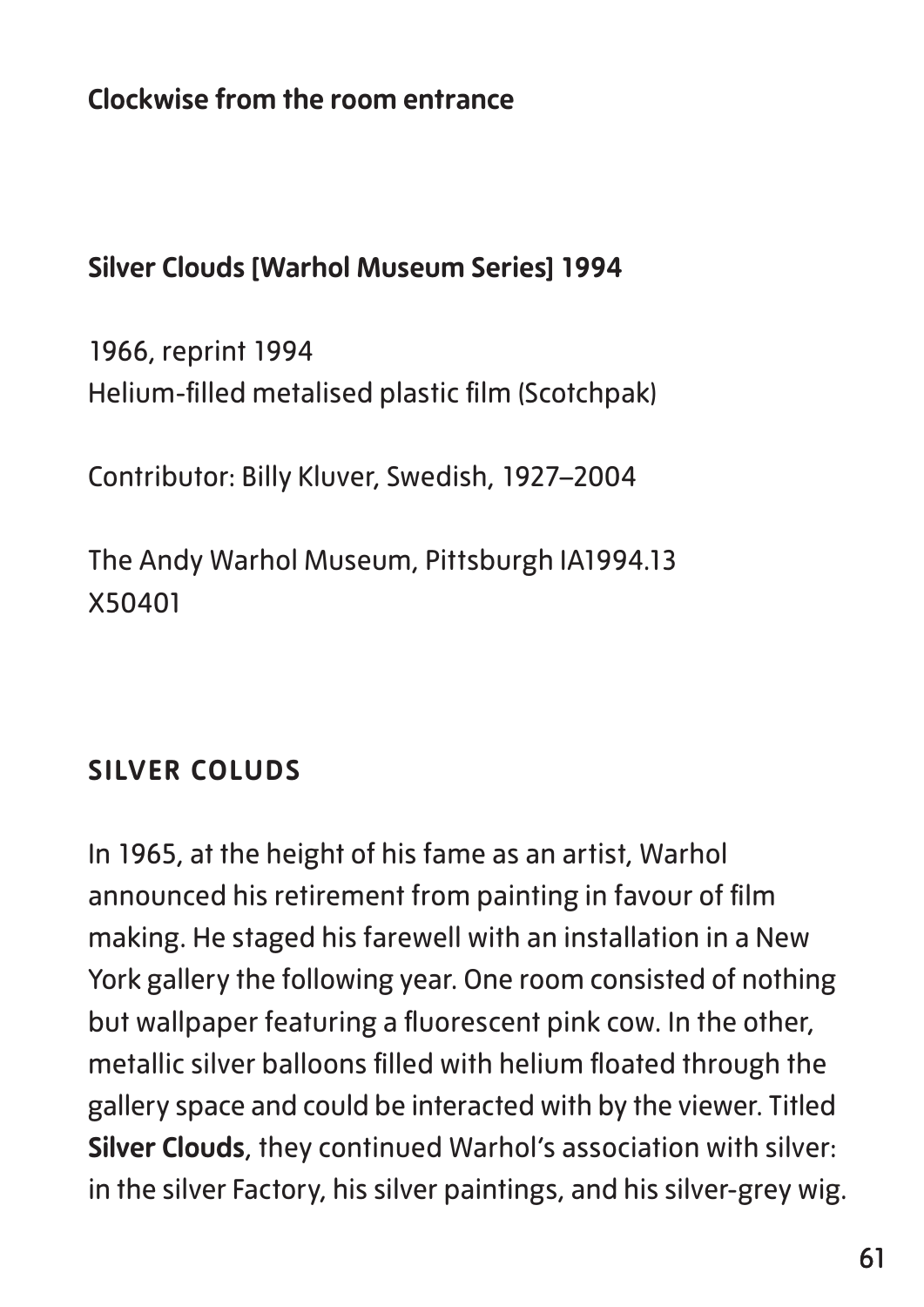Warhol described **Silver Clouds**, made with engineer Billy Klüver, as 'paintings that float'. He wanted to upset conventional thinking about sculpture, specifically the dominance of minimalist art in the New York art scene at the time. This was an art based on order, mathematical precision and industrial materials. Instead, Warhol's installation emphasised fluidity, movement and participation.

In 1968, the avant-garde choreographer Merce Cunningham asked to feature **Silver Clouds** for a performance of his dance piece **RainForest**. Warhol suggested that the dancers perform nude. Cunningham did not adopt this idea and asked the artist Jasper Johns to make the costumes instead.

Warhol's **Cow Wallpaper** is installed in the exhibition café on this floor and in the Tate Kitchen on level 6.

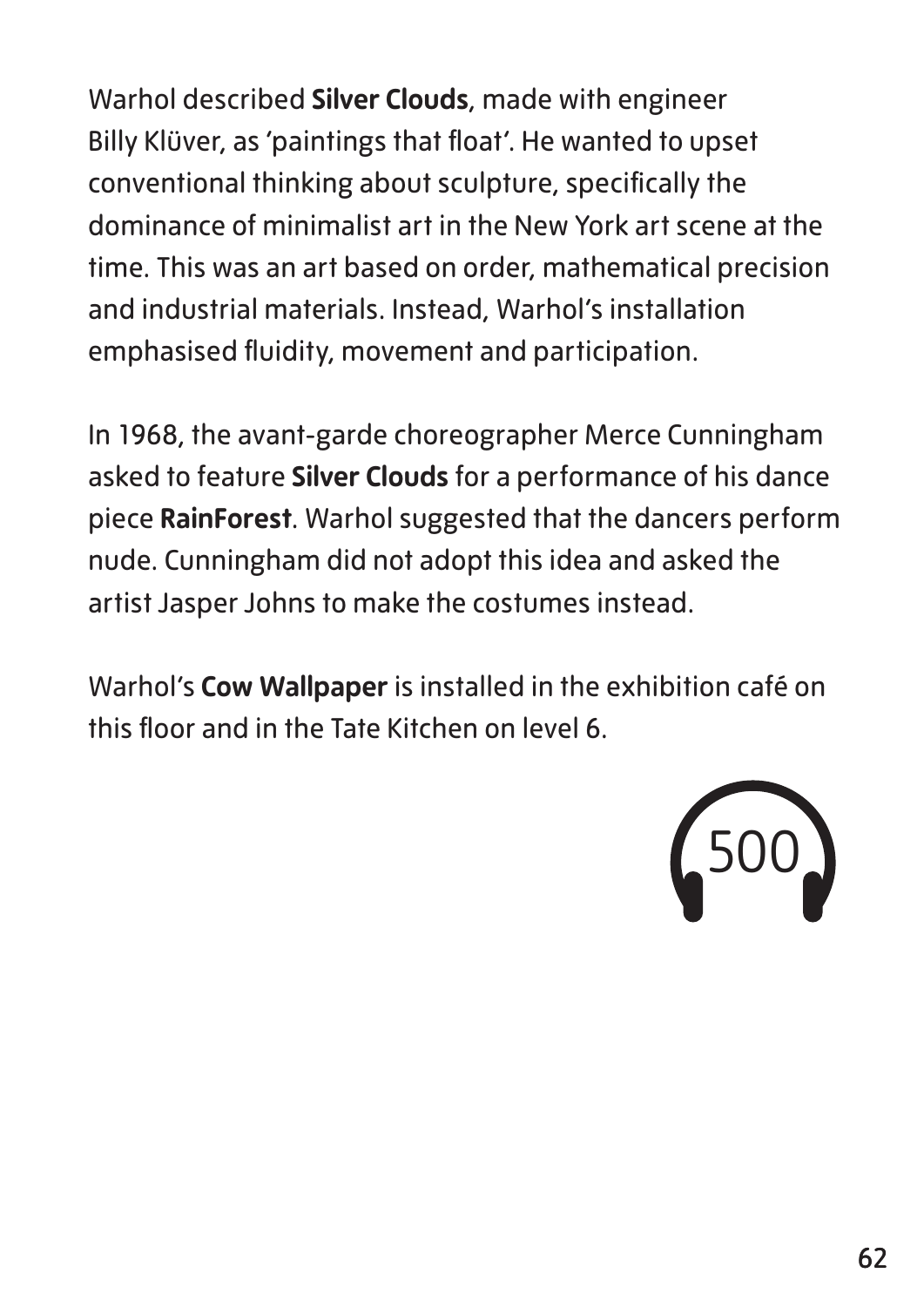## EXPLODING PLASTIC INEVITABLE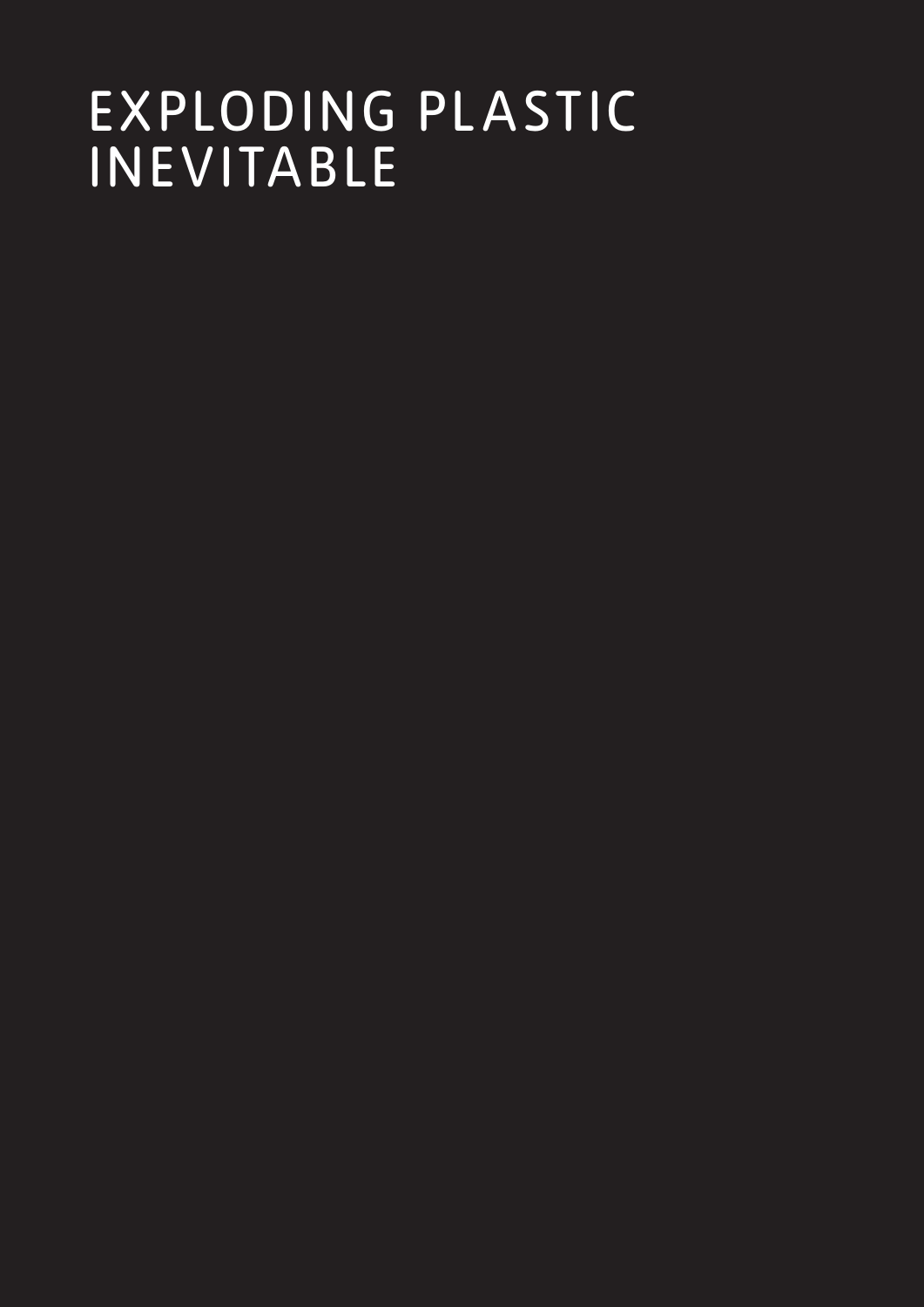Content guidance: Works in this room contain sexually explicit content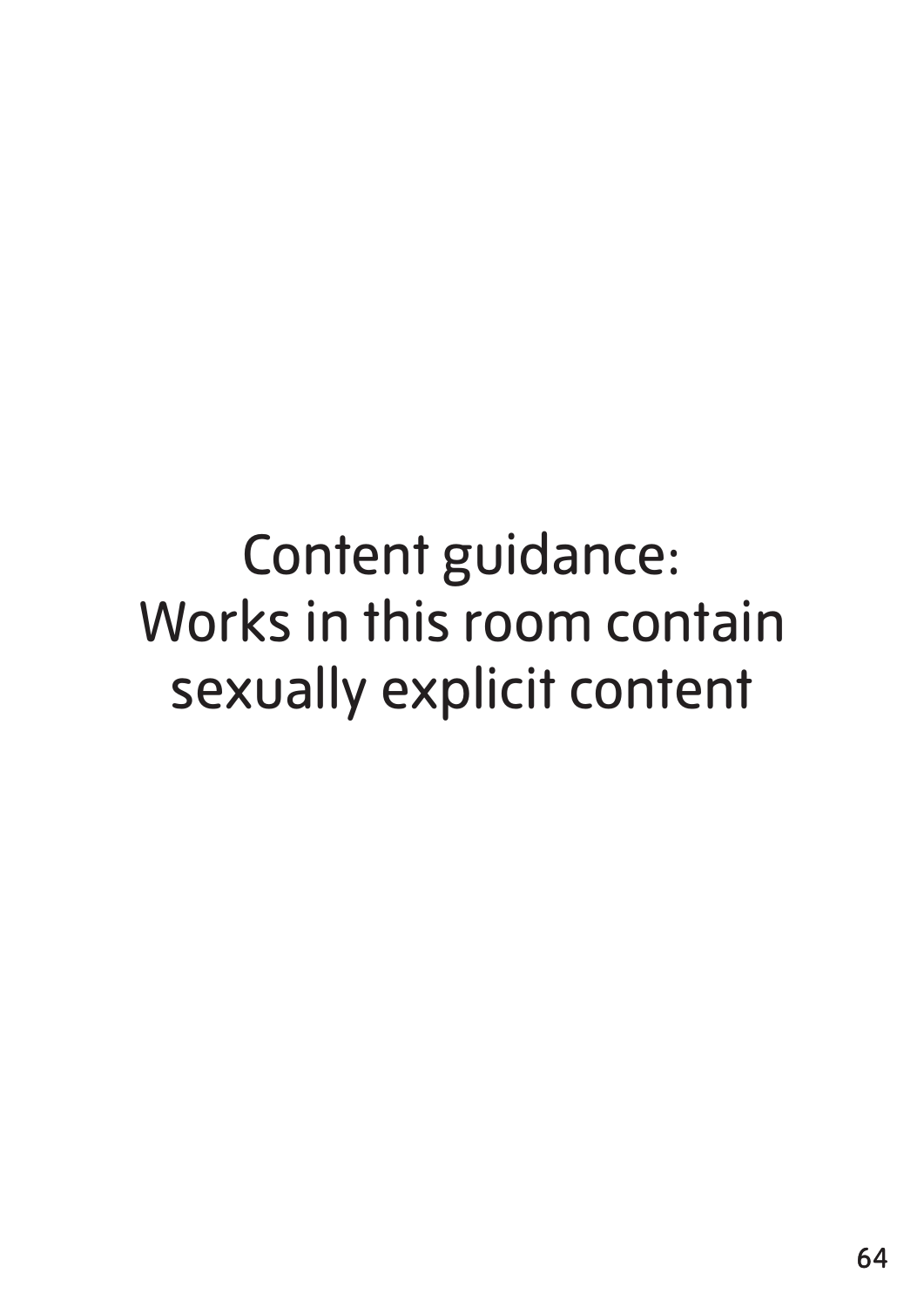## **EXPLODING PLASTIC INEVITABLE**

Working with members of the Factory, Warhol became interested in combining film with performance and music, expanding the idea of what cinema could be. In 1966 and 1967, he co-organised multimedia shows known as **Andy Warhol's Uptight** and later as the **Exploding Plastic Inevitable** or **EPI**. The shows used new technology that has now become standard practice in live music gigs.

**EPI** featured musical performances by the Velvet Underground and Nico. Warhol's films and still images were projected on top of each other. Coloured gels and strobe lights overlaid the projections, while Factory superstars, including Gerard Malanga and Mary Woronov danced with whips. The show managed to fascinate and alienate its audience. Velvet Underground singer Lou Reed described it as 'a show by and for freaks'. It went on to tour music venues and college campuses around the US, and reinforced Warhol's association with the counterculture.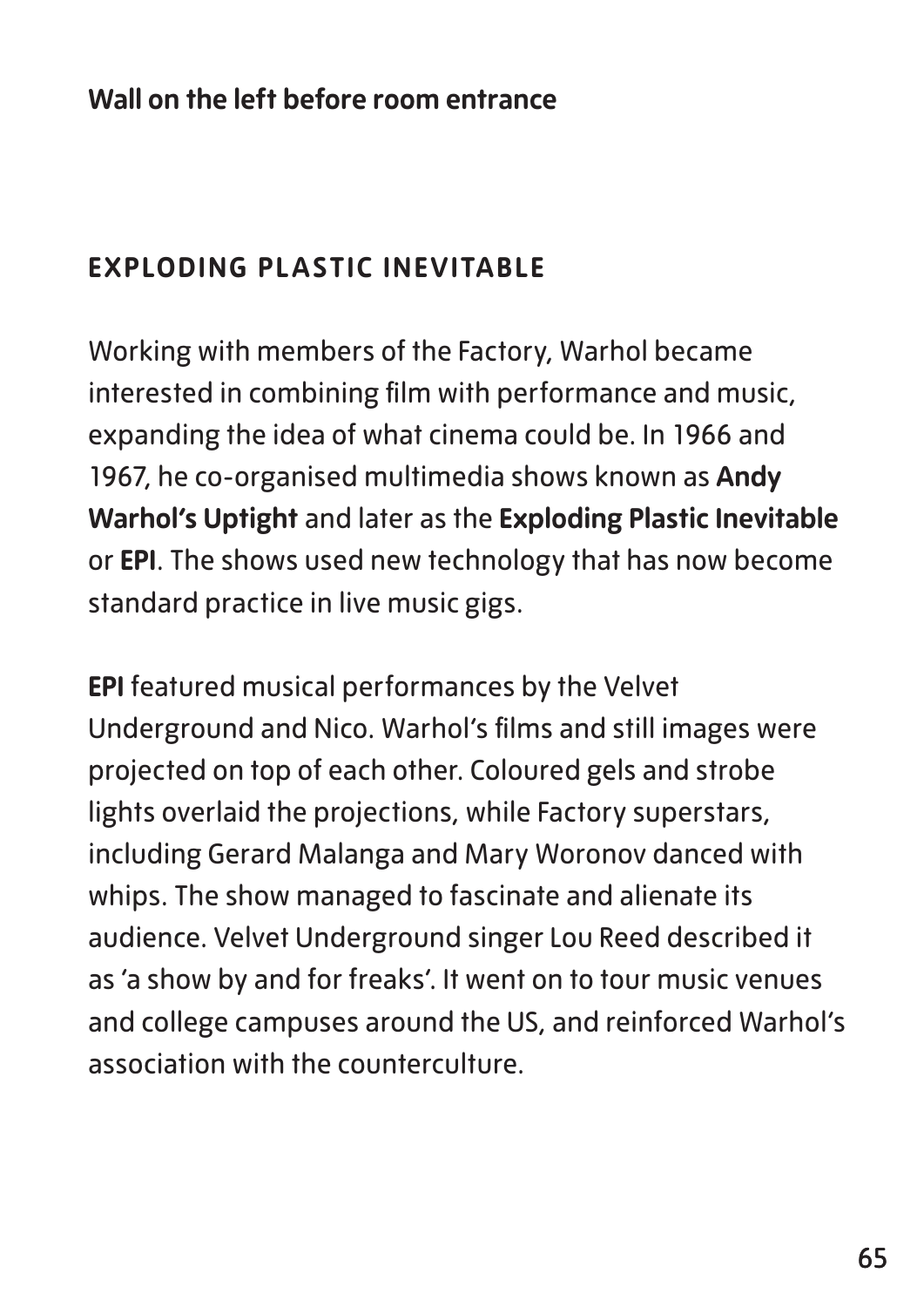Warhol also achieved his first commercial success in film at this time, with the release of **The Chelsea Girls** in 1966. This follows various 'characters', including 'Pope' Ondine, in and around New York's Chelsea Hotel, and is presented as a double-screen projection. The final section of the film was shot in colour at the Factory and features layers of coloured light projected over Warhol's superstars, which was also used for the **EPI** shows.

This room was designed by The Andy Warhol Museum, Pittsburgh to give an evocation of the **EPI** shows.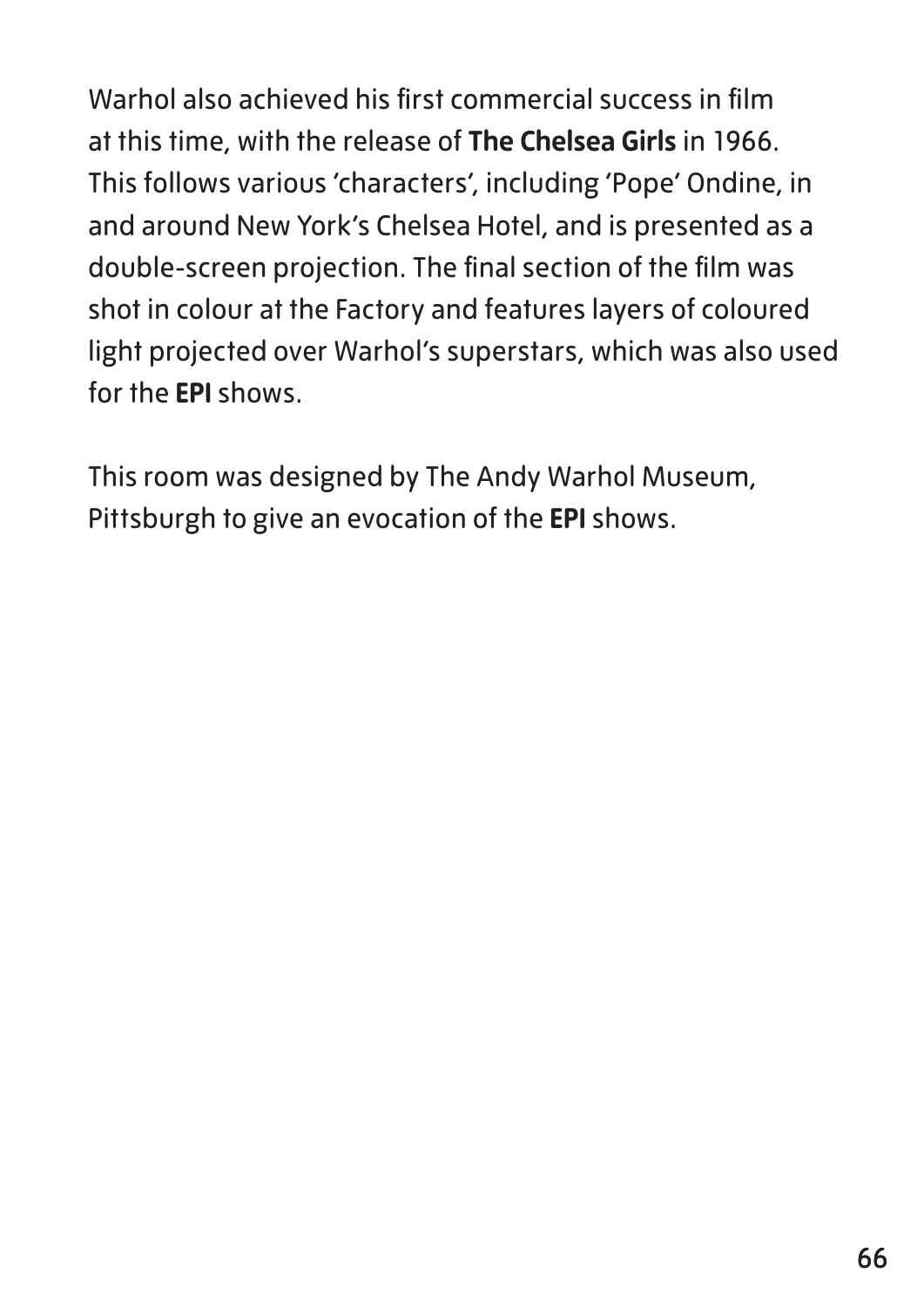#### **Andy Warhol's Exploding Plastic Inevitable**

1966, reconfigured 2014

Film, 16mm, black and white, and slides, 35mm, colour, transferred to digital files, sound. Equipment: 17 ceiling mounted projectors with media players, 1 sound system, 4 speakers, 2 disco balls

Andy Warhol Museum, Pittsburgh; Founding Collection, Contribution The Andy Warhol Foundation for the Visual Arts, Inc. IA2015.5 X52271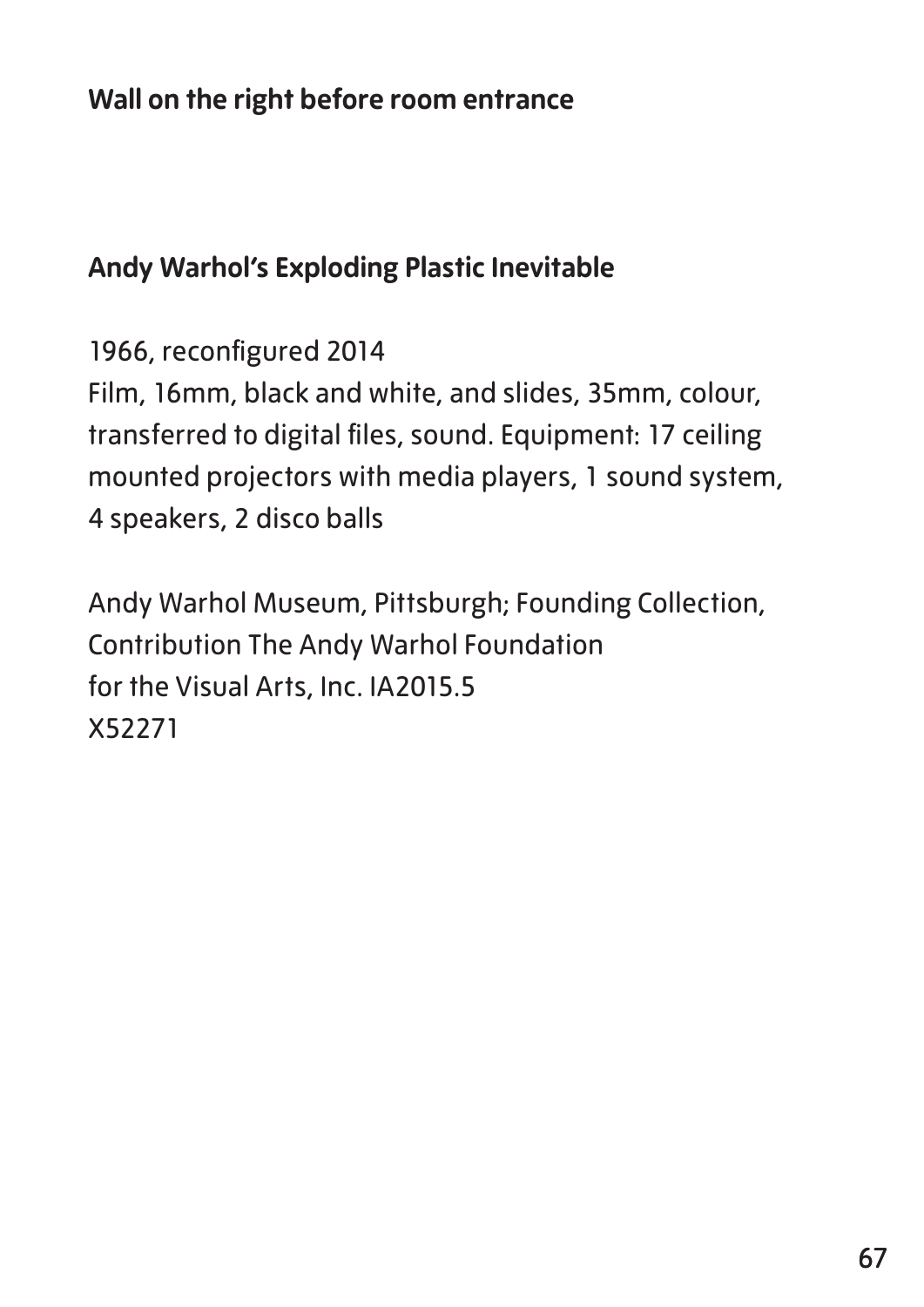#### **FILMS**

Wall 1 left & centre: **Salvador Dali** right: **Velvet Underground**

Wall 2 left & right: **More Milk, Yvette, The Velvet Underground and Nico** centre: **The Velvet Underground and Nico**

Wall 3 left & right: **Whips, Vinyl** centre: **Velvet Underground**

Wall 4 top & bottom: **Salvador Dali, Gerard Begins** right: **Kiss the Boot, EPI Background**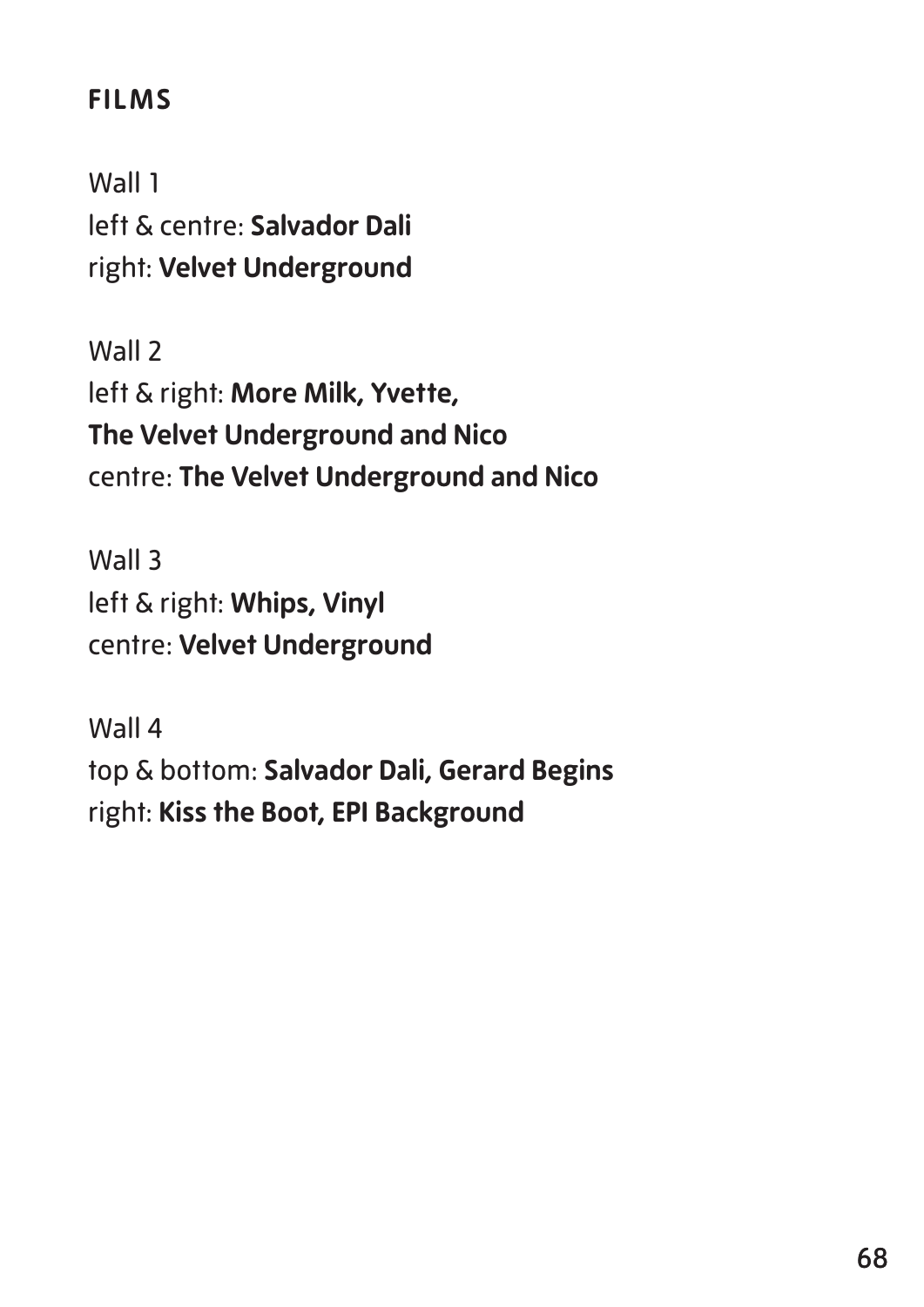**MUSIC** – The Velvet Underground

- 1. Booker T. (6min 46sec)
- 2. I'm Not A Young Man Anymore. (6 min 17sec)
- 3. Guess I'm Falling in Love. (4min 10sec)
- 4. I'm Waiting for My Man. (5min 28sec)
- 5. Run Run Run. (6min 58sec)
- 6. Sister Ray. (19min 03sec)
- 7. The Gift. (10min 25sec)
- 8. Melody Laughter (live). (10min 43sec)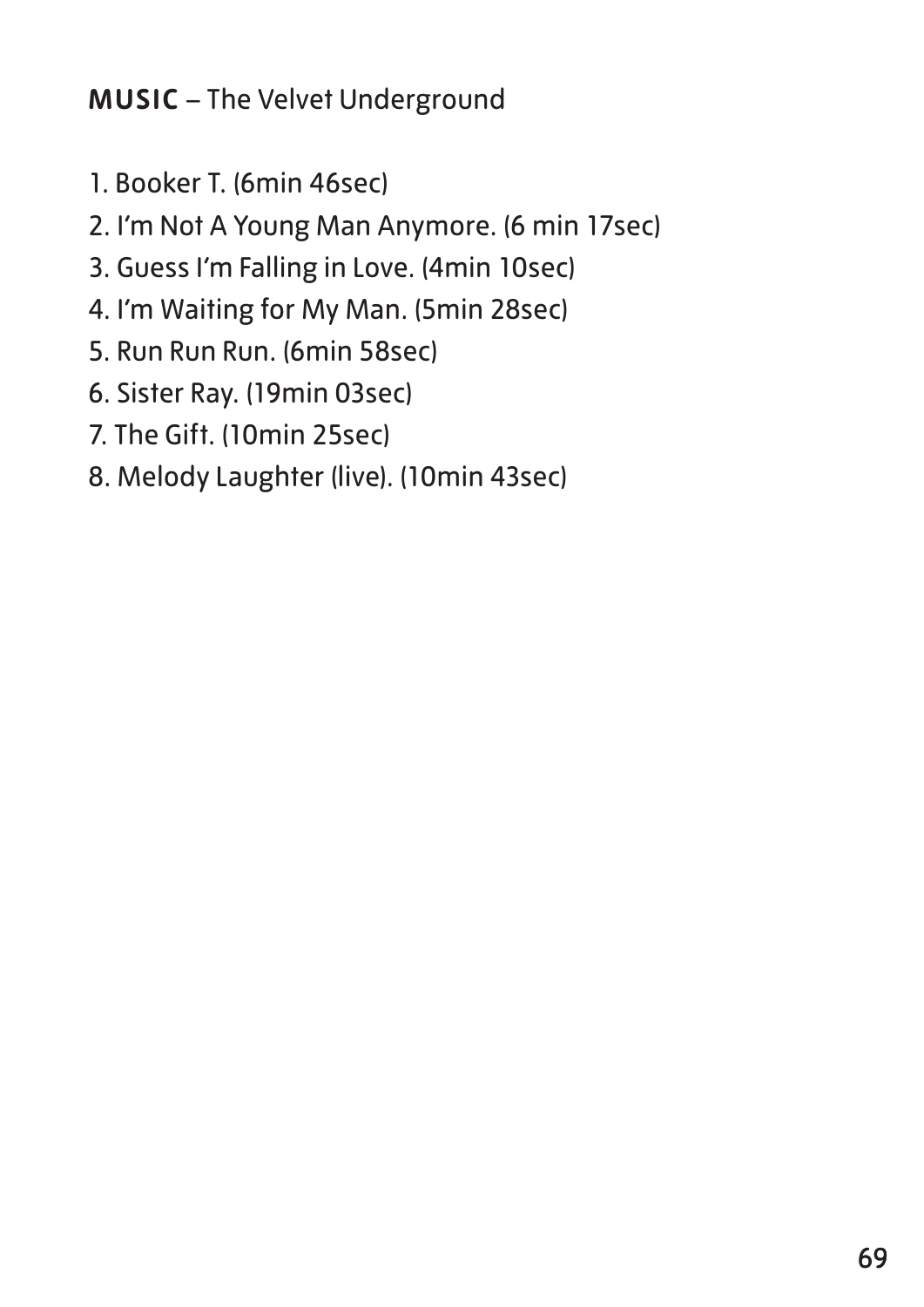**Clockwise from the room entrance**

#### **Steve Paul's THE SCENE Poster**

1966

Screenprint on paper

#### ARTIST ROOMS

Acquired jointly with the National Galleries of Scotland through The d'Offay Donation with assistance from the National Heritage Memorial Fund and the Art Fund 2008 AR00324

**Pop-Op Rock**

Screenprint on paper

#### ARTIST ROOMS

Acquired jointly with the National Galleries of Scotland through The d'Offay Donation with assistance from the National Heritage Memorial Fund and the Art Fund 2008 AR00385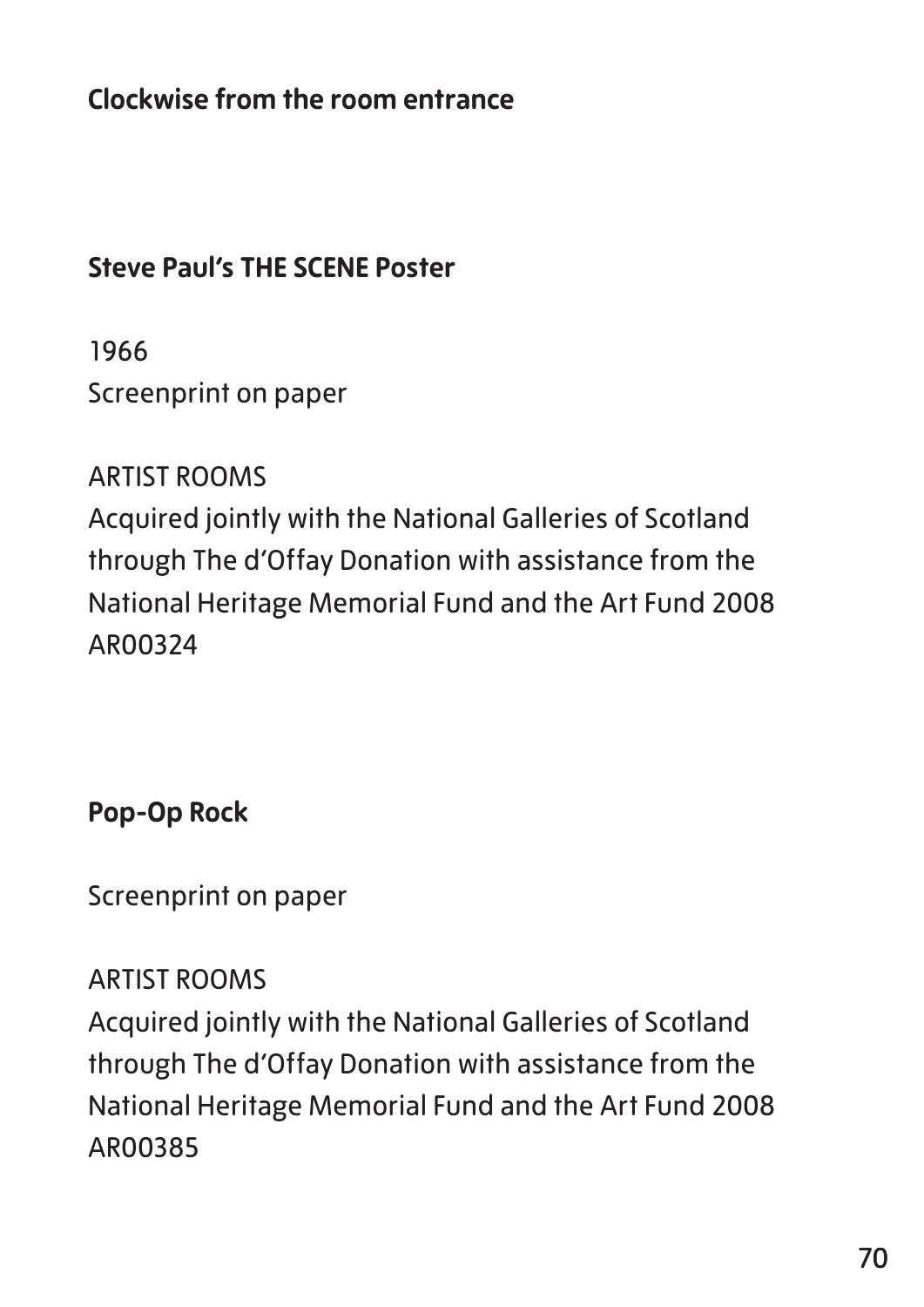# THE SHOOTING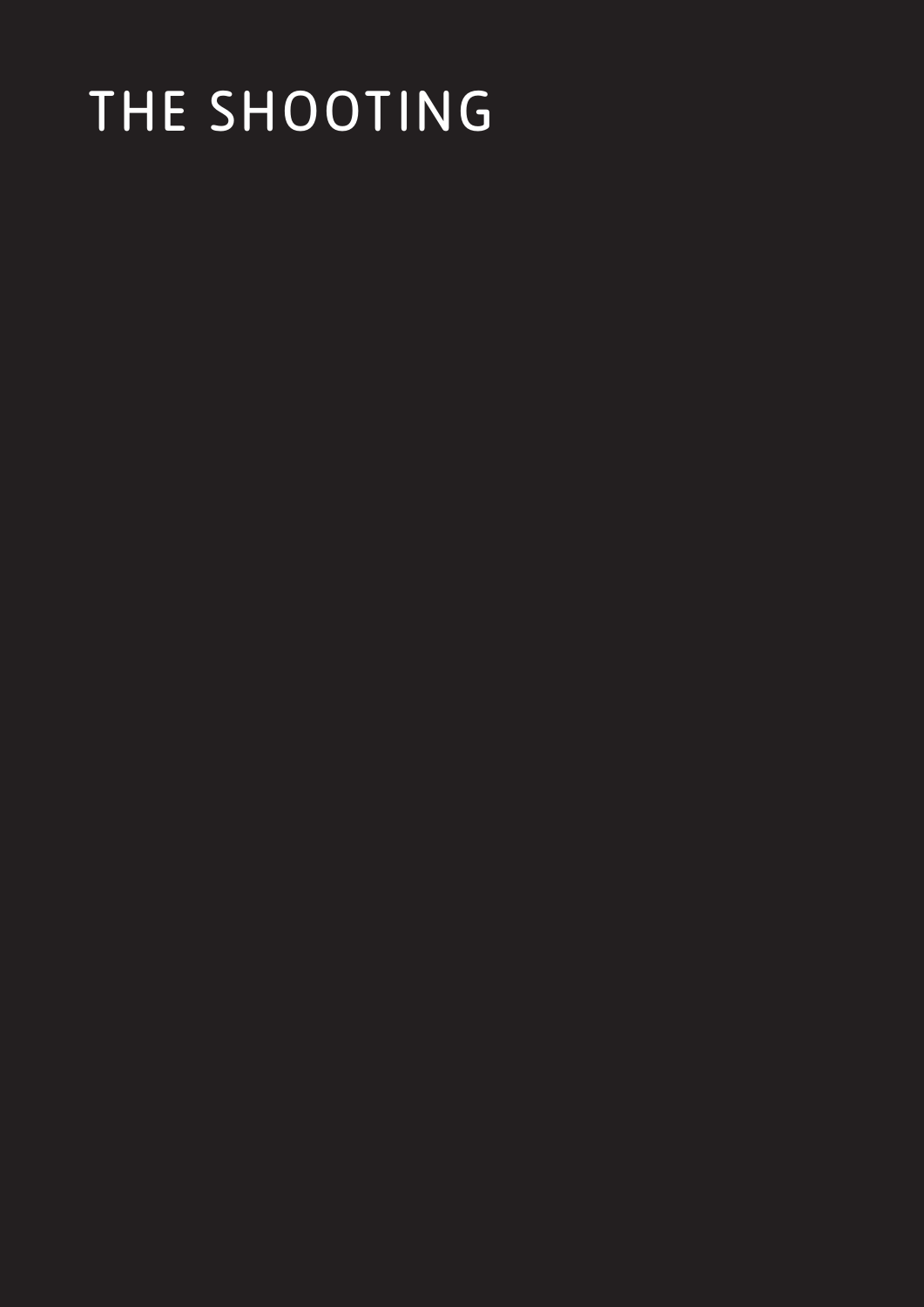## **THE SHOOTING**

As well as being fascinated with new media, Warhol used printed matter as a promotional tool and a space for experimentation. He published magazines, posters, books and designed record covers.

At the beginning of 1968, the Factory moved to a new site on Union Square, as the original building was to be demolished. Warhol said the 'silver' period was over, and 'we were into white now'. The new Factory had spaces dedicated to his magazine **Interview** and his film production.

On 3 June, the writer Valerie Solanas came to the Factory and shot Warhol, damaging his internal organs. Warhol was rushed to hospital and was declared clinically dead, but doctors managed to revive him. Solanas had been part of the Factory scene for a short time. She appeared in Warhol's 1967 film **I, A Man** and had given Warhol the script for her play **Up Your Ass**, which was mislaid. She told the police Warhol was stealing her ideas. Her **SCUM** manifesto called for an end to the male sex and to capitalist society.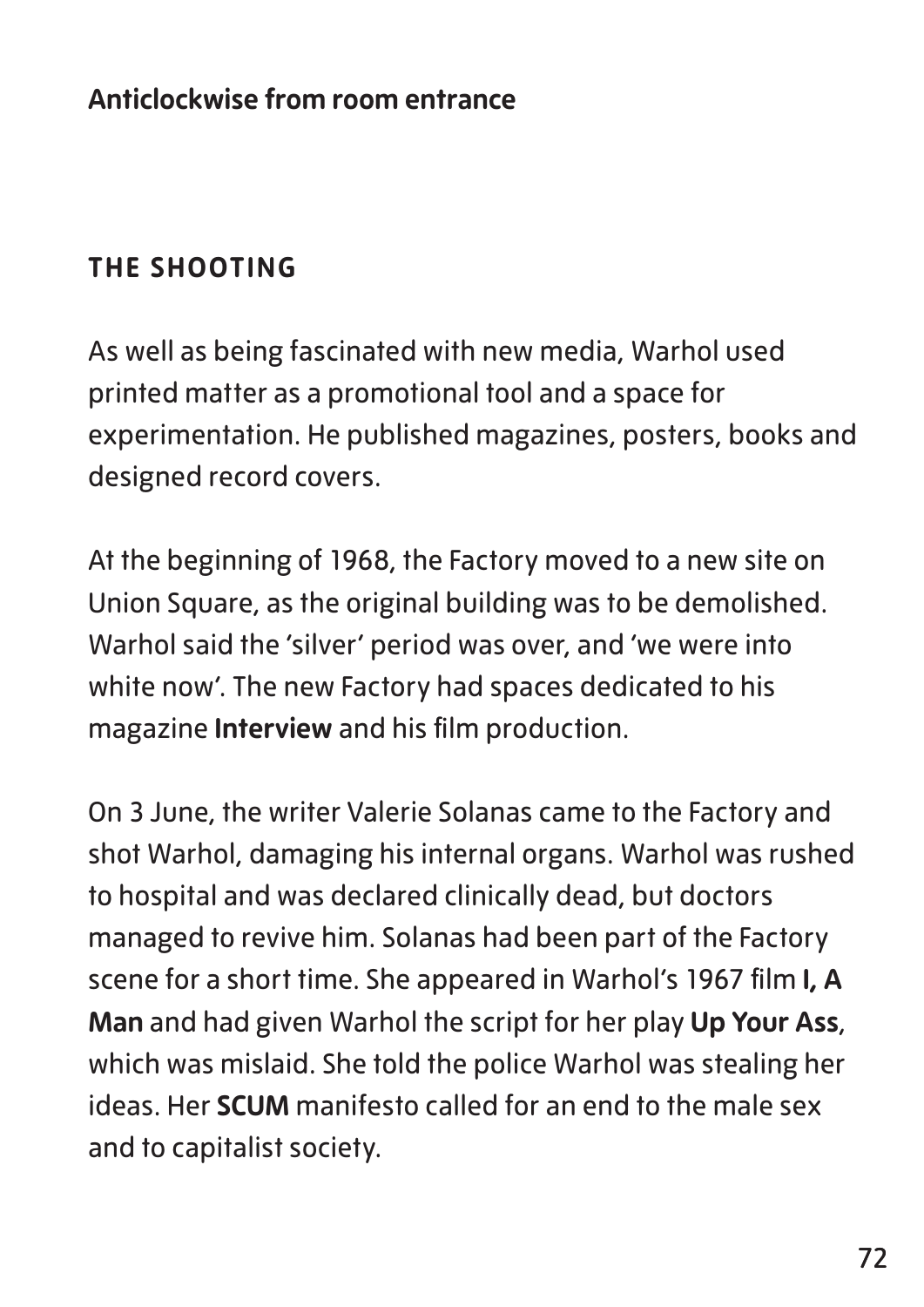The shooting brought increased scrutiny of Warhol's lifestyle and affected his physical and mental health for the rest of his life. He stopped the open-door policy of the Factory. He had trouble eating, had to wear a surgical corset, and became nervous around people he didn't know. Despite the trauma of the event, he agreed to pose for photographer Richard Avedon and once compared the stitches of his chest to a Yves Saint Laurent dress.



Richard Avedon 1923–2004

**Andy Warhol, artist, New York, 20 August 1969**

1969, printed 1975 Photograph, gelatin silver print on paper

Nicola Erni Collection X76357

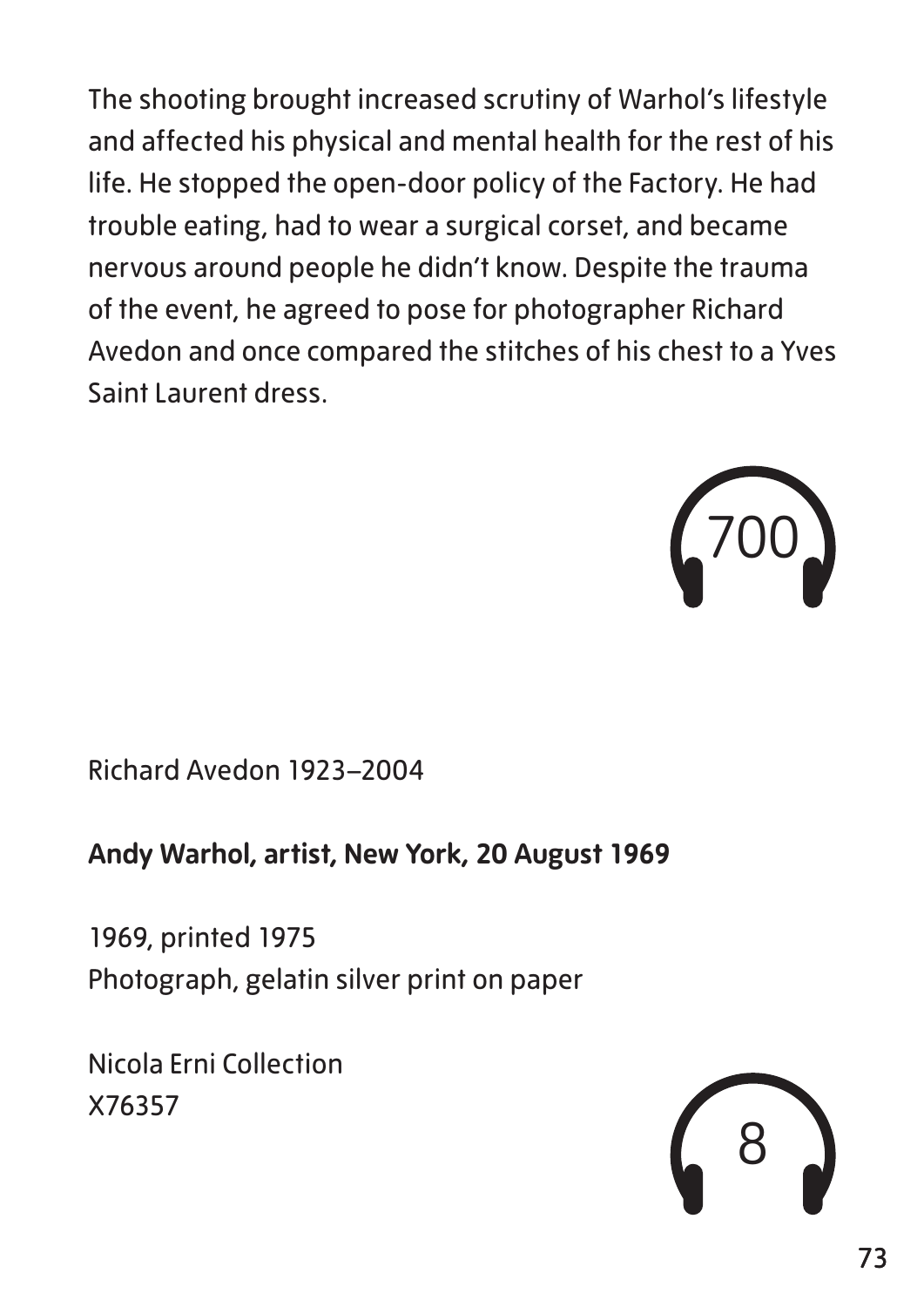**Back to the room entrance, clockwise**

**Wall**

Stan Wolfson

# **Superstar Viva comforts Julia Warhola inside a taxicab, as they leave Columbus Hospital in Manhattan on 3 June 1968**

1968, printed 2019 Facsimile print on paper

Newsday RM via Getty Images Z75398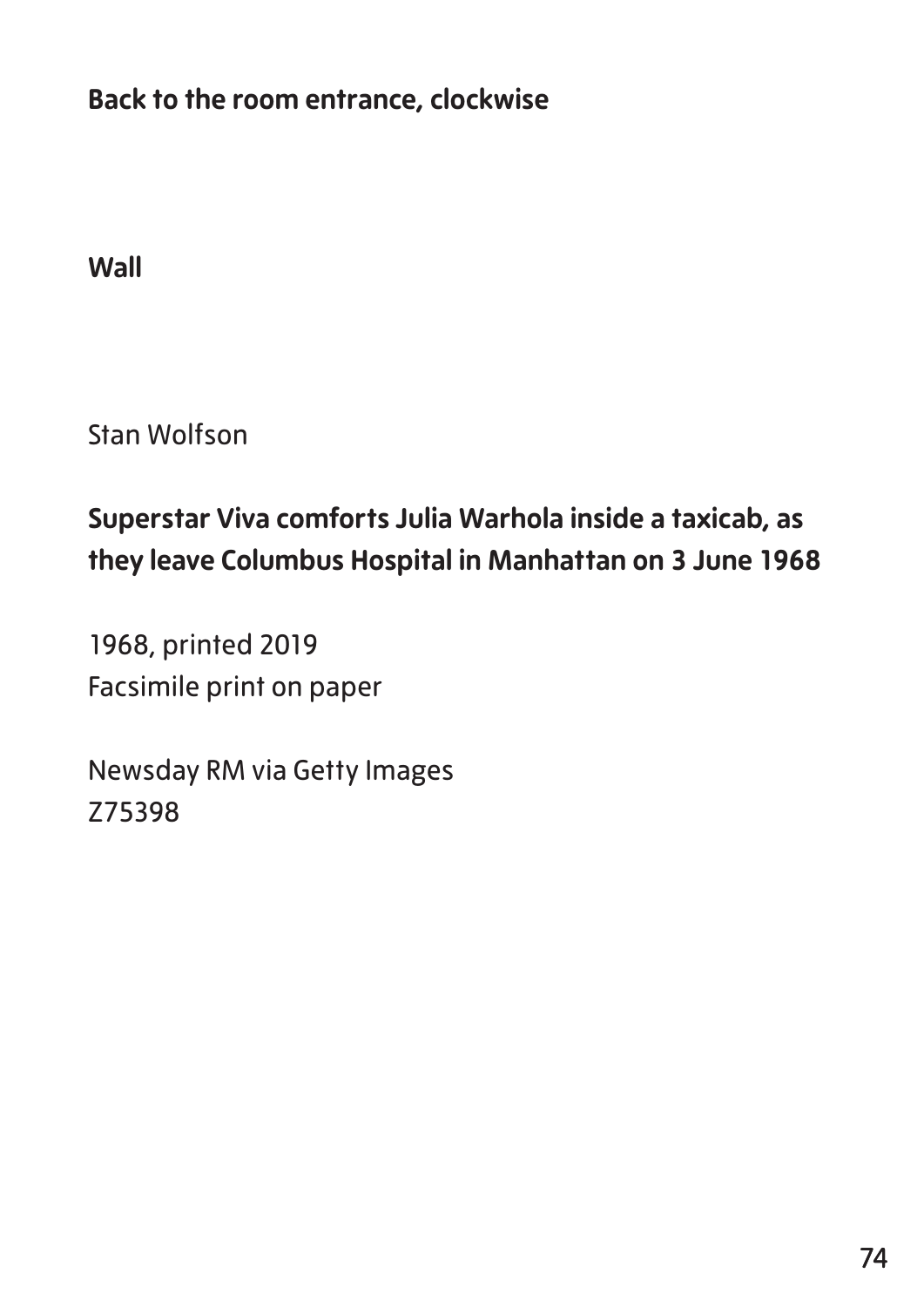**Vitrine, left to right**

# **Exhibition announcement 'The Personality of the Artist', Stable Gallery advertisement in Art International**

April 1964

The Andy Warhol Museum, Pittsburgh; Founding Collection, Contribution The Andy Warhol Foundation for the Visual Arts, Inc. TC5.61.2 X78145

#### **'Deus Ex Machina', Harper's Bazaar, vol. 96, no. 3012**

November 1962

This magazine spread contains one of the few references to Warhol's preference for his pop works to be called 'commonism'. It was a pun on communism and referenced the artist's interest in common objects such as comics, soup cans, televisions and coke bottles.

Purchased by Tate 2020 Z75234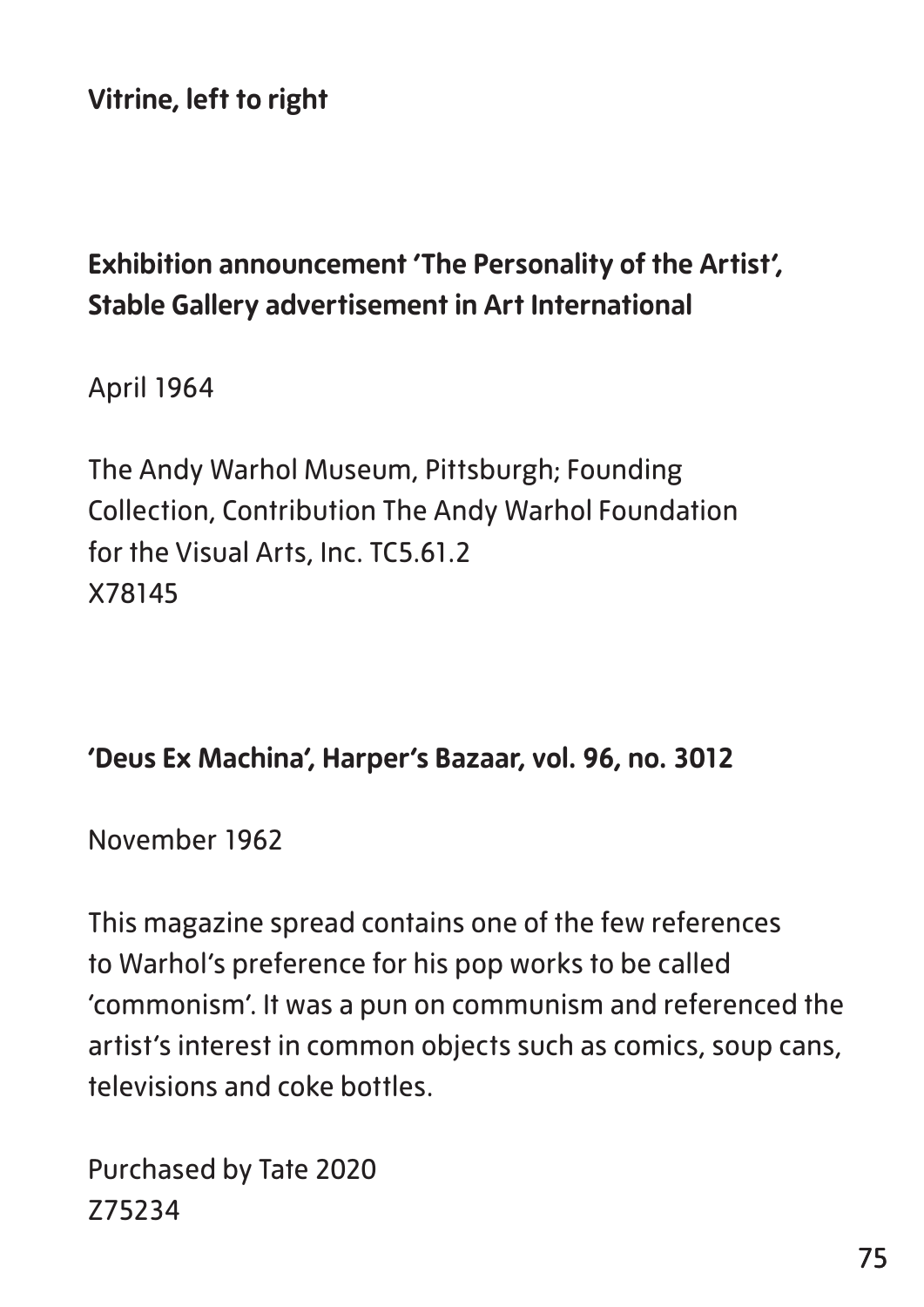Esquire

### **Mothers**

November 1966 Publication

Julia Warhola was interviewed by **Esquire** magazine for a feature about the mothers of men from different professions. Apparently, Warhol was annoyed that they transcribed her interview verbatim, rather than correct any speech errors.

Purchased by Tate 2020 Z75235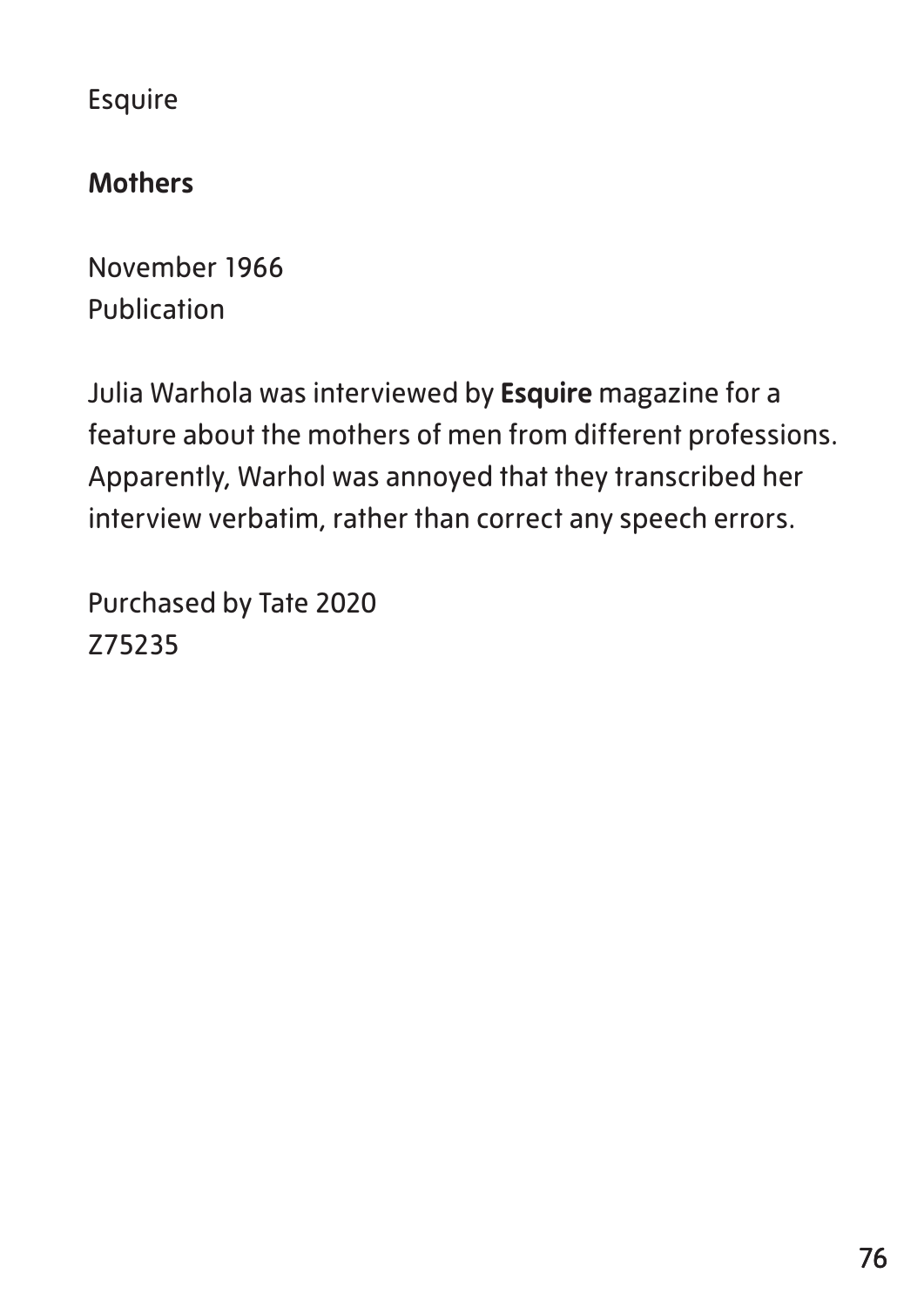Andy Warhol, Phyllis Johnson

### **Aspen, Volume 1, Issue 3**

December 1966

Aspen was an experimental publication described by its creator Phyllis Johnson as 'the first three-dimensional magazine'. She published ten issues that were sold via subscription from 1965 to 1971. Each issue was designed by a different group of people. The 3rd issue was designed by Warhol and David Dalton and included an article by Lou Reed, an underground 'newspaper', an 'underground movie Flip Book' and a phonograph featuring 'Loop' by John Cale.

Tate Library and Archive Z04162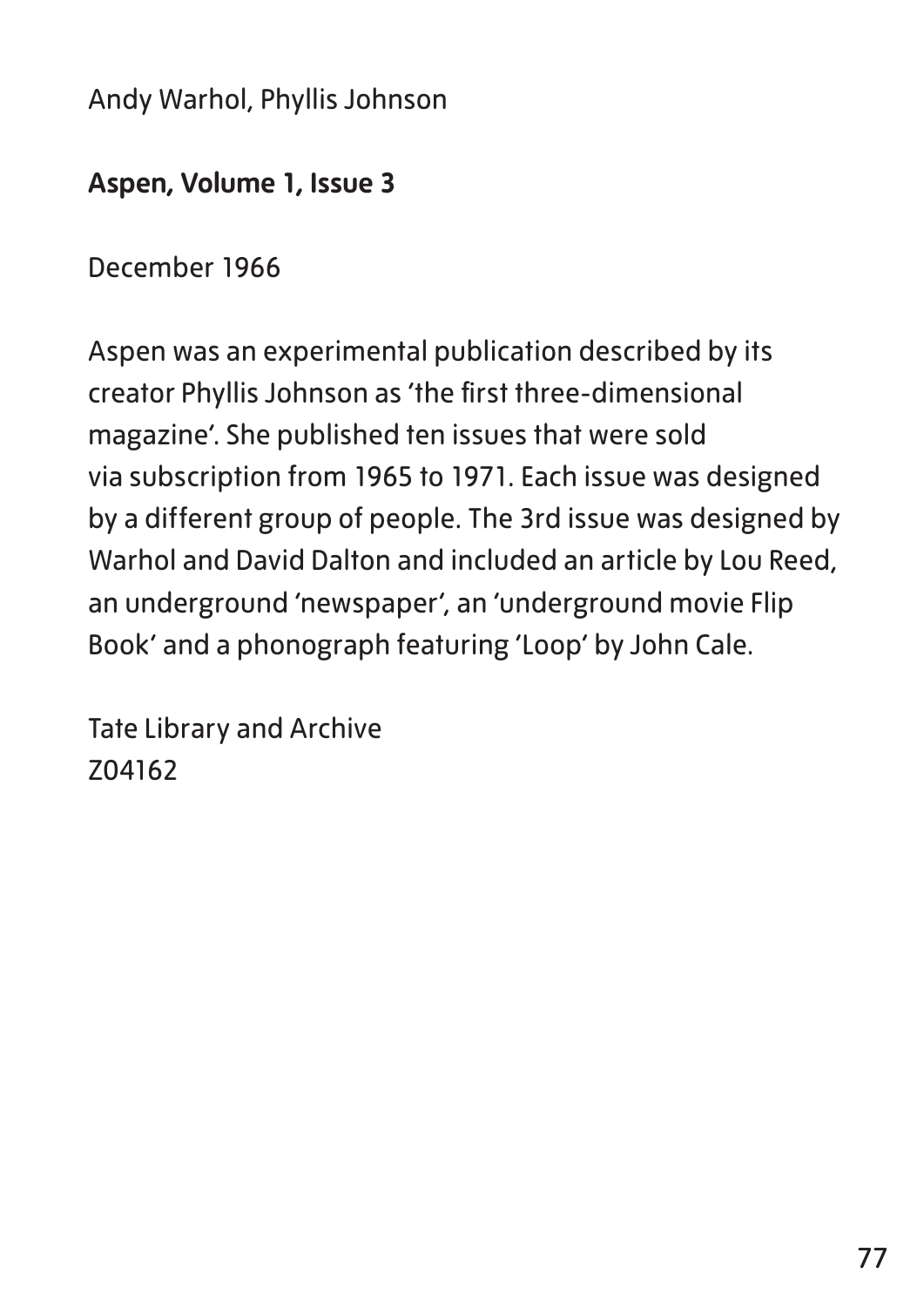Andy Warhol, George Maciunas, Gerard Malanga, Jonas Mekas

### **Film Culture No. 45**

Summer 1967

The Andy Warhol Museum, Pittsburgh; Founding Collection, Contribution The Andy Warhol Foundation for the Visual Arts, Inc. TC-17.118 X78144

Andy Warhol

# **The Velvet Underground & Nico**

1967 Record covers

Museum of Applied Arts Cologne / Collection Ulrich Reininghaus X72514, X78360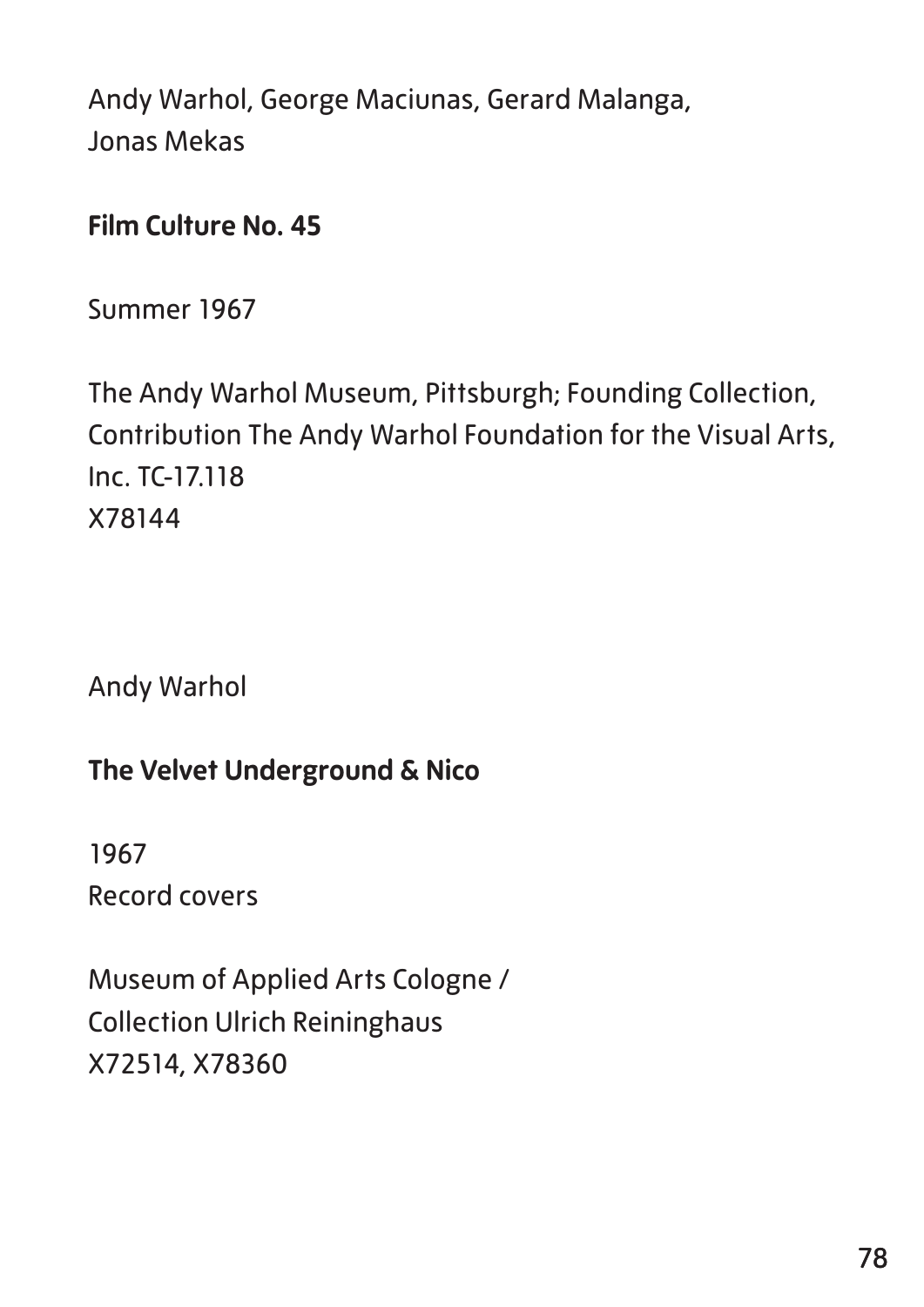New York Daily News

## **Actress shoots Andy Warhol / cries 'He controlled my life'**

4 June 1968 Facsimile from an original newsprint clipping

The Andy Warhol Museum, Pittsburgh; Founding Collection, Contribution The Andy Warhol Foundation for the Visual Arts, Inc. TC1.131 (facsimile 01) X78351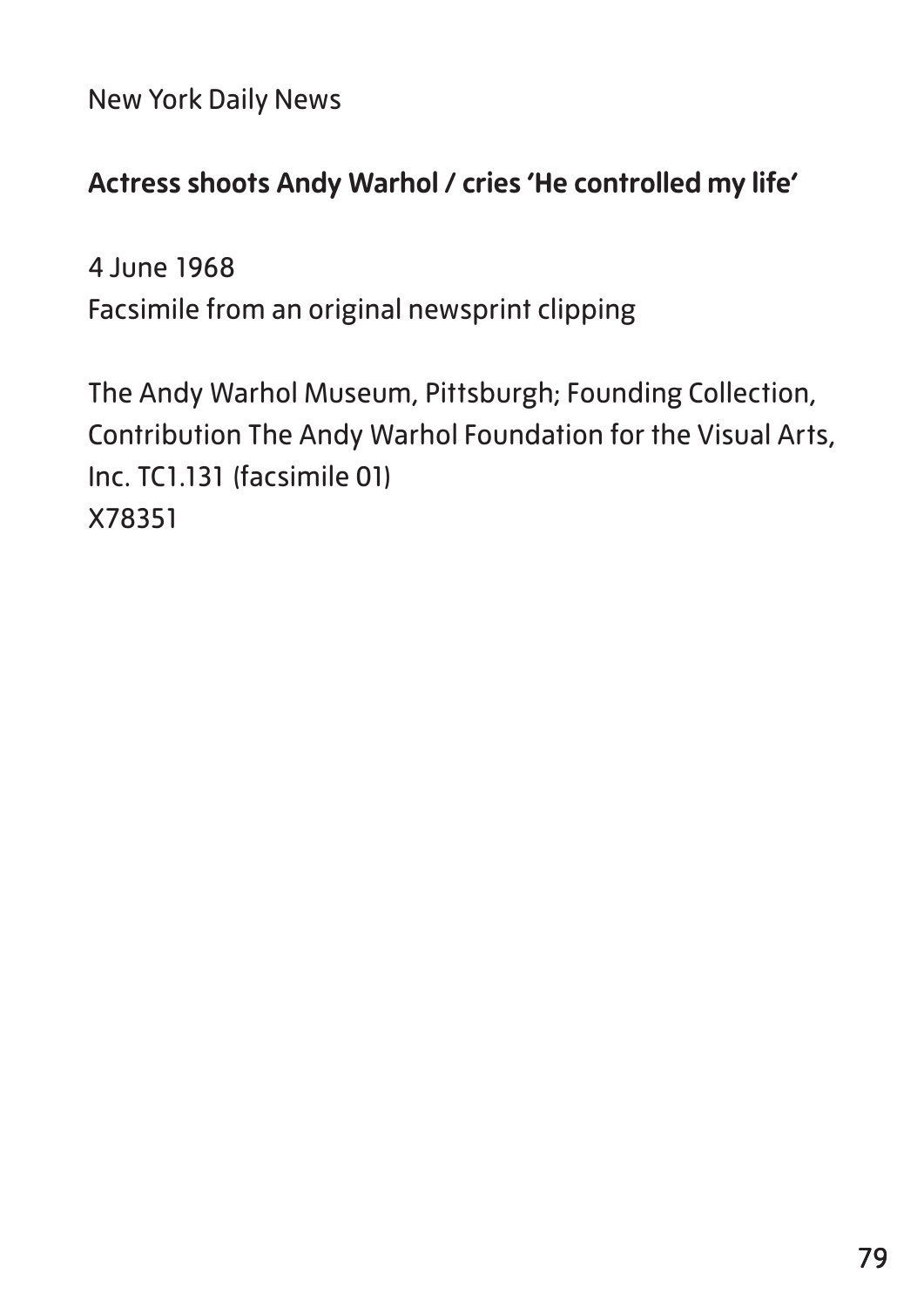### Valerie Solanas

# **S.C.U.M. (Society for Cutting Up Men) Manifesto**

1967

Valerie Solanas first self-published the **SCUM Manifesto** in 1967. This edition was published soon after Warhol was shot and featured the newspaper front page on the back cover. The text is both antagonistic and witty and has come be a cornerstone of radical feminist literature. In 1970, the composer Pauline Oliveros created **To Valerie Solanas and Marilyn Monroe, In Honor of their Desperation** and in 1976 the actor / director Delphine Seyrig and documentary filmmaker Christine Roussopolos recorded a live typing of the manifesto.

Purchased by Tate 2020 X77243, Z75136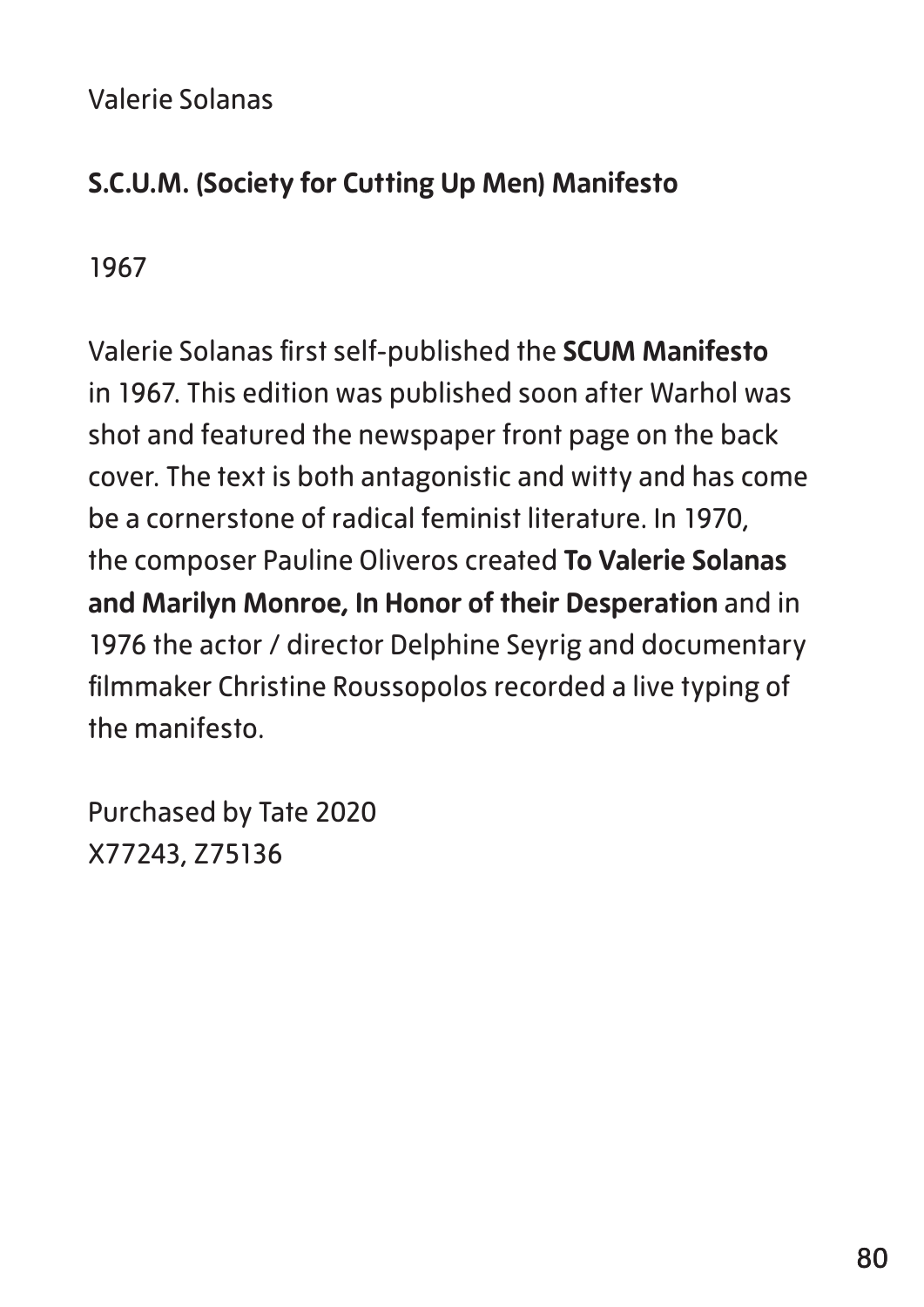### **Andy Warhol's Index**

1967

**Index** was an artist's book made by Warhol and published by the mainstream press Random House. Featuring a holographic cover, pop-up pages, a silver balloon and a paper disc, it presented a view of the Factory through photographs by Nat Finkelstein, Billy Name and Stephen Shore. The back cover shows the actor Allen Midgette, who Warhol sent to impersonate him on a college lecture tour in 1967 because he 'made a much better Andy Warhol than I did'. The hoax was discovered after an event at the University of Utah.

The Andy Warhol Museum, Pittsburgh (2); Founding Collection, Contribution The Andy Warhol Foundation for the Visual Arts, Inc.; Tate Library X52233, X78142, Z06100, Z75180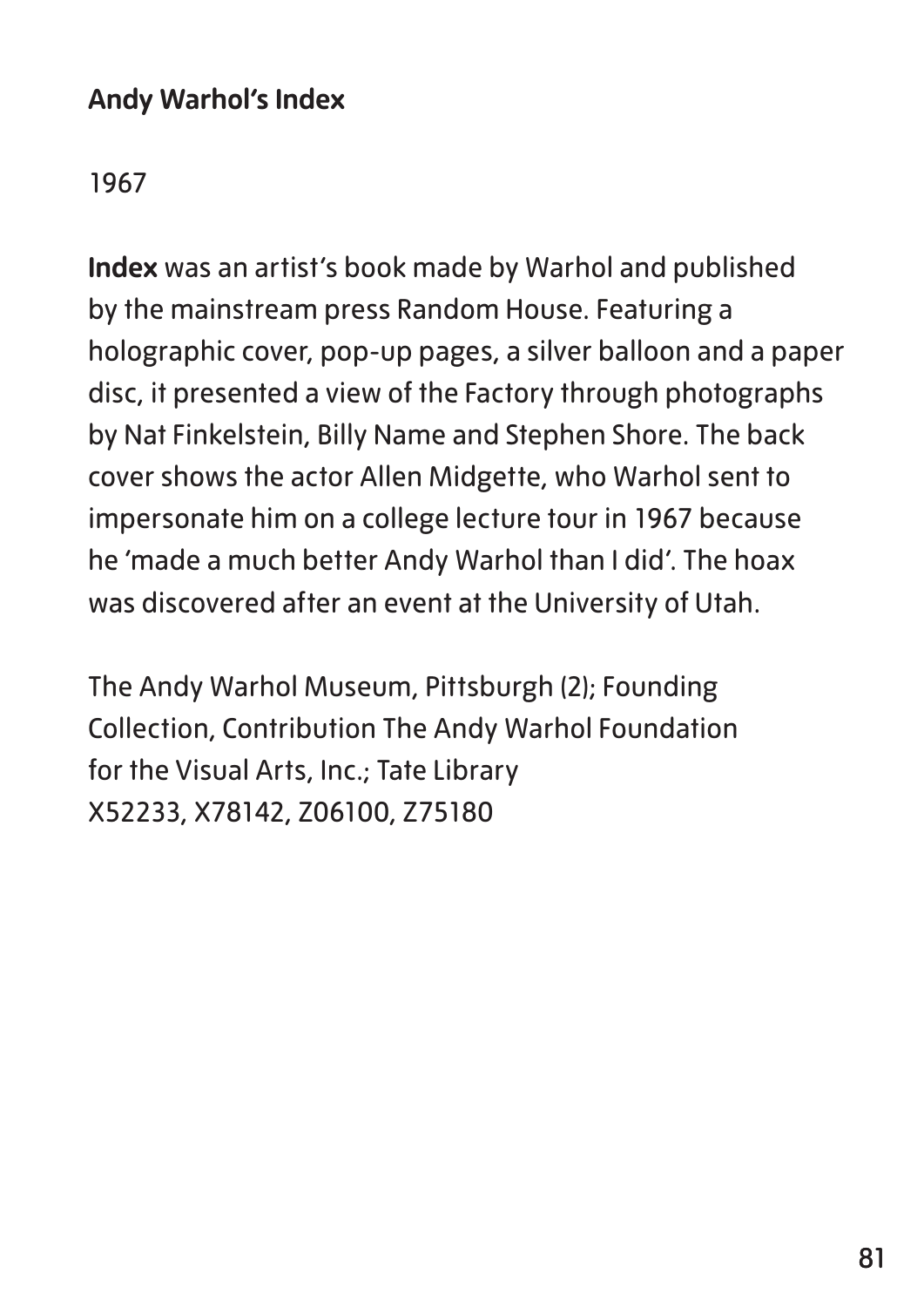Andy Warhol, Stephen Shore, Billy Name, Kasper König

# **Andy Warhol / Moderna Museet, Stockholm, February-March 1968**

1968

Warhol's catalogue for his exhibition at Moderna Museet in Stockholm has become a collector's item. It was designed by the publisher Kasper König, who was 24 at the time. The catalogue is notable for the number of pages it gives over to quotes from Warhol, stills from his films and images taken by Stephen Shore and Billy Name of the Factory scene.

The Andy Warhol Museum, Pittsburgh; Founding Collection, Contribution The Andy Warhol Foundation for the Visual Arts, Inc. TC74.2.1.2; Collection of Gregor Muir; 2 from Tate Library X78143, X79053, Z75181, Z75182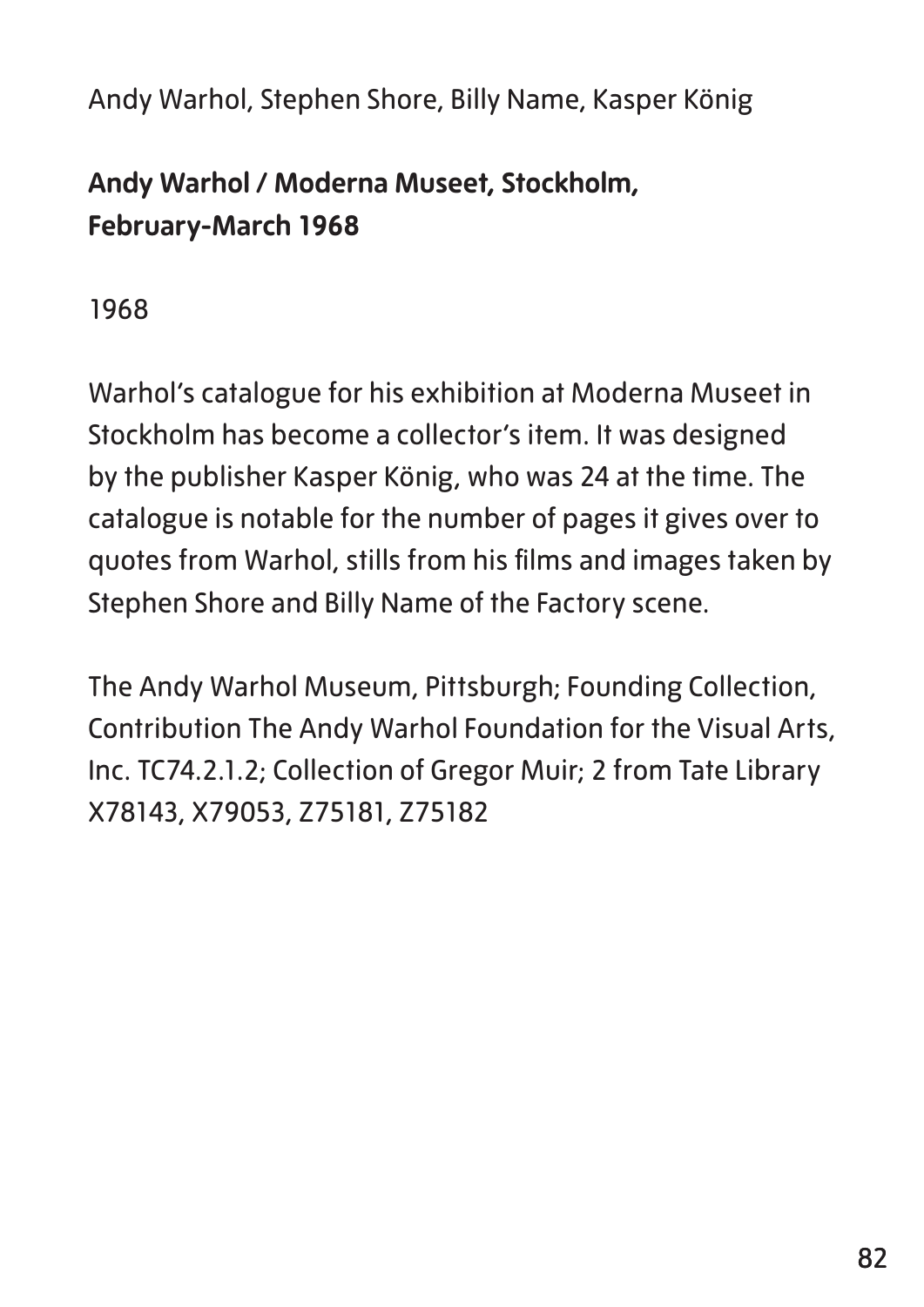### 1968

**a**

Warhol's novel **a** consists of transcripts of taped conversations. In 1964 Warhol bought his first tape recorder, which he often referred to as 'his wife'. He recorded the superstar Ondine as he gossiped with friends, often while high on amphetamines. A number of superstars, including Edie Sedgwick and Lou Reed, feature in the book under pseudonyms. Warhol was listed as 'Drella': a combination of Dracula and Cinderella. The recordings were typed up by three volunteers, and edited by Susan Pile, Pat Hackett and Moe Tucker. The book retains many of the errors made by the typists and features different layouts that attempt to make sense of the rapid speech patterns of the subjects.

Tate Library Purchased by Tate 2019 Z06099, Z75134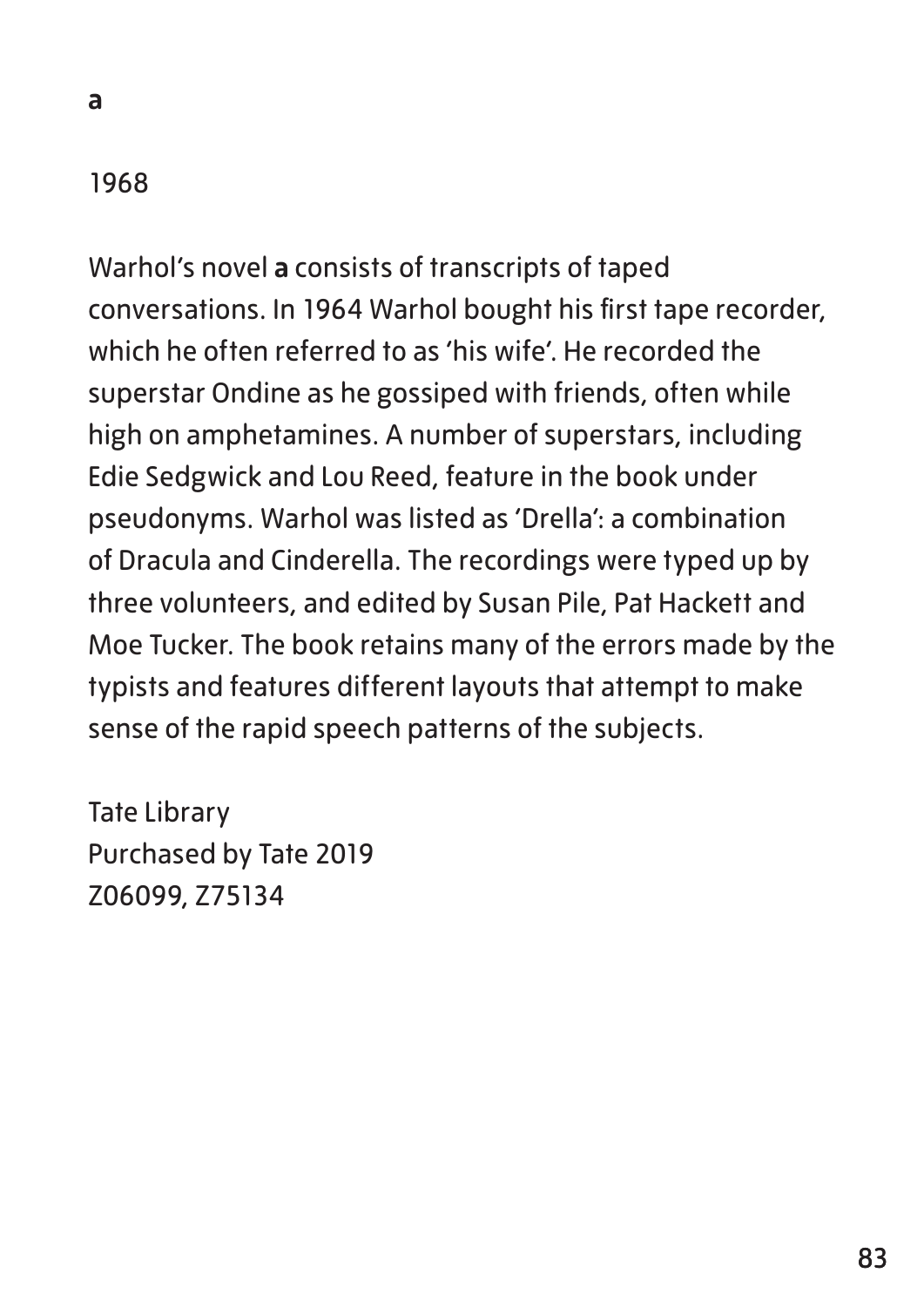### **Blue Movie**

1970

**Blue Movie** was made by Warhol soon after he was released from hospital. Originally called **Fuck**, it followed on from Warhol's earlier films such as **Sleep**, and featured superstar Viva and Louis Waldon engaging in sexual acts. Viva came up with the idea for the film. When the film was confiscated by the authorities, Warhol released a transcript of **Blue Movie** that reveals much of the content was actually conversations between the stars who discuss their lives, the Vietnam war and sexual techniques.

Purchased by Tate 2020 Z75128, Z75137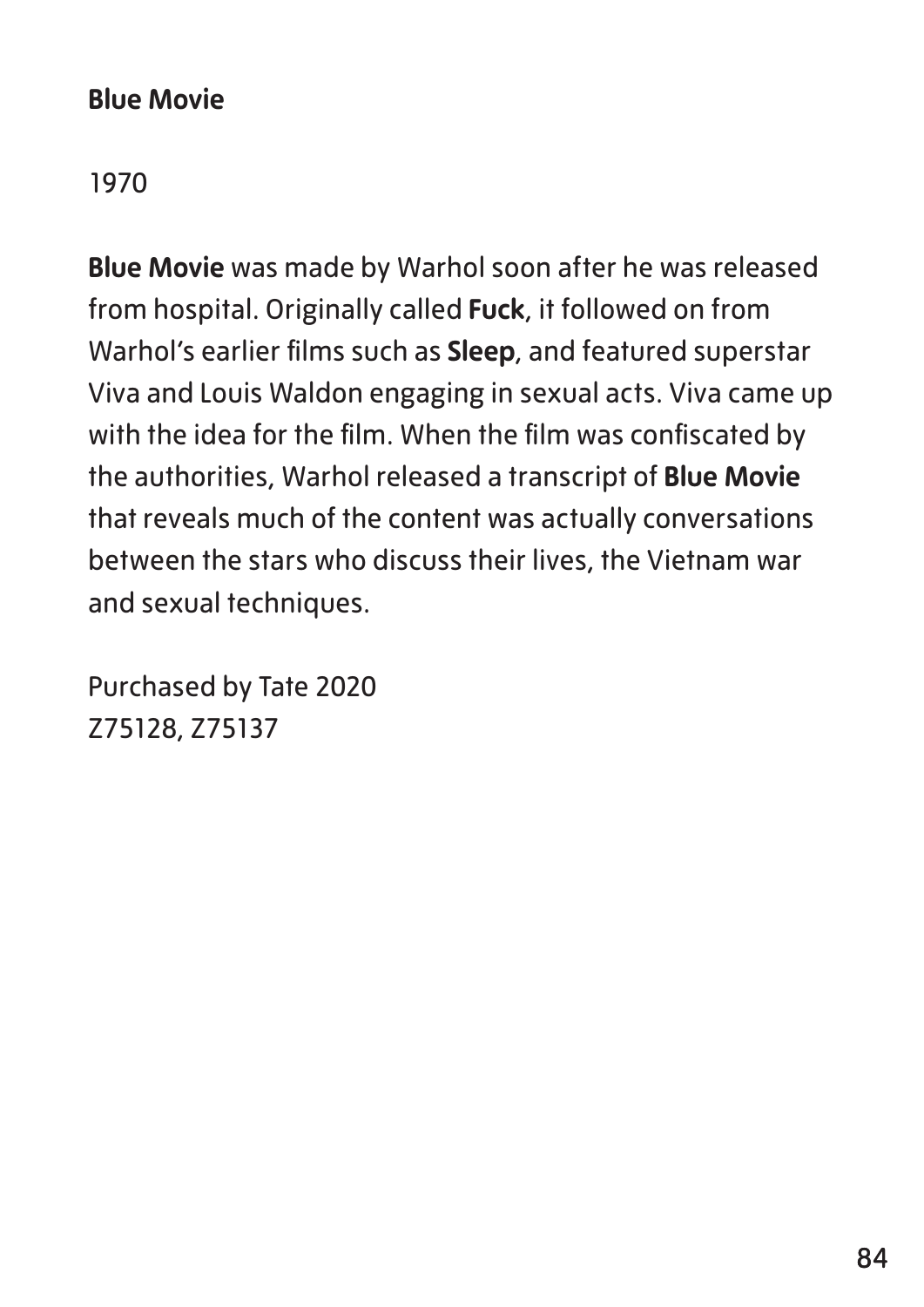# **Norelco® audio cassette recorder**

1964

The Andy Warhol Museum, Pittsburgh; Founding Collection, Contribution The Andy Warhol Foundation for the Visual Arts, Inc. T499 X78147

**Notebook**

c.1969

The Andy Warhol Museum, Pittsburgh; Founding Collection, Contribution The Andy Warhol Foundation for the Visual Arts, Inc. TC21.3.1 X78146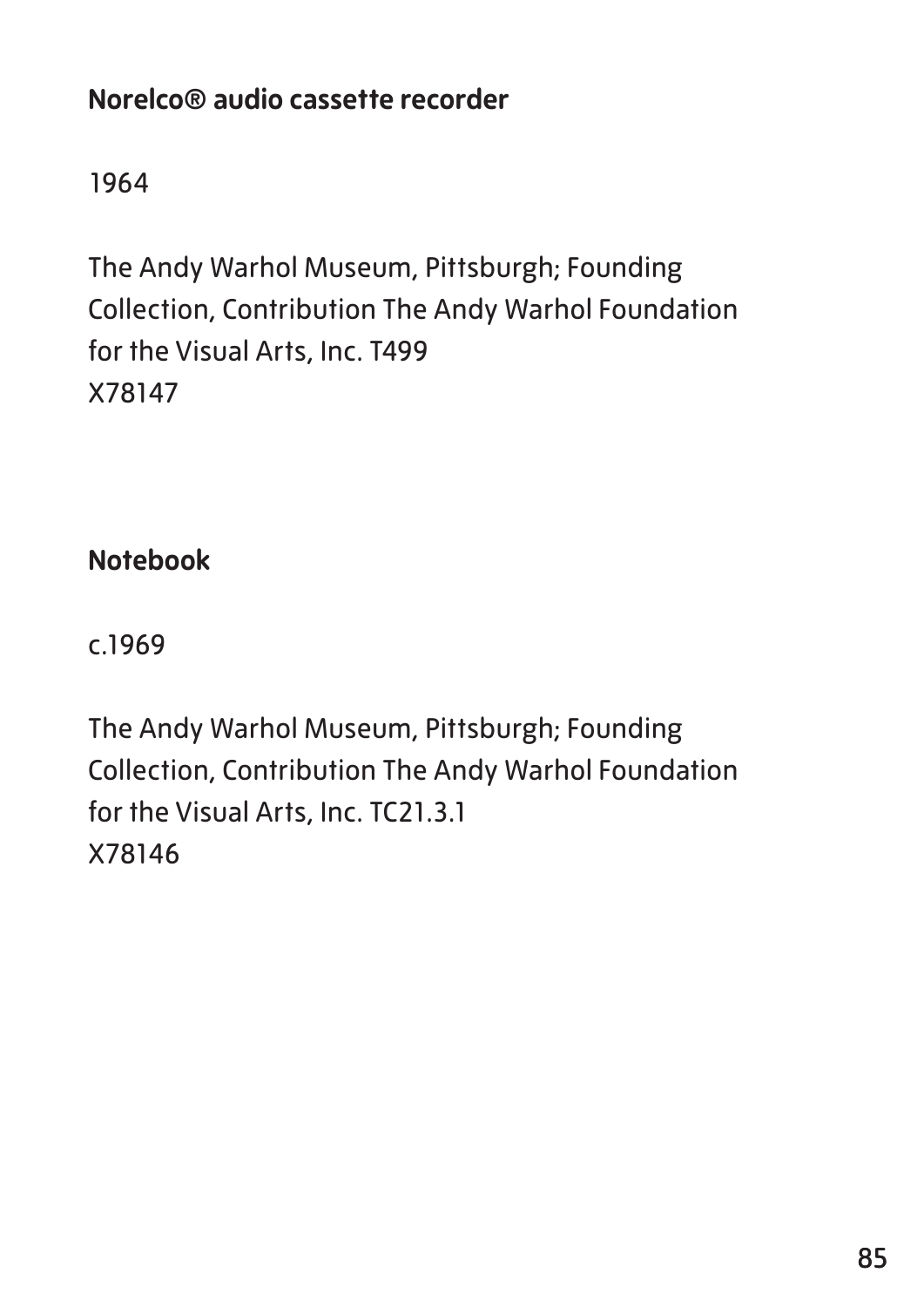Interview vol.1, no.1

### **'First Issue Collector's Edition'**

1969

© 1969 by Poetry on Film, Inc., New York, NY. Published by Andy Warhol. The Andy Warhol Museum, Pittsburgh; Founding Collection, Contribution The Andy Warhol Foundation for the Visual Arts, Inc. 1998.3.6318.1 X78352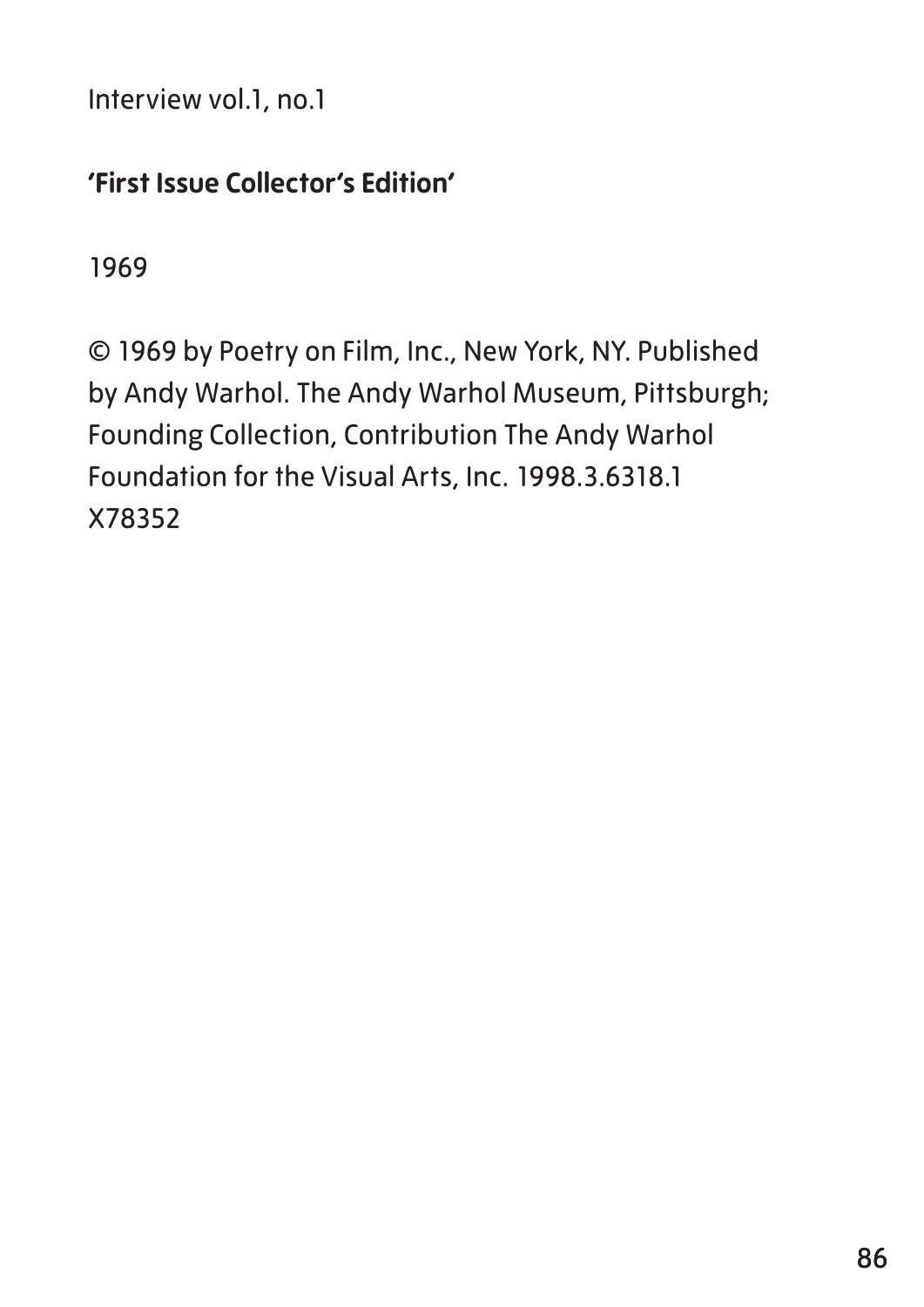### **Raid the Icebox**

1969

In 1969, Rhode Island School of Design's Museum of Art asked Warhol to curate the first in what was meant to be a series of exhibitions called **Raid the Icebox**. Warhol's selection showed little concern for conventional art historical or monetary value. He presented paintings by famous and unknown artists alongside applied arts, in a display that replicated the museum's overcrowded storage arrangements. Warhol's presentation surprised the museum's director, Daniel Robbins, who recalled: 'There were exasperating moments when we felt that Andy Warhol was exhibiting 'storage' rather than works of art… we know that what is being exhibited is Andy Warhol.'

Purchased by Tate 2020 Z75129, Z75135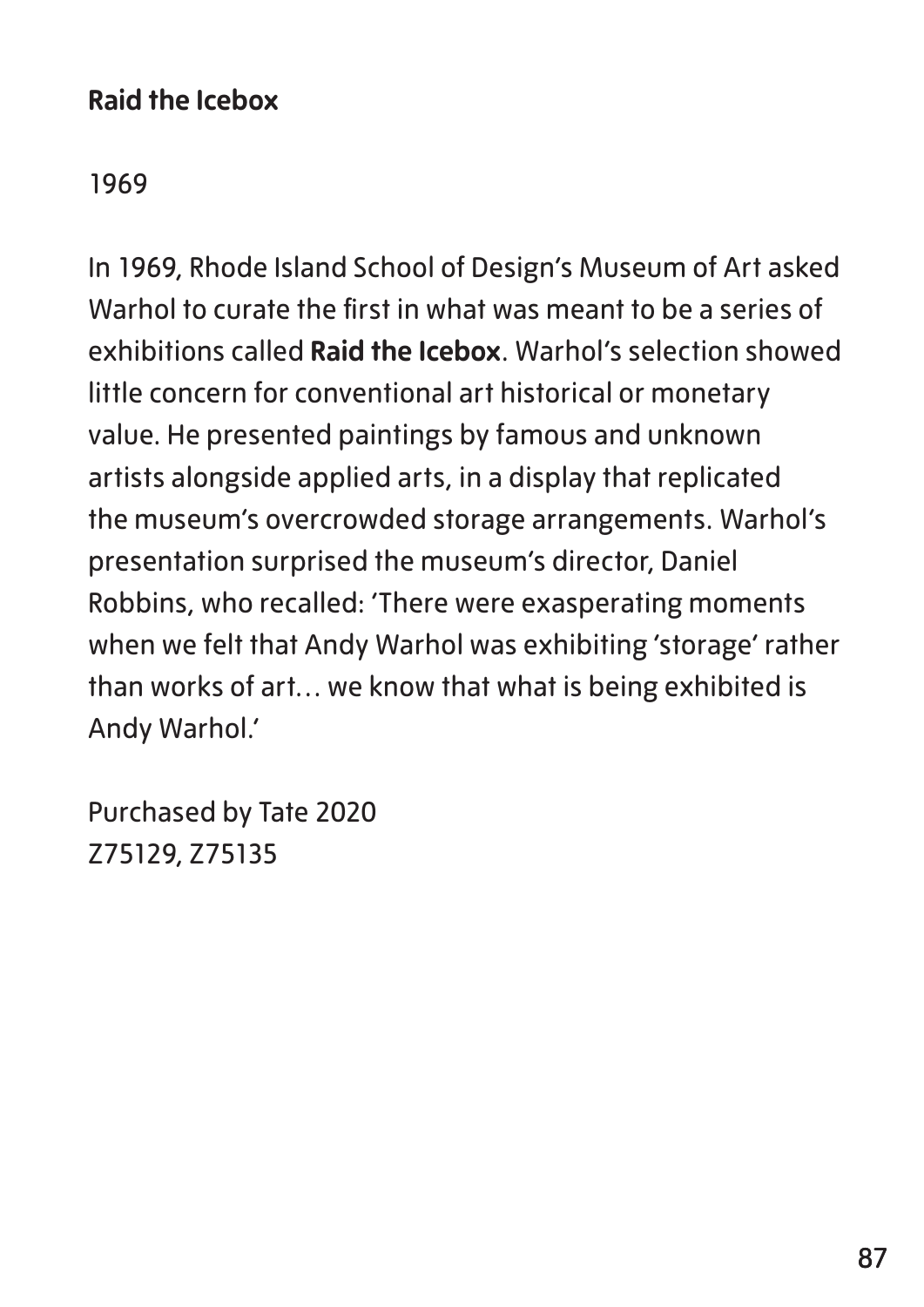**Wall**

### **WOMEN IN REVOLT**

## Screenprint on paper

**WOMEN IN REVOLT** was a film directed by Paul Morrissey, with some sections filmed by Warhol. It is a satire of the women's liberation movement, featuring the superstars Candy Darling, Holly Woodlawn and Jackie Curtis as radical feminists. The film is thought to be Warhol's reaction to the support Valerie Solanas received from the feminist movement after she shot Warhol. It was met with protests when it was released. More recently, the film has been praised for its performances, which gave trans and gender non-conforming actors lead roles.

### ARTIST ROOMS

Acquired jointly with the National Galleries of Scotland through The d'Offay Donation with assistance from the National Heritage Memorial Fund and the Art Fund 2008 AR00368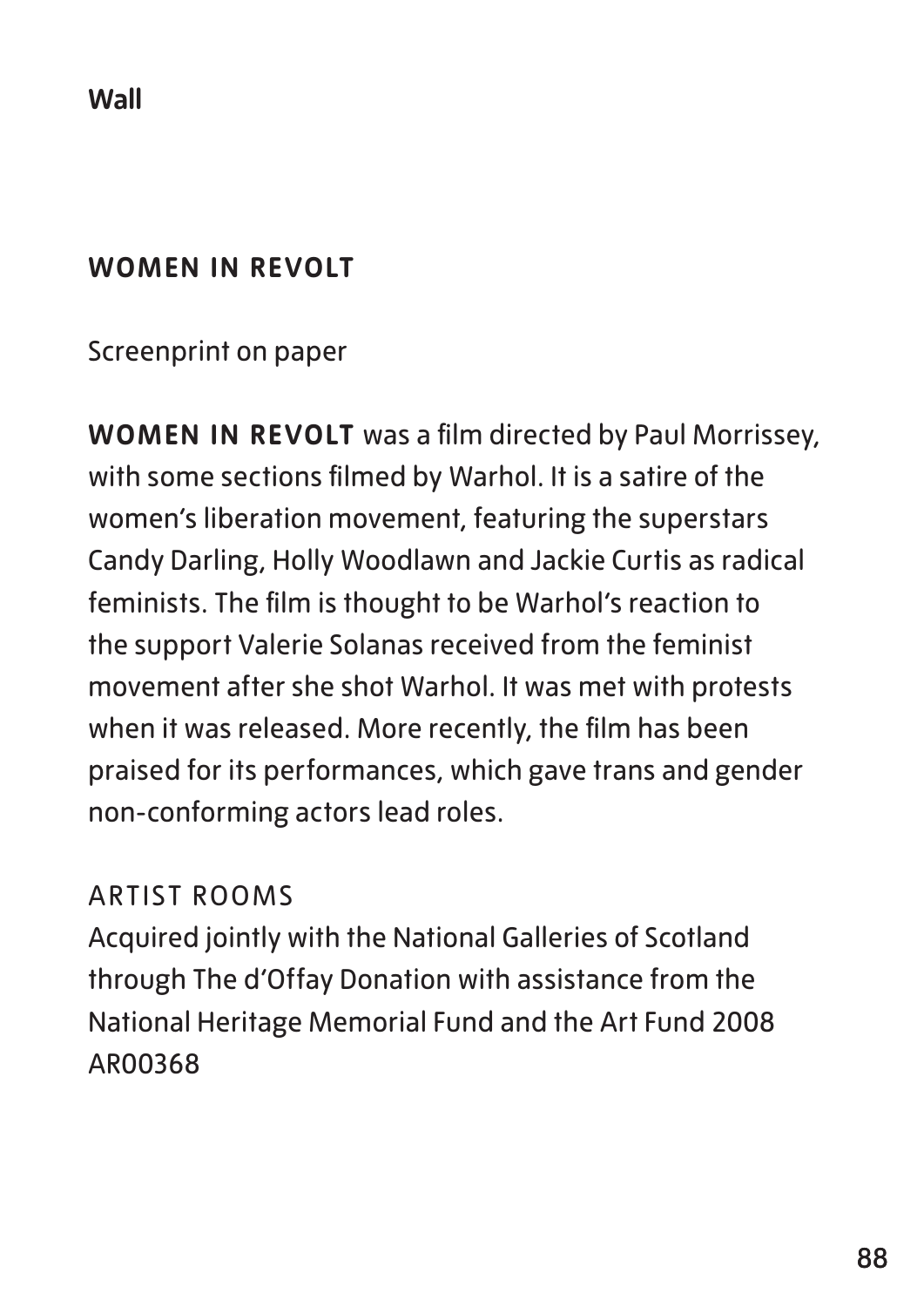**Vitrine**

# **The Philosophy of Andy Warhol (From A to B & Back Again)**

1975

Purchased by Tate 2020, Tate Library Z75133, Z75179

Helmut Newton

# **Helmut Newton's Illustrated Volume 1, Number 1: 'Sex and Power'**

1987

Collection of Gregor Muir X80292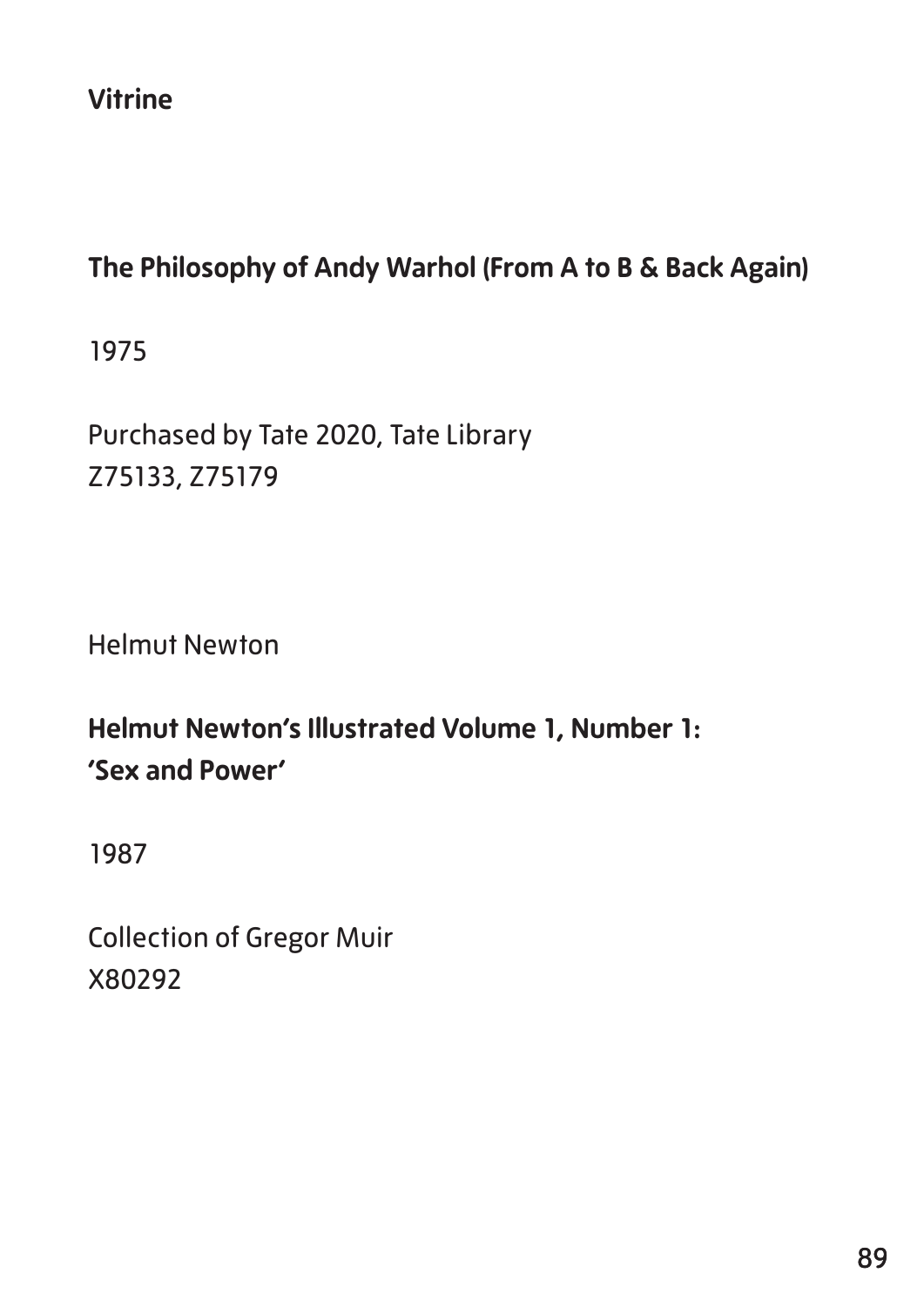# BACK TO WORK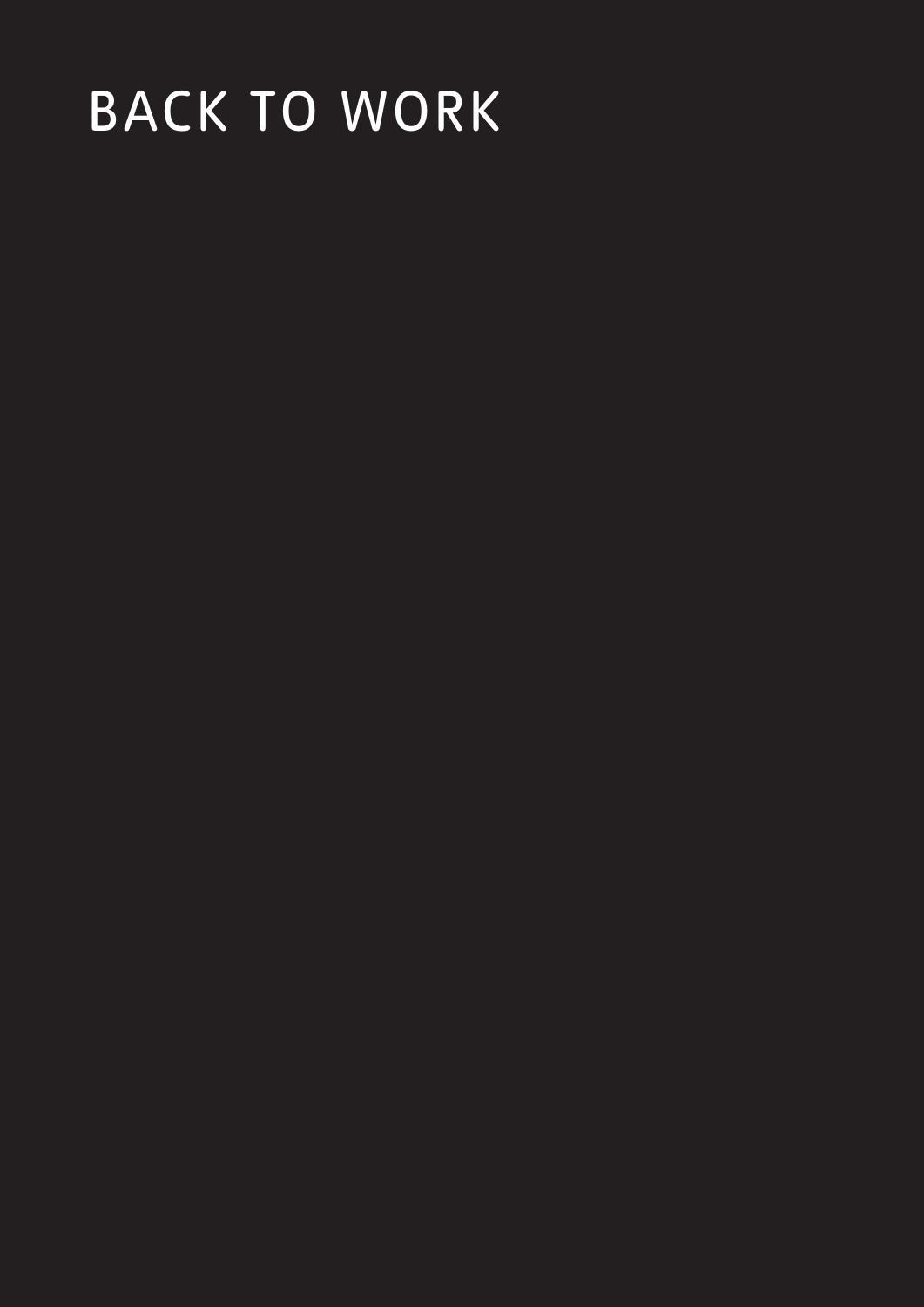### **Anticlockwise from the wall text**

## **BACK TO WORK**

After the shooting, Warhol passed most of his directing on to Paul Morrissey, who had worked on Warhol's films since **The Chelsea Girls**. His business manager Fred Hughes sourced new portrait commissions from wealthy clients. These helped fund **Interview** magazine, edited by college graduate Bob Colacello, and ideas for TV shows, produced by Vincent Fremont. Warhol's studio turned from an open social space to one focused on what he called 'business art'. Warhol explained that 'making money is art, and working is art - and good business is the best art.'

Warhol also started a serious personal relationship at this time. Jed Johnson moved in with Warhol in 1968, and they lived together for twelve years. Johnson edited a number of the Warhol-Morrissey films and directed **Bad** 1977, the final film Warhol produced. Julia Warhola's ill health led to her return to Pittsburgh, and she died in 1972.

Warhol returned to painting in the 1970s with large-scale screen prints featuring a more expressive painting style and new subjects. He began with the **Mao** series in 1972, and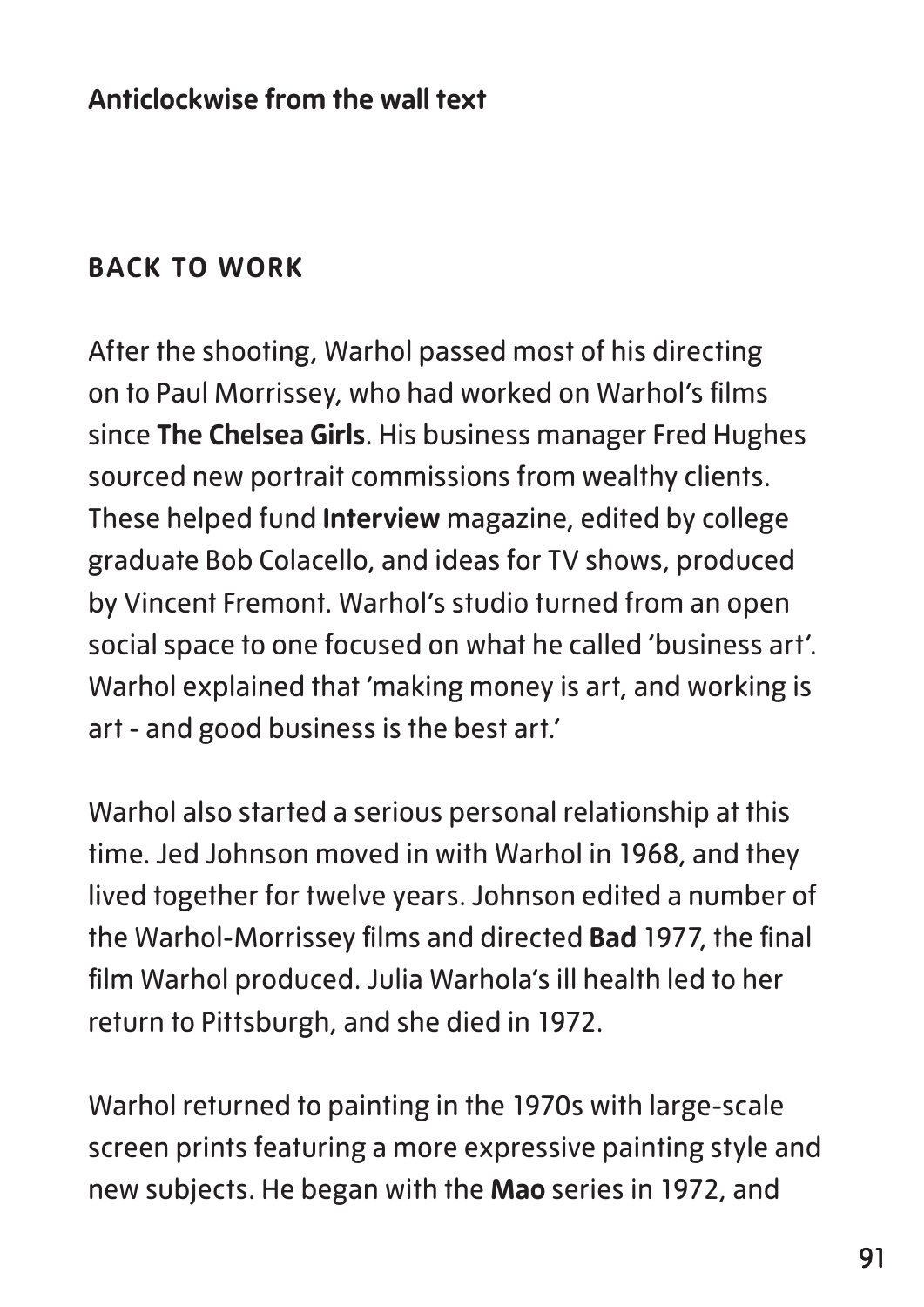continued exploring iconography with the **Hammer and Sickle** and **Skull** series of 1976. Warhol also experimented with other art forms. He vacuumed a gallery carpet as a performance and started his **Factory Diaries**: videos of life in the Factory and at home, including this tape of his mother Julia.

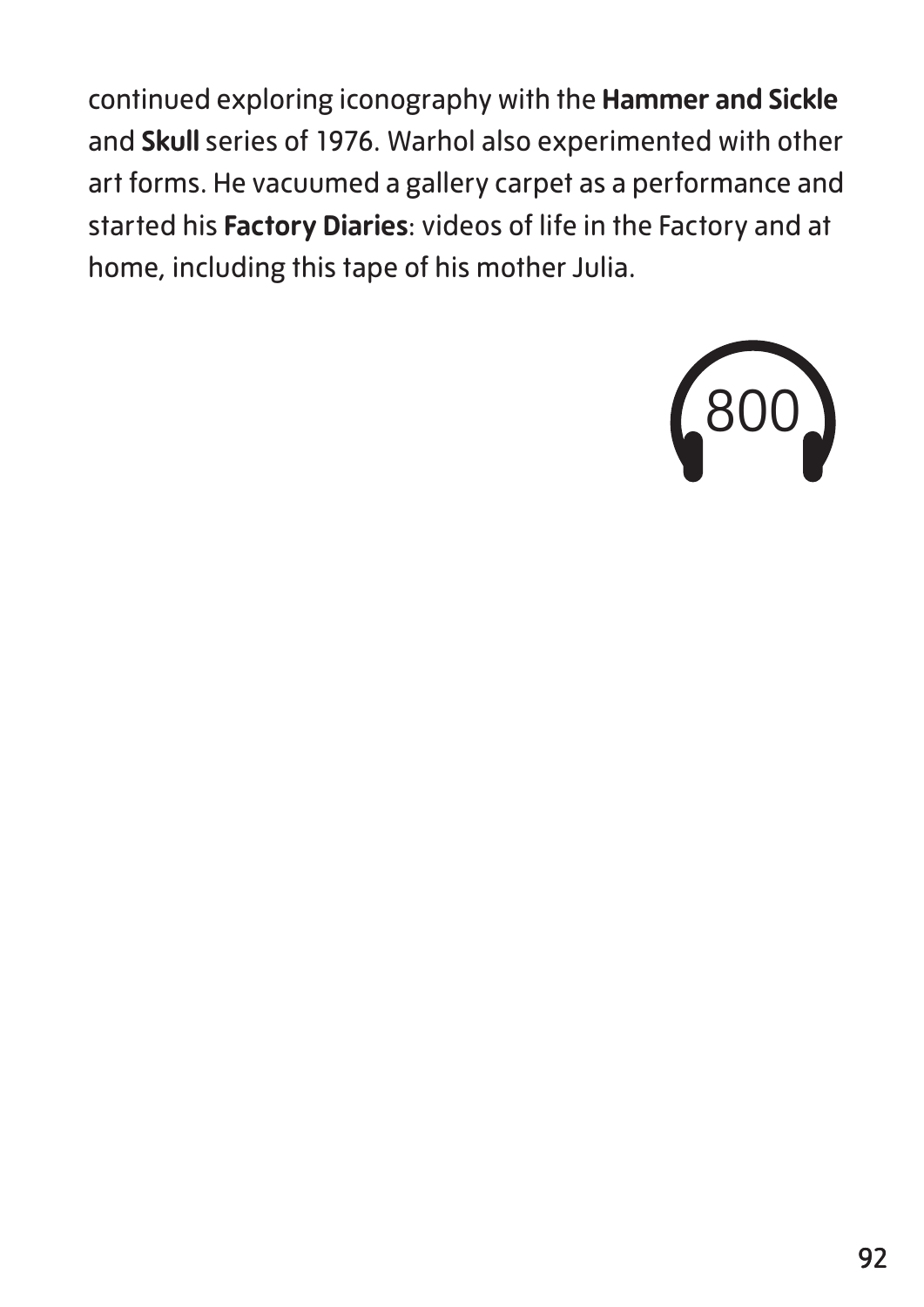# **Julia Warhola in Bed**

c.1970–1 Reel-to-reel videotape transferred to digital file, black and white, sound

In this **Factory Diary**, Warhol films his mother Julia lying on her bed at home. At moments you can hear her speak Rusyn to Warhol. He responds in English.

The Andy Warhol Museum, Pittsburgh; Founding Collection, Contribution The Andy Warhol Foundation for the Visual Arts, Inc. X78150

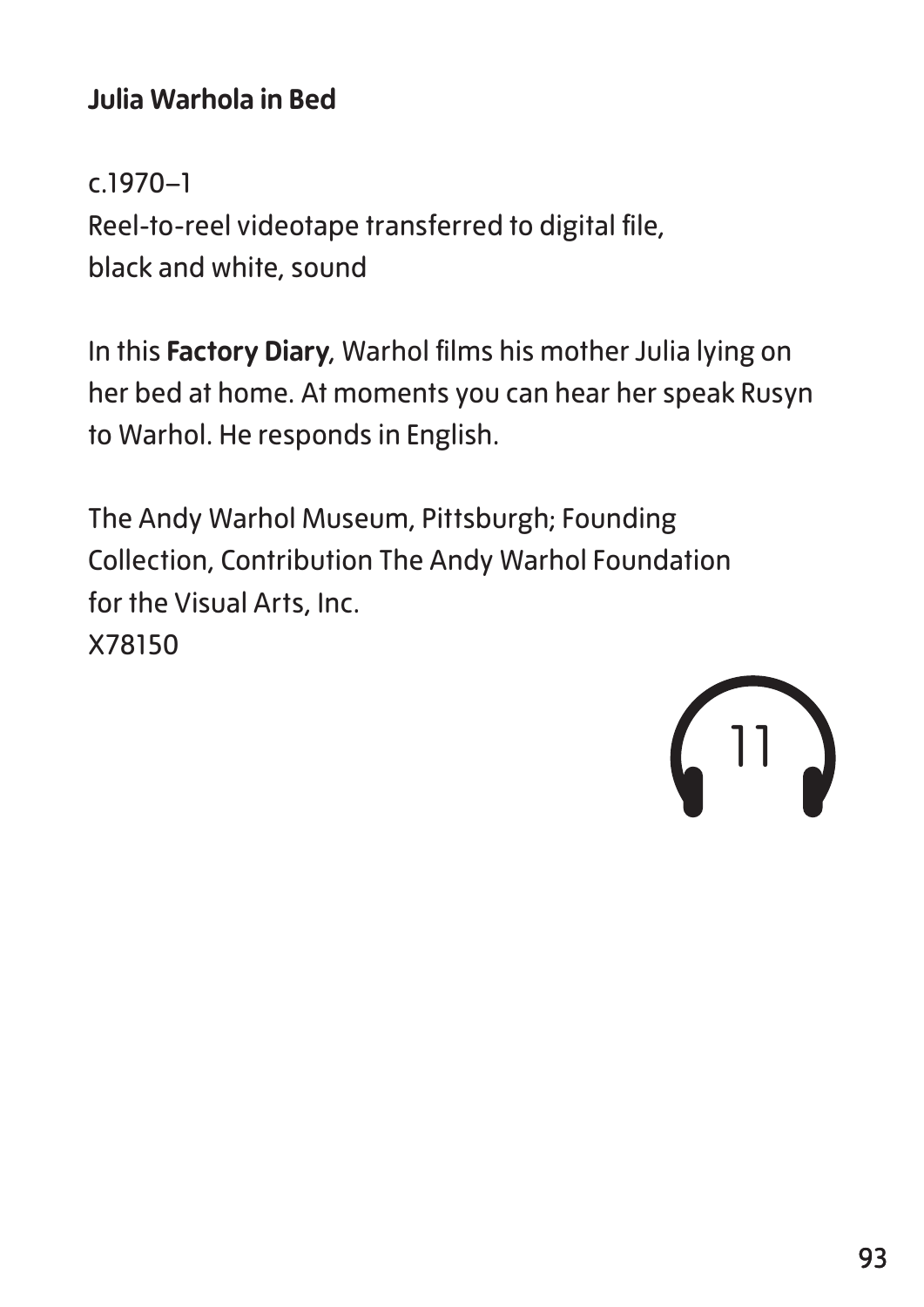Michael Kostiuk born 1944 Andy Warhol 1928–1987

# **Vacuum Cleaning, 'Art in Process V' exhibition, Finch College Museum of Art**

1972

6 photographs, silver gelatin print on paper

In 1972, Warhol was asked, along with a number of other artists, to create works for the exhibition **Art in Process** at the Finch College Museum of Art, New York. Warhol purchased a vacuum cleaner, which he used to clean the carpet in the gallery. The gallery displayed the signed dust bag and vacuum on a plinth along with photographs documenting the process.

Exhibition records of the Contemporary Wing of the Finch College Museum of Art, Archives of American Art X78924–26, X78928–30

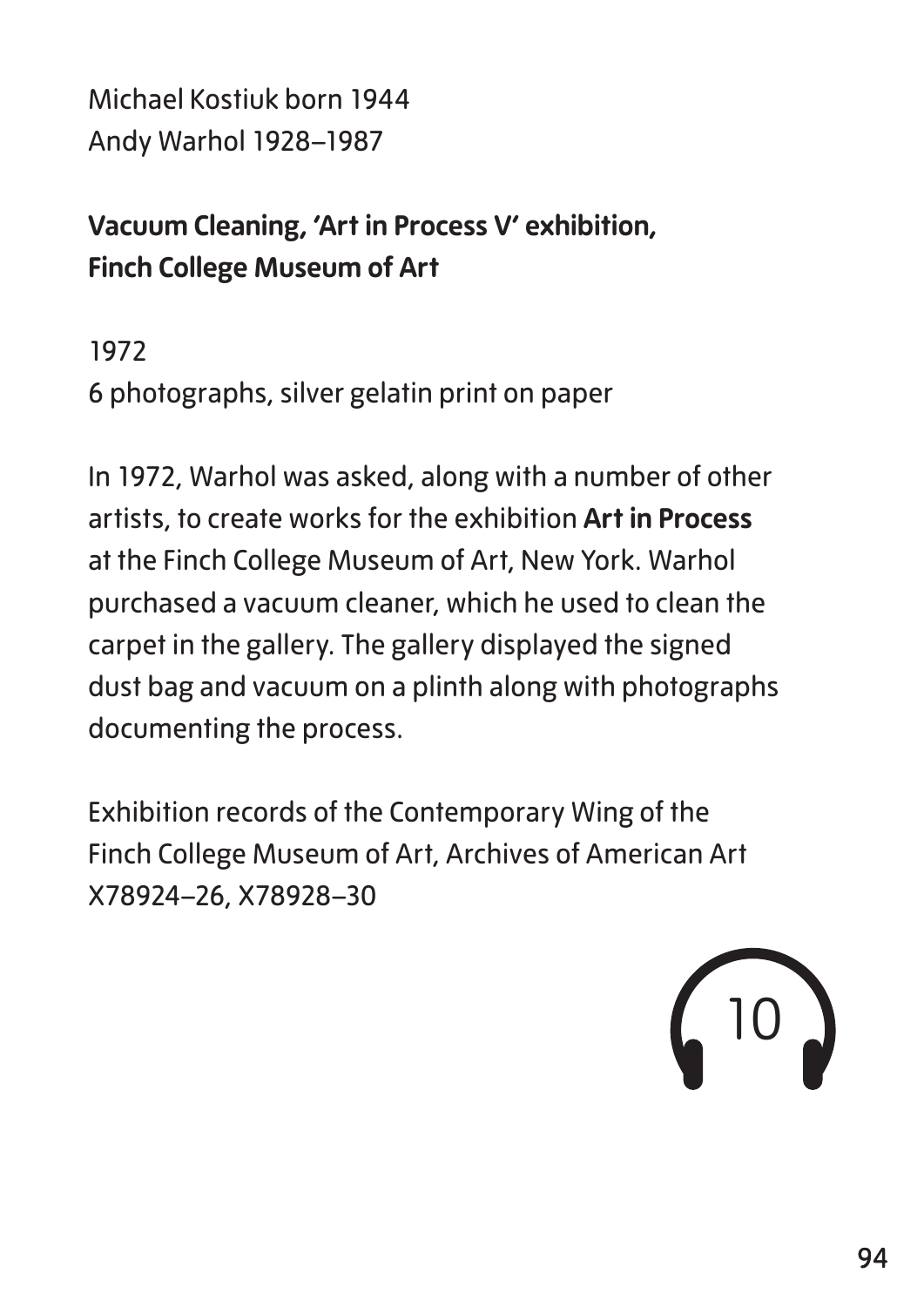# **Mao Wallpaper**

1974, reprinted 1994 Screenprint on wallpaper

The Andy Warhol Museum, Pittsburgh. IA1994.9 X78355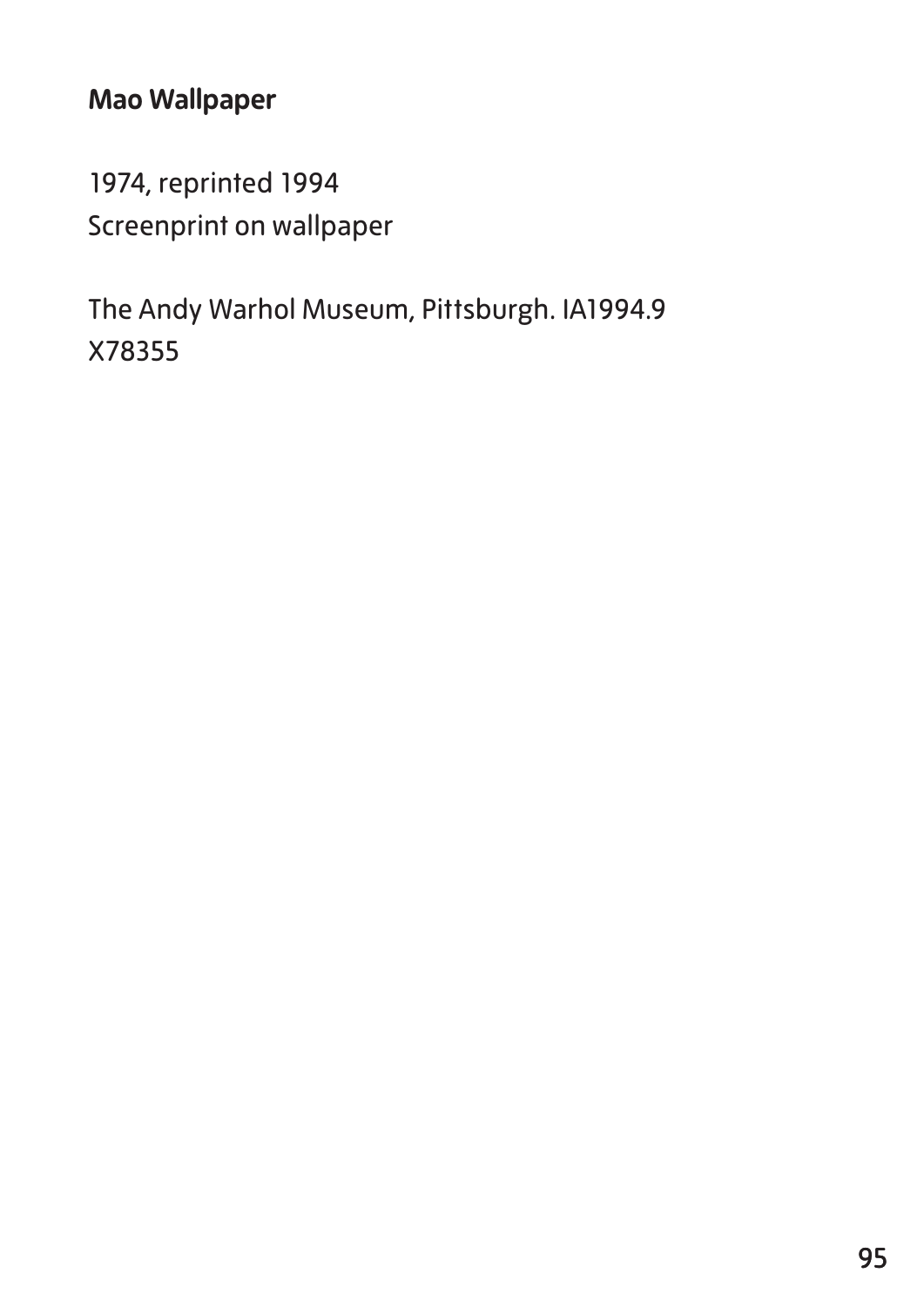### **Mao**

1972 Acrylic paint and screenprint on canvas

Warhol often asked other people for ideas of what he should paint or film. For his return to painting, his art dealer suggested he depict the most 'important' person of the 20th century, such as scientist Albert Einstein. Instead, Warhol decided it should be Mao Zedong, because **Life** magazine suggested that he was the most famous person in the world and US president Richard Nixon had just visited him. Warhol transformed the official portrait of Mao, the leader of communist China, into a mass-produced product. In this series, Warhol allowed the paint to escape the limits of the photographic image. He developed this idea further in his commissioned portraits.

Private collection X72403

9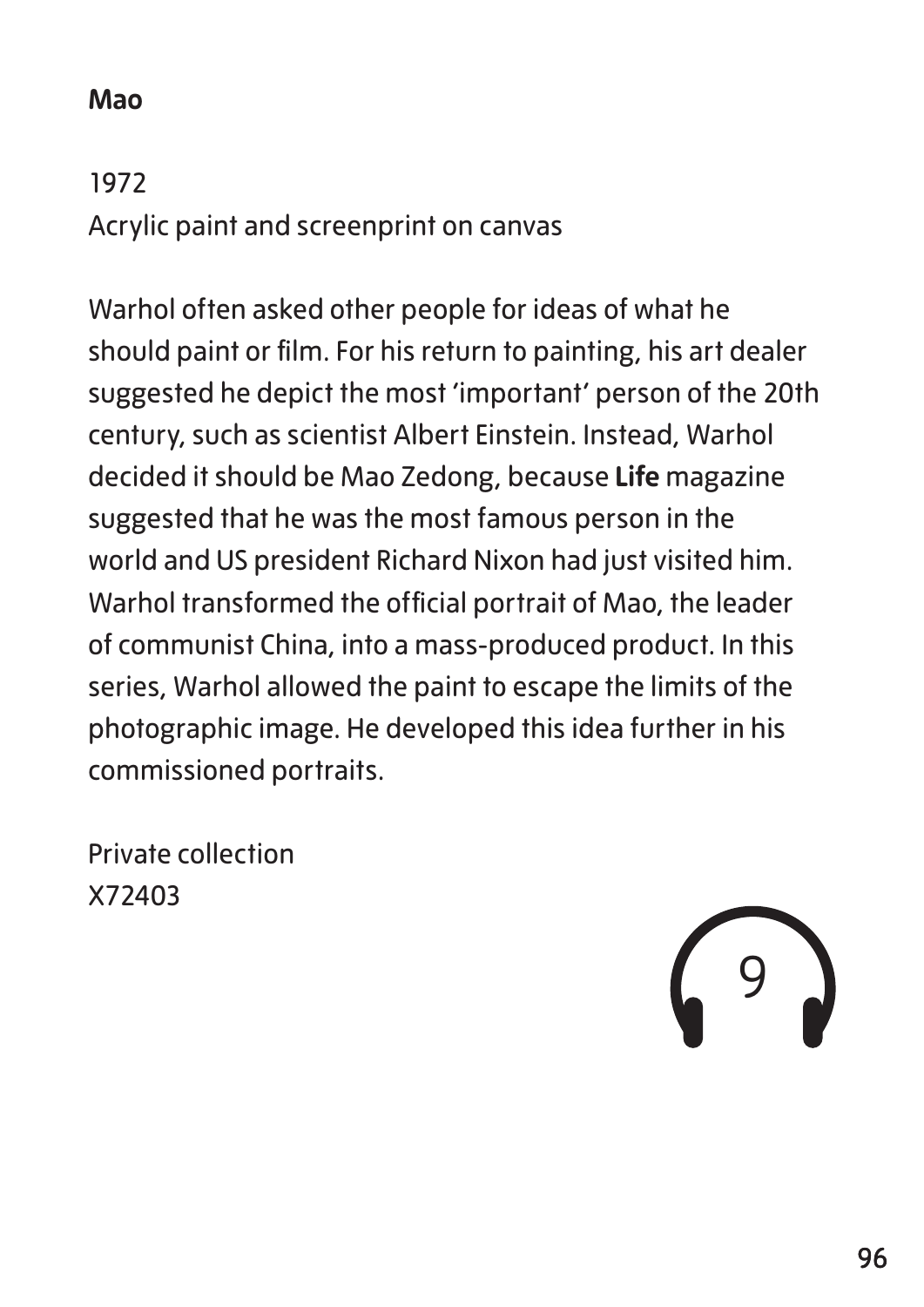# **Skull**

1976 Acrylic paint and screenprint on canvas

These paintings are based on photographs taken by Warhol's assistant Ronnie Cutrone of a skull Warhol had bought in Paris. Warhol asked that the photographs feature dramatic shadow, which was a recurring interest in his work at this time. **Skull** appears to reference the art historical tradition of the 'memento mori', a reminder of the inevitability of death. Cutrone suggested they could also be considered as a portrait of everyone in the world.

Collection of Larry Gagosian X76101, X76103 –5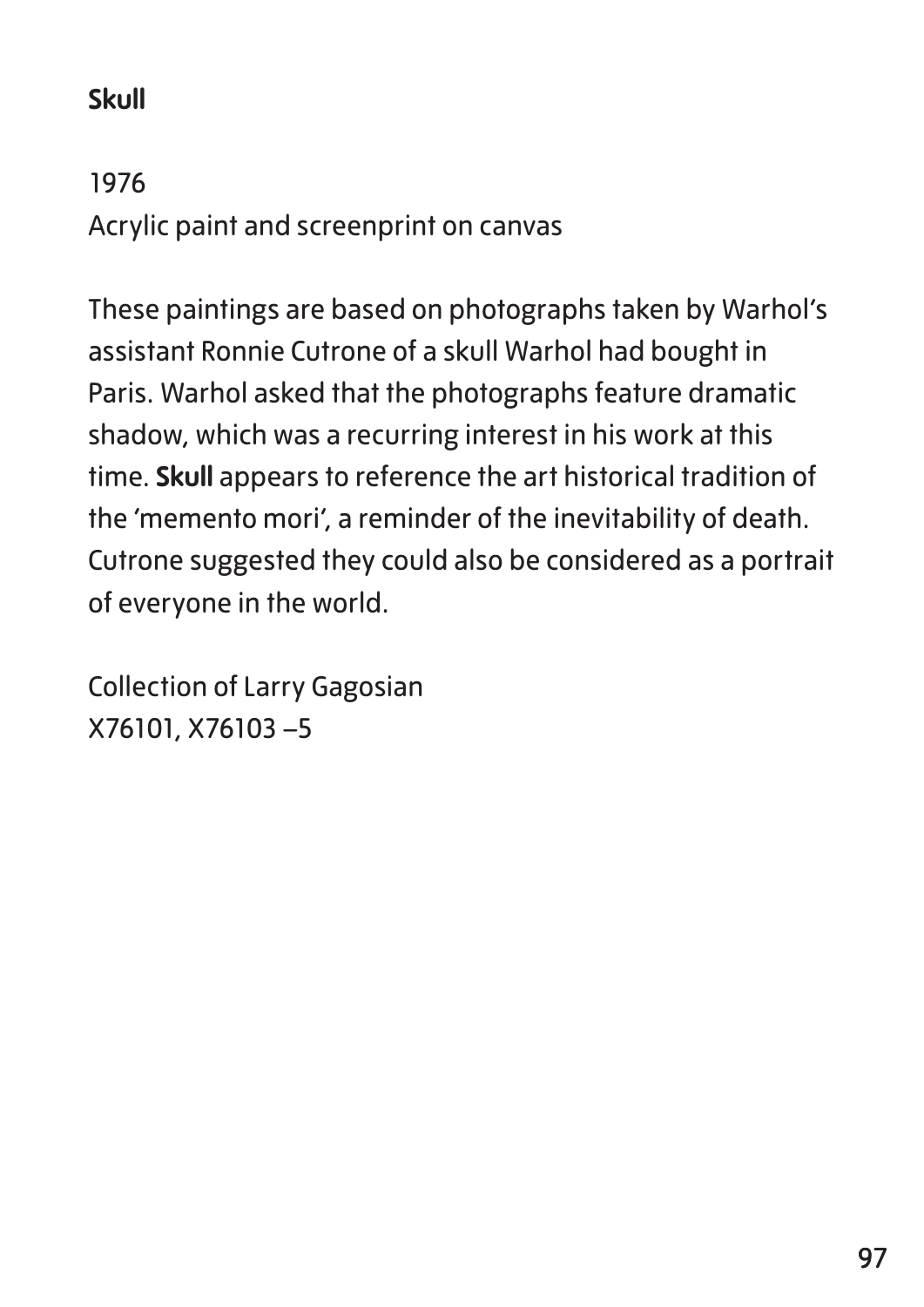### **Hammer and Sickle**

1976 Acrylic paint and screenprint on canvas

When asked about his intentions for the **Hammer and Sickle** series, Warhol explained: 'We've been in Italy so much, and everybody's asking me if I'm a Communist because I've done Mao. So now I'm doing hammers and sickles for communism, and skulls for fascism.' Warhol had been struck by the number of hammer and sickles graffitied on the streets of Italy and its power as a symbol. When Warhol returned to New York, his assistant Ronnie Cutrone bought a sickle and a double-headed hammer from a local hardware store, and photographed it for Warhol. The work plays with the flatness of symbols compared with the depth created by real objects.

Udo and Annette Brandhorst Collection X76526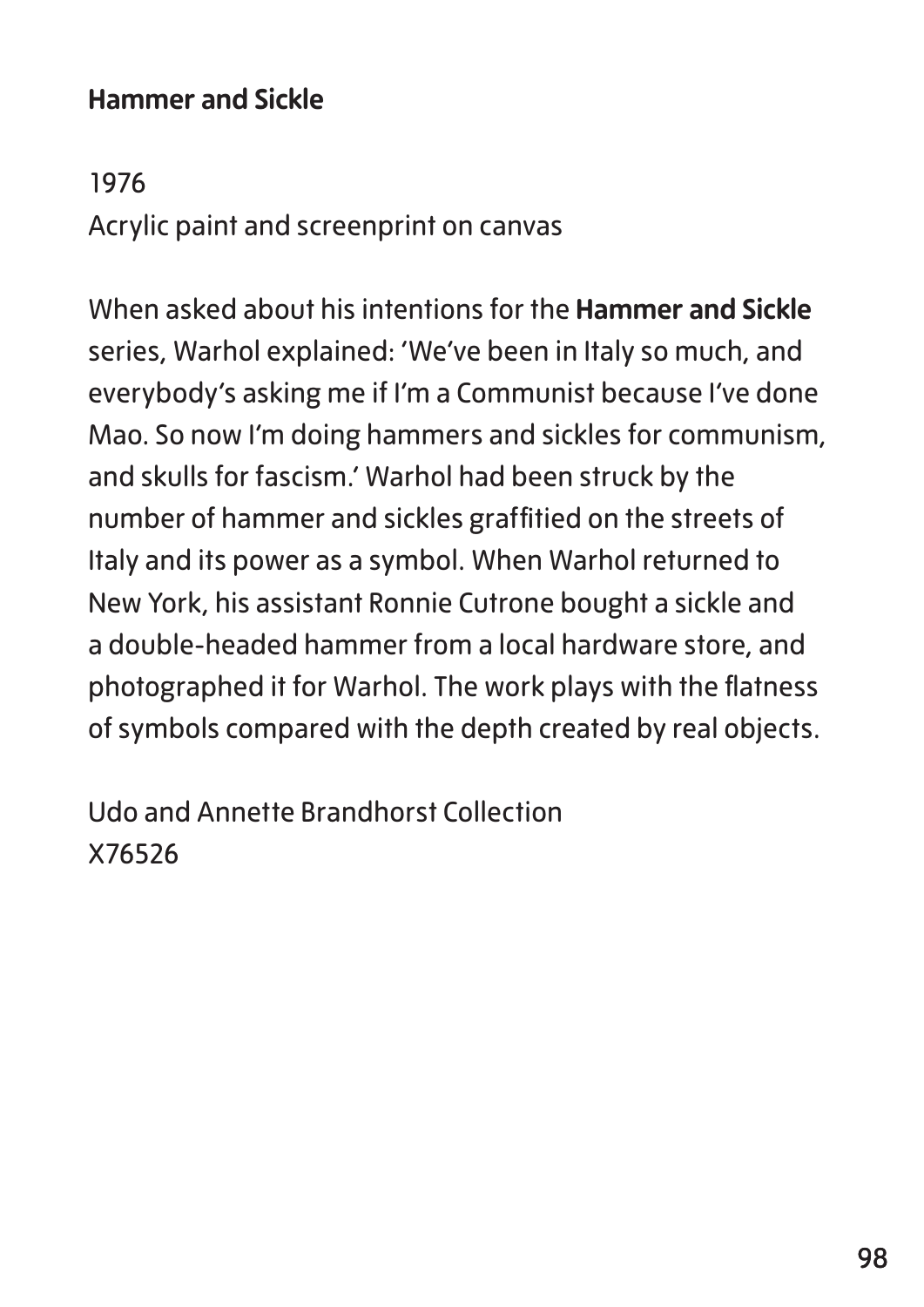# LADIES AND GENTLEMEN

- 
- 
- 
- -
- 
-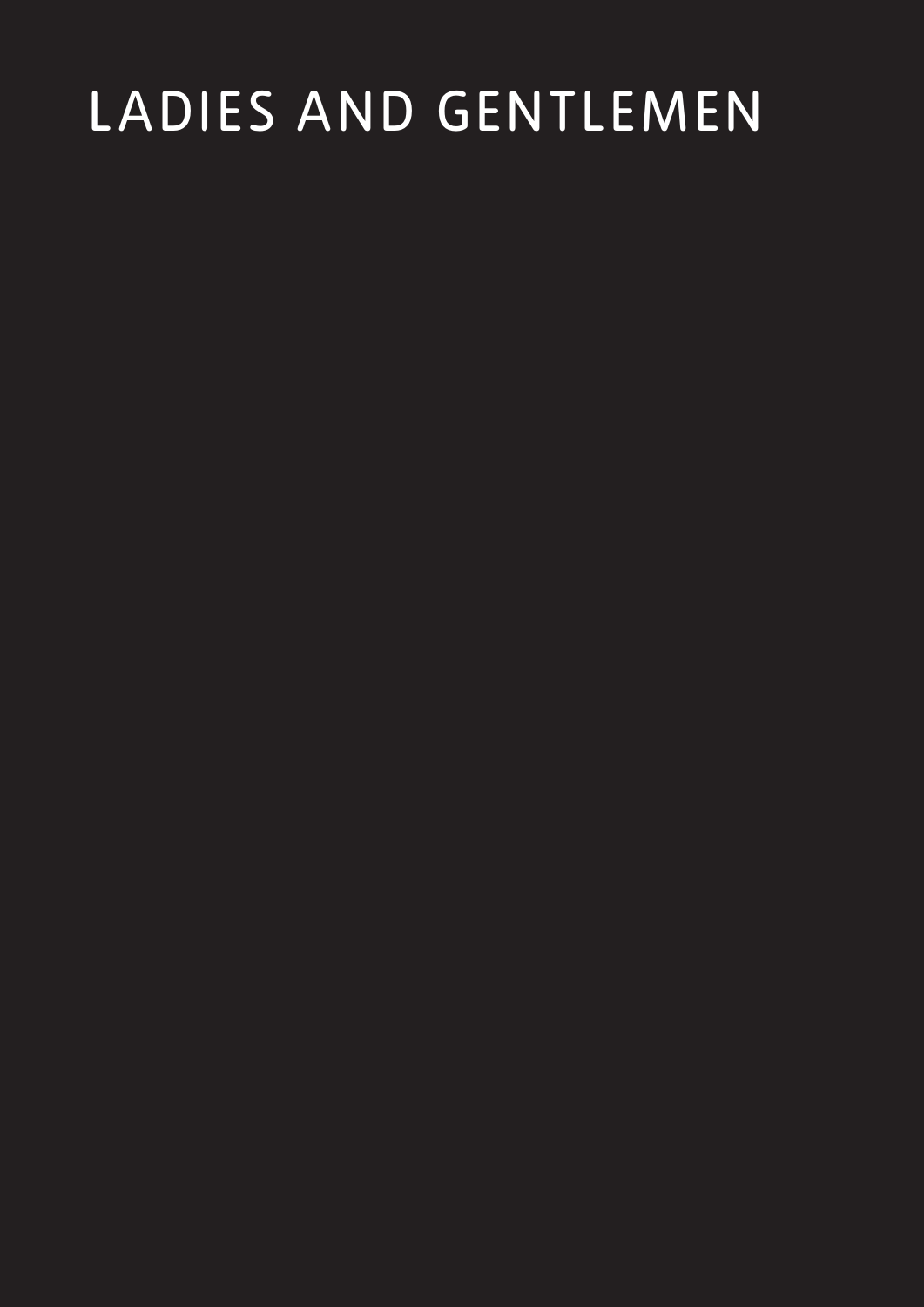### **Clockwise from the wall text**

### **LADIES AND GENTLEMEN**

In 1975 Warhol produced a new series featuring anonymous Black and Latinx drag queens and trans women. Italian art dealer Luciano Anselmino commissioned the pictures and came up with the theatrical title **Ladies and Gentlemen**. This title implies Anselmino was less concerned with the lived experience of the models and more interested in the dramatisation of gender. The subjects were recruited via Warhol's friends and from local drag bars and posed for a fee.

Warhol took over 500 photographs of 14 models. A selection of these were enlarged onto silkscreens. The result was a large group of paintings that deviated from the original proposal in favour of an exploration of performance, glamour and personality. In a similar manner to other works he created at the time, Warhol used expressive brushmarks and finger painting to explore the relationship between the silkscreen layer and the painted background. His films featuring the superstars Mario Montez, Holly Woodlawn and Candy Darling show Warhol was interested in depictions of gender expression. However, there are questions around the ethics of this series: he documented a community he was not part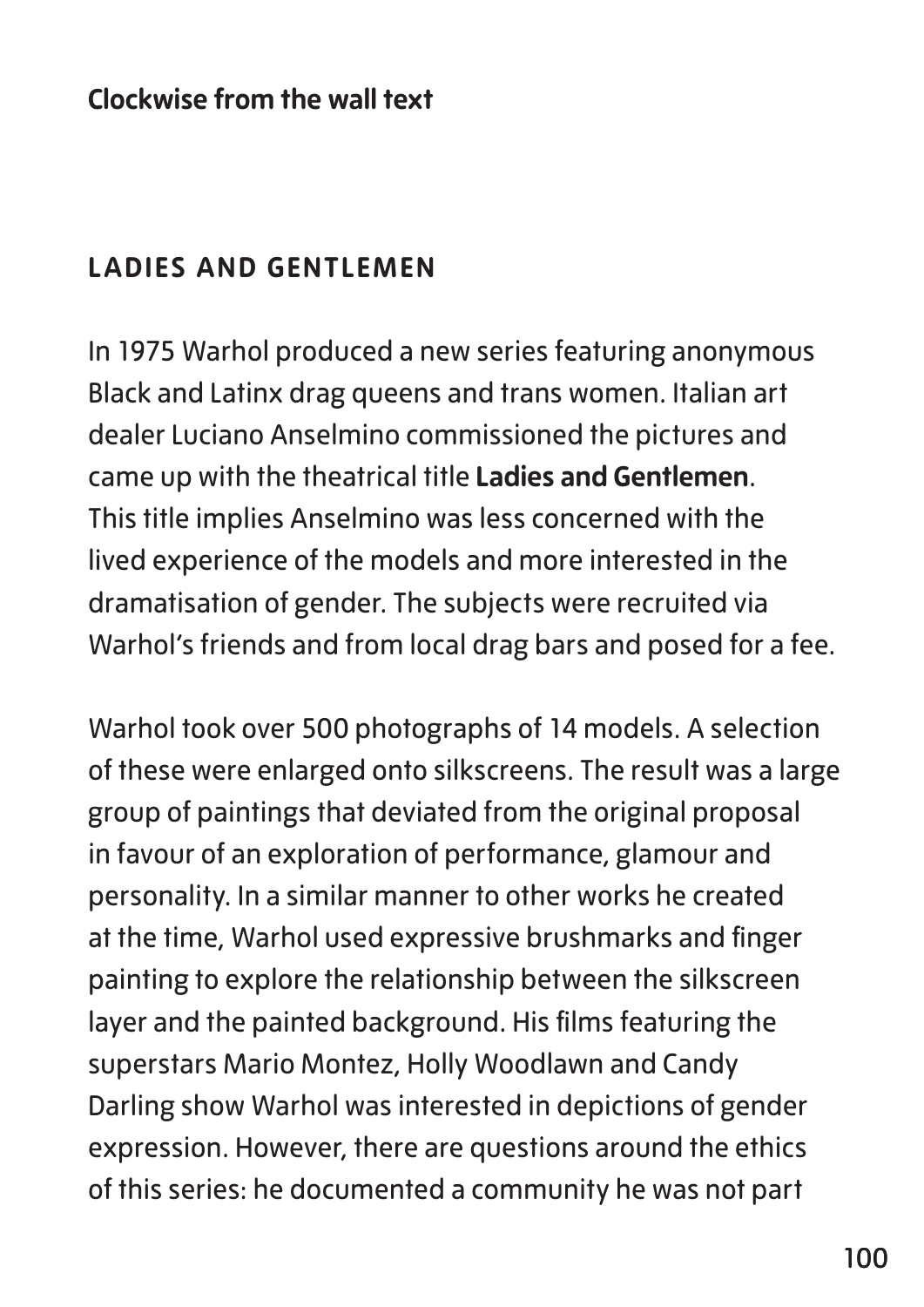of, with the subjects having little agency in how they were depicted or where the works would be shown.

Given the lack of representation of trans people in art, there has been renewed interest in the series and the identity of the sitters. This room features seven of the models across 25 paintings. It includes Marsha 'Pay it no mind' Johnson who was present at the Stonewall Uprising that ushered in the gay and trans rights movements, and Wilhelmina Ross. Both Johnson and Ross performed as part of the drag theatre company 'Hot Peaches', founded by Jimmy Camicia, in offoff-Broadway shows. Little is known about some of the other figures, perhaps a record of the discrimination faced by trans people, especially those of colour.

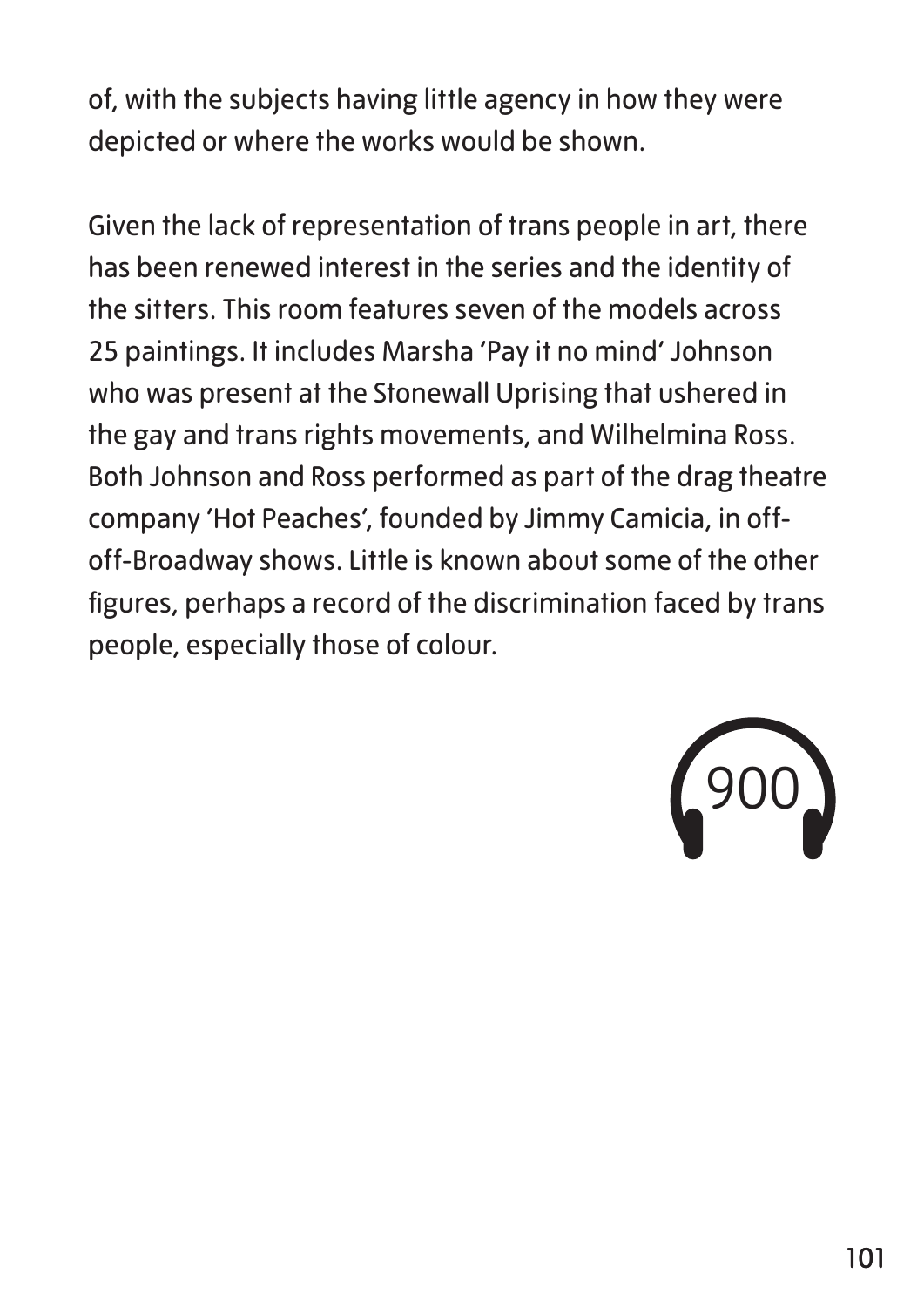### **Wall**

### **NAMING**

Since it is not possible to know how the models in the series would have self-identified, we are using the terms drag queen and trans woman. At the time Warhol made these pictures, the terms drag and trans were used, but often in a different way from today. Drag queen often refers to a person who dresses with the intention of exaggerating the concept of gender, often for the purposes of entertainment. Trans is an umbrella term for people whose gender is not the same, or does not sit comfortably with, the sex they were assigned at birth.

We are using the pronouns she, her, hers when referring to the subjects unless we know otherwise. Based on what we know of some of the sitters, it seems likely that this would have been their preferred pronoun. Some of them performed in drag productions, but they also lived much of their lives as women. Many of the models were recruited in bars that catered to Black and Latinx customers, which may explain why the series focuses on women of these ethnicities.

We know the names of some of the models because Warhol asked them to sign their Polaroids. A number would have been well-known in the gay and trans scenes.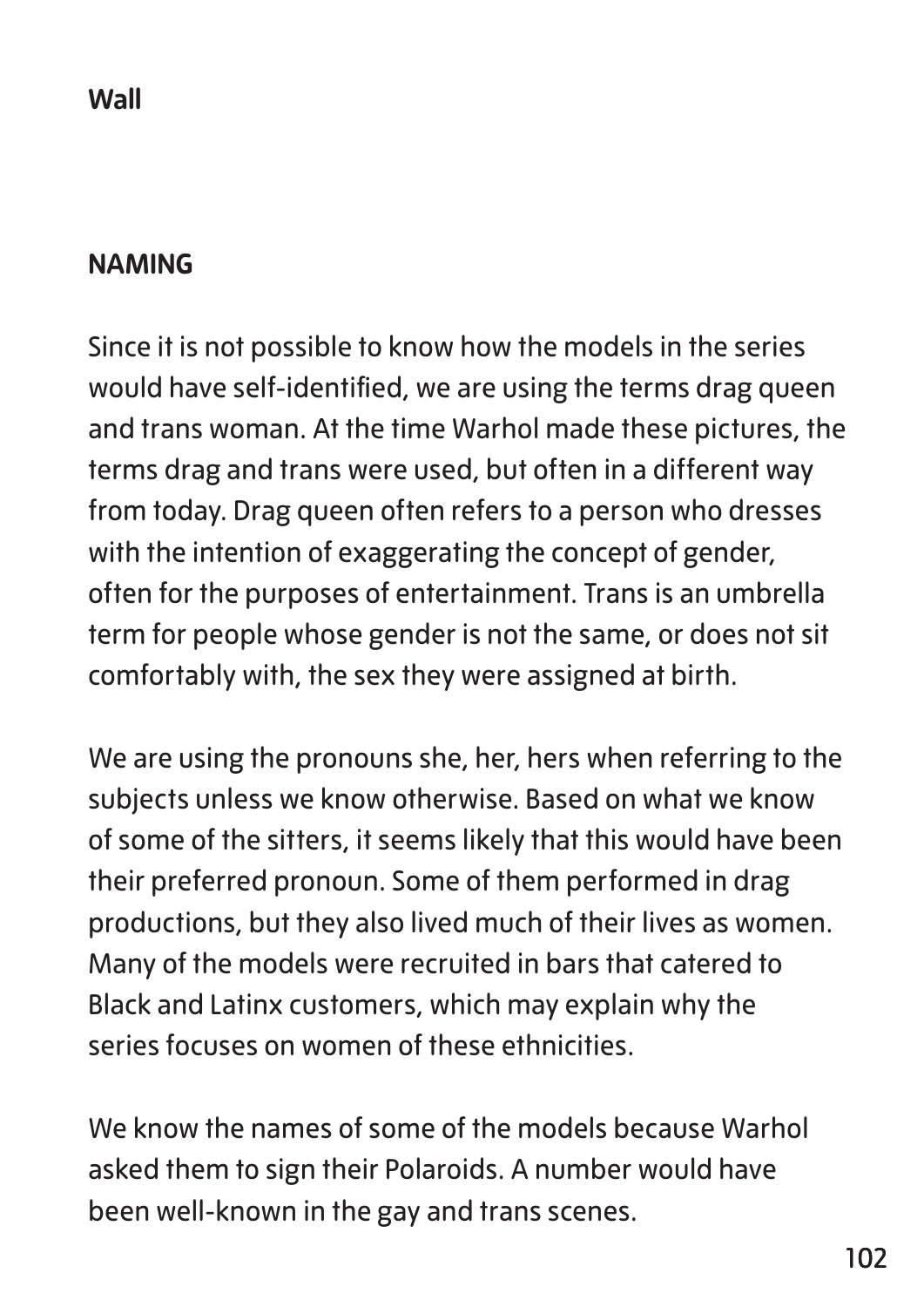In 2014 the Warhol Foundation published an official list of all Warhol's paintings. This published the names of 13 out of the 14 sitters for the first time. We have done the same. This recognises the contribution of each sitter.

# **Ladies and Gentlemen (Marsha P Johnson)**

1975 Acrylic paint and screenprint on canvas

Italian private collection X71294

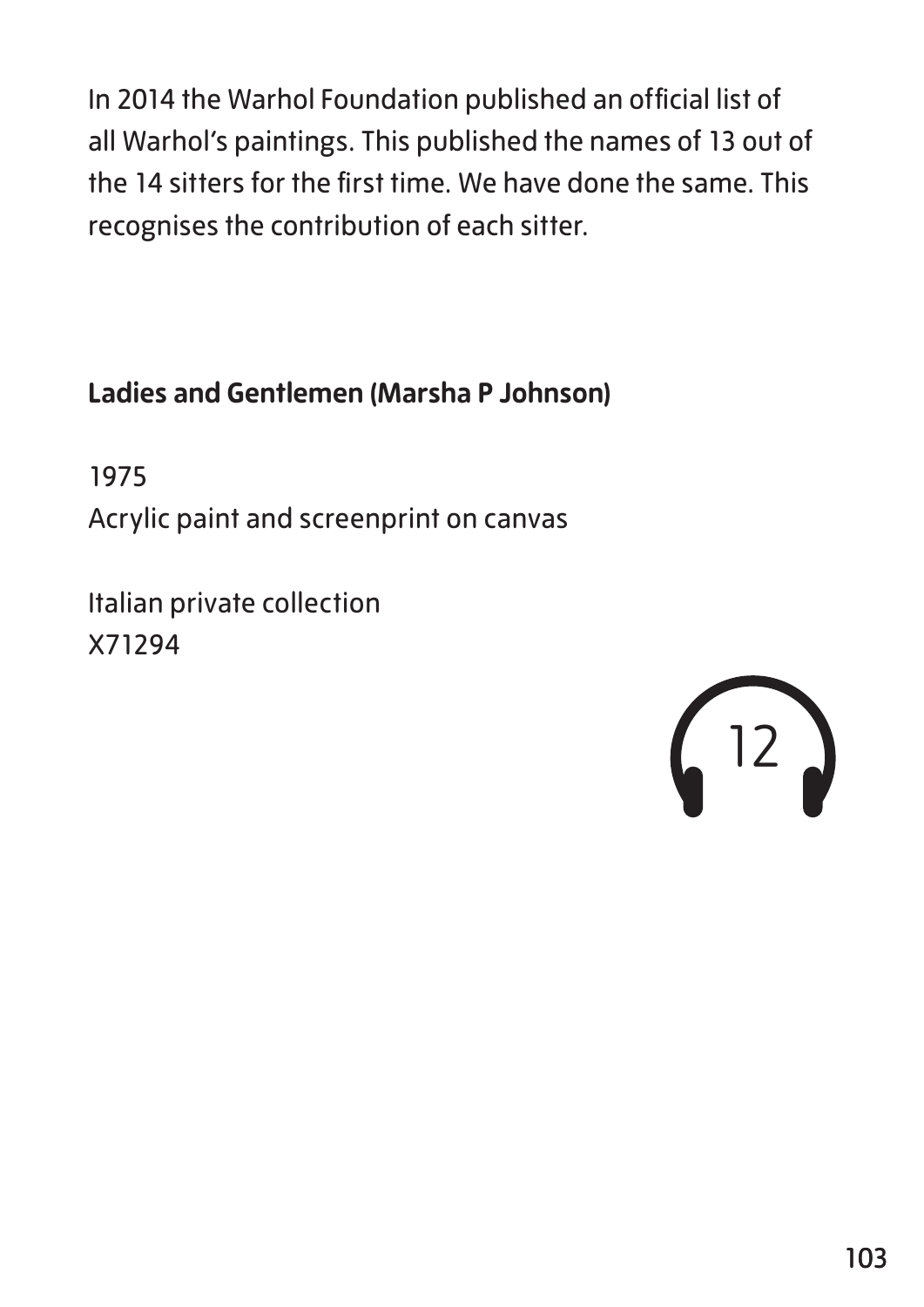**Wall**

#### Marsha P. Johnson

Marsha P. Johnson is the most famous subject in the Ladies and Gentlemen series, although Warhol only created two paintings of her. She was a key figure of the Stonewall Uprising, which helped to usher in the gay and trans rights movements. Often referred to as 'Saint Marsha', she continued to fight for LGBQT+ rights throughout her life. In 1970 Johnson and her friend Sylvia Rivera founded 'Street Transvestite Action Revolutionaries', known as STAR, which provided support and shelter for homeless gay and trans youth until 1973. She participated in the Gay Liberation Front, the Gay Activist Alliance, and ACT UP (AIDS Coalition to Unleash Power) later explaining, 'you never completely have your rights, one person, until you all have your rights'. Like Wilhelmina Ross who appears in the two painting on the far right, she performed as part of the drag theatre company 'Hot Peaches'. Johnson faced extreme racism and transphobia that inevitably contributed to her mental health problems. In 1992 Johnson was found dead in the Hudson River – many believe she was murdered. A monument dedicated to Johnson and Sylvia Rivera is due to be unveiled in New York in 2021.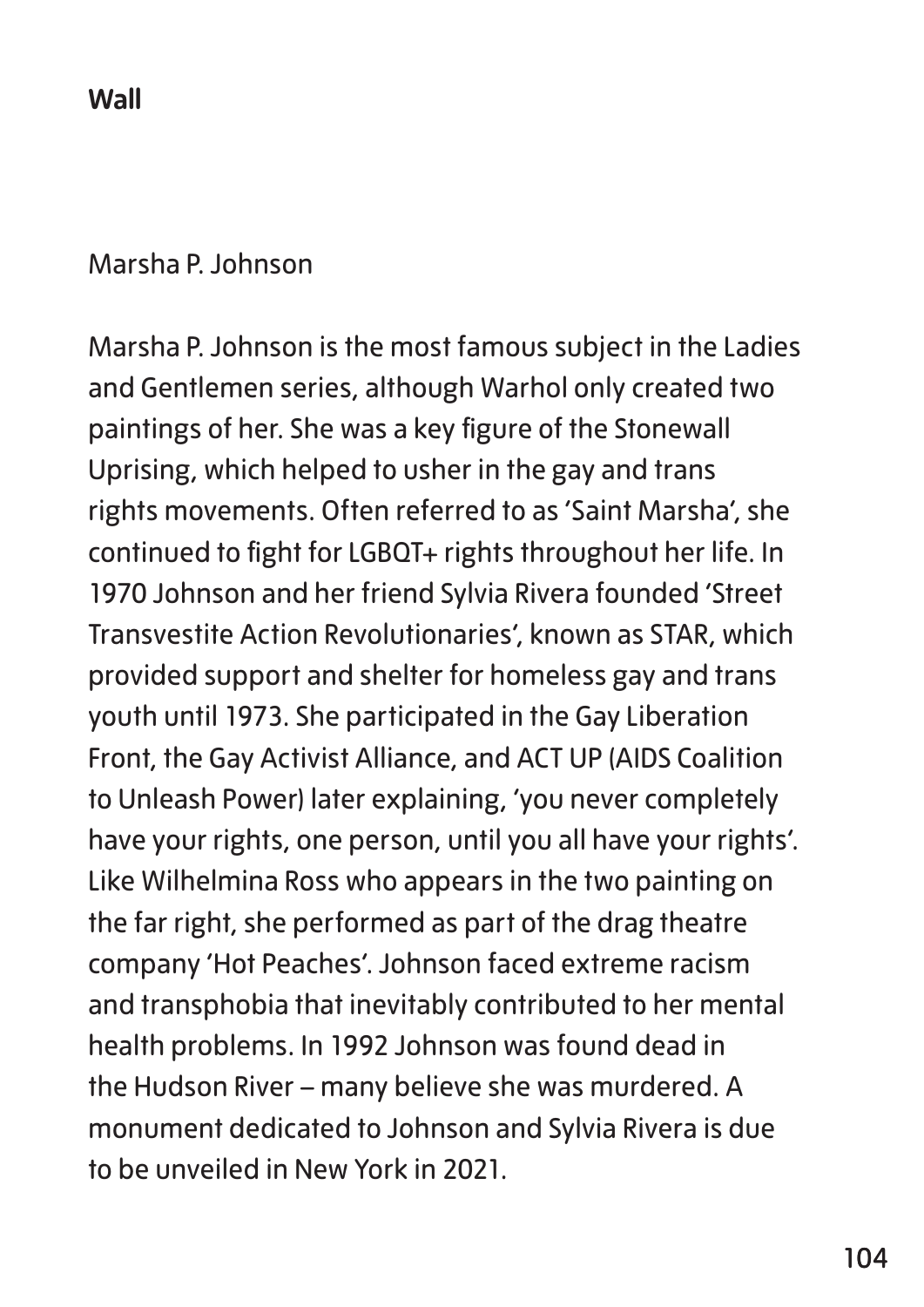**Wall**

# **Ladies and Gentlemen (Lurdes)**

1975

Acrylic paint and screenprint on paper

Italian private collection X71295

Lurdes

This painting is one of 28 portraits Warhol made of Lurdes. We don't know anything more about her. As with of many Warhol's works from the early 1970s, he uses his fingers to mix areas of colour. The orange screenprint ink in this work makes the green background more visible, which makes it difficult to know which layer was added first.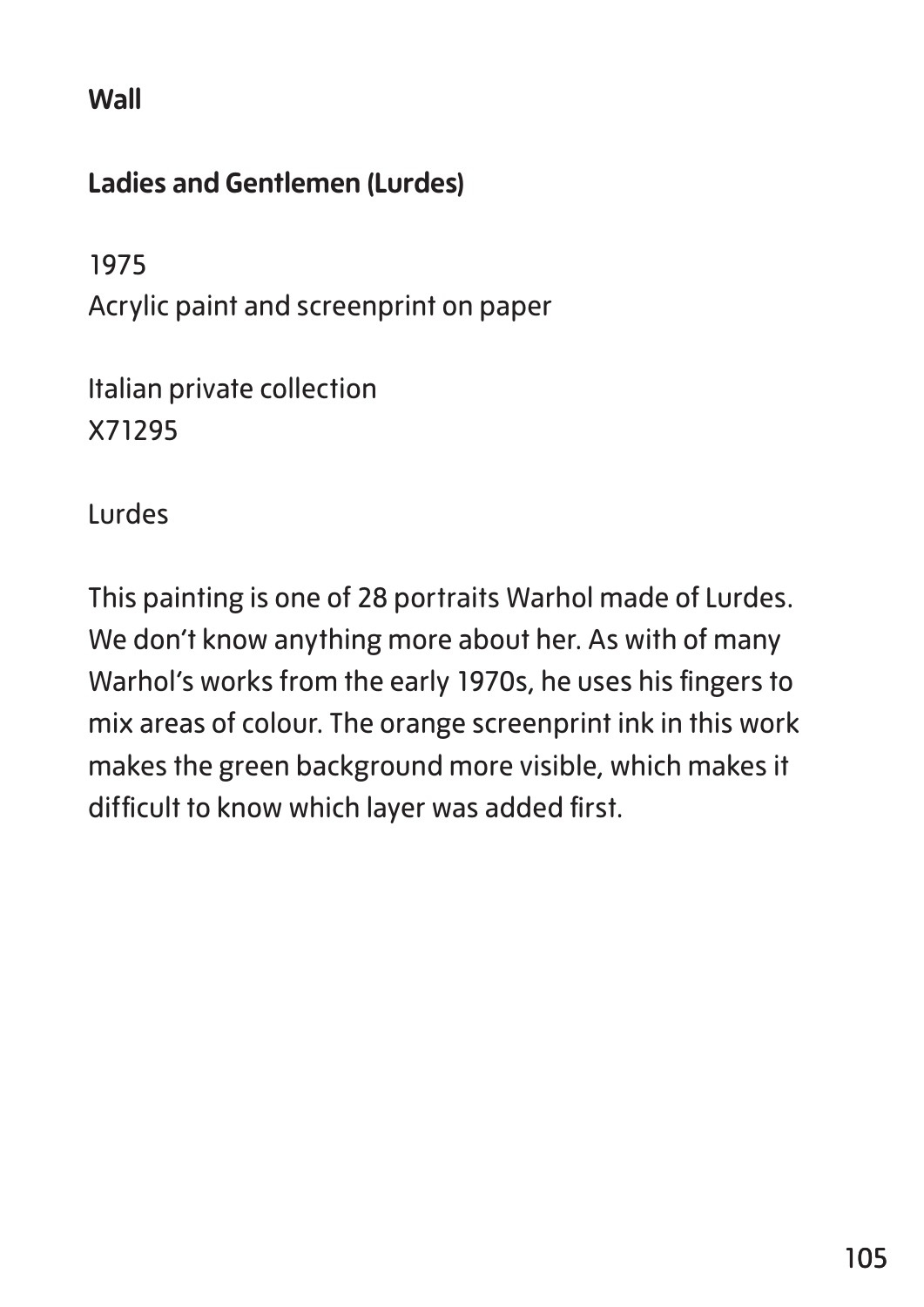**Ladies and Gentlemen (Wilhelmina Ross)**

1975 Acrylic paint and screenprint on canvas

Italian private collection

X71300

# **Ladies and Gentlemen (Wilhelmina Ross)**

1975 Acrylic paint and screenprint on canvas

Italian private collection X71293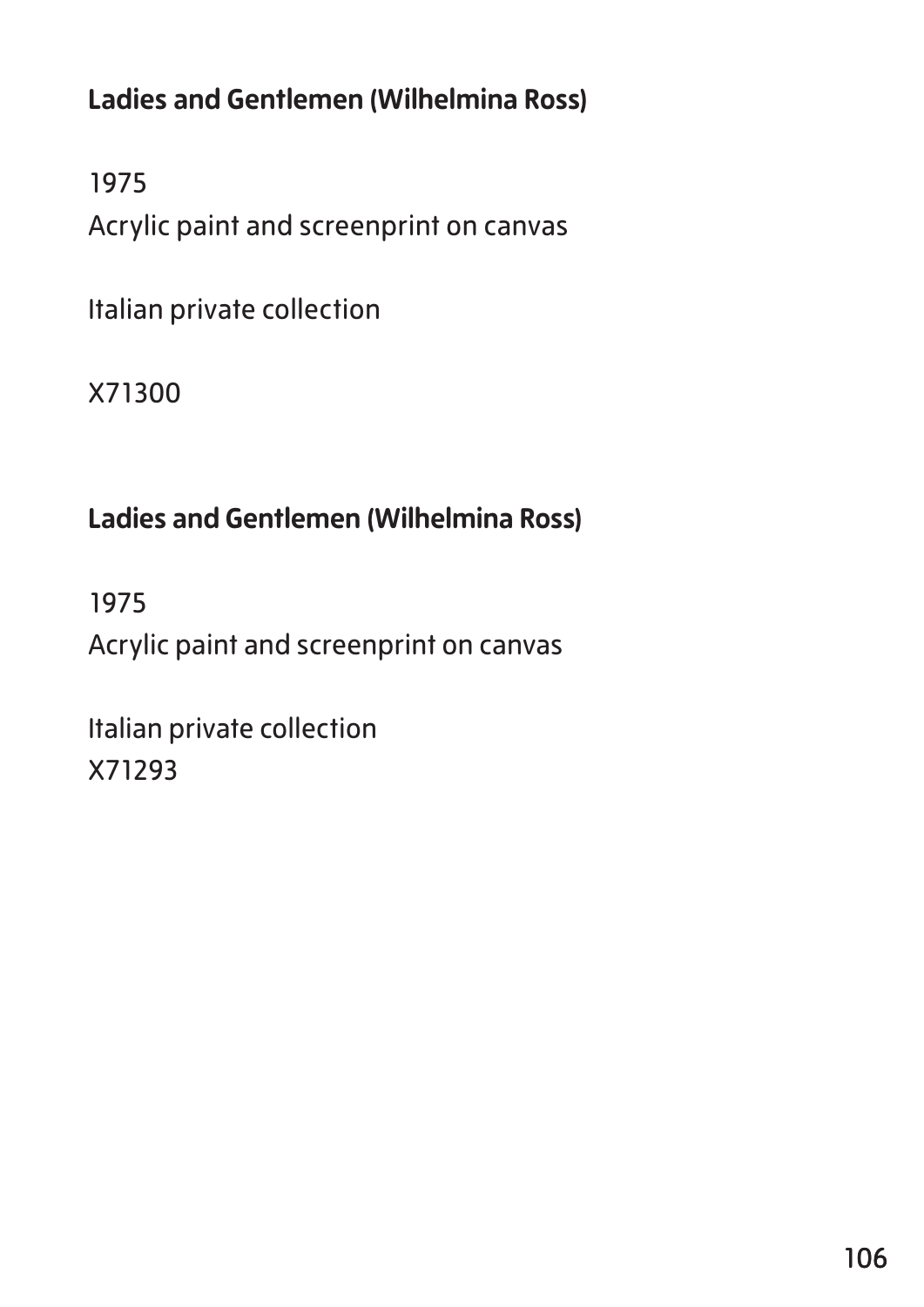**Wall**

### Wilhelmina Ross

Of all the models for **Ladies and Gentlemen**, Wilhelmina Ross was Warhol's favourite. From the seven Polaroids he took of her, Warhol made 73 paintings, 29 drawings, and five collage portraits. He also created five giant 10-foot canvases, one of which is in this room. Ross was born Douglas Mitchell Hunter in Kansas City, Missouri, moving to New York in 1970. Her name was a mix of the model agency Wilhelmina and Warhol's close friend Diana Ross. She was a leading star of Jimmy Camicia's drag theatre company 'Hot Peaches'. At the end of 1974 Ross moved to Puerto Rico, where she lived for ten years. When she learned she had AIDS, Ross returned home to her mother, where she was nursed for the last two years of her life.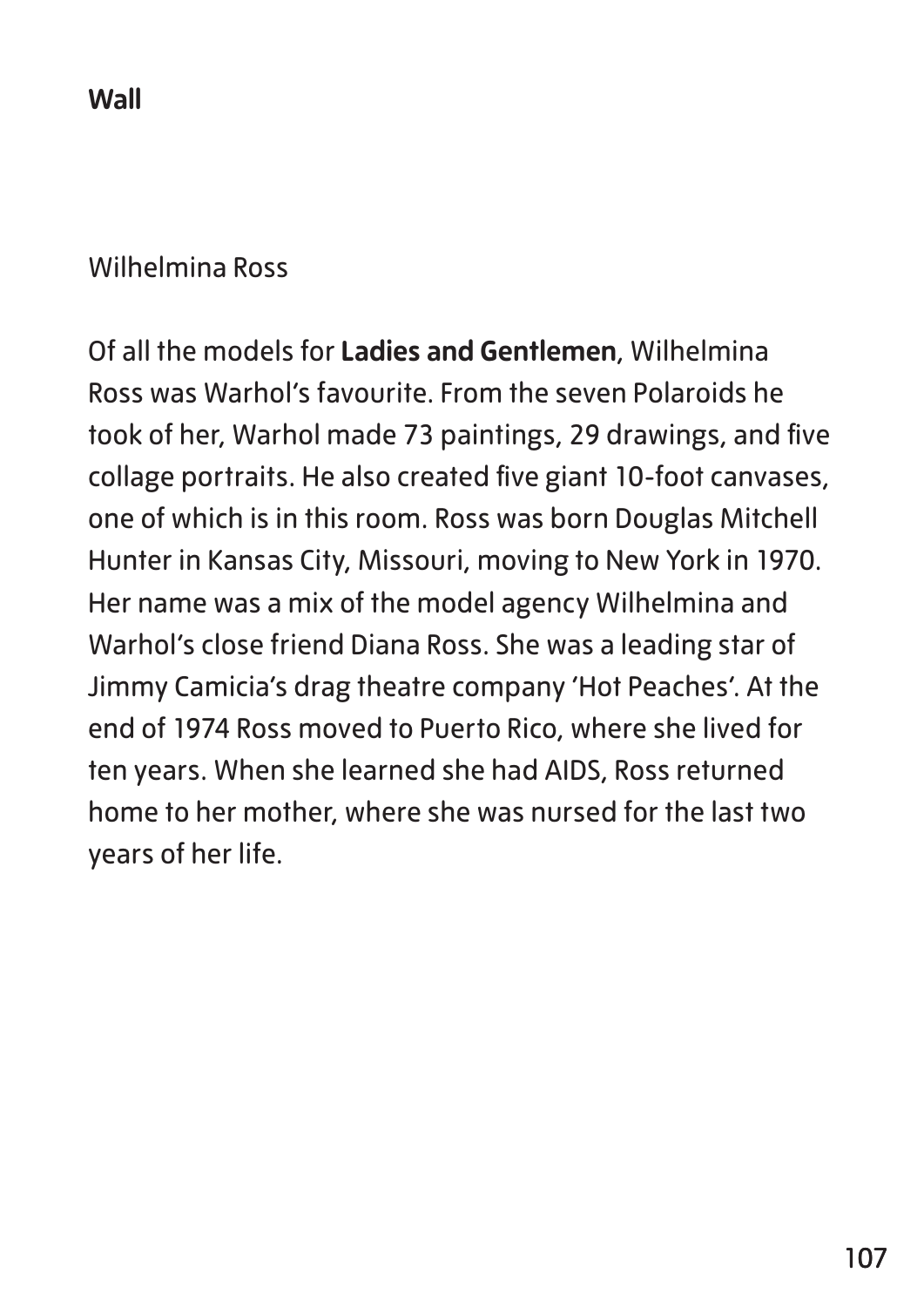**Top row, left to right:**

**Ladies and Gentlemen (Iris)**

**Ladies and Gentlemen (Broadway)**

**Ladies and Gentlemen (Helen/Harry Morales)**

**Ladies and Gentlemen (Alphanso Panell)**

1975 Acrylic paint and screenprint on canvas

Italian private collection X71314, X71309, X71310, X71303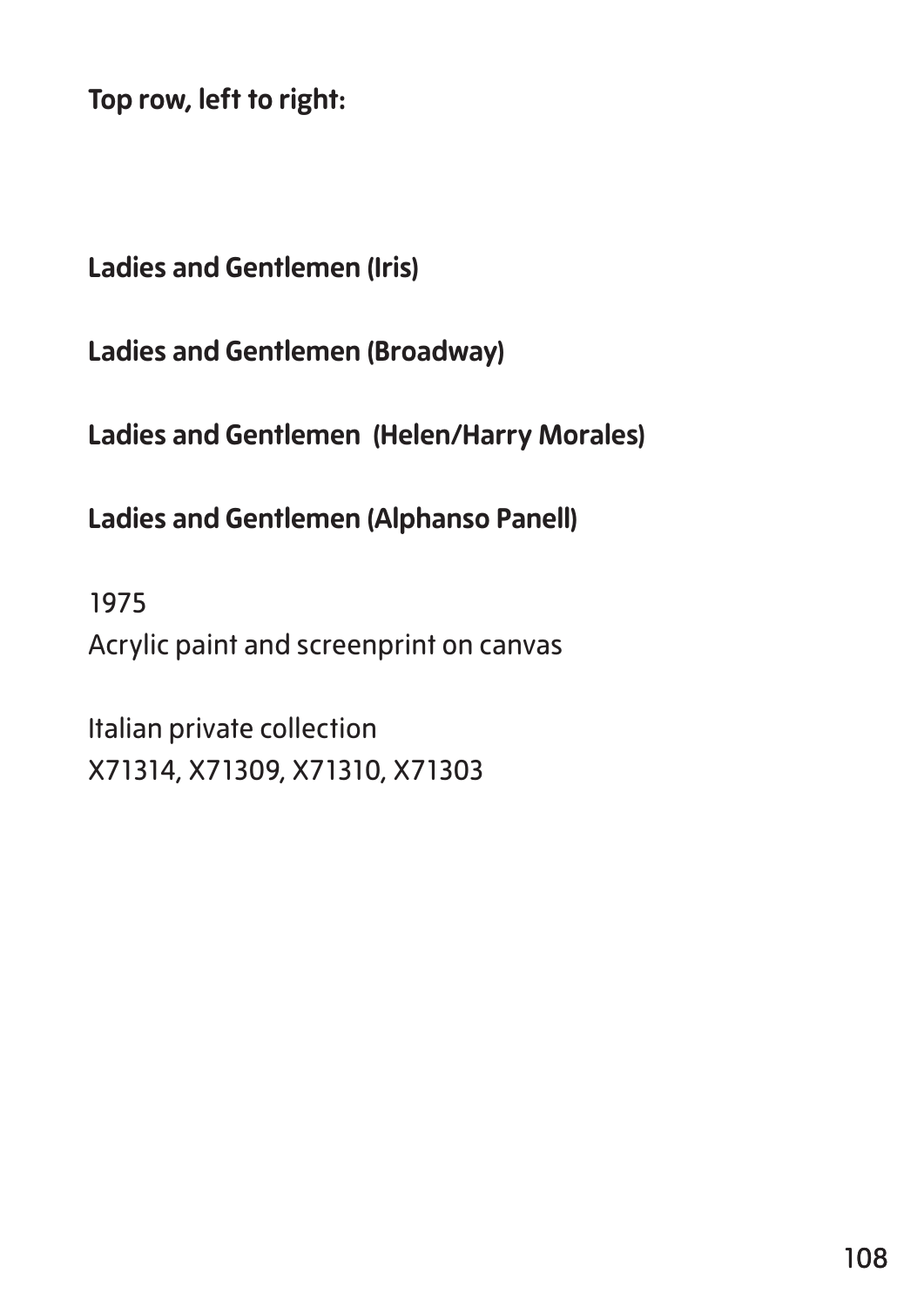**Bottom row, left to right:**

**Ladies and Gentlemen (Iris)**

**Ladies and Gentlemen (Iris)**

**Ladies and Gentlemen (Iris)**

**Ladies and Gentlemen (Broadway)**

1975 Acrylic paint and screenprint on canvas

Italian private collection X71315, X71308, X71313, X73258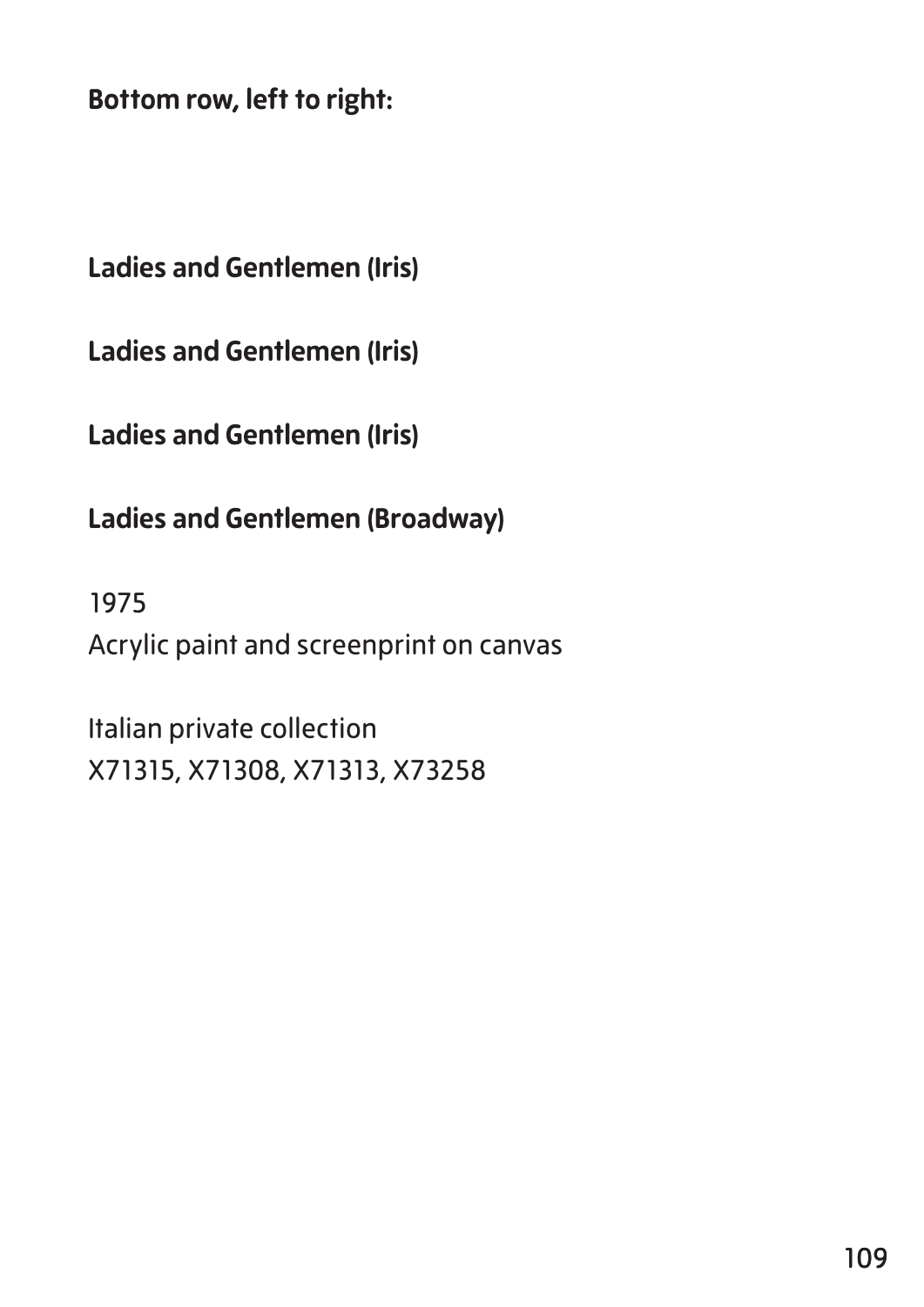**Top row, left to right:**

**Ladies and Gentlemen (Iris)**

**Ladies and Gentlemen (Broadway)**

**Ladies and Gentlemen (Iris)**

**Ladies and Gentlemen (Iris)**

1975 Acrylic paint and screenprint on canvas

Italian private collection X71305, X73259, X71312, X71306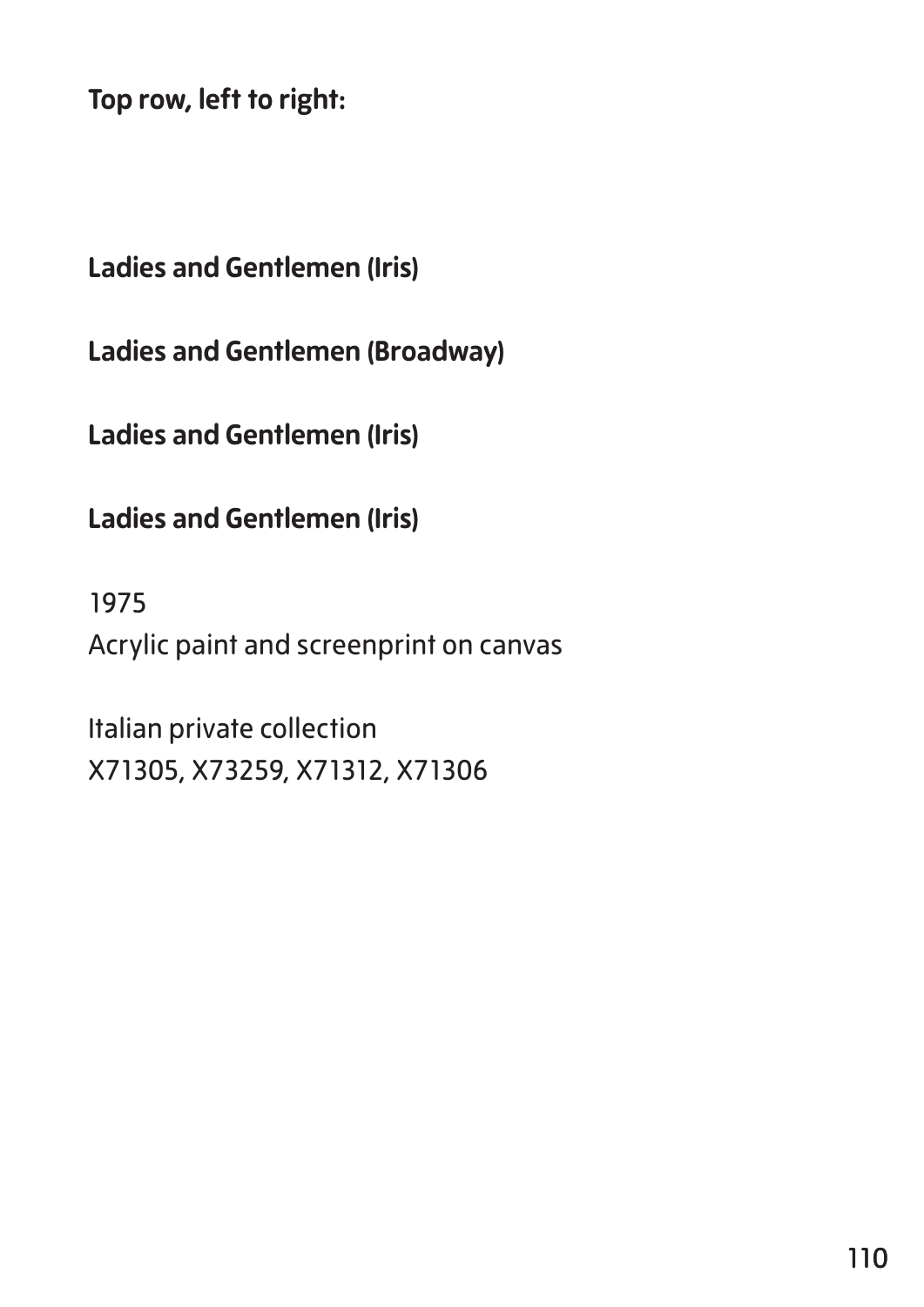**Bottom row, left to right:**

**Ladies and Gentlemen (Helen/Harry Morales)**

**Ladies and Gentlemen (Iris)**

**Ladies and Gentlemen (Broadway)**

**Ladies and Gentlemen (Alphanso Panell)**

1975 Acrylic paint and screenprint on canvas

Italian private collection X71311, X71307, X73257, X71304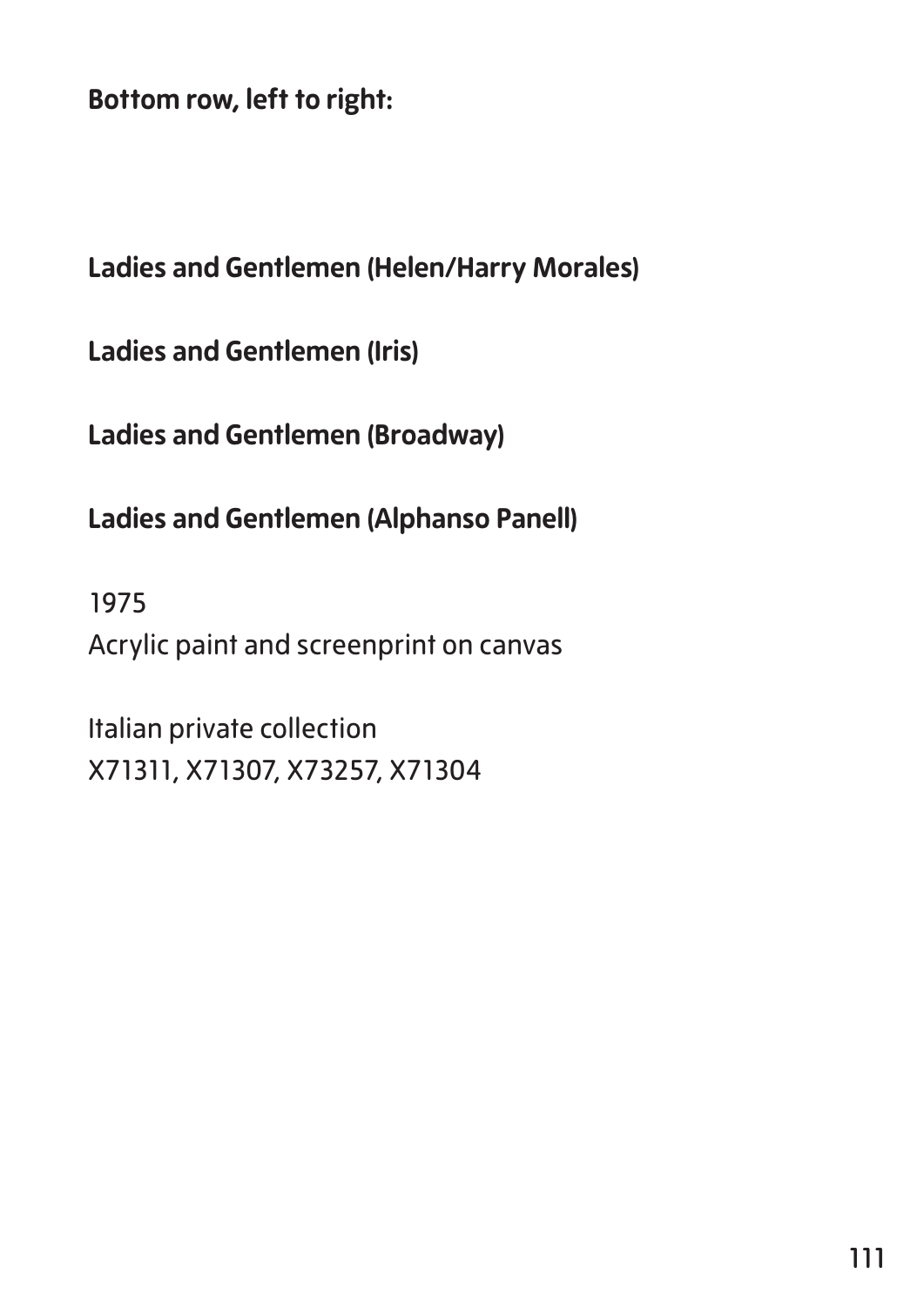**Wall**

Iris

During their photoshoot, Warhol took 36 Polaroids of Iris, three of which he went on to use for 26 paintings. While Iris did not sign her Polaroids, she has been identified by Corey Tippin, who was part of the Warhol scene in the early 1970s and knew Iris personally. We know very little about Iris's life. She may have moved to Paris in 1977.

Broadway

Warhol created 19 paintings of Broadway from an original selection of 47 Polaroids. She signed one of her Polaroids but we don't have any more information about her.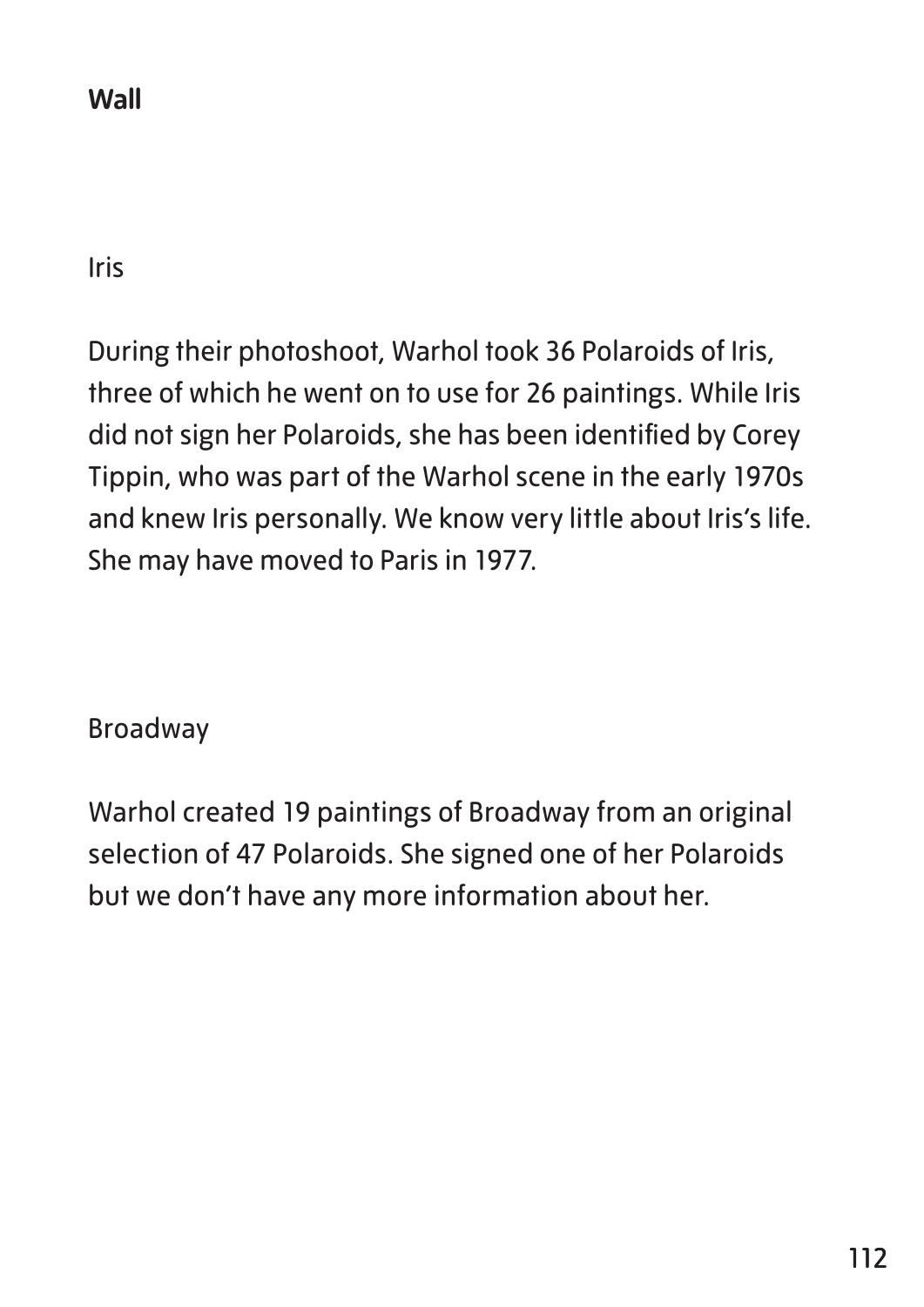Helen/Harry Morales

Morales signed one of her Polaroids as Helen Morales, and one as Harry Morales. Corey Tippin met Morales at the Gilded Grape bar on Times Square, which was a popular hangout for Black and Latinx drag queens and trans women. Warhol enjoyed Morales's sitting so much that her asked her to return the following day, where she appeared without the bouffant wig. Warhol made 31 paintings of Morales and took 42 Polaroids.

#### **Ladies and Gentlemen (Alphanso Panell)**

1975

Acrylic paint and screenprint on canvas

Italian private collection X71297–9, X71301–4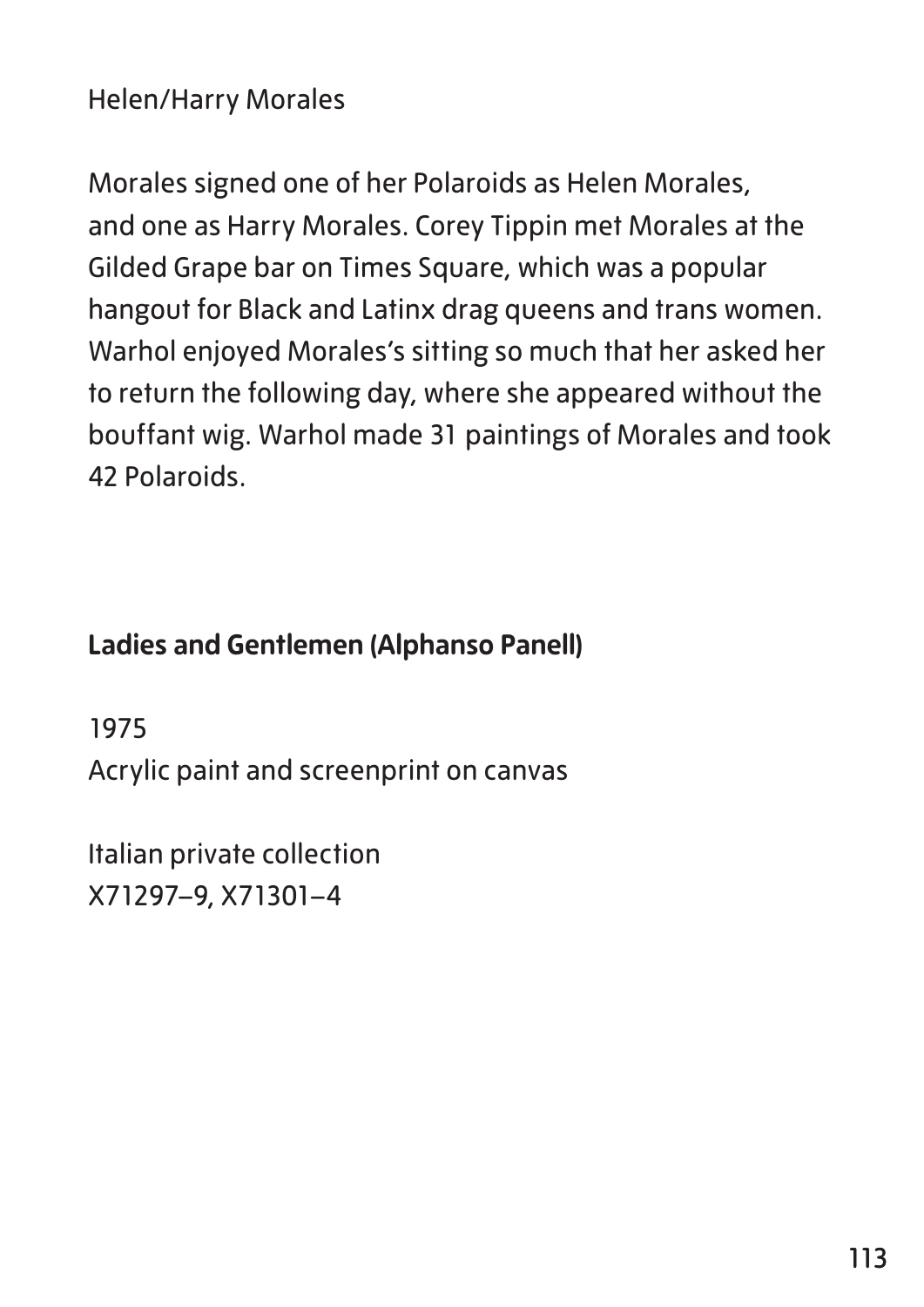**Wall**

#### Alphanso Panell

After Wilhelmina Ross, Warhol made the largest number of portraits of Panell – 60 paintings out of seven Polaroids. We know Panell's identity because she signed her Polaroid, with what is thought to be her birth name. Not much more is known about her. Jimmy Camicia, co-founder of the Hot Peaches theatre company recalled, 'Many years ago, while walking with Marsha [P. Johnson], she stopped to talk to Alphanso… They were friends. My impression of Panell was that she was very soft spoken, gentle and kind.'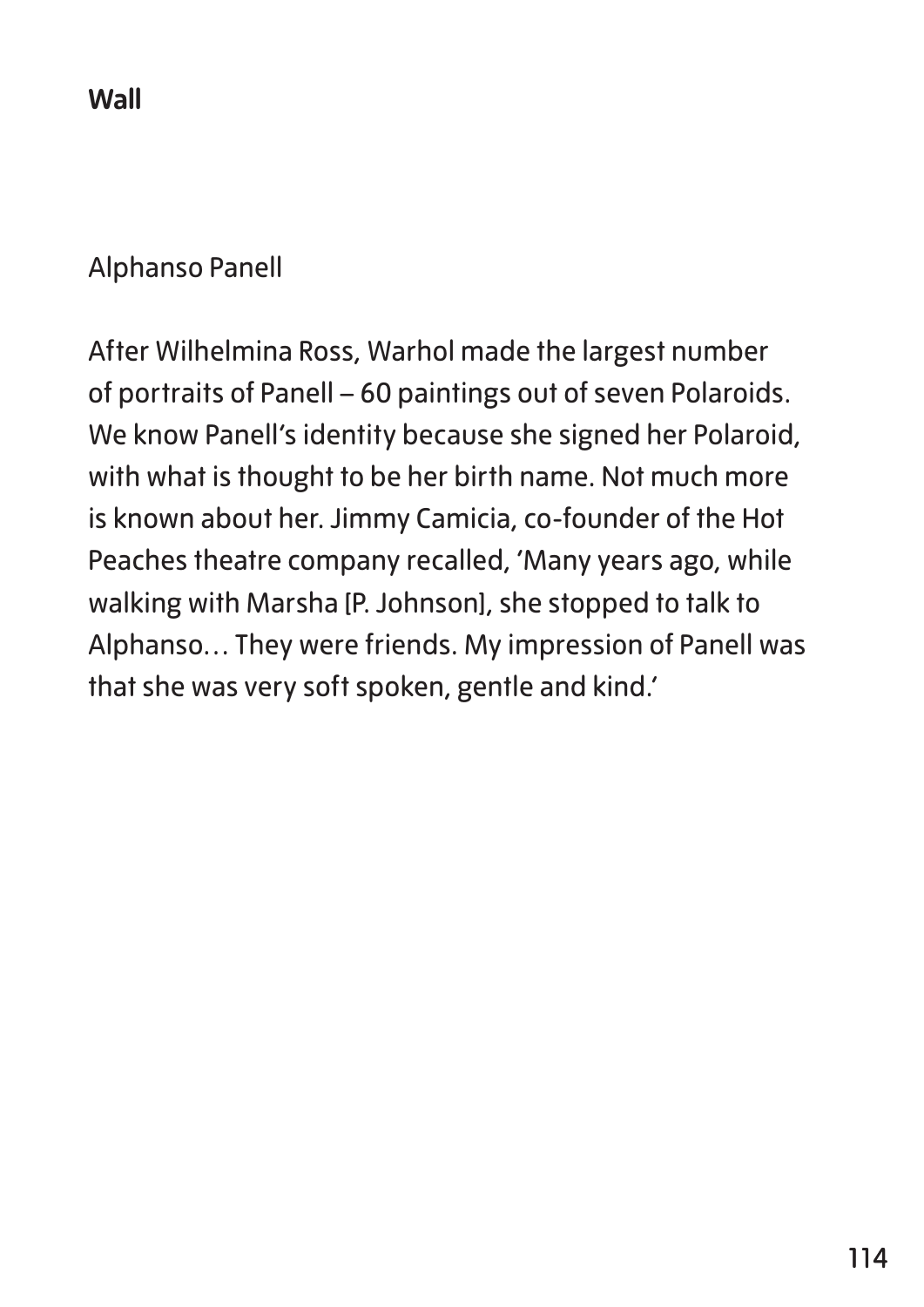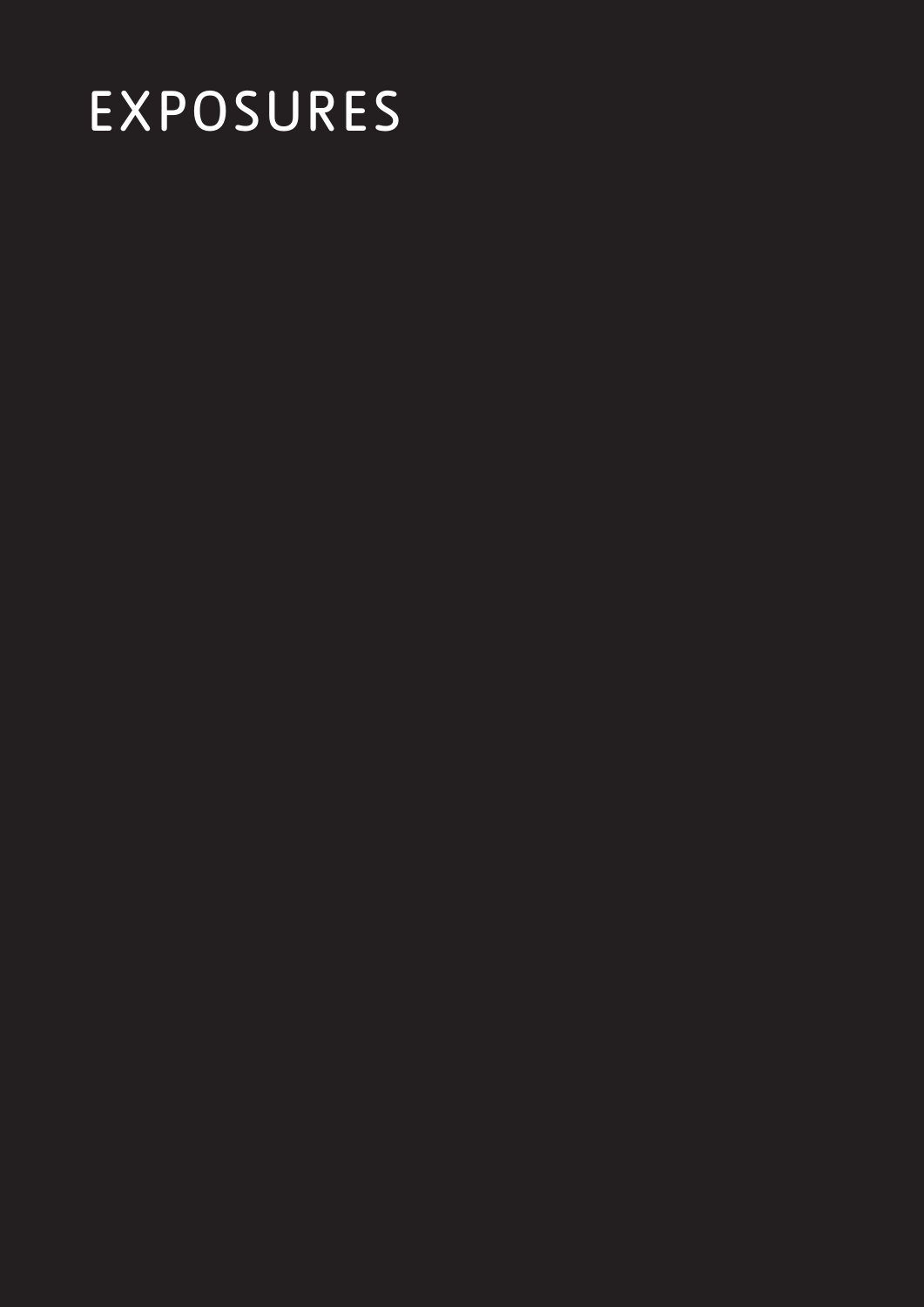#### **Clockwise from the room entrance**

## **EXPOSURES**

By the 1970s, Warhol was himself an international celebrity. He was regularly photographed and took photographs at places such as the nightclub Studio 54, alongside public figures such as Grace Jones and Debbie Harry. Warhol famously went out every night, a condition he referred to as his 'social disease'. As well as giving his work publicity, Warhol's exposure enabled him to reinforce his distinctive public identity. Some US art critics dismissed his socialising and lucrative business of producing commissioned portraits for the rich and powerful as 'selling out'. However, such activities also helped finance his more experimental art practices.

These social networks of collaboration and bodily performance found their way into Warhol's new works, which were more explicitly based around the body. His **Oxidation** series from 1978 used human urine to oxidise metallic paint. The **Torso** series features male bodies, with some of the models recruited in gay bath houses by friends of Warhol, and brought back to the Factory to pose.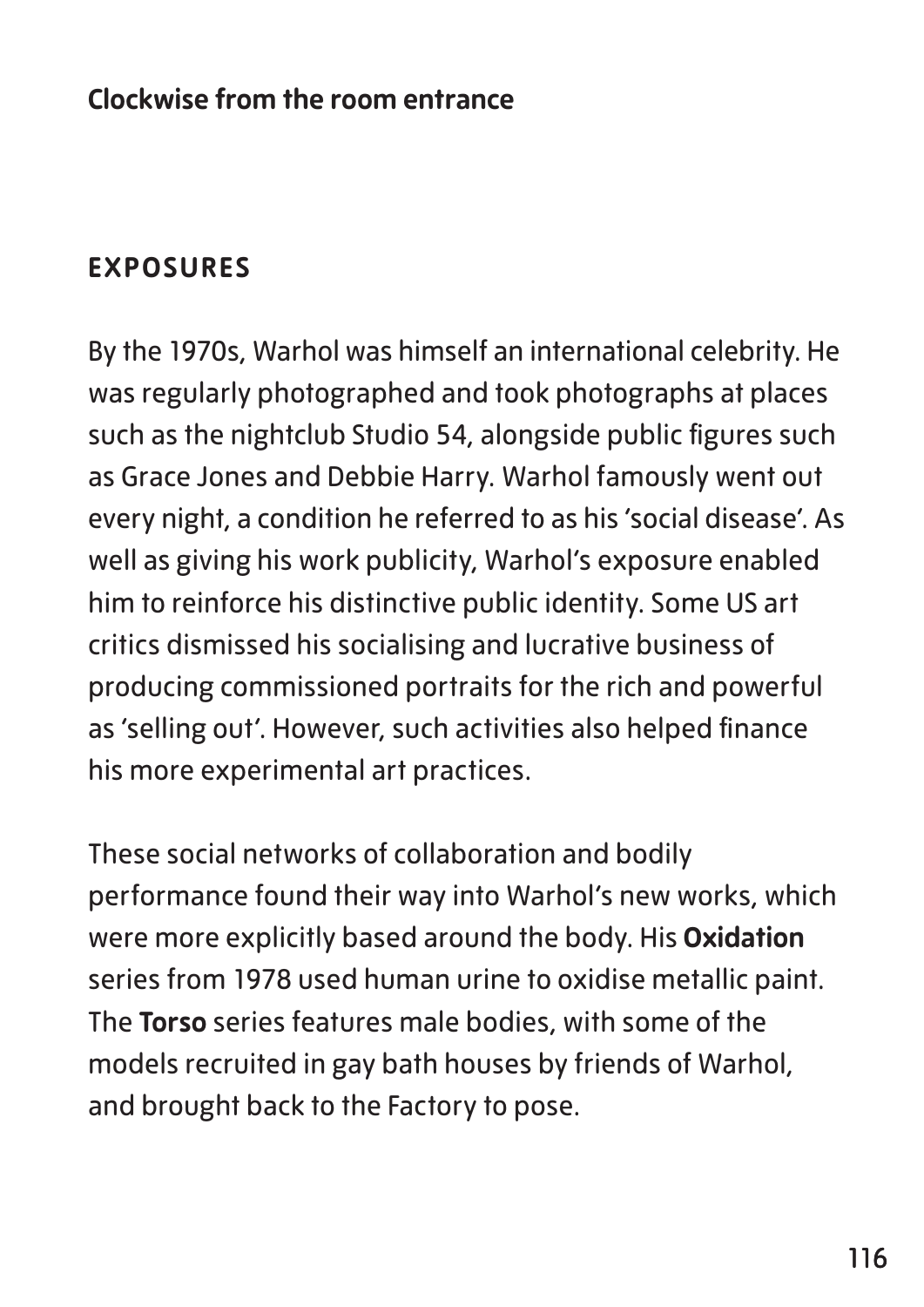Warhol's experiments with video extended into television projects, co-produced with Vincent Fremont, where he could reach an even larger audience. In 1980, he premiered **Andy Warhol's TV** on a cable television network. He followed this in 1986 with **Andy Warhol's Fifteen Minutes** on MTV. It played on the artist's fame, his network of celebrities and his obsession with recording, which he had been doing since the mid-1960s. The programmes followed the format of his **Interview** magazine by presenting intimate conversations between stars.

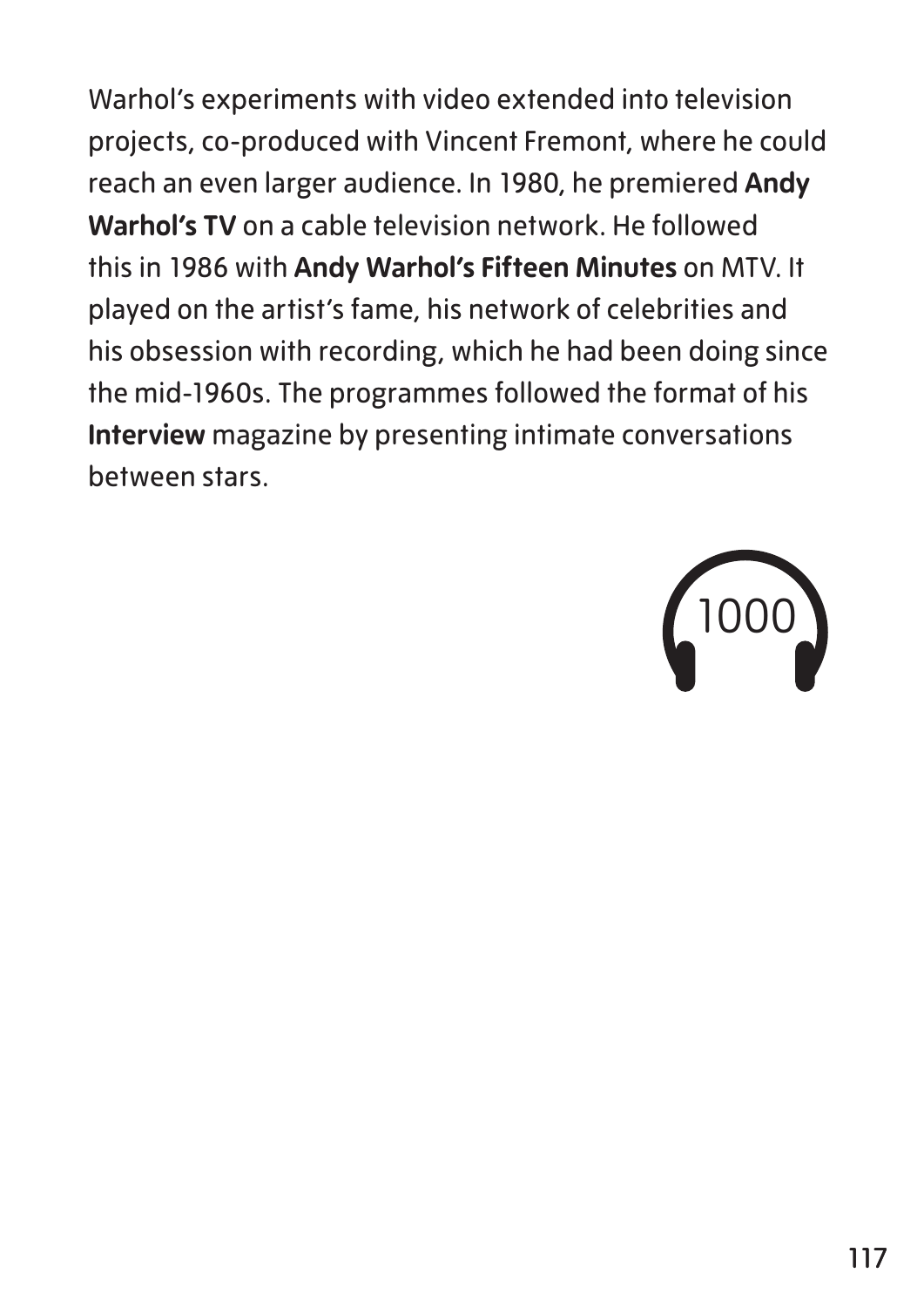### **Male Nudes**

1987 2 sets of 4 photographs, gelatin silver print on paper and thread

#### **Grace Jones**

1986

9 photographs, gelatin silver print on paper

ARTIST ROOMS Acquired jointly with the National Galleries of Scotland through The d'Offay Donation with assistance from the National Heritage Memorial Fund and the Art Fund 2008 AR00298, AR00299 AR00290

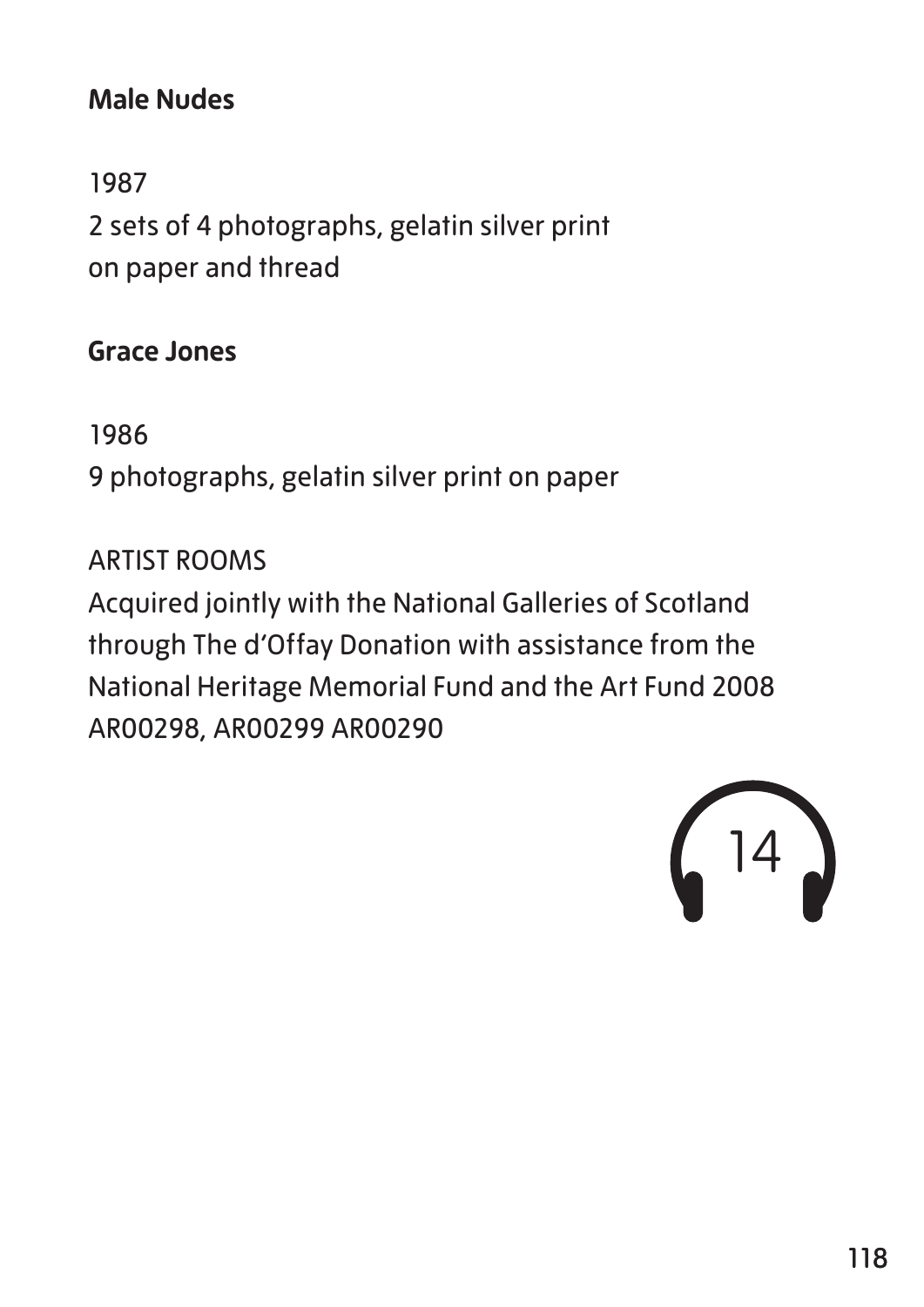# **STITCHED PHOTOGRAPHS**

Warhol took photographs since the 1950s. In the 1970s Warhol would often shoot at least one roll of black-andwhite film every day. He said colour was too expensive. Between 1982 and 1987 Warhol had multiple copies of his photographs stitched together. They were stitched by Michele Loud with a sewing machine. Warhol's interest in stitching may have come from the scars on his own torso. Some of the stitched works depict his friends such as singer Grace Jones, while others depict men who posed for him. His exhibition of these works in the USA shortly before his death received his best reviews for many years.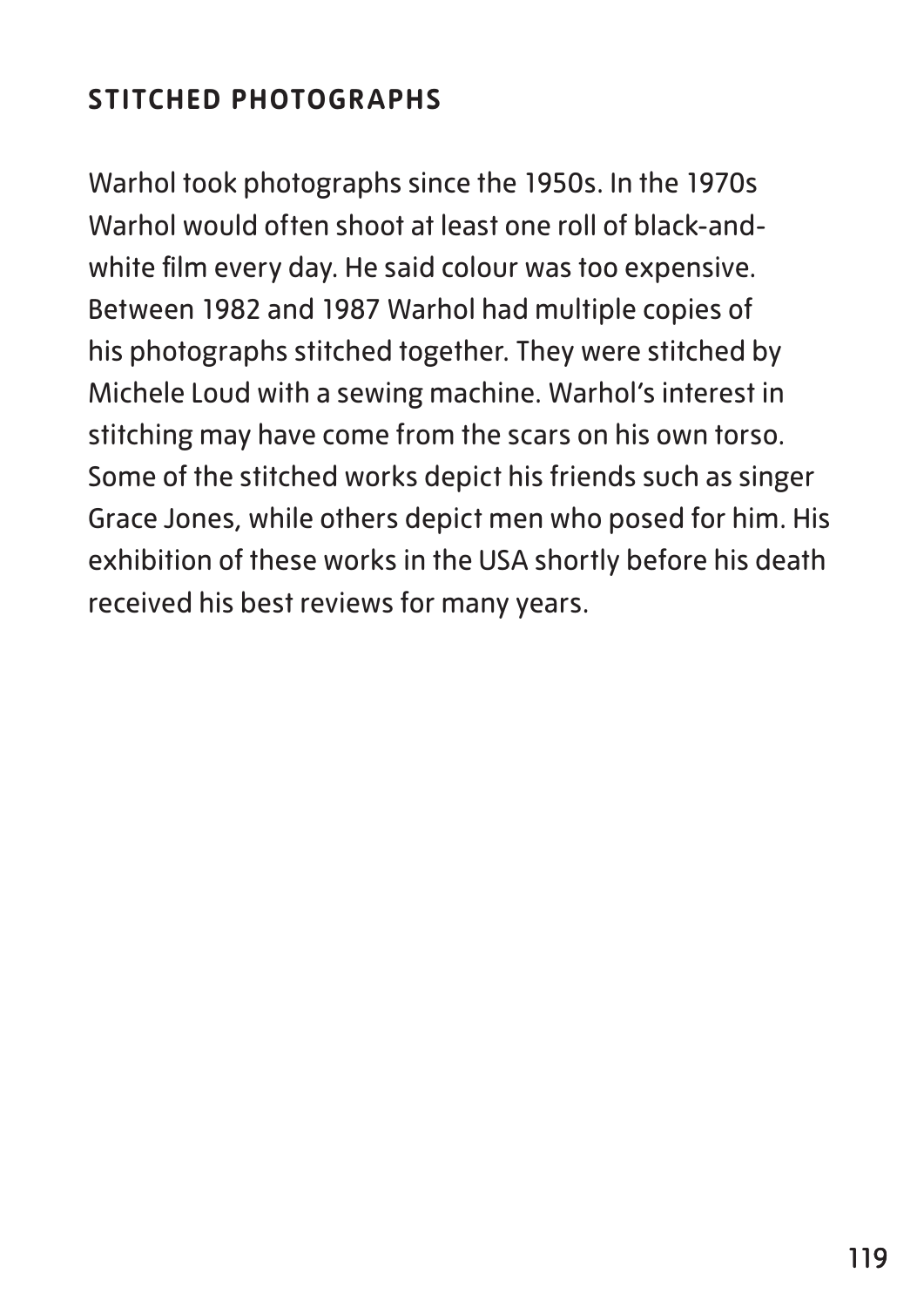**Vitrine, left to right**

#### Andy Warhol's **Interview**

A selection of issues from 1976–1986

Warhol first published **Interview** magazine in 1968 as a film and poetry magazine. Warhol said he started it to give his assistant Gerard Malanga 'something to do'. It soon developed into a way to bring together Warhol's interests in film, fashion, art and music. It pioneered a form of journalism that consisted of stars interviewing stars, offering an insight into the world of Warhol and his associates. Many assumed Warhol created the covers but they were all designed by Richard Bernstein (1939–2002) who worked for the magazine from 1979 to 1989.

Tate Library and Archive Z04996, Z05039 –41, Z05045, Z75013, Z75015, Z75085 –6, Z75092, Z75095, Z75098, Z75323

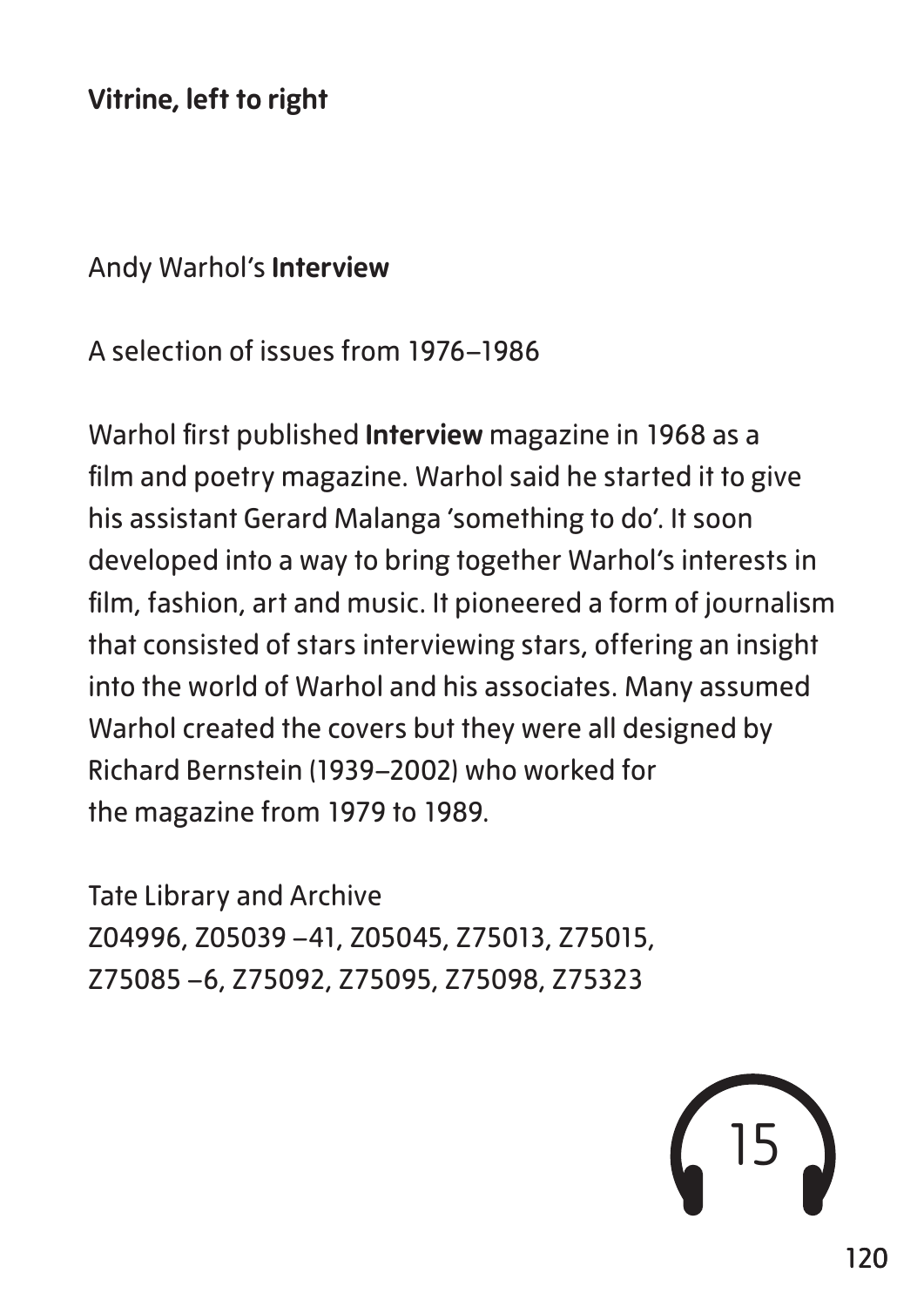# **Film transcriptions are available from the exhibition entrance**

## **Factory Diary: Andy in Drag, 2 October**

1981

Videotapes transferred to digital file, colour, sound Camera by Vincent Fremont. With Andy Warhol, John Matthews, Christopher Makos, Rupert Smith, Jay Shriver, Bob Colacello (voice), Vincent Fremont (voice)

Duration: 56 minutes. These film clips are repeated on a loop Total running time: approximately 90 minutes.

This Factory Diary documents Warhol having his make-up done and trying on different wigs for photographs taken by his assistant Ronnie Cutrone. Warhol and the make-up artist discuss the actor Faye Dunaway's new film Mommie Dearest, and the drag queen Divine's make-up.

Collection of The Andy Warhol Museum, Pittsburgh; Contribution The Andy Warhol Foundation for the Visual Arts, Inc. X78156, X31974, X31975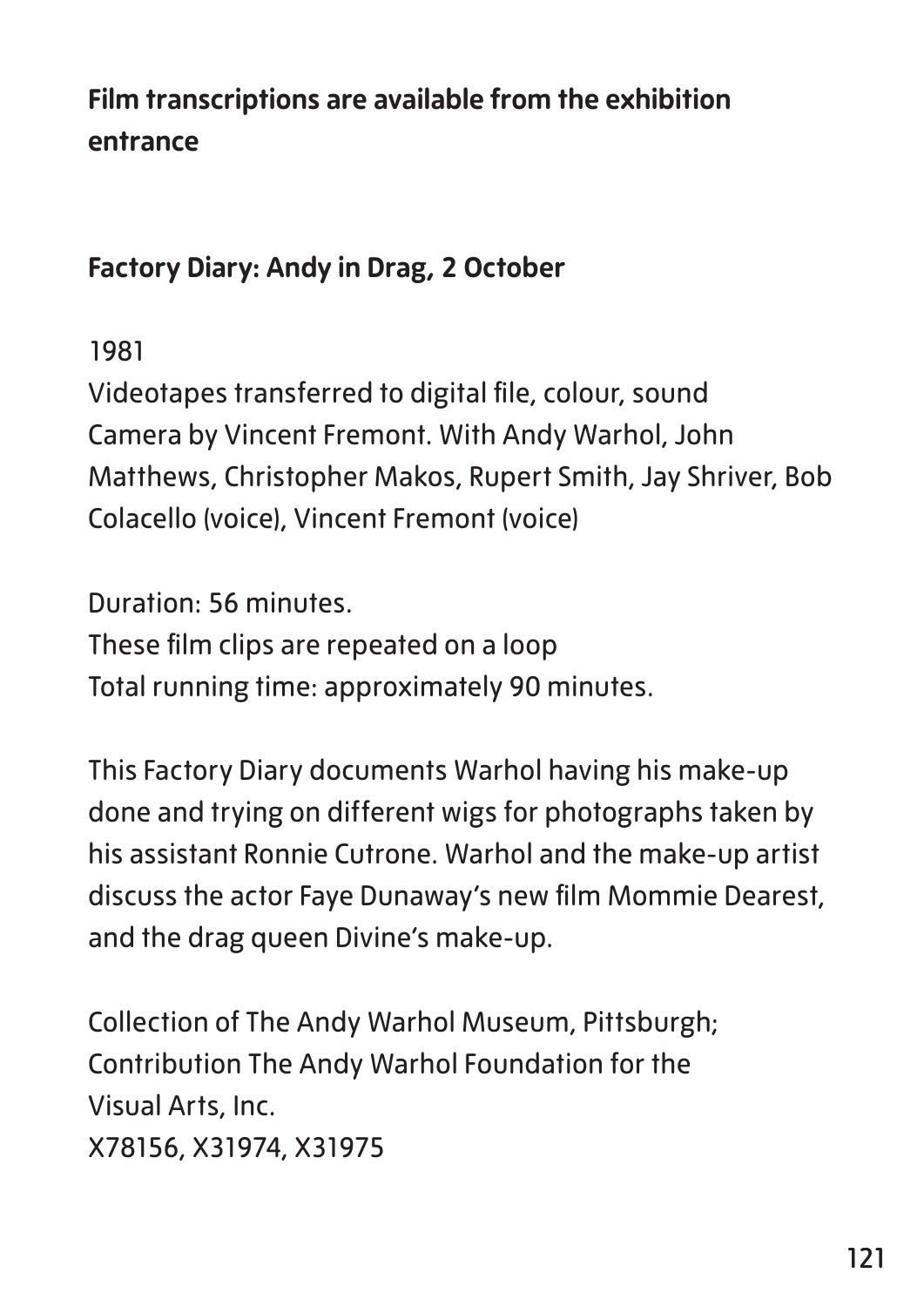# **Andy Warhol's T.V. on Saturday Night Live**

## 1986

9 photographs, gelatin silver print on paper Videotape transferred to digital files, colour, sound

Duration: 3 segments, 1 minute each Andy Warhol T.V. Productions. Commissioned by Saturday Night Live. Directed by Don Munroe. Produced by Vincent Fremont. Associate Producer, Sue Etkin with Andy Warhol

These film clips are repeated on a loop Total running time: approximately 90 minutes.

Collection of The Andy Warhol Museum, Pittsburgh; Contribution The Andy Warhol Foundation for the Visual Arts, Inc. X78156, X31974, X31975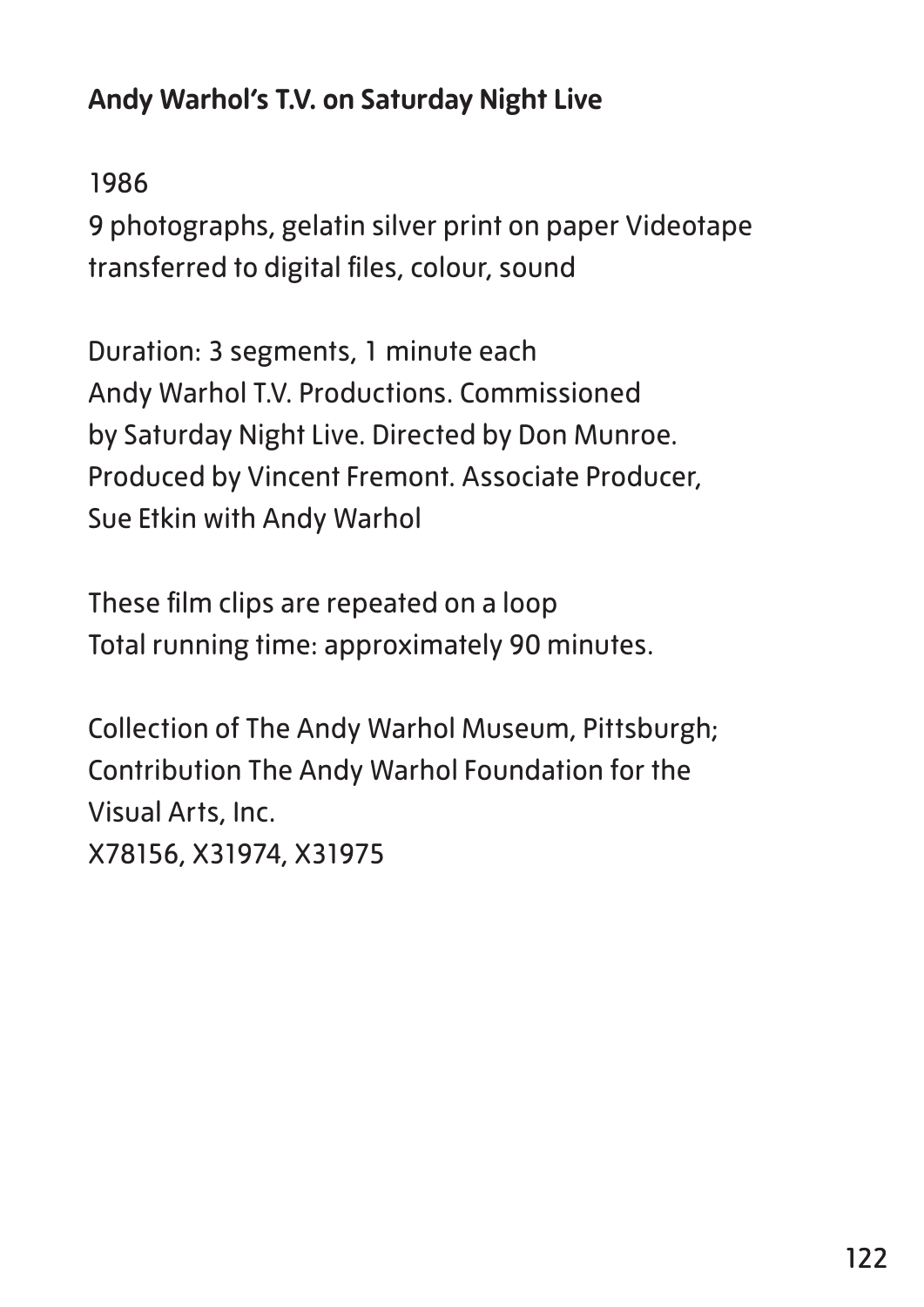# **Andy Warhol's Fifteen Minutes [Episode 1]**

1986 Videotape transferred to digital file, colour, sound. Duration: 28 min 45 sec

Andy Warhol T.V. Productions for MTV Network. Conceived by Andy Warhol. Directed by Don Munroe. Produced by Vincent Fremont. Executive Director, Andy Warhol. Associate Producer, Fred Hughes. Writers, Don Munroe, Andy Warhol, Vincent Fremont. With Robin Leach, Jerry Hall, Andy Warhol, Debbie Harry, the Pyramid Club, Jelly Joplin, Hapi Phace, John Kelly, Dagmar Onassis, Lady Bunny, Dean Johnson, Terry Toy, Area, 4D, Katharine Hamnett, Marla Kay, Anna Johnson, Eric Perram, Tracy Johns, Paulina Porizkova, Sally Kirkland, The Parachute Club, Bryan Adams, John Oates, Andy Warhol, Billy Bryans, Lorraine Segato, Moon and Dweezil Zappa, Curiosity Killed the Cat, Tama Janowitz, Lypsinka, Carla Steimer

These film clips are repeated on a loop Total running time: approximately 90 minutes.

Collection of The Andy Warhol Museum, Pittsburgh; Contribution The Andy Warhol Foundation for the Visual Arts, Inc. X78156, X31974, X31975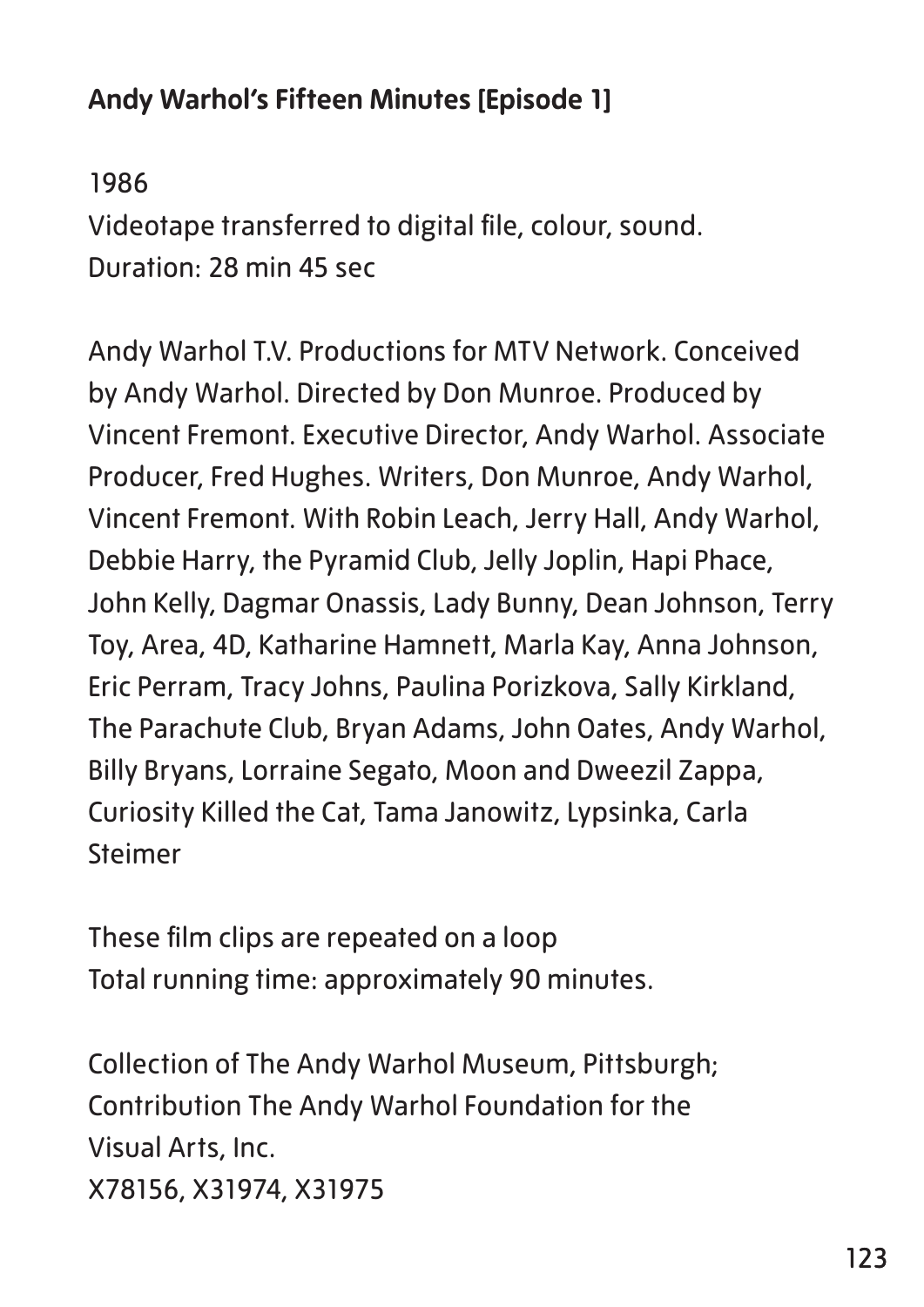## **Oxidation Painting**

1978

Urine and copper metallic paint on canvas

The **Oxidation** series of paintings, or 'piss paintings', were created by Warhol and his assistant either urinating or pouring urine onto a canvas primed with paint mixed with copper. The chemical reaction, or oxidation, created 'blooms' of colour. Warhol was especially excited by the change of colour that was created as a result of his studio assistant Ronnie Cutrone's vitamin B supplements. The works have been interpreted as a parody of abstract expressionist painting and a record of his collaborative and experimental approach to painting.

Private collection X02304

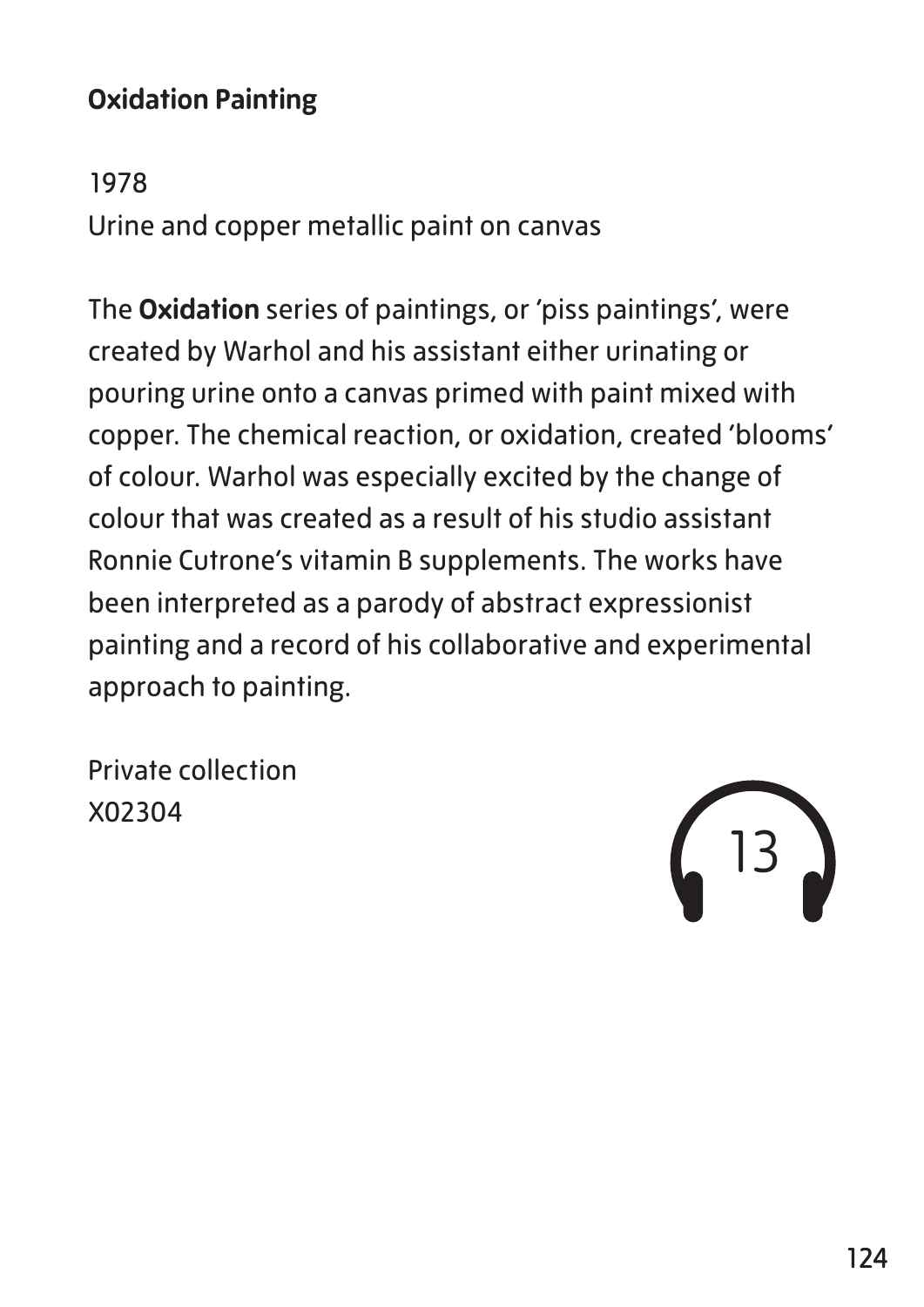#### **Tongue in Ear**

1980 Graphite on paper

This drawing is based on a photograph that Warhol took for the poster campaign of the film **Querelle** (1982). It was the last film directed by Rainer Werner Fassbinder, and was adapted from French author Jean Genet's 1947 novel **Querelle of Brest**.

## ARTIST ROOMS

Acquired jointly with the National Galleries of Scotland through The d'Offay Donation with assistance from the National Heritage Memorial Fund and the Art Fund 2008 AR00595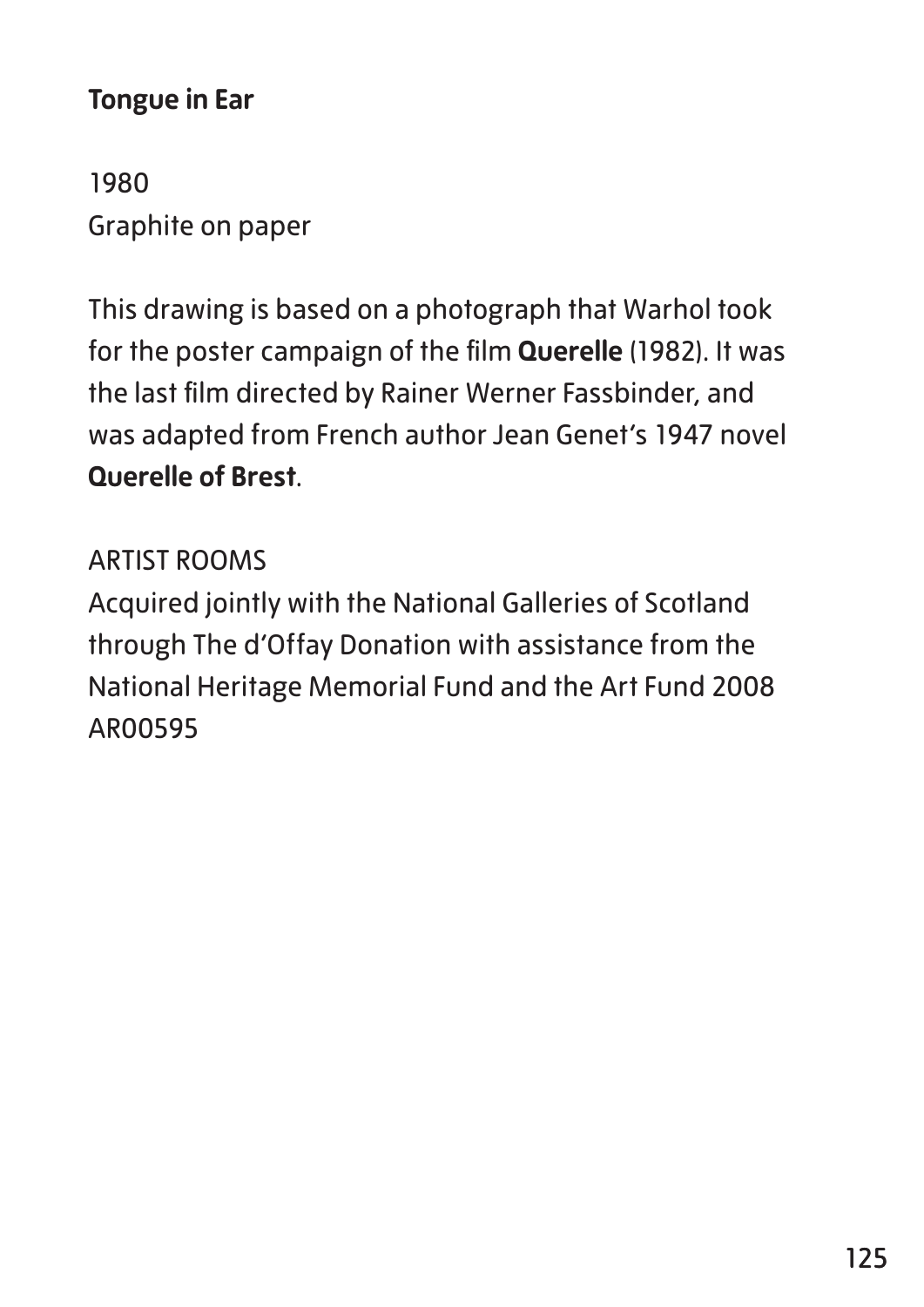#### **Torso**

1977 Acrylic paint and screenprint on canvas

This work is based on a Polaroid photograph of the actor and filmmaker Bobby Houston standing on his head. Warhol transforms the intimacy of the original image into a painting, which appears to reference ancient Roman sculpture and erotic photographs. Warhol referred to his paintings depicting male nudes as his 'landscapes'.

ZOYA Gallery, Slovakia X78282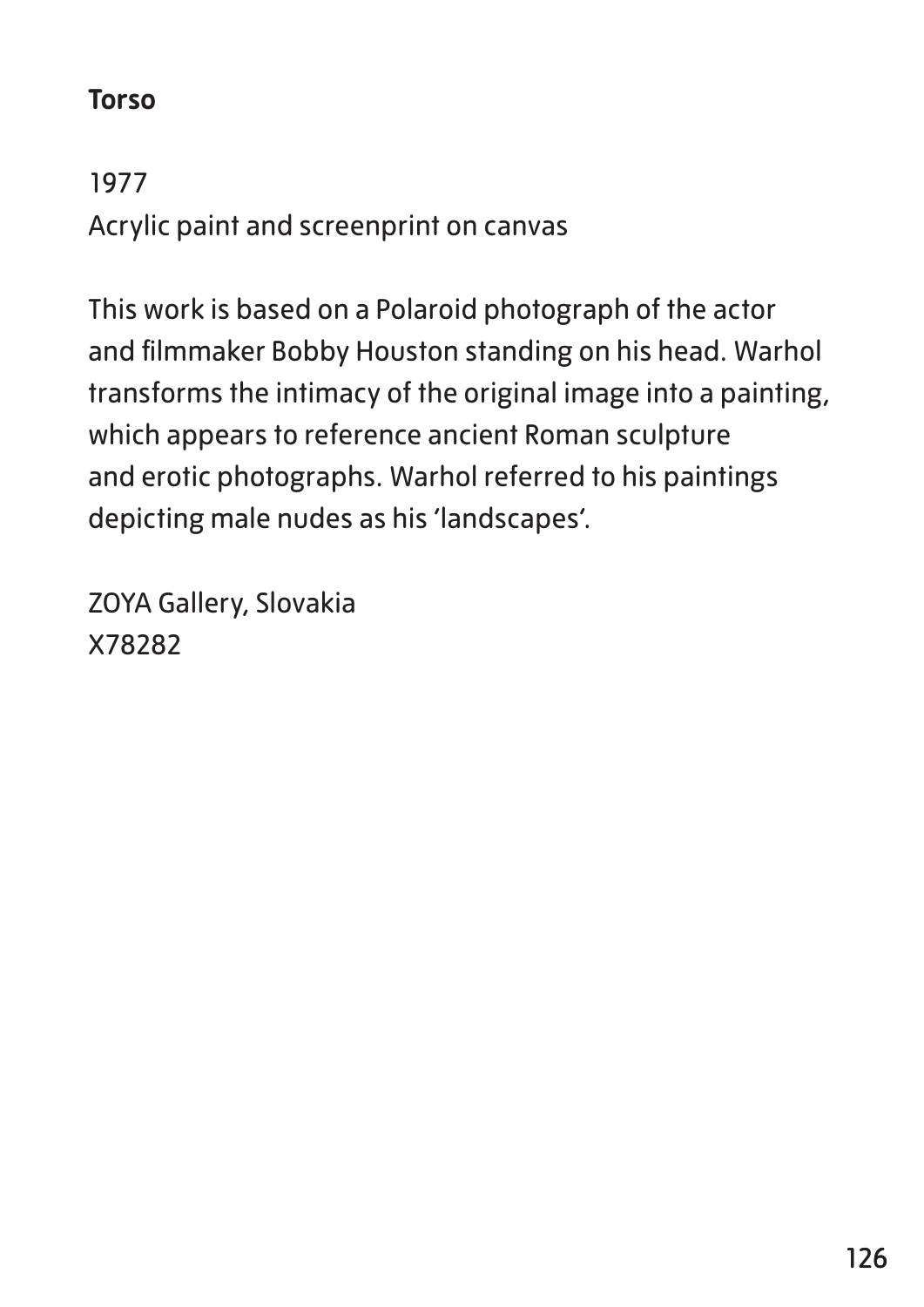## **Robert Mapplethorpe**

#### 1983

Acrylic paint and screenprint on canvas

### ARTIST ROOMS

Acquired jointly with the National Galleries of Scotland through The d'Offay Donation with assistance from the National Heritage Memorial Fund and the Art Fund 2008 AR00232

## **Dolly Parton**

## 1985

Acrylic paint and screenprint on canvas

The Doris and Donald Fisher Collection at the San Francisco Museum of Modern Art X78248, X78293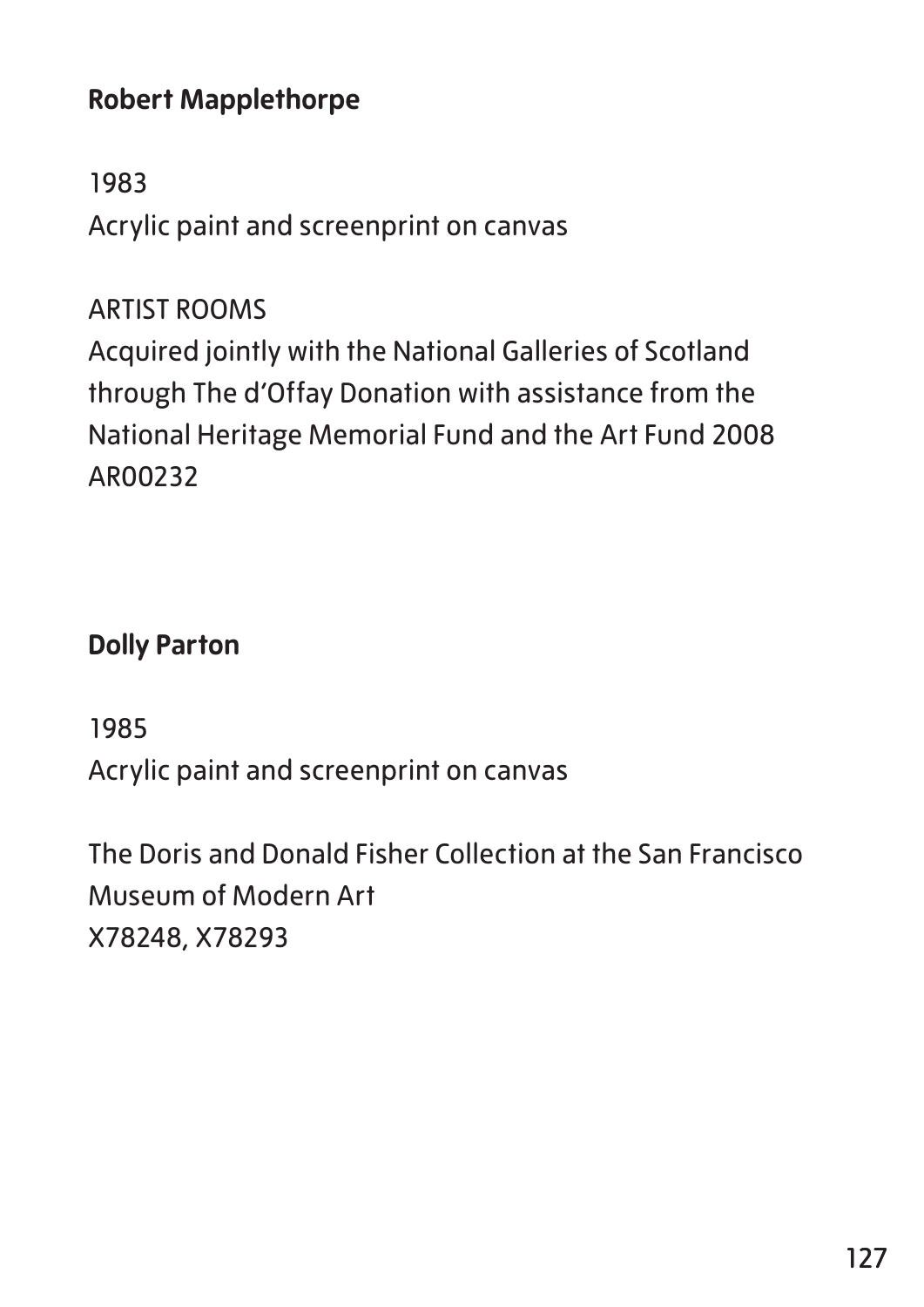## **Mick Jagger**

1975 Acrylic paint and screenprint on canvas

Private collection X30056, X30062

## **Debbie Harry**

## 1980 Acrylic paint and screenprint on canvas

Debbie Harry is best known as the lead singer of the band Blondie. As a child, she daydreamed that Marilyn Monroe was her real mother. Warhol once remarked that if he could have anyone else's face it would be Harry's. Warhol took many photographs of Harry, she appeared on the cover of **Interview** magazine, in his TV show and she posed for him during a promotion for the new 'Amiga' computer. They were good friends until Warhol's death. Recently Harry said that seeing her portrait for the first time was a startling experience: 'I guess I was just stunned. And humbled'.

Private collection of Phyllis and Jerome Lyle Rappaport X78262, X77608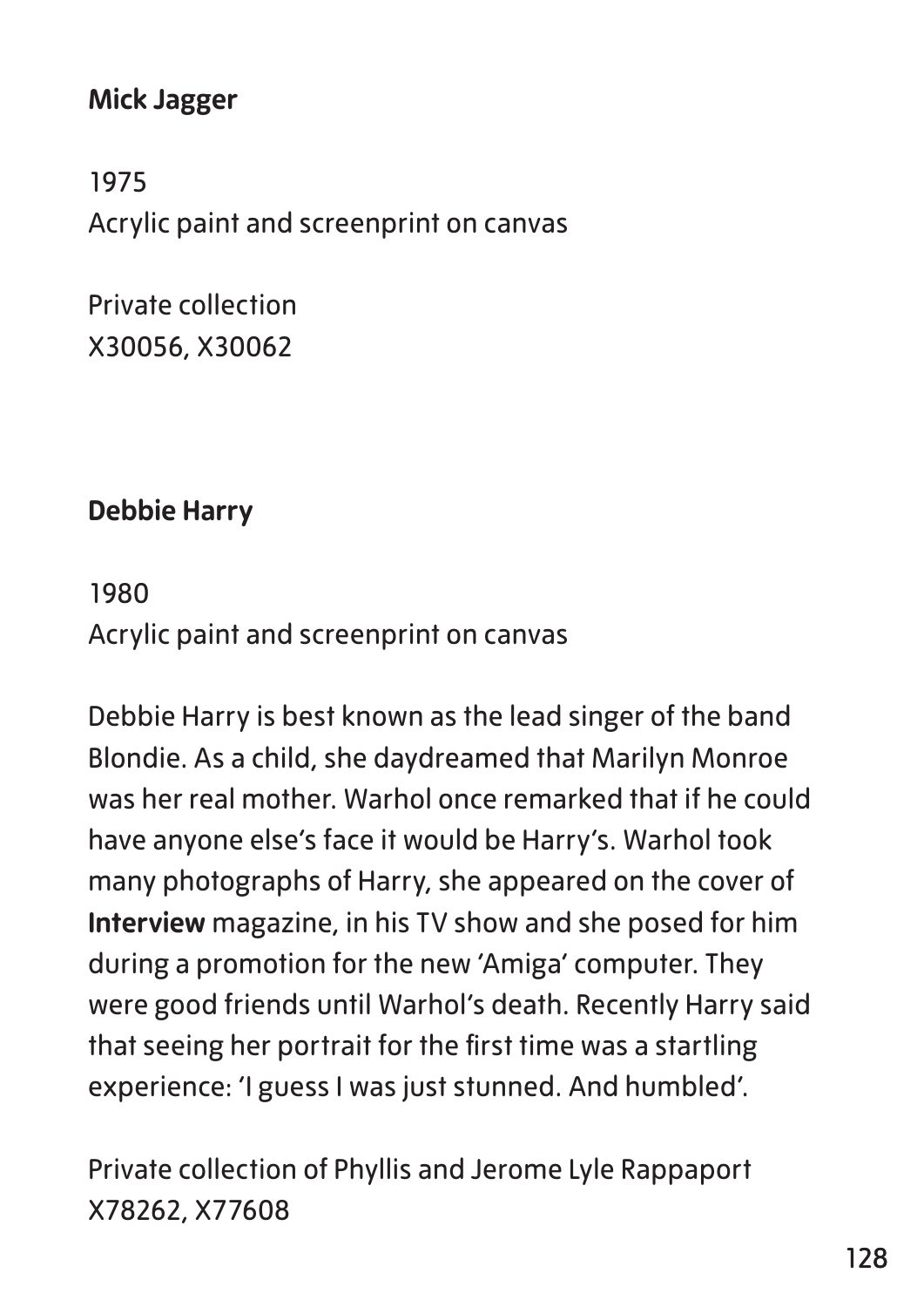# MORTAL COIL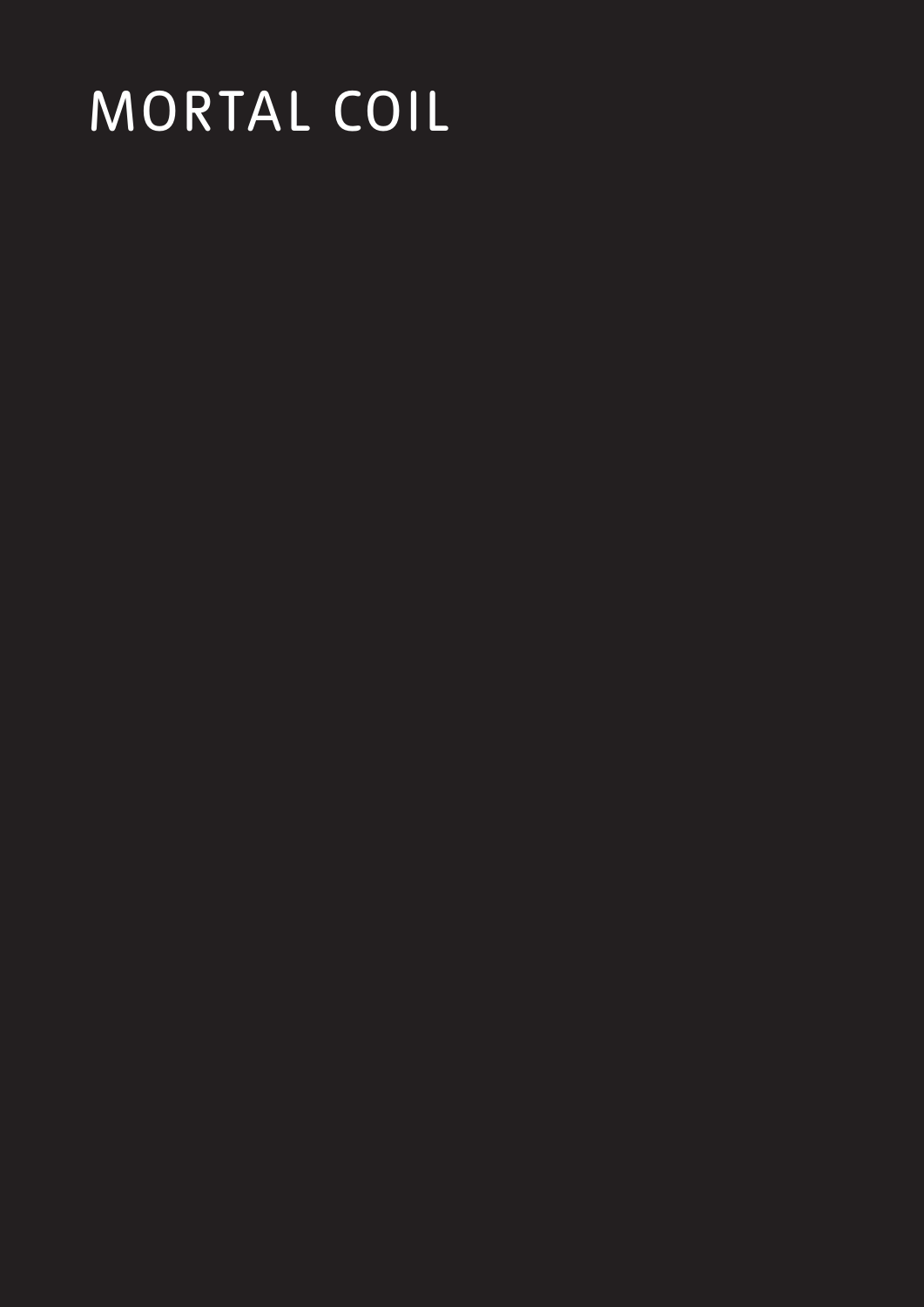# **MORTAL COIL**

As the 1980s progressed, Warhol's work featured more political and religious imagery. Although it wasn't deliberate, it reflected some of the major concerns of the time, including the Cold War between the US and the USSR and the escalating AIDS epidemic.

Warhol created images of the Statue of Liberty many times. It could be seen as the ultimate celebrity portrait. In **Statue of Liberty (Fabis)**, Warhol laid military camouflage over this well-known symbol of freedom. The statue had personal meaning for Warhol. His family landed at Ellis Island, near to where Liberty stands, when they immigrated to the US. In this version, Warhol used a French biscuit tin lid, designed to commemorate the 100th anniversary of the statue arriving in New York as a gift from France. The **Lenin** series, created for a German gallery, saw Warhol return to the subject of communism and its most recognisable symbols.

Warhol had always used his own image in his art. In the 1980s, he created what came to be known as his 'fright wig' self-portraits for an exhibition in London. In earlier works,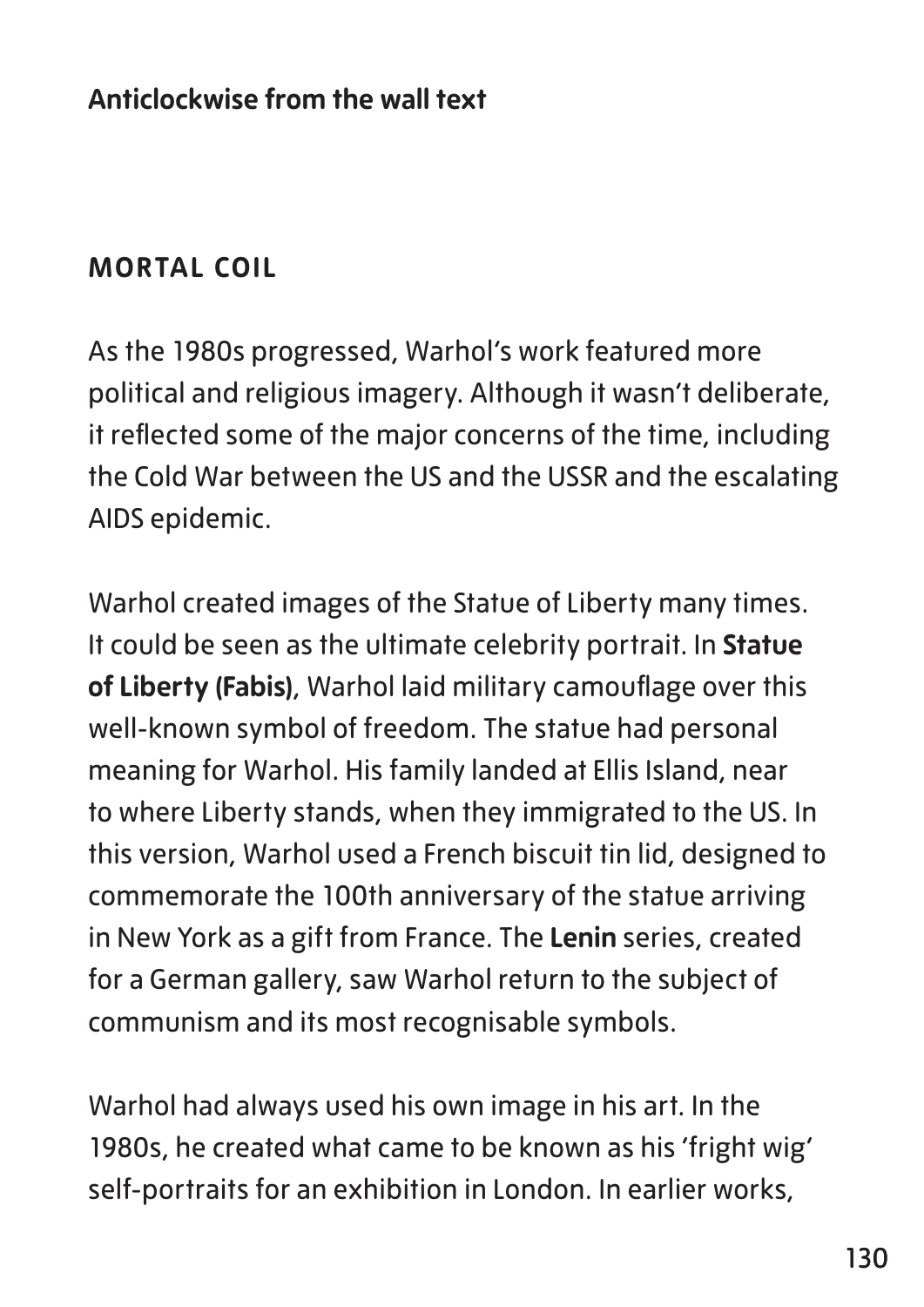his wig was an integrated part of his appearance. In these pictures, his wig takes on the status of art. In contrast to his early self-portraits where he appeared aloof, in these works his gaunt face and intense expression convey the pain that he routinely suffered from since the shooting.

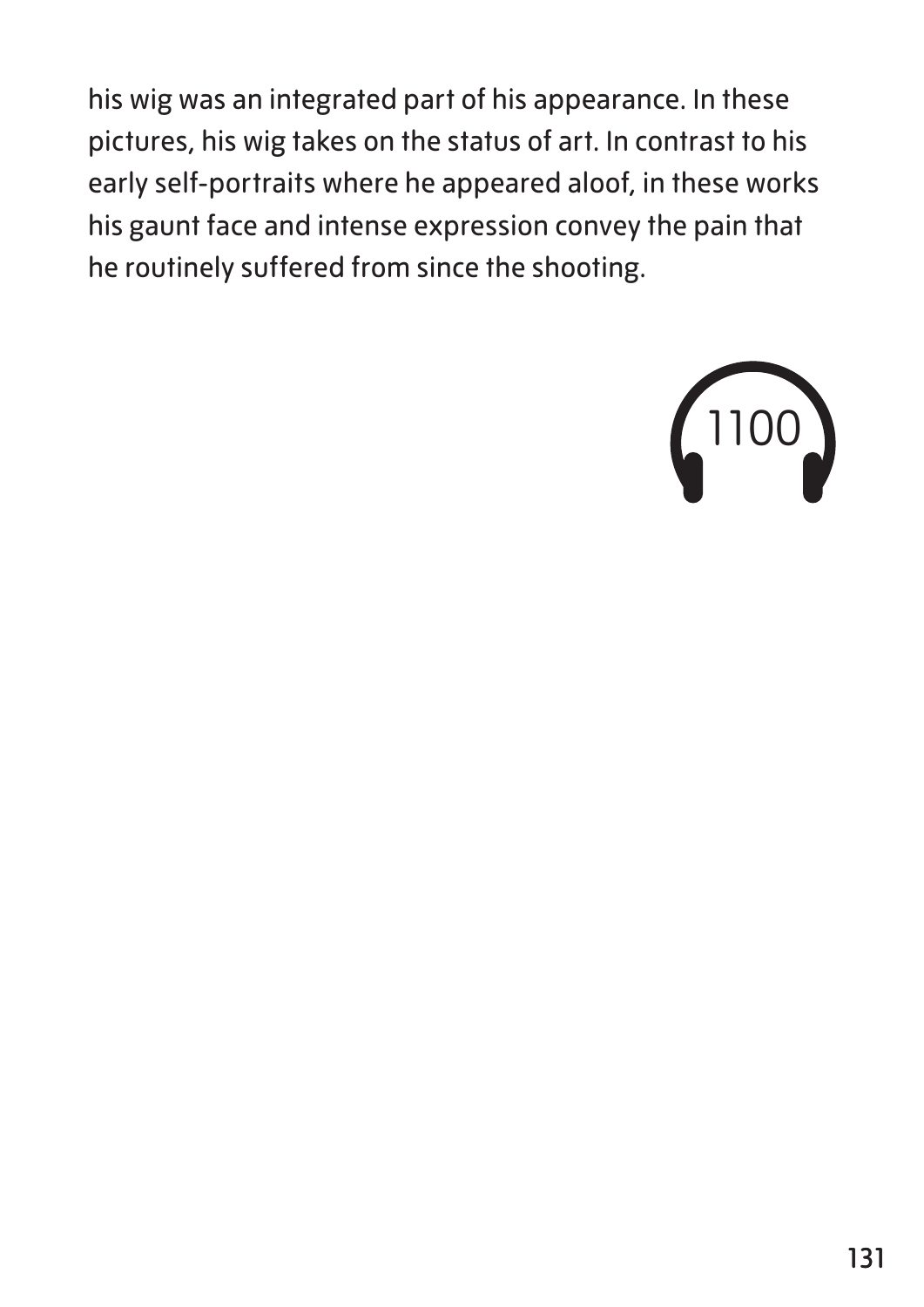# **Statue of Liberty (Fabis)**

1986

Synthetic polymer paint and silkscreen ink on canvas

Collection Thaddaeus Ropac, London, Paris, Salzburg X79198

**Lenin**

1986 Acrylic paint and screenprint on canvas

Städtische Galerie im Lenbachhaus und Kunstbau Munich X73810, X73813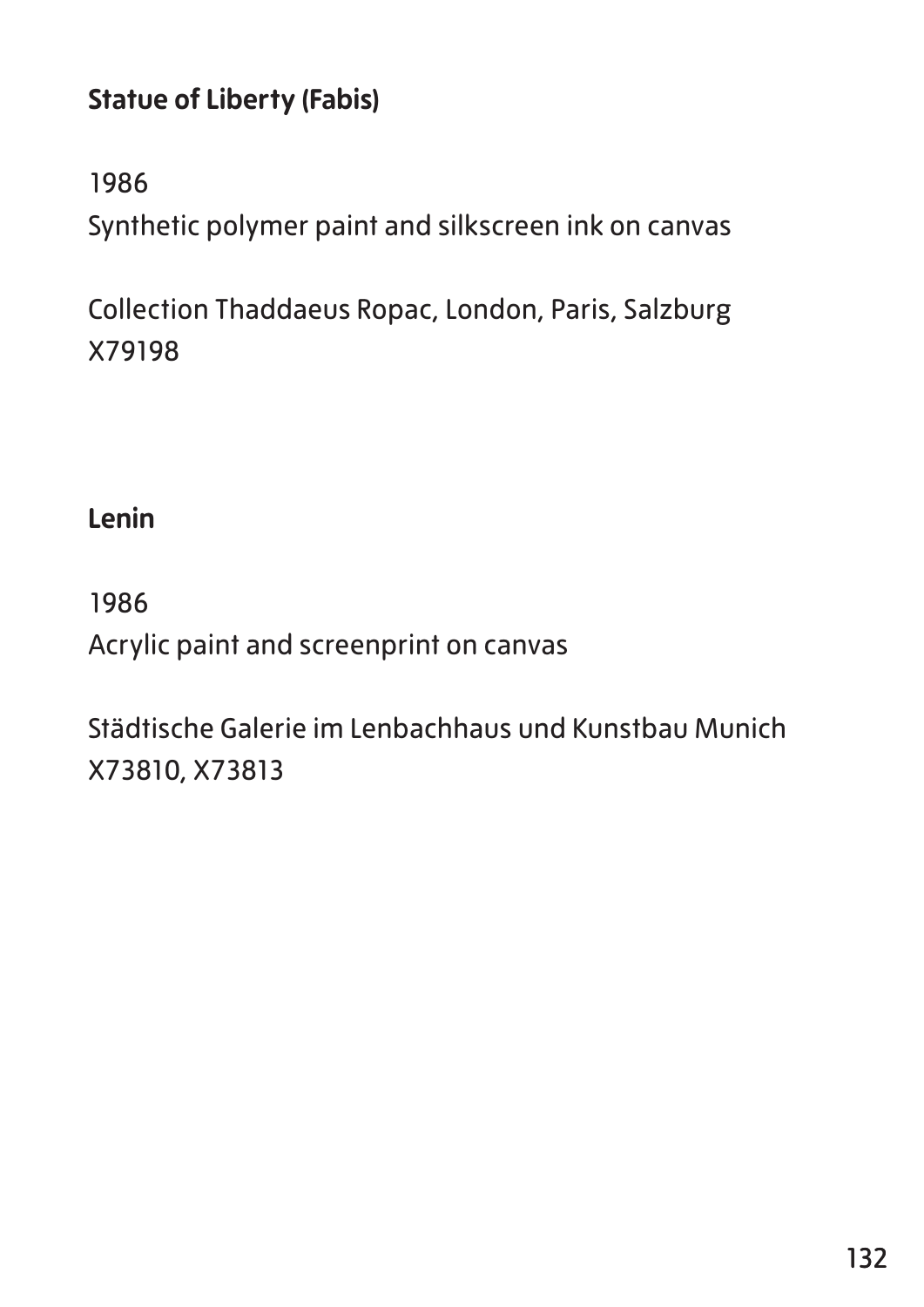# **Self-Portrait**

1986 Acrylic paint and screenprint on canvas

Tate. Presented by Janet Wolfson de Botton 1996 T07146

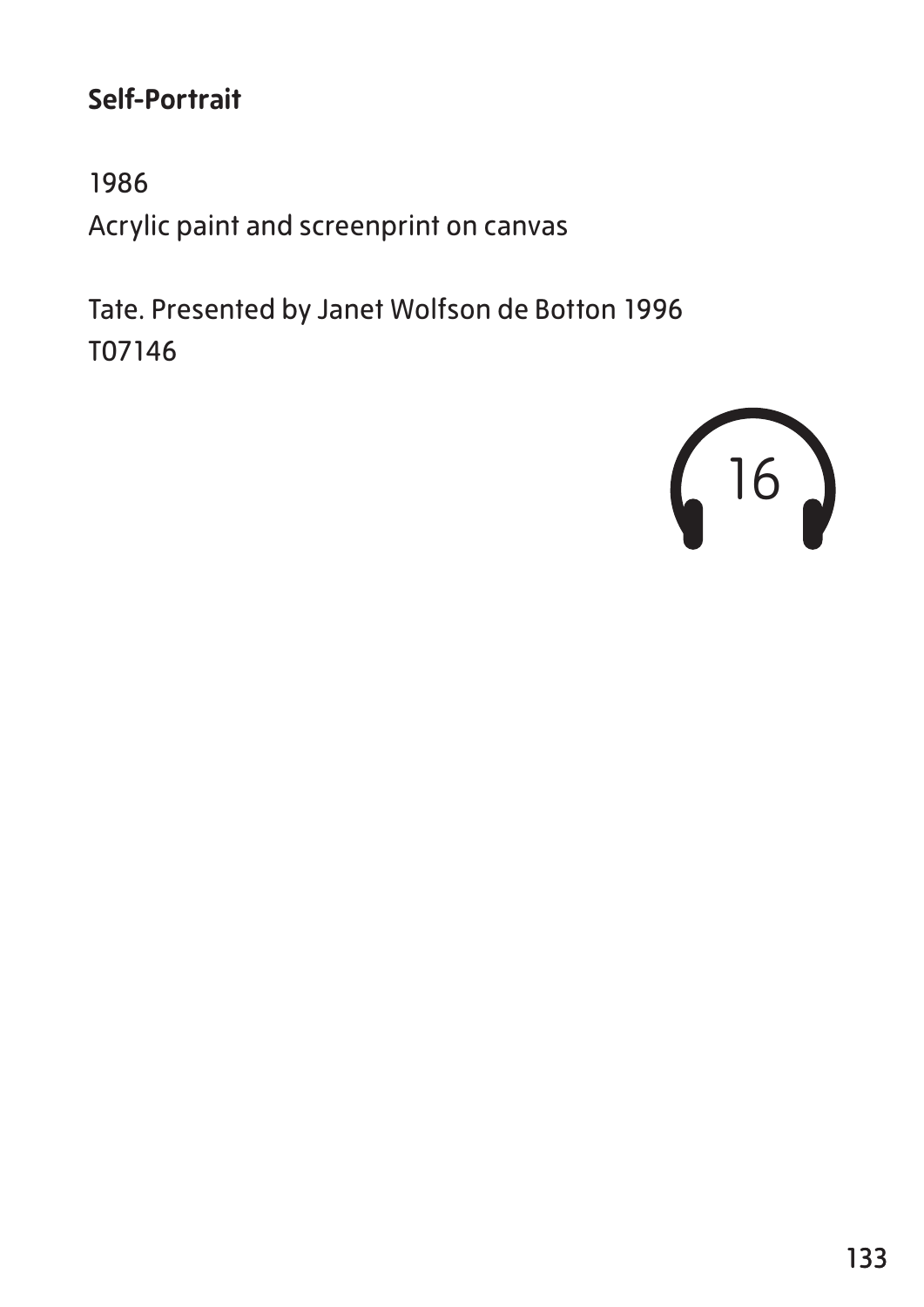**Vitrine, from left to right**

Paul Bochicchio

#### **Wigs (Blond and Brown, Silver and Brown) and wig boxs**

Natural and synthetic hair on dyed cloth. Cardboard wrapped in coated paper and faux snakeskin paper

The Andy Warhol Museum, Pittsburgh; Founding Collection, Contribution The Andy Warhol Foundation for the Visual Arts, Inc. T3105.1a-b, T3105.2 X79500-X79504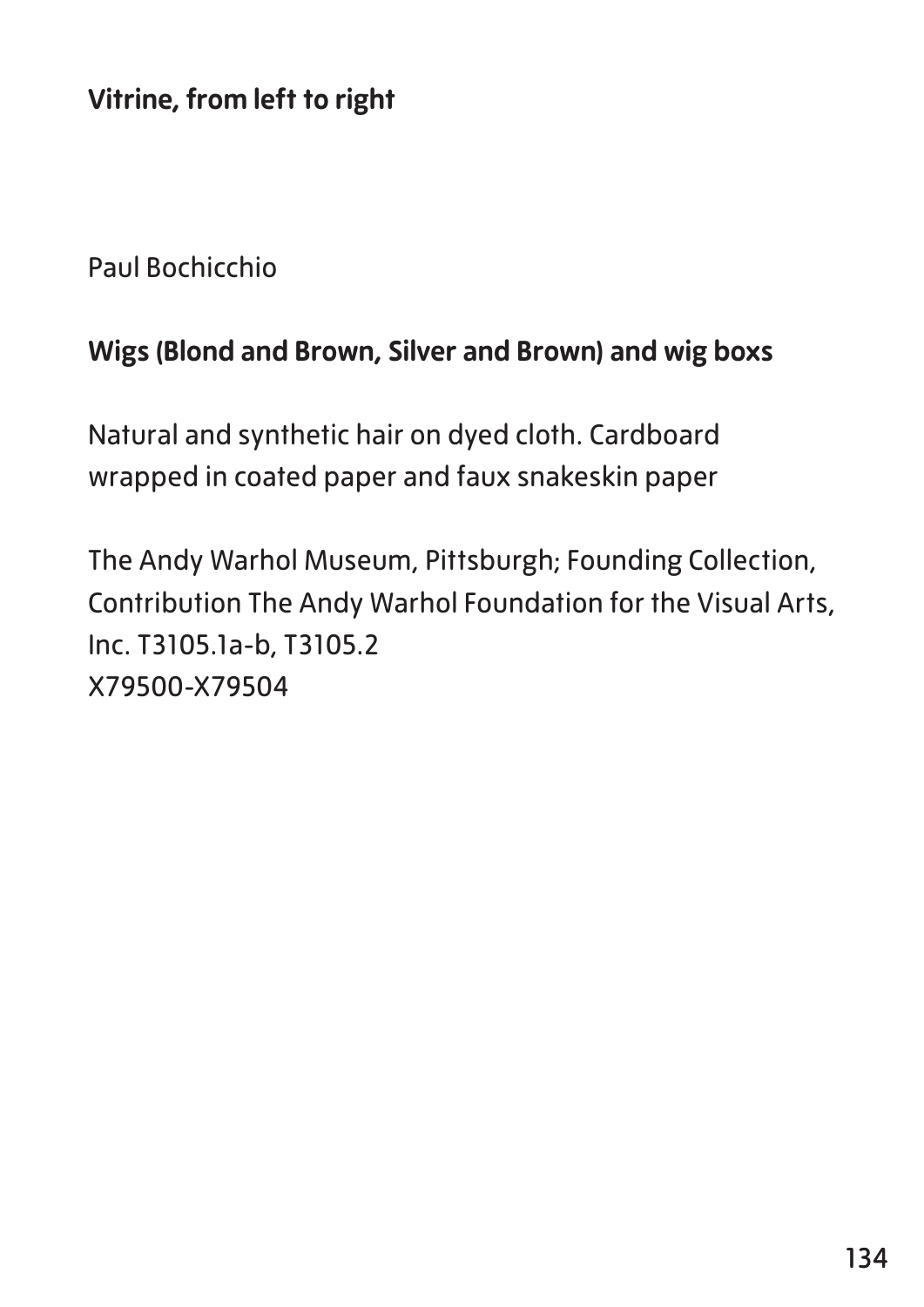# THE LAST SUPPER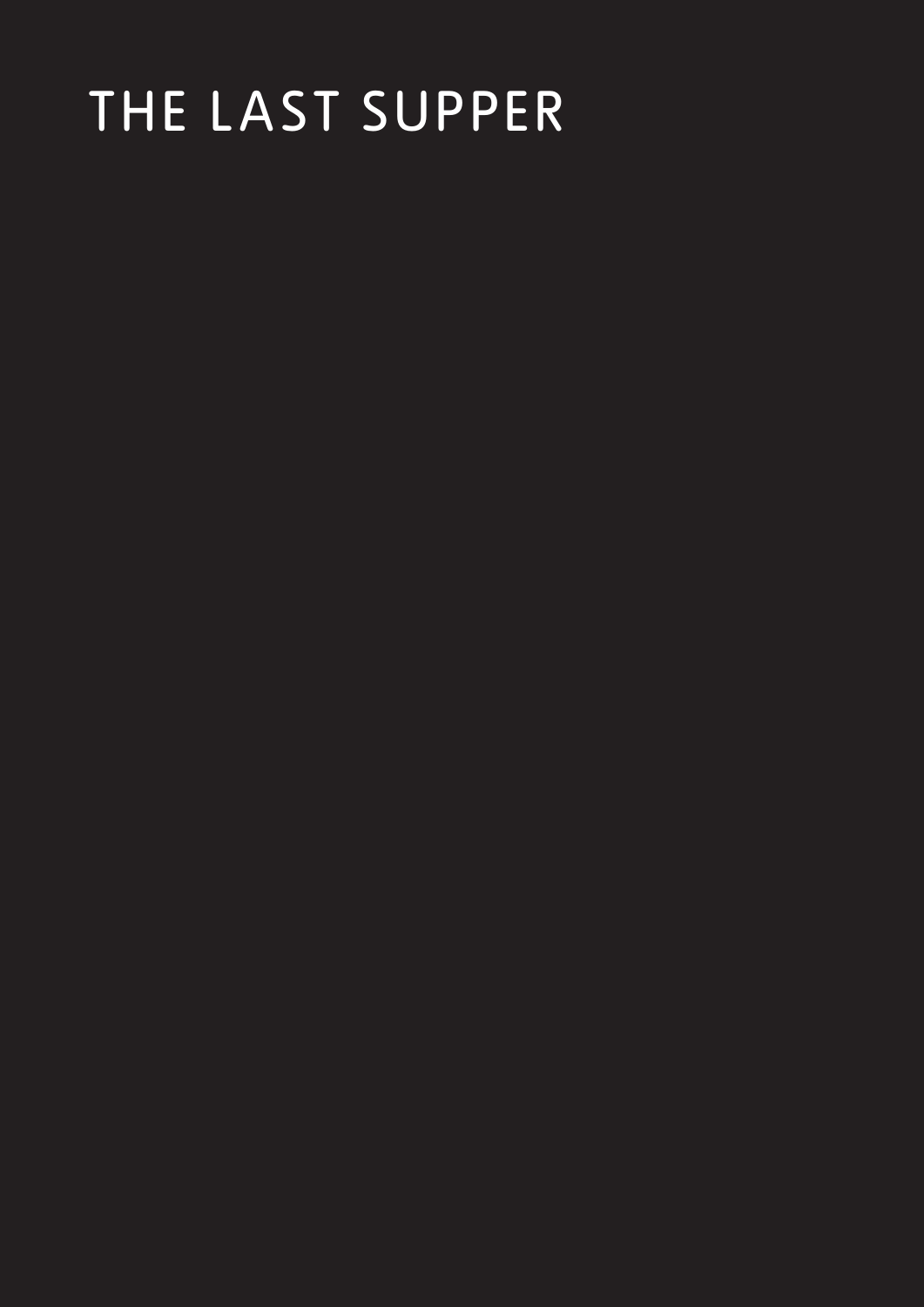# WARNING Low light levels ahead. Please allow your eyes time to adjust.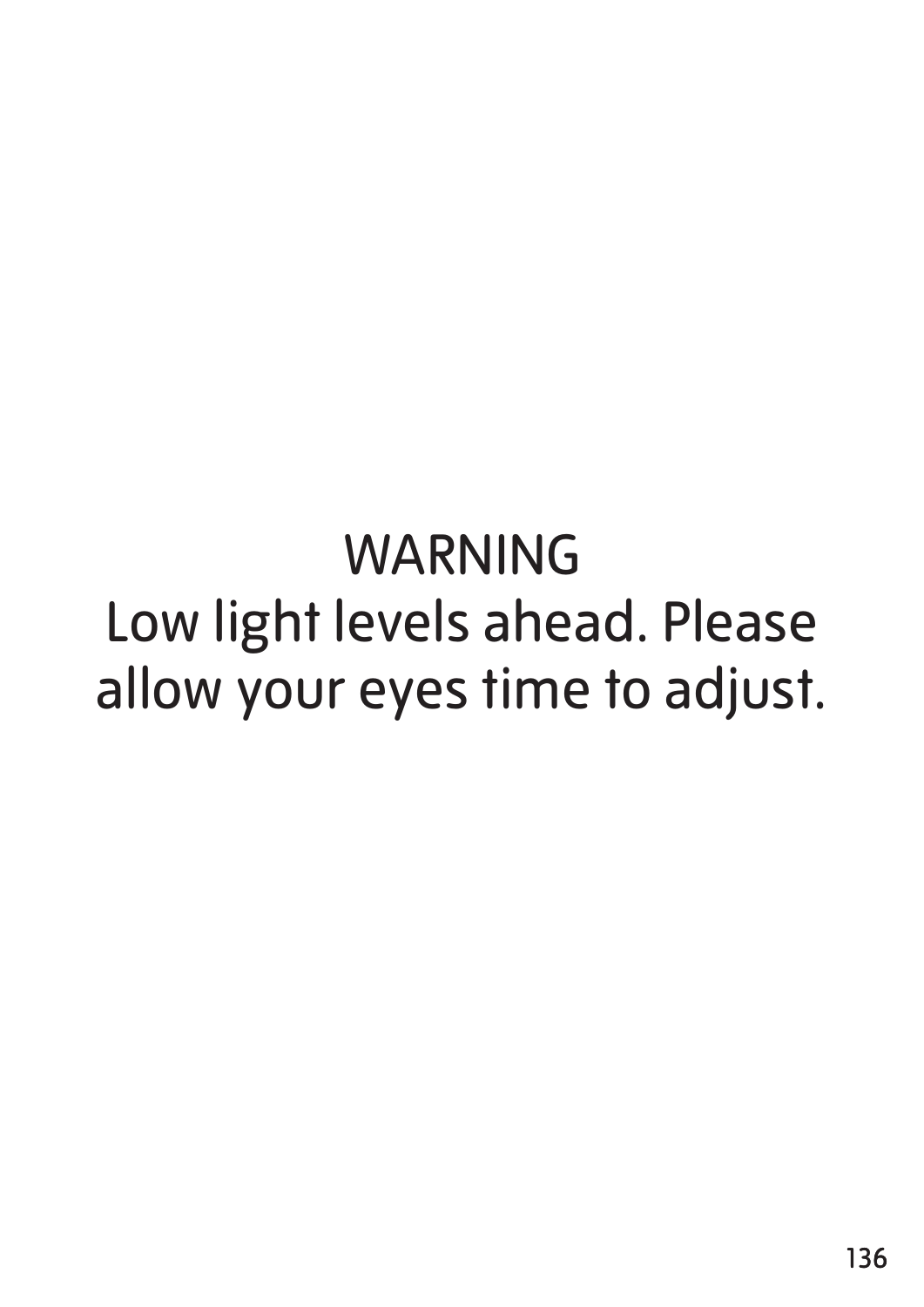**Clockwise from the wall text**

#### **THE LAST SUPPER**

Faith, death and desire come together in Warhol's **Sixty Last Suppers**. This large-scale work forms part of a series commissioned in 1986 based on Leonardo da Vinci's **Last Supper**. This famous mural depicts Jesus the night before his crucifixion with the twelve disciples. A copy of the mural had hung in the Warhola family kitchen.

Da Vinci's depiction has been damaged and repaired many times over the centuries. Warhol purposely used a cheap reproduction based on a 19th-century copy for his work. Choosing to copy a copy of the original, Warhol evokes the re-enactment of the Last Supper that takes place during every Mass. It also plays on the authenticity of da Vinci's Last Supper, with Warhol stating: 'It's a good picture... It's something you see all the time. You don't think about it.'

Unlike most of his paintings, Warhol's **Last Supper** series focuses on a group scene. The repetition of an image showing collective activity between men adds to the work's symbolism. It was created soon after the death of Warhol's former partner Jon Gould from an AIDS-related illness, and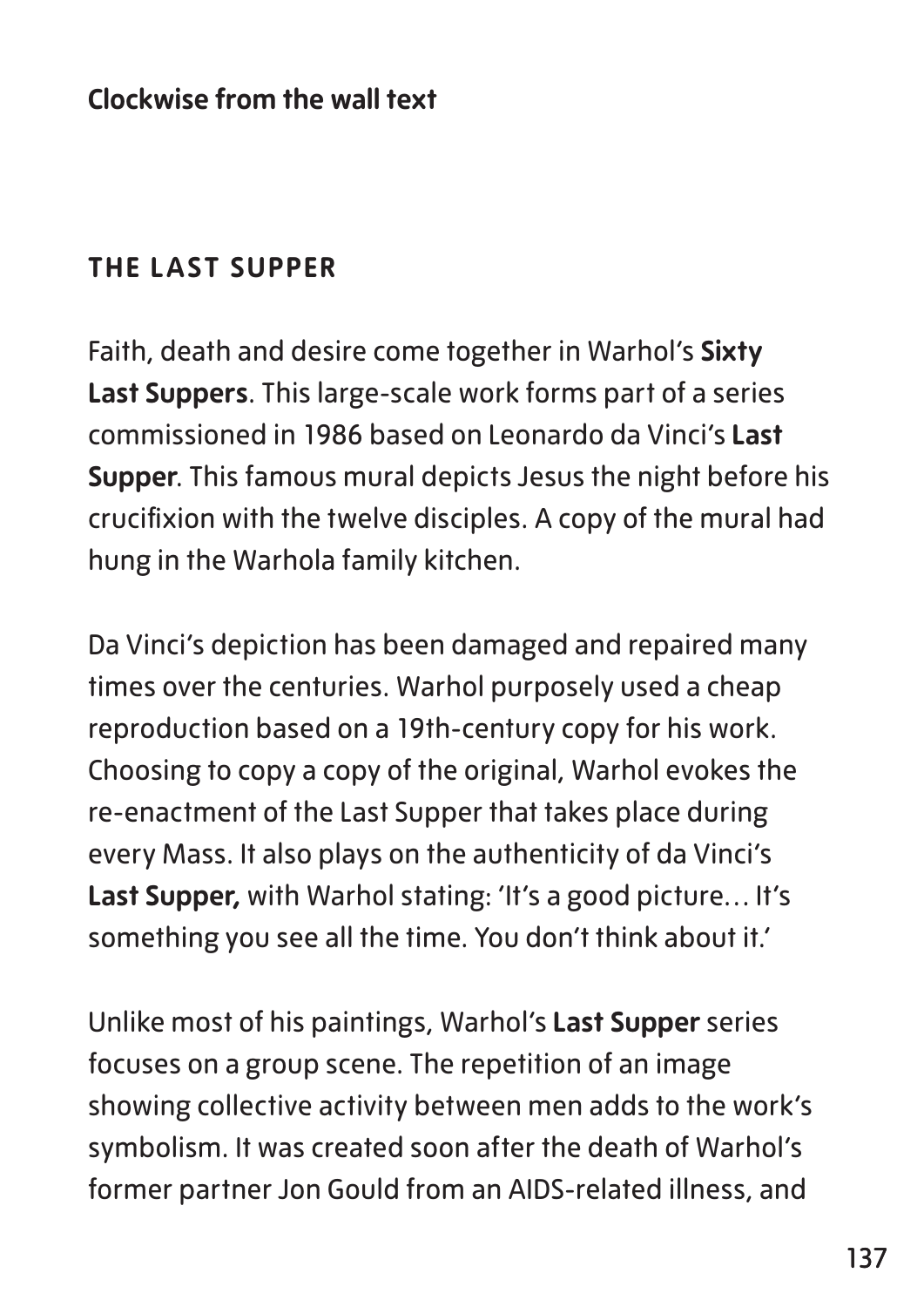at a time when the private lives of gay men were facing the glare of the media. While Warhol was not a queer activist, **Sixty Last Suppers** could be seen as a moving portrayal of endless loss, reminiscent of 'columbarium', the wall graves found in many cemeteries.

**Sixty Last Suppers** would turn out to be one of Warhol's final works. After the first exhibition of the series in Milan, he returned to New York where he reluctantly checked in to hospital for gallbladder surgery. While the operation was a success, his long-term ill health led to his heart failing, and Warhol died on 22 February 1987, aged 58.

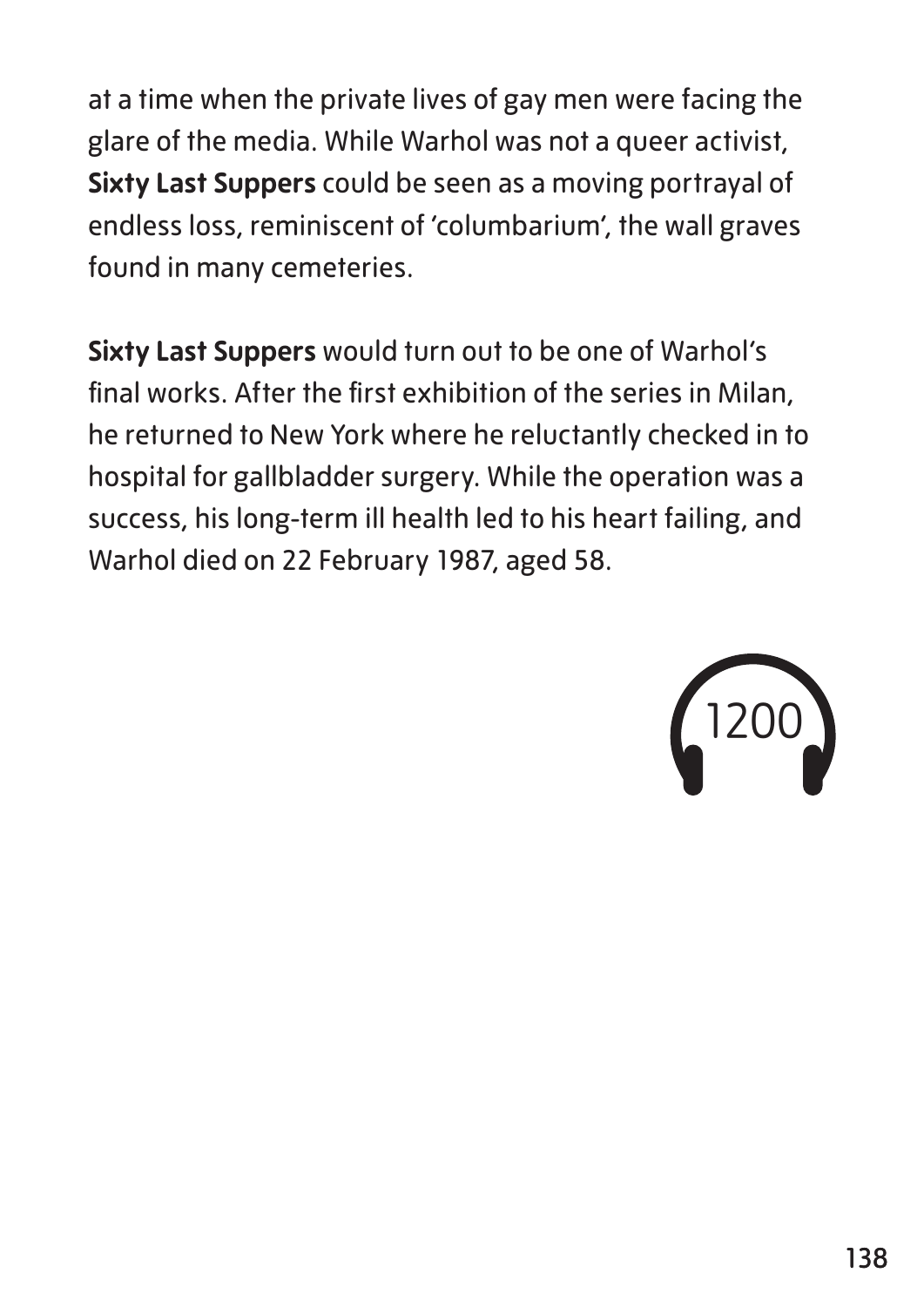### **Sixty Last Suppers**

1986 Acrylic paint and screenprint on canvas

Nicola Erni Collection X71259

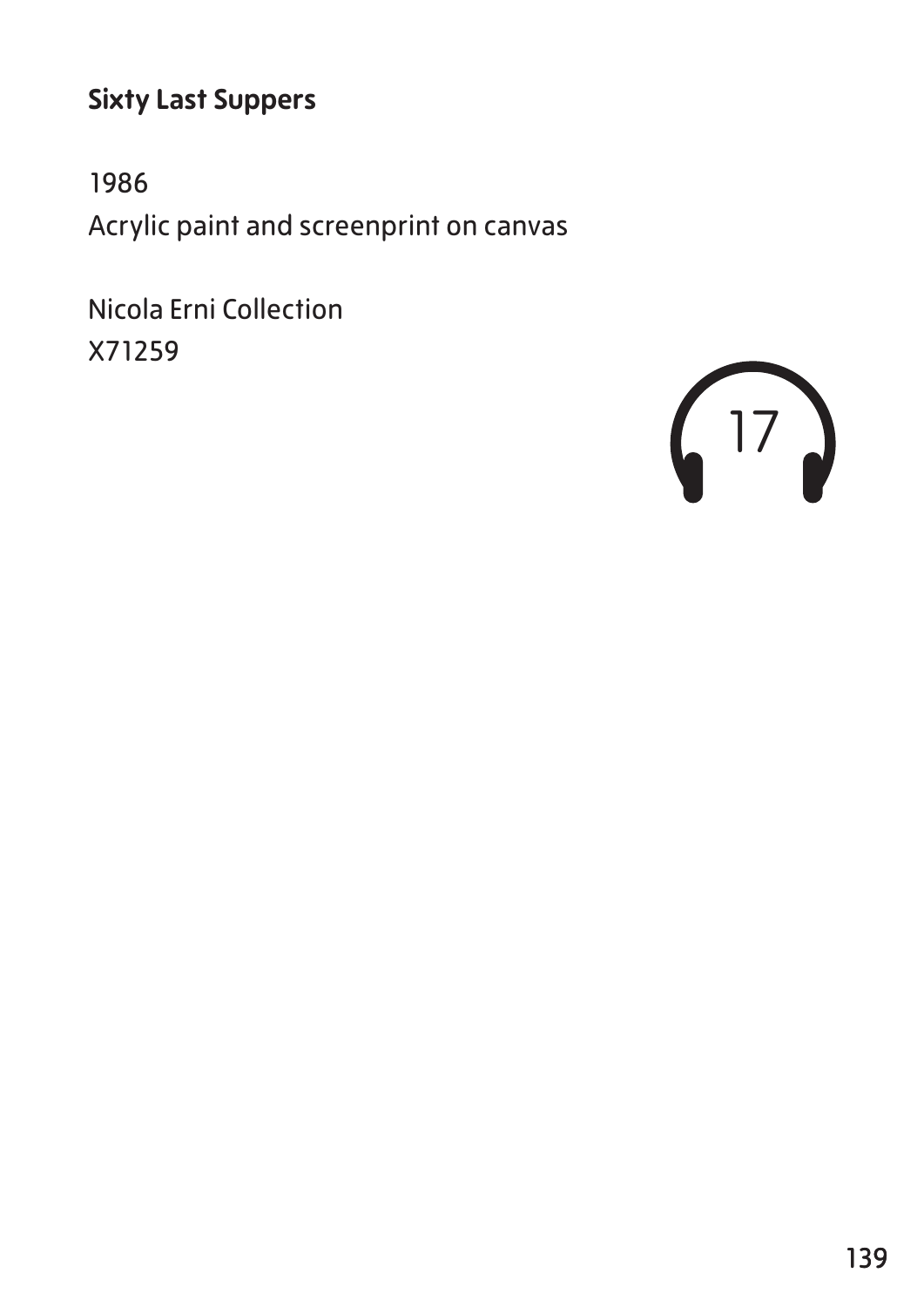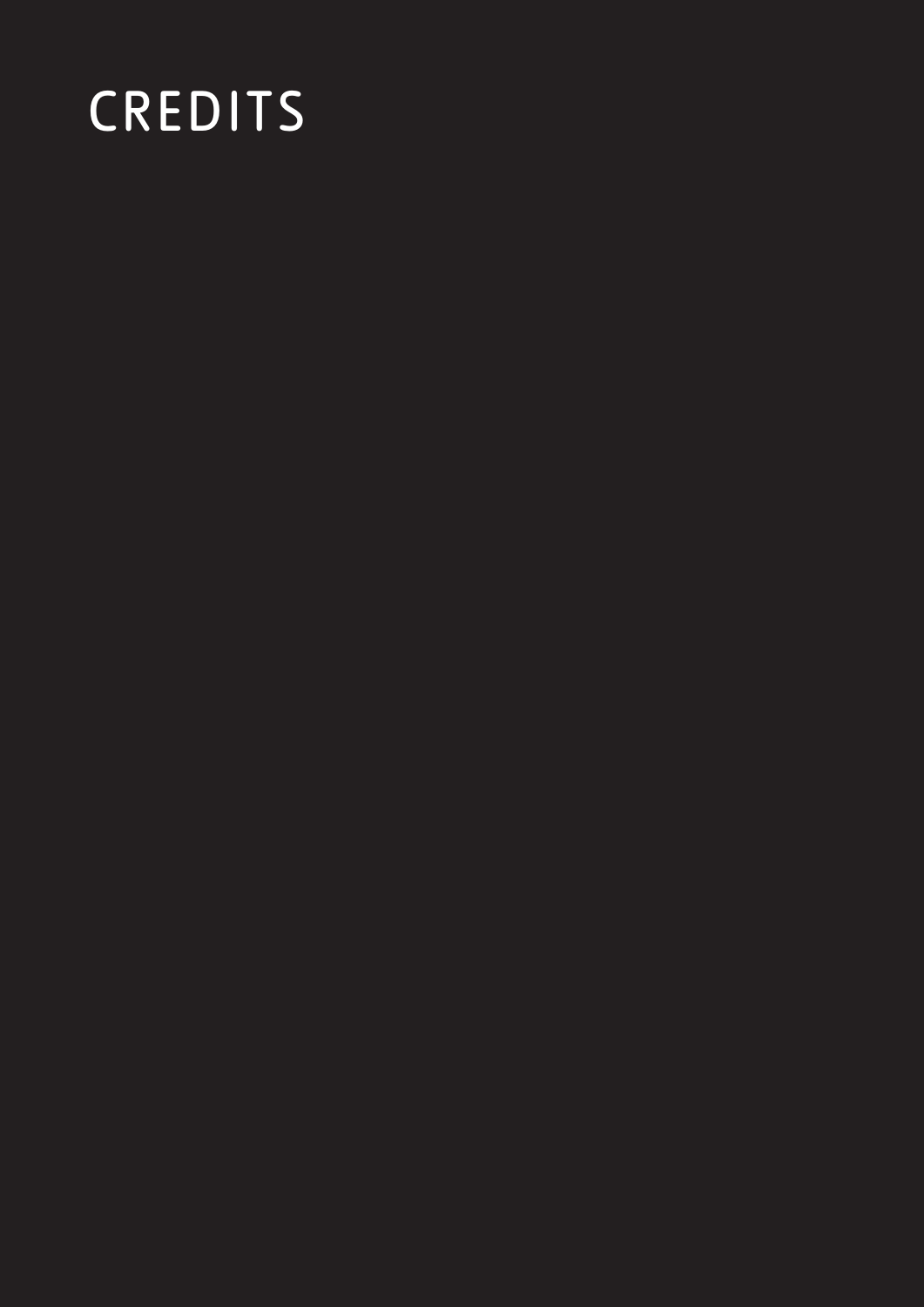#### **ANDY WARHOL**

12 March – 6 September 2020

Presented in The Eyal Ofer Galleries Exhibition organised by Tate Modern and Museum Ludwig, Cologne in collaboration with the Art Gallery of Ontario, Toronto.

Curated by Gregor Muir, Director of Collection, International Art and Fiontán Moran, Assistant Curator, Tate Modern; and Yilmaz Dziewior, Director, and Stephan Diederich, Curator, Collection of Twentieth-Century Art, Museum Ludwig Cologne

Interpretation: Kirsteen McSwein, Sophie Nibbs and Fiontán Moran Graphic design: Tate Design Studio

In partnership with Bank of America

With additional support from The Andy Warhol Exhibition Supporters Circle: Lydia and Manfred Gorvy

Tate Americas Foundation, Tate International Council, Tate Patrons and Tate Members